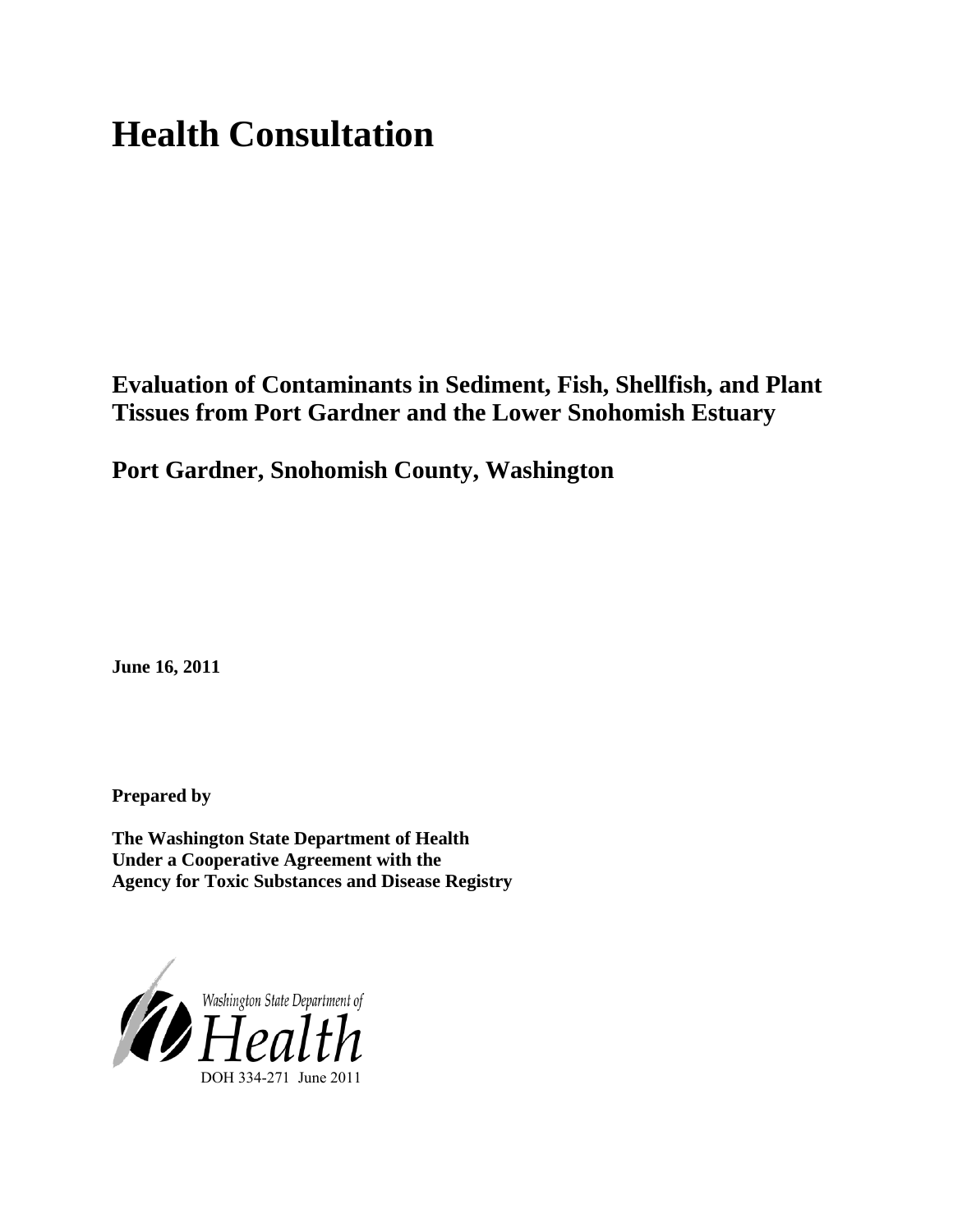### **Foreword**

The Washington State Department of Health (DOH) has prepared this health consultation in accordance with methodologies and guidelines developed by the Agency for Toxic Substances and Disease Registry (ATSDR). ATSDR is part of the U.S. Department of Health and Human Services and is the principal federal public health agency responsible for health issues related to hazardous waste sites and releases.

The purpose of this health consultation is to identify and prevent harmful human health effects resulting from exposure to hazardous substances in the environment. Health consultations focus on specific health issues so that DOH can respond to requests from concerned residents or agencies for health information on hazardous substances. DOH evaluates sampling data collected from a hazardous waste site, determines whether exposures have occurred or could occur, reports any potential harmful effects, and recommends actions to protect public health. The findings in this report are relevant to conditions at the site during the time of this health consultation and should not necessarily be relied upon if site conditions or land use changes in the future.

This report was supported by funds from a cooperative agreement with ATSDR. However, it has not been reviewed and cleared by ATSDR.

For additional information or questions regarding DOH or the contents of this health consultation, please call the health advisor:

Lenford O'Garro Washington State Department of Health Office of Environmental Health Assessments P.O. Box 47846 Olympia, WA 98504-7846 360-236-3376 1-877-485-7316 Website:<http://www.doh.wa.gov/consults>

For people with disabilities, this document is available on request in other formats. To submit a request, please call 1-800-525-0127 (TTY/TDD call 711).

For more information about ATSDR, contact the ATSDR Information Center at 1-888-422-8737 or visit the agency's Web site: [www.atsdr.cdc.gov/](www.atsdr.cdc.gov) .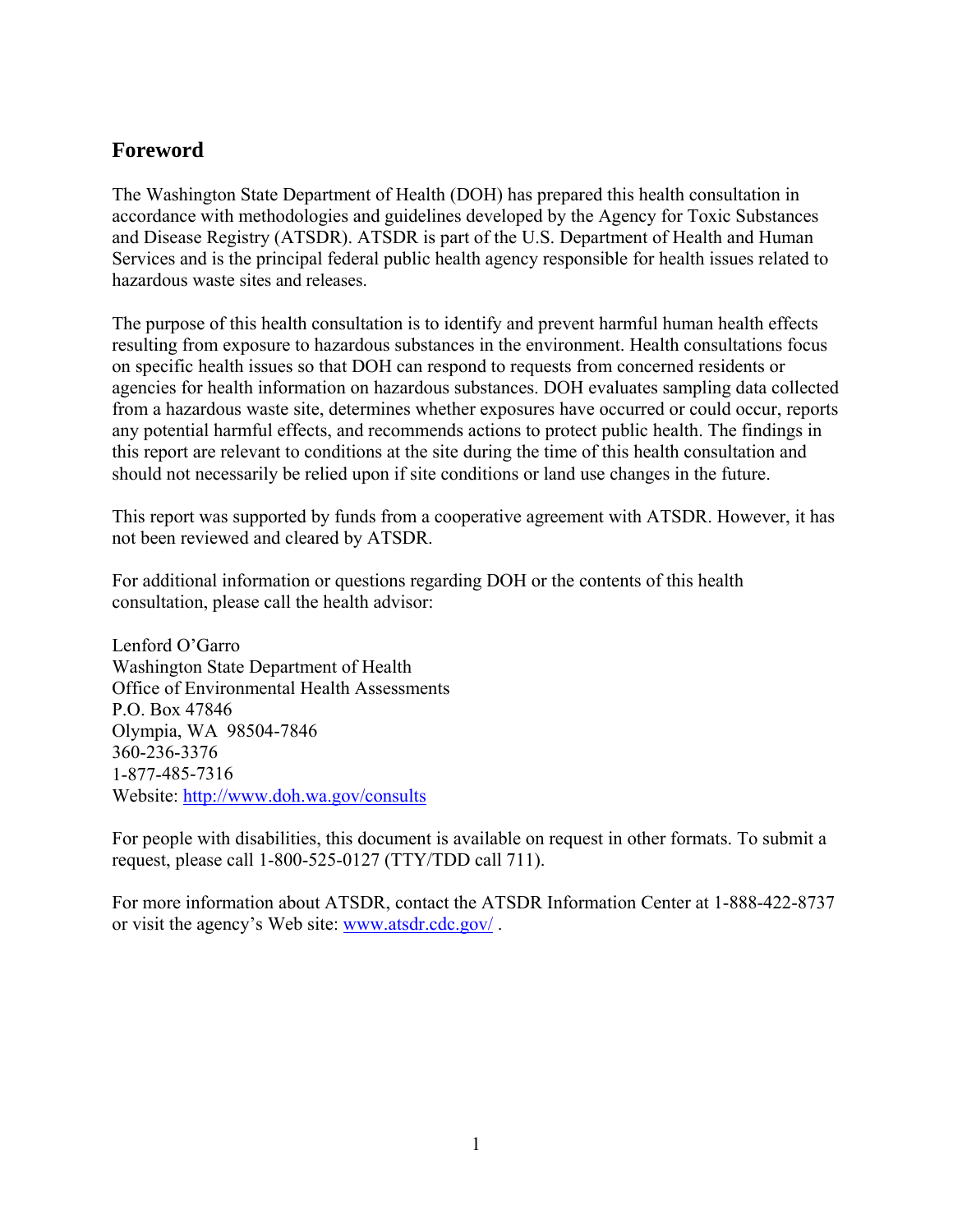## **Glossary**

| Acute                                                                               | Occurring over a short time [compare with chronic].                                                                                                                                                                                                                                                                                                                                                                                                                                                                                                                                                                    |  |  |  |  |  |
|-------------------------------------------------------------------------------------|------------------------------------------------------------------------------------------------------------------------------------------------------------------------------------------------------------------------------------------------------------------------------------------------------------------------------------------------------------------------------------------------------------------------------------------------------------------------------------------------------------------------------------------------------------------------------------------------------------------------|--|--|--|--|--|
| <b>Agency for Toxic</b><br><b>Substances and Disease</b><br><b>Registry (ATSDR)</b> | The principal federal public health agency involved with hazardous waste<br>issues, responsible for preventing or reducing the harmful effects of<br>exposure to hazardous substances on human health and quality of life.<br>ATSDR is part of the U.S. Department of Health and Human Services.                                                                                                                                                                                                                                                                                                                       |  |  |  |  |  |
| <b>Cancer Risk Evaluation</b><br>Guide (CREG)                                       | The concentration of a chemical in air, soil or water that is expected to<br>cause no more than one excess cancer in a million persons exposed over a<br>lifetime. The CREG is a <i>comparison value</i> used to select contaminants of<br>potential health concern and is based on the cancer slope factor (CSF).                                                                                                                                                                                                                                                                                                     |  |  |  |  |  |
| <b>Cancer Slope Factor</b>                                                          | A number assigned to a cancer causing chemical that is used to estimate its<br>ability to cause cancer in humans.                                                                                                                                                                                                                                                                                                                                                                                                                                                                                                      |  |  |  |  |  |
| Carcinogen                                                                          | Any substance that causes cancer.                                                                                                                                                                                                                                                                                                                                                                                                                                                                                                                                                                                      |  |  |  |  |  |
| <b>Chronic</b>                                                                      | Occurring over a long time (more than 1 year) [compare with <b>acute</b> ].                                                                                                                                                                                                                                                                                                                                                                                                                                                                                                                                            |  |  |  |  |  |
| Comparison value (CV)                                                               | Calculated concentration of a substance in air, water, food, or soil that is<br>unlikely to cause harmful (adverse) health effects in exposed people. The<br>CV is used as a screening level during the public health assessment<br>process. Substances found in amounts greater than their CVs might be<br>selected for further evaluation in the public health assessment process.                                                                                                                                                                                                                                   |  |  |  |  |  |
| <b>Contaminant</b>                                                                  | A substance that is either present in an environment where it does not<br>belong or is present at levels that might cause harmful (adverse) health<br>effects.                                                                                                                                                                                                                                                                                                                                                                                                                                                         |  |  |  |  |  |
| <b>Dermal Contact</b>                                                               | Contact with (touching) the skin (see route of exposure).                                                                                                                                                                                                                                                                                                                                                                                                                                                                                                                                                              |  |  |  |  |  |
| <b>Dose</b><br>(for chemicals that are not<br>radioactive)                          | The amount of a substance to which a person is exposed over some time<br>period. Dose is a measurement of exposure. Dose is often expressed as<br>milligram (amount) per kilogram (a measure of body weight) per day (a<br>measure of time) when people eat or drink contaminated water, food, or<br>soil. In general, the greater the dose, the greater the likelihood of an effect.<br>An "exposure dose" is how much of a substance is encountered in the<br>environment. An "absorbed dose" is the amount of a substance that actually<br>got into the body through the eyes, skin, stomach, intestines, or lungs. |  |  |  |  |  |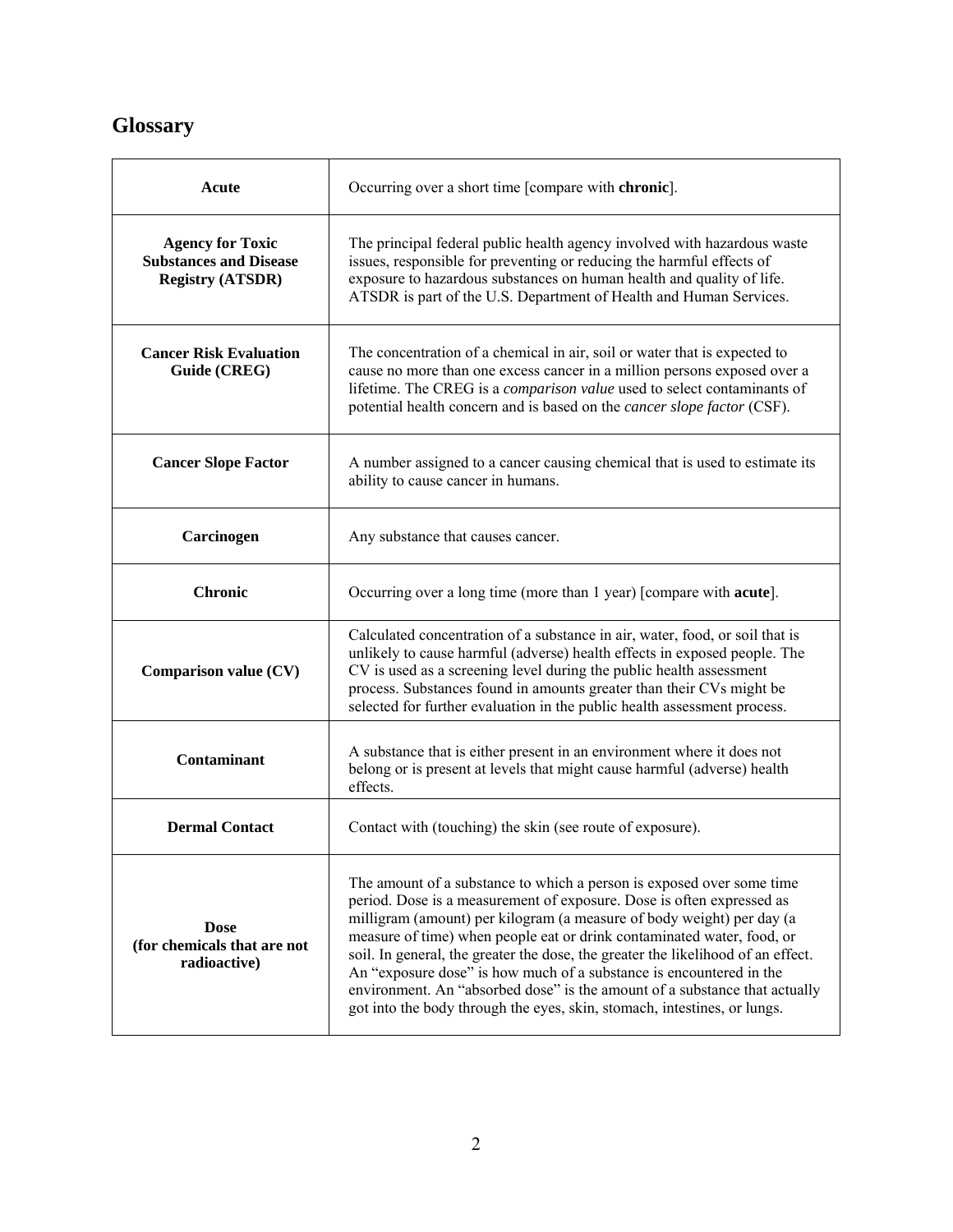| <b>Environmental Media</b><br><b>Evaluation Guide</b><br>(EMEG) | A concentration in air, soil, or water below which adverse non-cancer<br>health effects are not expected to occur. The EMEG is a comparison value<br>used to select contaminants of potential health concern and is based on<br>ATSDR's minimal risk level (MRL). |
|-----------------------------------------------------------------|-------------------------------------------------------------------------------------------------------------------------------------------------------------------------------------------------------------------------------------------------------------------|
| <b>Environmental Protection</b><br><b>Agency (EPA)</b>          | United States Environmental Protection Agency.                                                                                                                                                                                                                    |
| <b>Exposure</b>                                                 | Contact with a substance by swallowing, breathing, or touching the skin or<br>eyes. Exposure may be short-term [acute exposure], of intermediate<br>duration, or long-term [chronic exposure].                                                                    |
| Hazardous substance                                             | Any material that poses a threat to public health and/or the environment.<br>Typical hazardous substances are materials that are toxic, corrosive,<br>ignitable, explosive, or chemically reactive.                                                               |
| Indeterminate public<br>health hazard                           | The category used in ATSDR's public health assessment documents when<br>a professional judgment about the level of health hazard cannot be made<br>because information critical to such a decision is lacking.                                                    |
| <b>Ingestion</b>                                                | The act of swallowing something through eating, drinking, or mouthing<br>objects. A hazardous substance can enter the body this way [see route of<br>exposure].                                                                                                   |
| <b>Ingestion rate (IR)</b>                                      | The amount of an environmental medium that could be ingested typically<br>on a daily basis. Units for IR are usually liter/day for water and mg/day for<br>soil.                                                                                                  |
| <b>Inhalation</b>                                               | The act of breathing. A hazardous substance can enter the body this way<br>[see route of exposure].                                                                                                                                                               |
| Inorganic                                                       | Compounds composed of mineral materials, including elemental salts and<br>metals such as iron, aluminum, mercury, and zinc.                                                                                                                                       |
| <b>Lowest Observed Adverse</b><br><b>Effect Level (LOAEL)</b>   | The lowest tested dose of a substance that has been reported to cause<br>harmful (adverse) health effects in people or animals.                                                                                                                                   |
| Media                                                           | Soil, water, air, plants, animals, or any other part of the environment that<br>can contain contaminants.                                                                                                                                                         |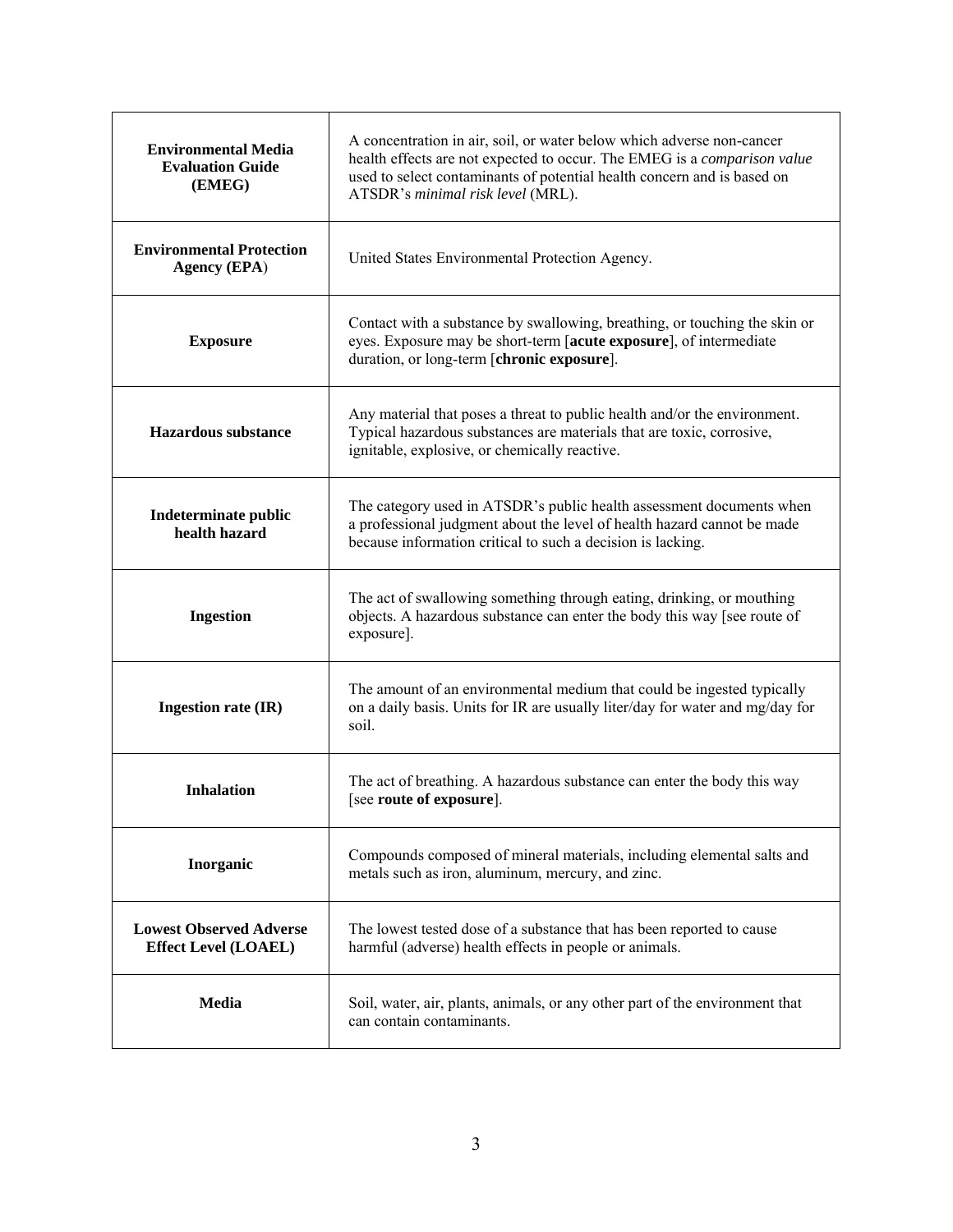| <b>Minimal Risk Level</b><br>(MRL)                               | An ATSDR estimate of daily human exposure to a hazardous substance at<br>or below which that substance is unlikely to pose a measurable risk of<br>harmful (adverse), noncancerous effects. MRLs are calculated for a route<br>of exposure (inhalation or oral) over a specified time period (acute,<br>intermediate, or chronic). MRLs should not be used as predictors of<br>harmful (adverse) health effects [see oral reference dose]. |  |  |  |  |  |
|------------------------------------------------------------------|--------------------------------------------------------------------------------------------------------------------------------------------------------------------------------------------------------------------------------------------------------------------------------------------------------------------------------------------------------------------------------------------------------------------------------------------|--|--|--|--|--|
| <b>Model Toxics Control Act</b><br>(MTCA)                        | The hazardous waste cleanup law for Washington State.                                                                                                                                                                                                                                                                                                                                                                                      |  |  |  |  |  |
| <b>No Observed Adverse</b><br><b>Effect Level (NOAEL)</b>        | The highest tested dose of a substance that has been reported to have no<br>harmful (adverse) health effects on people or animals.                                                                                                                                                                                                                                                                                                         |  |  |  |  |  |
| <b>Oral Reference Dose</b><br>(RfD)                              | An amount of chemical ingested into the body (i.e., dose) below which<br>health effects are not expected. RfDs are published by EPA.                                                                                                                                                                                                                                                                                                       |  |  |  |  |  |
| Organic                                                          | Compounds composed of carbon, including materials such as solvents, oils,<br>and pesticides that are not easily dissolved in water.                                                                                                                                                                                                                                                                                                        |  |  |  |  |  |
| Parts per billion<br>(ppb)/Parts per million<br>(ppm)            | Units commonly used to express low concentrations of contaminants. For<br>example, 1 ounce of trichloroethylene (TCE) in 1 million ounces of water<br>is 1 ppm. 1 ounce of TCE in 1 billion ounces of water is 1 ppb. If one drop<br>of TCE is mixed in a competition size swimming pool, the water will<br>contain about 1 ppb of TCE.                                                                                                    |  |  |  |  |  |
| <b>Reference Dose Media</b><br><b>Evaluation Guide</b><br>(RMEG) | A concentration in air, soil, or water below which adverse non-cancer<br>health effects are not expected to occur. The EMEG is a comparison value<br>used to select contaminants of potential health concern and is based on<br>EPA's oral reference dose (RfD).                                                                                                                                                                           |  |  |  |  |  |
| Route of exposure                                                | The way people come into contact with a hazardous substance. Three<br>routes of exposure are breathing [inhalation], eating or drinking [ingestion],<br>or contact with the skin [dermal contact].                                                                                                                                                                                                                                         |  |  |  |  |  |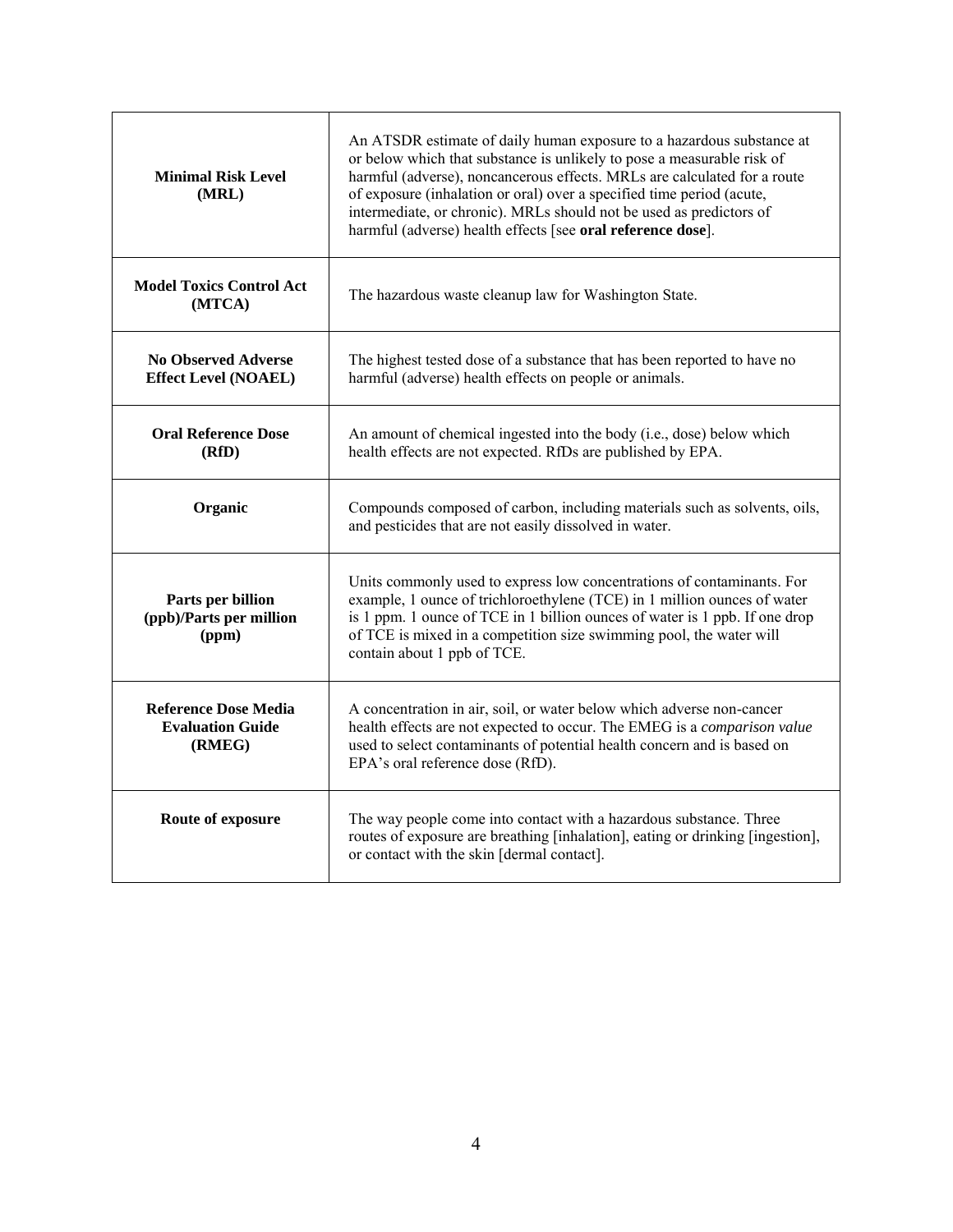## **Table Of Contents**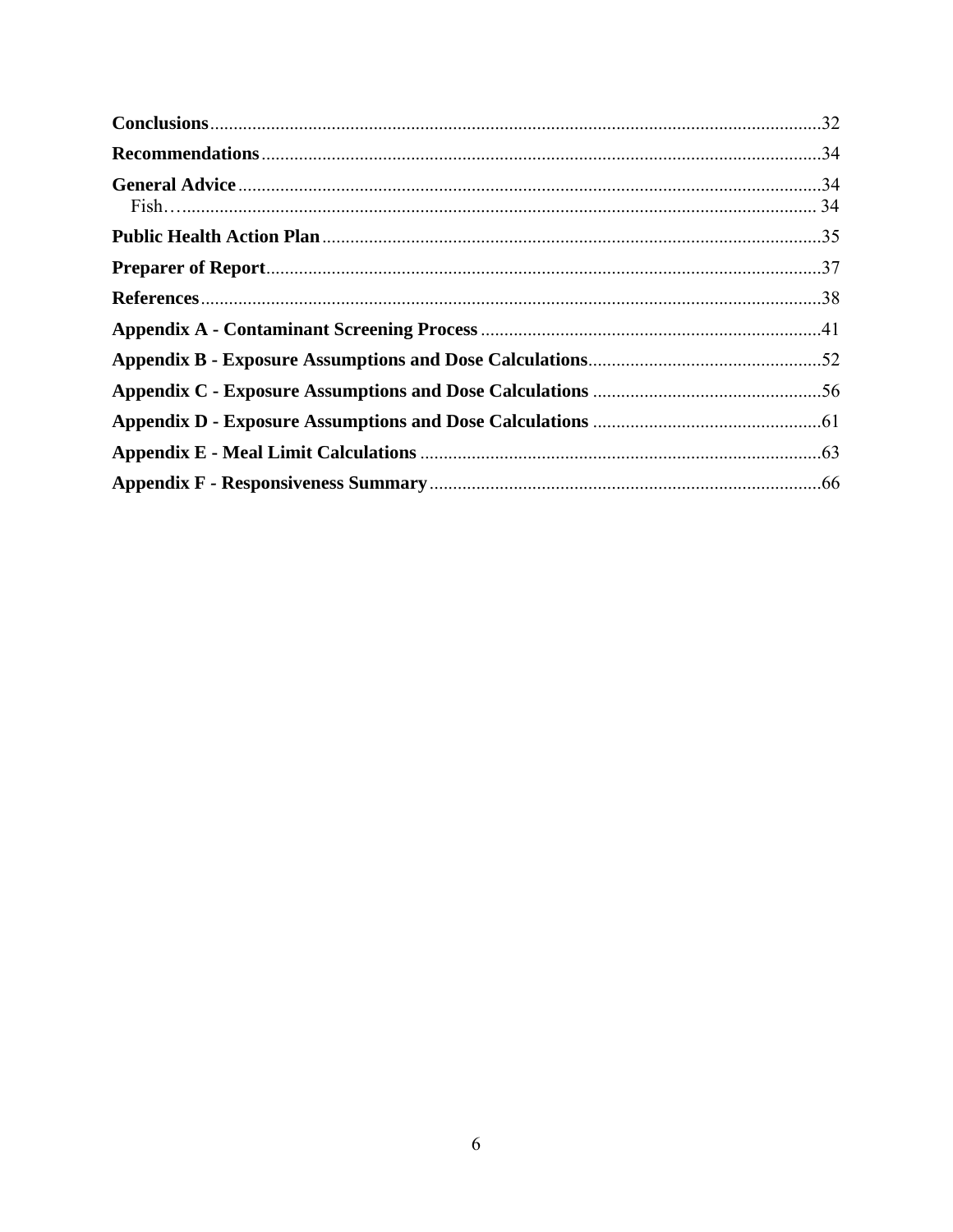## <span id="page-7-0"></span>**Executive Summary**

| <b>Introduction</b> | This health consultation was prepared at the request of the Washington<br>State Department of Ecology (Ecology) and the Tulalip Tribe. The<br>purpose of this health consultation is to evaluate contaminant data from<br>the Port Gardner site in Everett, Washington and make recommendations<br>for actions that ensure the public's health is protected. The Washington<br>State Department of Health evaluated contaminants present in the surface<br>sediment, fish/shellfish, and plant tissue.                                                                                                                                                                                                                                                                                                                                                                                                                                 |
|---------------------|----------------------------------------------------------------------------------------------------------------------------------------------------------------------------------------------------------------------------------------------------------------------------------------------------------------------------------------------------------------------------------------------------------------------------------------------------------------------------------------------------------------------------------------------------------------------------------------------------------------------------------------------------------------------------------------------------------------------------------------------------------------------------------------------------------------------------------------------------------------------------------------------------------------------------------------|
|                     | Contaminants in fish and shellfish were evaluated from the Port Gardner<br>site. Total arsenic, mercury, and total dioxins (Tables 2 through 4)<br>exceeded health comparison values; thus these contaminants were<br>evaluated further. DOH used the general population and the Tulalip tribal<br>consumption scenario to calculate risks from total seafood (i.e. bottom<br>fish, crab, and clams).                                                                                                                                                                                                                                                                                                                                                                                                                                                                                                                                  |
|                     | Generally, all contaminant concentrations detected in surface sediment at<br>the Port Gardner site were low, except for total arsenic and total<br>carcinogenic polycyclic aromatic hydrocarbons (cPAHs). Arsenic and<br>cPAHs were evaluated further as contaminants of concern. This evaluation<br>focused on potential health impacts for direct human contact with<br>contaminated sediments through work related and recreational activities.                                                                                                                                                                                                                                                                                                                                                                                                                                                                                     |
|                     | The evaluation of plants is based on a review of the scientific literature<br>specifically pertaining to the accumulation potential of contaminants in<br>plants. Contaminants were present in plant tissues (Cattail and Tule plants)<br>at very low levels.                                                                                                                                                                                                                                                                                                                                                                                                                                                                                                                                                                                                                                                                          |
| <b>Conclusions</b>  | Based on the information provided, DOH concludes the following:                                                                                                                                                                                                                                                                                                                                                                                                                                                                                                                                                                                                                                                                                                                                                                                                                                                                        |
| <b>Conclusion 1</b> | Results based on consumption of seafood at tribal scenario rates, cancer<br>health effects                                                                                                                                                                                                                                                                                                                                                                                                                                                                                                                                                                                                                                                                                                                                                                                                                                             |
|                     | Eating seafood (bottom fish, crabs, and clams) at Tribal scenario rates (see<br>Appendix D for Tulalip Tribe consumption rates) could harm the health of<br>an adult. Subsistence fishers (tribes or nations) that eat seafood will most<br>likely be at risk of developing cancer if arsenic and dioxin exposures are<br>assumed from childhood into adulthood (average cancer risk over a 70<br>year lifetime exposure). Although the excess theoretical cancer risk is<br>considered low, the sum of the cancer risks are above EPA's acceptable<br>range of 1 excess cancer risk per 10,000 people exposed. If tribes or<br>nations are harvesting from Port Gardner and consuming at Tribal<br>consumption rates, this would represent a "public health hazard."<br>However, it is unlikely that 100 percent of subsistence consumers (tribes<br>or nations) would be consuming and harvesting seafood from Port Gardner<br>only. |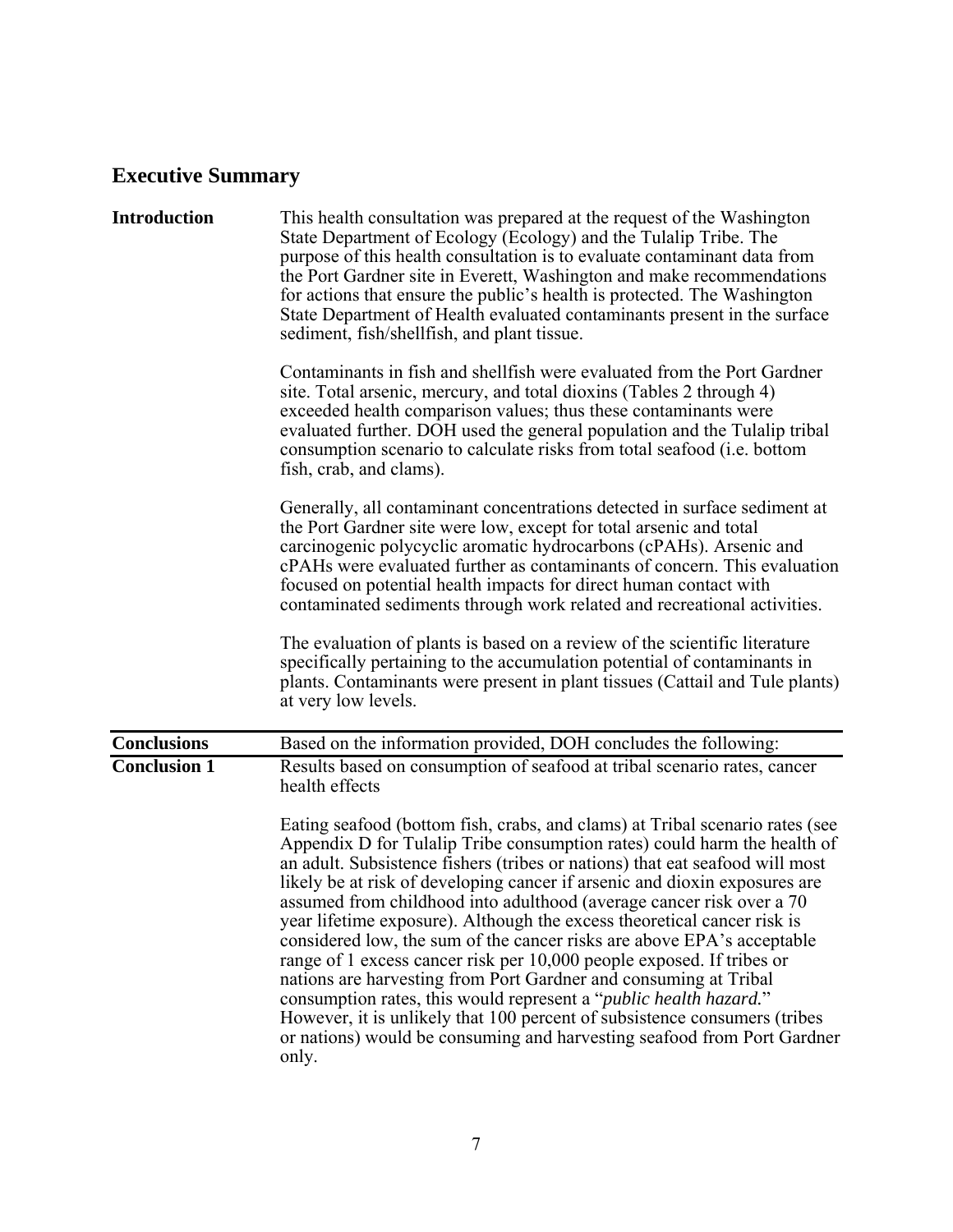| <b>Basis for Decision</b> | Based on Tribal scenario consumption rates, exposures are above EPA's<br>acceptable range of 1 excess cancer risk per 10,000 people exposed.                                                                                                                                                                                                                                                                                                                                                                                               |
|---------------------------|--------------------------------------------------------------------------------------------------------------------------------------------------------------------------------------------------------------------------------------------------------------------------------------------------------------------------------------------------------------------------------------------------------------------------------------------------------------------------------------------------------------------------------------------|
|                           | Results based on consumption of seafood at tribal scenario rates, non-<br>cancer health effects                                                                                                                                                                                                                                                                                                                                                                                                                                            |
|                           | Non-cancer health effects are not likely if people eat seafood (bottom fish,<br>crab, and clams) at Tribal scenario rates (see Appendix D for Tulalip Tribe<br>consumption rates).                                                                                                                                                                                                                                                                                                                                                         |
| <b>Basis for Decision</b> | Based on exposure assumptions and calculations, contaminants present in<br>bottom fish, crab, and clams are below levels known to result in harmful<br>non-cancer health effects.                                                                                                                                                                                                                                                                                                                                                          |
| <b>Conclusion 2</b>       | Results based on consumption of seafood for the general (non-tribal)<br>population, non-cancer and cancer health effects                                                                                                                                                                                                                                                                                                                                                                                                                   |
|                           | Eating bottom fish or shellfish from Port Gardner is not expected to harm<br>the health of the general (non-tribal) population (children or adults).<br>Overall, a lifetime increase of theoretical cancer risk associated with<br>exposure to arsenic and dioxin in bottom fish and shellfish is very low<br>(i.e., theoretical cancer risk estimates are 4 excess cancers in 100,000<br>people exposed). However, dioxins is insignificant (i.e., theoretical cancer<br>risk estimates are 1 excess cancer in 1,000,000 people exposed). |
| <b>Basis for Decision</b> | Based on consumption rates for the general population, exposures are<br>below levels known to result in harmful cancer and non-cancer health<br>effects.                                                                                                                                                                                                                                                                                                                                                                                   |
| <b>Conclusion 3</b>       | Results based on surface sediment contaminant exposure, non-cancer and<br>cancer health effects                                                                                                                                                                                                                                                                                                                                                                                                                                            |
|                           | Touching, breathing, or accidentally eating sediment containing arsenic<br>and carcinogenic polycyclic aromatic hydrocarbons (cPAHs)<br>approximately five-days-per-week or 250 days per year (adult) and/or 52<br>days per year (a child) from Port Gardner is not expected to harm people's<br>health.                                                                                                                                                                                                                                   |
| <b>Basis for Decision</b> | Based on exposure calculations, the maximum levels of arsenic and<br>cPAHs in surface sediment are below levels known to result in harmful<br>non-cancer and cancer health effects for an adult and children. Overall, a<br>lifetime increase of theoretical cancer risk associated with exposure to<br>arsenic in the surface sediment is low and cPAHs is insignificant.                                                                                                                                                                 |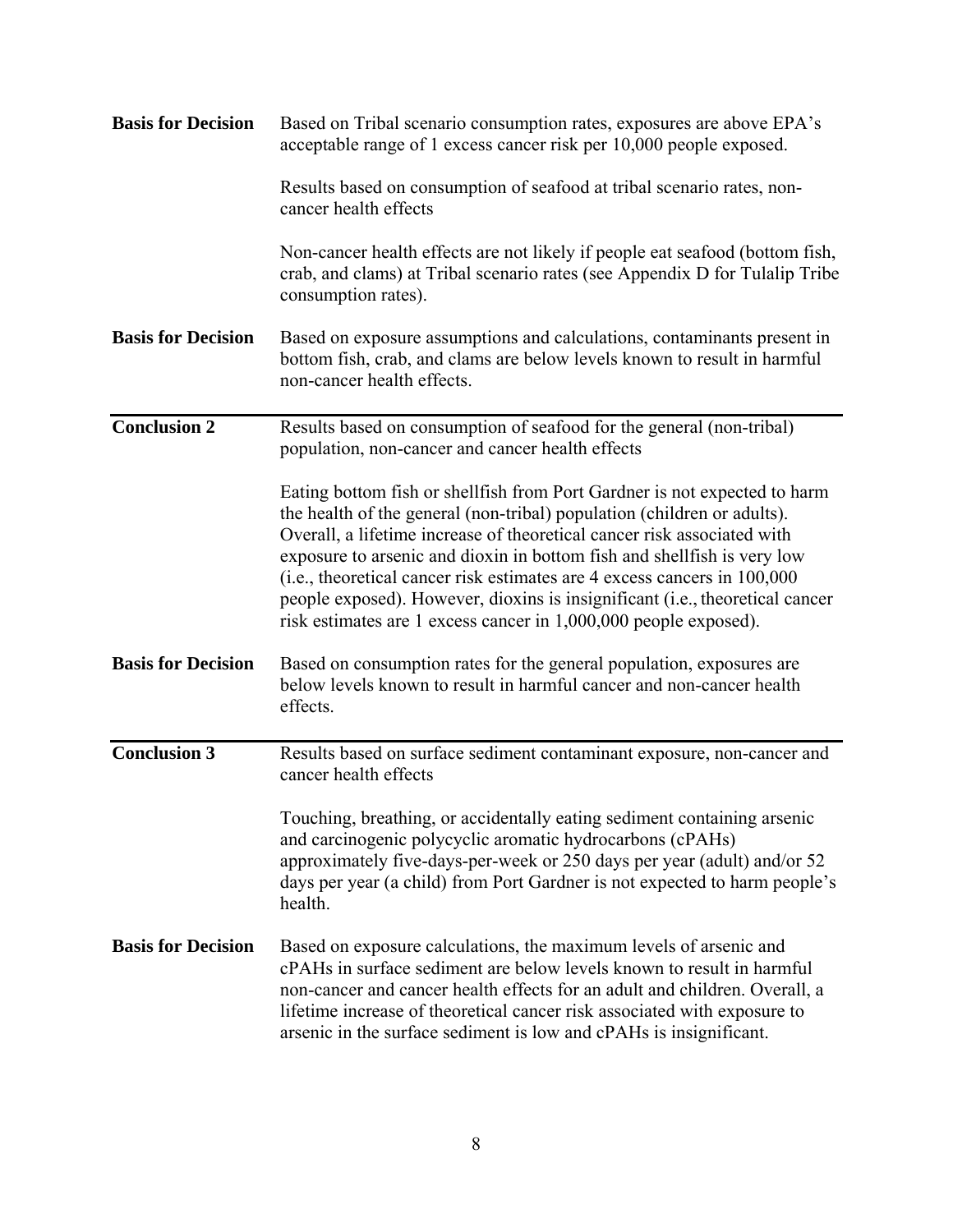| <b>Conclusion 4</b>       | Results based on plant tissue data                                                                                                                                                                                                                                                                                                                                                                                                                                                                                                                                                                                                                                                                                     |
|---------------------------|------------------------------------------------------------------------------------------------------------------------------------------------------------------------------------------------------------------------------------------------------------------------------------------------------------------------------------------------------------------------------------------------------------------------------------------------------------------------------------------------------------------------------------------------------------------------------------------------------------------------------------------------------------------------------------------------------------------------|
|                           | Plant ingestion rates were not available to quantify human exposure to<br>site-specific contaminants in Port Gardner. DOH acknowledges that<br>workers (e.g., basket weavers and/or plant harvesters) who spend most of<br>the day in an enclosed environment may inhale substantial amounts of<br>dust and small soil particulates bound to plant materials. If the plant<br>materials, dust, and/or soil particulates contain high concentrations of<br>contaminants, workers may be exposed at levels that could be harmful.<br>DOH is unable to determine levels of contaminants in these plants (i.e.,<br>Cattail and Tule plants) that may cause an adverse health effect in workers<br>due to the lack of data. |
| <b>Basis for Decision</b> | Based on available information related to the contaminant levels of<br>chemicals (i.e., metals) in plant tissue, DOH cannot currently conclude<br>whether eating or inhaling plant tissue could harm people's health.                                                                                                                                                                                                                                                                                                                                                                                                                                                                                                  |

### **Next Steps**

- 1. DOH recommends that the general population and the Tulalip Tribe follow the Puget Sound fish consumption advisory for Recreational Marine Area 8-2 (Port Susan and Port Gardner) and the Puget Sound crab consumption advisory for Port Gardner, which has meal restrictions for seafood harvested in urban areas. More information regarding these advisories is available on the DOH website (http://www.doh.wa.gov/fish) or by calling toll-free 1-877-485-7316.
- 2. As a prudent public health measure, DOH recommends following advice for cleaning and preparing fish and shellfish to reduce exposure to contaminants that accumulate in the fat of fish and shellfish. This method of preparation can be found in the General Advice section of this document along with other ways to minimize exposures.
- 3. DOH will develop a fact sheet that summarizes the findings of this health consultation.
- 4. DOH will coordinate with Ecology on the development of the fact sheet. DOH will plan to distribute the fact sheet within two months of the health consultation being finalized.
- 5. DOH will provide copies of this health consultation to Ecology and concerned parties when the report is approved.
- 6. DOH will be available any time to answer health related questions regarding Port Gardner site contaminants.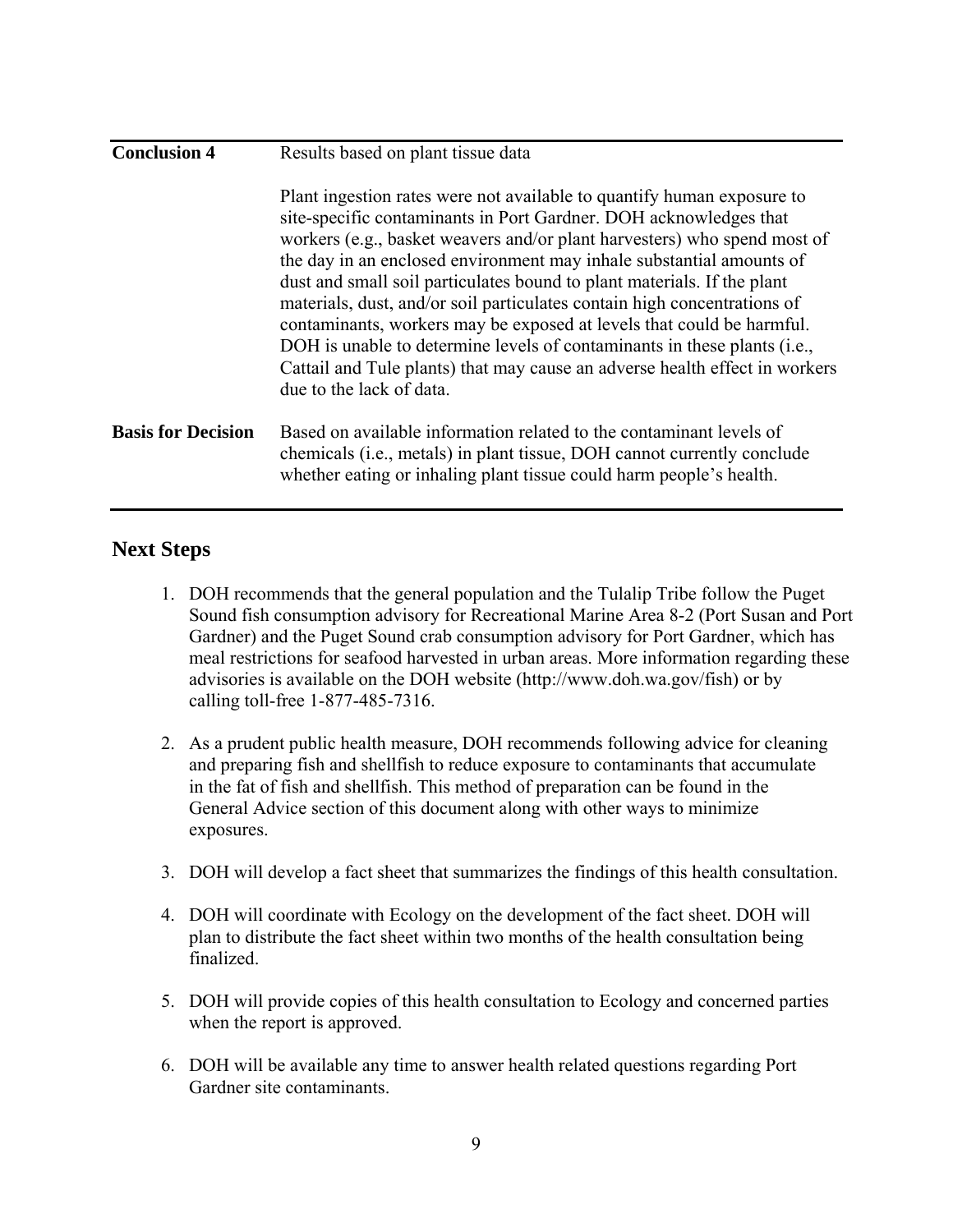### <span id="page-10-0"></span>**Purpose**

The Washington State Department of Health (DOH) prepared this health consultation at the request of the Tulalip Tribe and the Department of Ecology, Toxics Cleanup Program (TCP). The purpose of this health consultation is to evaluate contaminant data from the Port Gardner site in Everett, Washington and to make recommendations for actions that ensure the public's health is protected. DOH prepares health consultations under a cooperative agreement with the Agency for Toxic Substances and Disease Registry (ATSDR).

### <span id="page-10-1"></span>**Background and Statement of Issues**

Port Gardner is an embayment of Puget Sound's Whidbey Basin, bordered to the east by the City of Everett (Figure 1). The Snohomish River system, the second largest river discharge into Puget Sound, empties into Port Gardner Bay at the City of Everett waterfront and provides approximately 30 percent of the freshwater discharge to the Whidbey Basin.

Port Gardner has a wide variety of commercial and industrial uses, multiple potential point sources of contamination, and an overall history of contamination. Since the early 1900s, the lower Snohomish River has been used for commercial and industrial purposes, often related to timber and maritime industries (saw mills, paper production, boat building, and waste disposal). In the last 25 years, several sediment investigations have detected chlorinated aromatics, polycyclic aromatic hydrocarbons (PAHs), metals, miscellaneous extractables (such as resin acids and guaiacols), pesticides, phenols, and phthalates at levels exceeding Ecology's current Sediment Management Standards (SMS) criteria at numerous locations throughout Port Gardner. The most extensive contamination has been identified within the East Waterway which has been dredged in the past.

The Everett waterfront is a treasure serving local and regional needs for business and industry, recreation, housing, and cultural activities (e.g. fishing and foraging in the bay). A more detailed history and description of this site can be found in the data report titled "Sediment Characterization Study in Port Gardner and Lower Snohomish Estuary, Port Gardner, Washington" [1].

The Tulalip Tribe is a federally recognized Indian tribe located on the Tulalip Reservation in the mid-Puget Sound area near the town of Marysville, Washington (Figure 1). The Tulalip Reservation exterior boundaries enclose a land base of 22,000 acres, more than 50 percent of which is in federal trust status. The Reservation is rich with natural resources including marine waters, tidelands, fresh water creeks and lakes, wetlands, forests, and developable land.

Native American Tribes and Nations in the Puget Sound have reserved the right to take fish and shellfish at their usual and accustomed grounds and stations. In addition to fishing, other reserved cultural activities include hunting, gathering traditional and medicinal plants, and other activities.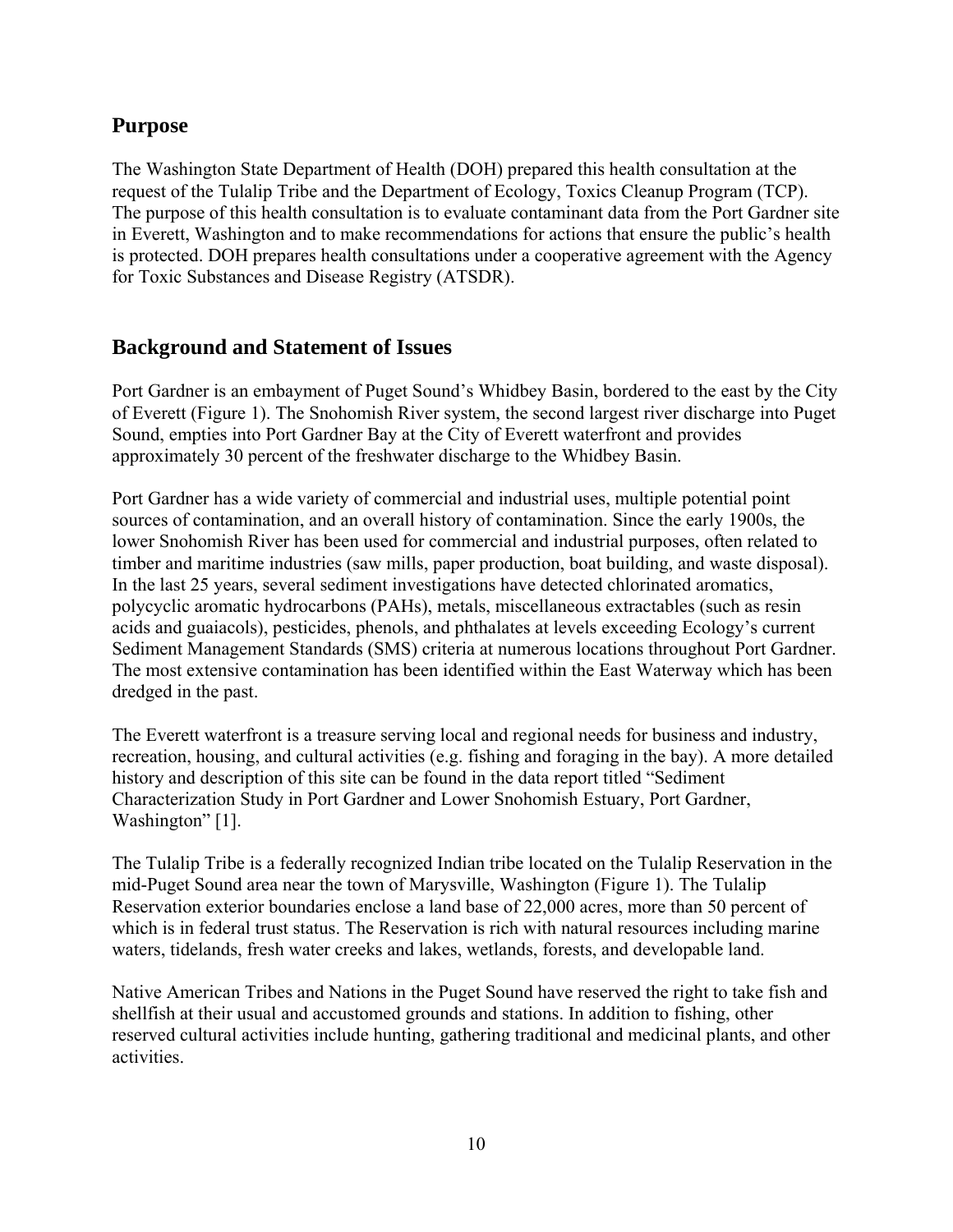These usual and accustomed treaty fishing areas include the freshwater areas of the Snohomish-Snoqualmie-Skykomish river basin and certain marine waters of the Puget Sound.

The Tulalip Indian Tribal Community stated that Port Gardner is an important historic harvest site that has been impacted by contamination that currently limits the Tulalip tribal community from access and use of treaty protected natural resources within their treaty protected areas.

The Tulalip Tribe expressed concern about the safety of using plant and animal resources from Port Gardner and/or areas near Port Gardner where the Tribe may use these resources for subsistence and/or traditional practices. This evaluation has three data components: 1) surface sediment, 2) fish/shellfish, and 3) plant tissue. The evaluation of plants is based on a review of the scientific literature specifically pertaining to the accumulation potential of contaminants in plants. The objective of this study is to evaluate the contaminants of concern identified during this sampling investigation and assess potential human health risks. This report also provides perspective on whether these contaminants are likely to accumulate in the plant tissues traditionally used by the tribe.

### <span id="page-11-0"></span>**Existing Fish Consumption Advisories**

DOH has issued a Puget Sound Fish consumption advisory for Recreational Marine Area 8-2 (Port Susan and Port Gardner) and a Puget Sound crab consumption advisory for Port Gardner. This advisory recommends the following:

- 1. Eat no more than two meals per month for rockfish and flat fish (e.g., sole, sanddab, and flounder), and no more than two meals per month for Chinook salmon.
- 2. Eat Dungeness and Red Rock crab from non-urban areas and do not eat the "crab butter" (viscera). Data have shown that crabs from industrial urban areas may contain more contaminants than those from non-urban areas, and that crab butter (viscera) has more contaminants than crab muscle. More information regarding these advisories is available at http://www.doh.wa.gov/fish or by calling toll-free 1-877-485-7316.

### <span id="page-11-1"></span>**Discussion and Results**

A summary of the contaminants of concern are presented in Table 1 – Table 5. Appendix A, Table A1-A6 list all sampling results of contaminants detected in surface sediment, fish, shellfish, and plant tissues found at Port Gardner.

### <span id="page-11-2"></span>**Sample collection and analysis**

As part of the Puget Sound Initiative, Ecology identified Port Gardner and the Lower Snohomish River Estuary as a high priority area for cleanup and restoration because it is an important habitat and contains valuable natural resources. In 2008, Ecology conducted a bay wide sediment investigation of Port Gardner and the lower Snohomish River Estuary. Ecology collected surface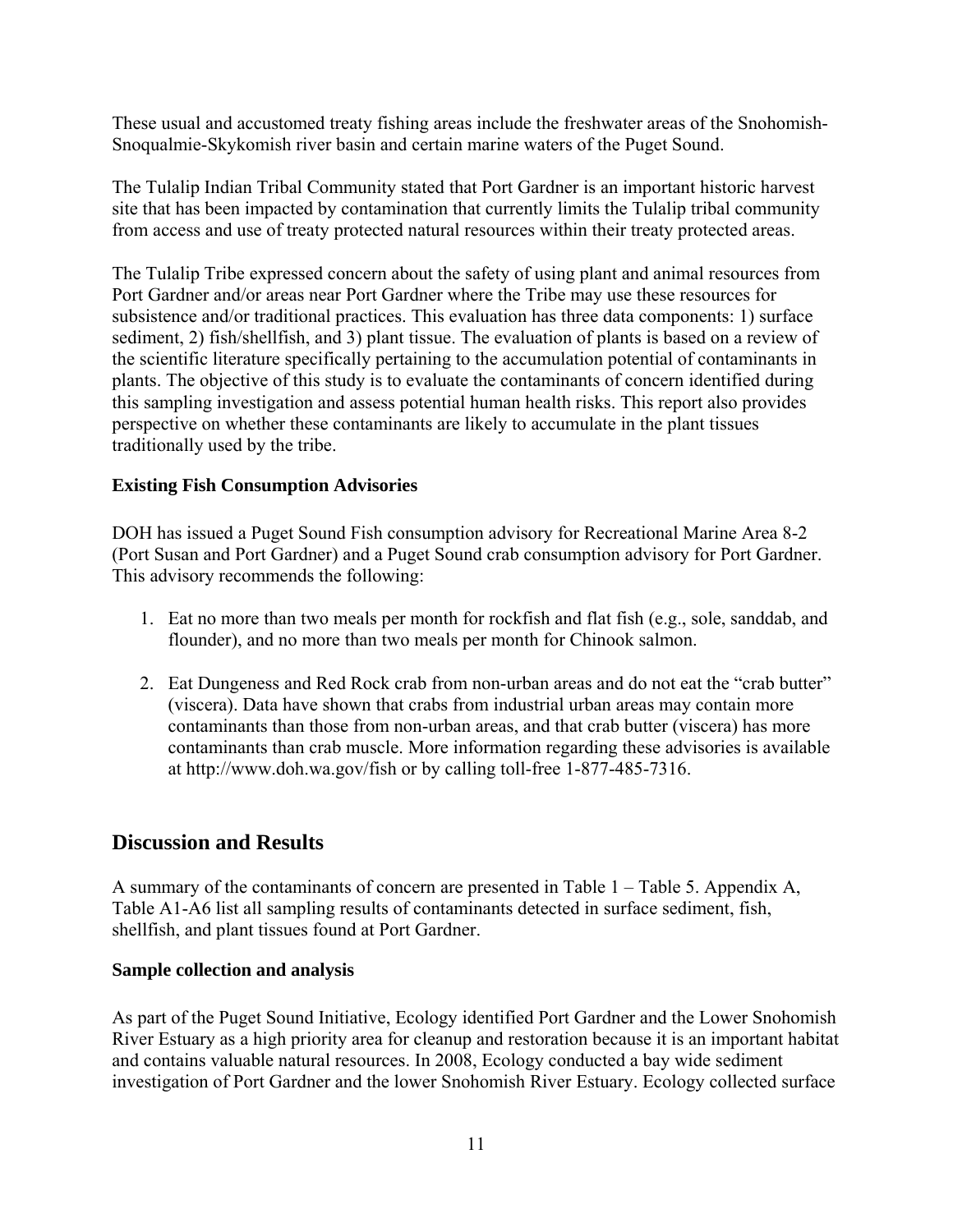(depth of  $0 - 0.3$  feet) [a](#page-12-1)nd subsurface sediment  $a$  (depth of  $0.3 - 11$  feet), fish (bottom fish), shellfish, crab, and plant tissue samples from these areas. More information about detailed sample collection and analysis for Port Gardner can be found in the data report titled "Sediment Characterization Study in Port Gardner and Lower Snohomish Estuary, Port Gardner, Washington" [1].

Methods, results, quality assurance/quality control (QA/QC), and data validation are summarized in the final data report - Sediment Characterization Study in Port Gardner and Lower Snohomish Estuary, Port Gardner, Washington [1]. In general, all data validation reports followed the specified analytical methods. Accuracy was acceptable as demonstrated by the surrogate, laboratory control samples, and matrix spikes/matrix spike duplicates percent recovery values with the exceptions noted in the report.

#### <span id="page-12-0"></span>**Contaminant screening**

Contaminants of concern (COC) in surface sediment, fish, and shellfish were determined by employing a screening process. DOH uses ATSDR comparison values as health based screening values (SVs), whenever available, to identify COCs. In the absence of ATSDR comparison values, DOH may also use other SVs including the Environmental Protection Agency's (EPA) health guideline values or other available values.

Several types of health-based SVs were used during this process including ATSDR's cancer risk evaluation guides (CREG), environmental media evaluation guides (EMEGs), and reference dose media evaluation guides (RMEG) (see the glossary for descriptions of CREGS, EMEGs, and RMEGs). Comparison values such as the CREG and EMEG offer a high degree of protection and assurance that people are unlikely to be harmed by contaminants in the environment. For chemicals that cause cancer, the comparison values represent levels that are estimated to increase the risk of cancer for similarly exposed persons by about one in a million. That risk, however, could be as low as zero.

Surface sediment, fish, and shellfish were screened using values that DOH considers protective for the general population and for tribal exposure scenarios. There are no available comparison values for plant tissue data.

In this health evaluation, maximum surface sediment levels were screened against ATSDR soil comparison values, the Washington State Model Toxics Control Act (MTCA) soil cleanup levels, and EPA's Preliminary Remediation Goals (PRGs) regional screening levels for soils (see Table 1 and Appendix A - Table A1). SVs for fish and shellfish were developed according to EPA guidance (Appendix A) and are used to narrow the focus of evaluation to contaminants that are present at potential levels of public health concern. Maximum fish and shellfish contamination levels for each contaminant were screened against SVs for non-cancer health effects (see Table 2 through Table 4 and Appendix A - Table A2). Contaminant concentrations

<span id="page-12-1"></span> $\overline{a}$ <sup>a</sup> This evaluation will not consider subsurface samples. People are unlikely to be exposed to contaminants in the deeper sediment. Digging at this depth (i.e.,  $> 0.3 - 11$  feet) in these sediments is unlikely at the Port Gardner site.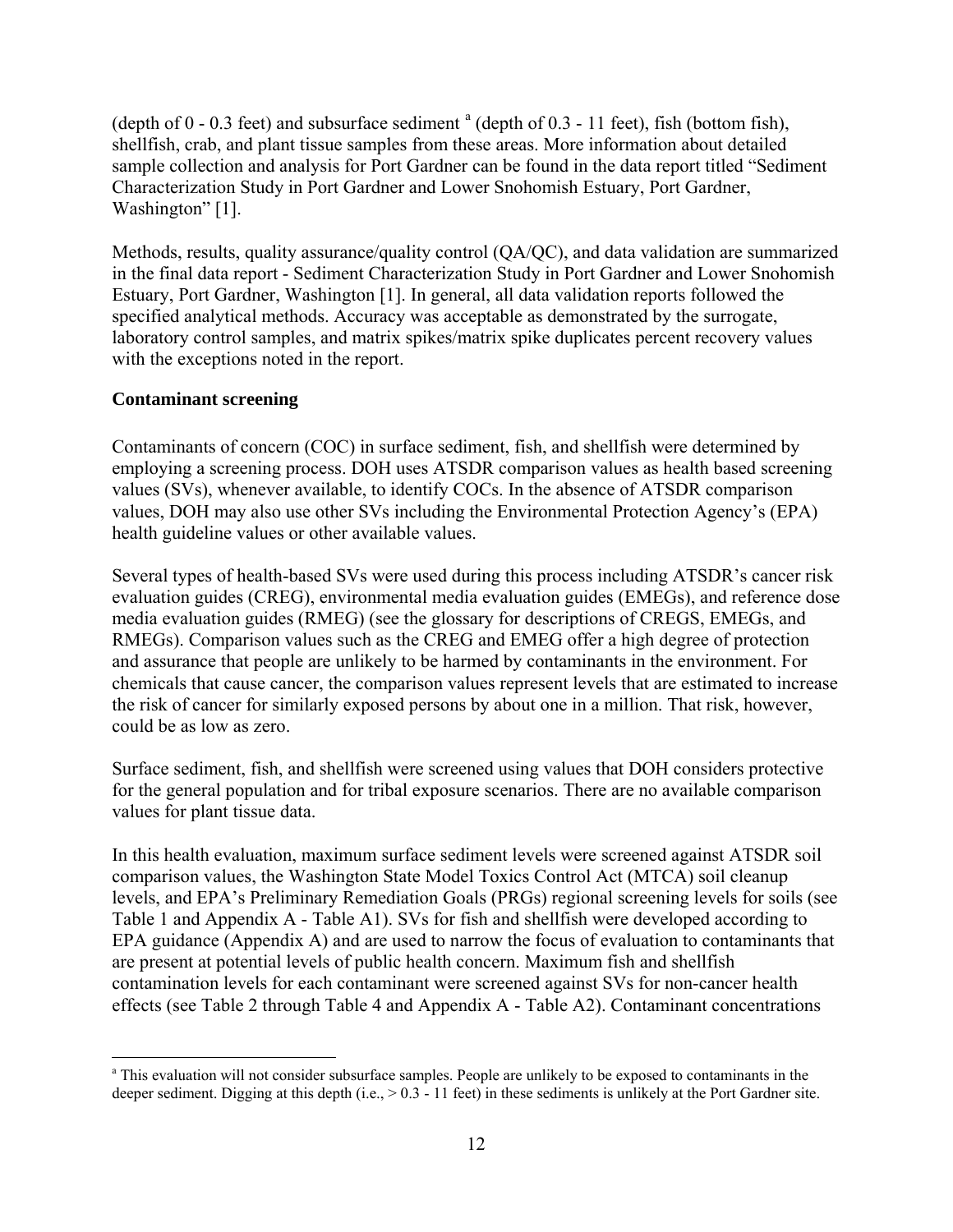exceeding these comparison values do not necessarily pose health threats but are evaluated further to determine whether they are at levels of human health concern.

#### <span id="page-13-0"></span>**Surface sediment**

Surface sediment samples were collected from numerous locations from Port Gardner and the Lower Snohomish River Estuary. Some locations included intertidal areas (i.e., clam sampling locations). Levels of contaminants were highest in the East Waterway, Snohomish River and in Steamboat Slough locations at Port Gardner Bay. Levels of contaminants at other locations were low and/or below comparison values. Appendix A, Table A1 shows levels of all surface sediment contaminants sampled at Port Gardner. Table 1 shows maximum levels of contaminants that exceeded comparison values. Since some levels of contaminants were found in the surface sediment in recreational and industrial areas, people are likely to come in contact with the contaminants. Thus, this evaluation will focus on potential health impacts for direct human contact with contaminated surface sediments through work-related activities (i.e., marine worker), and/or outdoor activities (i.e., recreational activities)<sup>[b](#page-13-1)</sup>. Arsenic and total cPAHs TEQs exceeded comparison values; thus, these contaminants will be evaluated further as contaminants of concern.

**Table 1**. Maximum contaminant concentrations detected in surface sediment at Port Gardner site, Everett, Snohomish County, Washington.

| <b>Chemical</b>                 | <b>Maximum</b><br><b>Concentration</b><br>(mg/kg) | <b>Comparison</b> EPA<br><b>Value</b><br>(mg/kg) | <b>Cancer Value</b><br><b>Class</b> | <b>Reference</b> | Comparison   Contaminant<br>of Concern<br>(COC) |
|---------------------------------|---------------------------------------------------|--------------------------------------------------|-------------------------------------|------------------|-------------------------------------------------|
| <b>Arsenic</b>                  | 50                                                | 20 <sup>a</sup>                                  | A                                   | <b>EMEG</b>      | Yes                                             |
| <b>Total cPAH</b><br><b>TEQ</b> | 0.61                                              | 0.1 <sup>b</sup>                                 | B <sub>2</sub>                      | <b>CREG</b>      | Yes                                             |

**Bold** values exceed comparison value

EMEG - ATSDR's Environmental Media Evaluation Guide (child)

CREG – ATSDR's Cancer Risk Evaluation Guide

A – EPA: Human carcinogen

B2 – EPA: Probable human carcinogen (inadequate human, sufficient animal studies)

 $a$  – Comparison value for soil

 $b$  – Comparison value corresponds to benzo (a) pyrene.

Total cPAH TEQ – sum of all carcinogenic polycyclic aromatic hydrocarbons (cPAHs) toxic equivalent (TEQ), all cPAHs in COC are added using the TEQ approach to obtain Total cPAH TEQ.

mg/kg – milligrams per kilograms

 $\overline{a}$ 

<span id="page-13-1"></span><sup>&</sup>lt;sup>b</sup> DOH used 52 days/year of exposure for a child playing and/or digging in the sediment in recreational areas. In general, EPA recommends the central tendency of 350 days/year for residential exposures to soil and Reasonable Maximum Exposure (RME) of 250 days/year for industrial scenarios for workers. EPA suggests that exposure duration may be adjusted to reflect site-specific conditions [2,3]. Thus, current exposure assumptions used in this health evaluation were very conservative and represented actual occurrences as accurately as possible.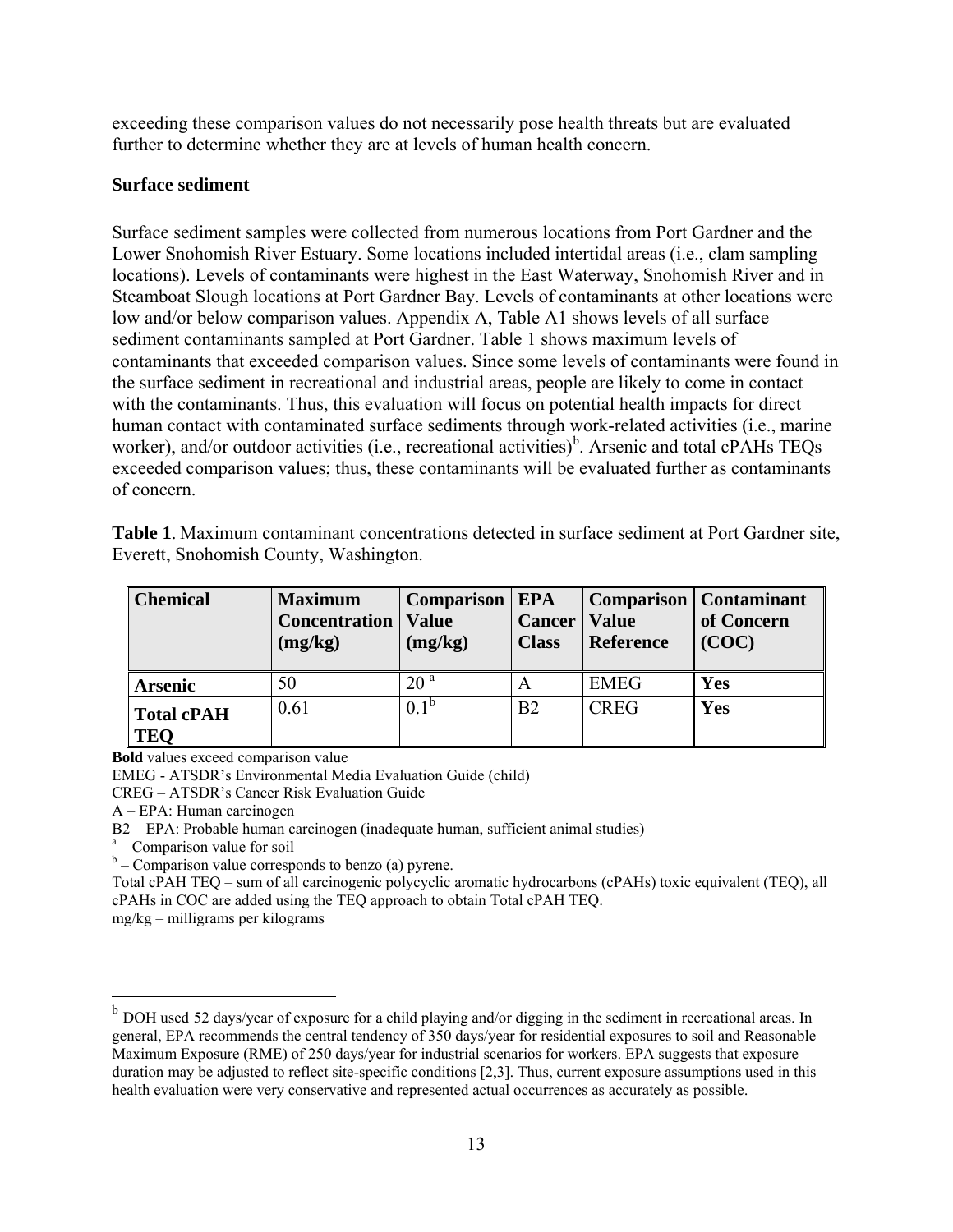#### <span id="page-14-0"></span>**Contaminants of concern in seafood**

A number of contaminants were detected in seafood (i.e., English sole, clams and crabs) (see Appendix A, Table A2 and A3 for a list of all detected contaminants).The maximum concentration of each contaminant was compared to SVs to identify COCs. Only total arsenic, mercury and total dioxins exceeded the SVs (Tables 2, 3, and 4). Thus, only these contaminants were further evaluated. In general, if a contaminant level is greater than its screening value, it does not mean that people will get sick but that the contaminant needs to be evaluated further.

**Table 2**. Maximum concentration of contaminants detected in Dungeness crab tissue (meat) sampled at Port Gardner site, Everett, Snohomish County, Washington.

| <b>Chemicals</b>        | <b>Contaminant</b><br>maximum | <b>Screening Values</b> <sup>a</sup><br>(ppm) |                                  |                |                          | <b>EPA</b><br><b>RfD</b><br>(mg/kg/day)<br><b>Cancer</b> |  | Contaminant<br>of concern |
|-------------------------|-------------------------------|-----------------------------------------------|----------------------------------|----------------|--------------------------|----------------------------------------------------------|--|---------------------------|
|                         | concentration<br>(ppm)        | General<br><b>Population</b>                  | <b>Subsistence</b><br>population | <b>Class</b>   |                          |                                                          |  |                           |
| Arsenic total           | 5.0                           | 1.2                                           | 0.147                            | А              | 0.0003                   | Yes                                                      |  |                           |
| Mercury                 | 0.07                          | 0.4                                           | 0.049                            |                | $0.0001*$                | Yes                                                      |  |                           |
| <b>Total Dioxin TEQ</b> | $1.6 \times 10^{-7}$          | $4.0 \times 10^{-6}$                          | $4.9 \times 10^{-7}$             | B <sub>2</sub> | $1.0 \times 10^{-9}$ *** | Yes                                                      |  |                           |

**BOLD** values exceeded comparison values

<sup>a</sup> – Source of screening values are listed in Appendix A

A - EPA: Human carcinogen

B2 - EPA: Probable human carcinogen (inadequate human, sufficient animal studies)

D - EPA: Not classifiable as to health carcinogenicity

\* Minimal Risk Level (MRL) for methylmercury

\*\*\* ATSDR Minimal Risk Level (MRL) for Dioxin total equivalent (TEQ)

RfD – Reference dose

mg/kg/day – milligrams per kilograms per day

ppm – parts per million

**Table 3**. Maximum concentration of arsenic detected in English sole and clam tissues sampled at Port Gardner site, Everett, Snohomish County, Washington.

| <b>Chemicals</b>        |                        | <b>Contaminant maximum</b><br>concentration (ppm) |                               | <b>Screening Values</b> <sup>a</sup><br>(ppm) |                                  | <b>EPA</b><br><b>Cancer</b> | <b>RfD</b><br>(mg/kg/day) | <b>Contaminant</b><br>of concern |
|-------------------------|------------------------|---------------------------------------------------|-------------------------------|-----------------------------------------------|----------------------------------|-----------------------------|---------------------------|----------------------------------|
|                         | <b>English</b><br>sole | Varnish<br>clam $\dagger$                         | <b>Eastern</b><br>soft shells | <b>General</b><br><b>Population</b>           | <b>Subsistence</b><br>population | <b>Class</b>                |                           |                                  |
| <b>Arsenic</b><br>total | 3.0                    | 1.0                                               | 2.0                           | 1.2                                           | 0.147                            | A                           | 0.0003                    | Yes                              |

A - EPA: Human carcinogen<br><sup>a</sup> – Source of screening values are listed in Appendix A

† Varnish clams were sampled for Ecological purposes. Consumption of these clams is very insignificant, thus DOH is not evaluating these clams.

**BOLD** - values exceed screening levels

ppm – parts per million

RfD – Reference dose

mg/kg/day – milligrams per kilograms per day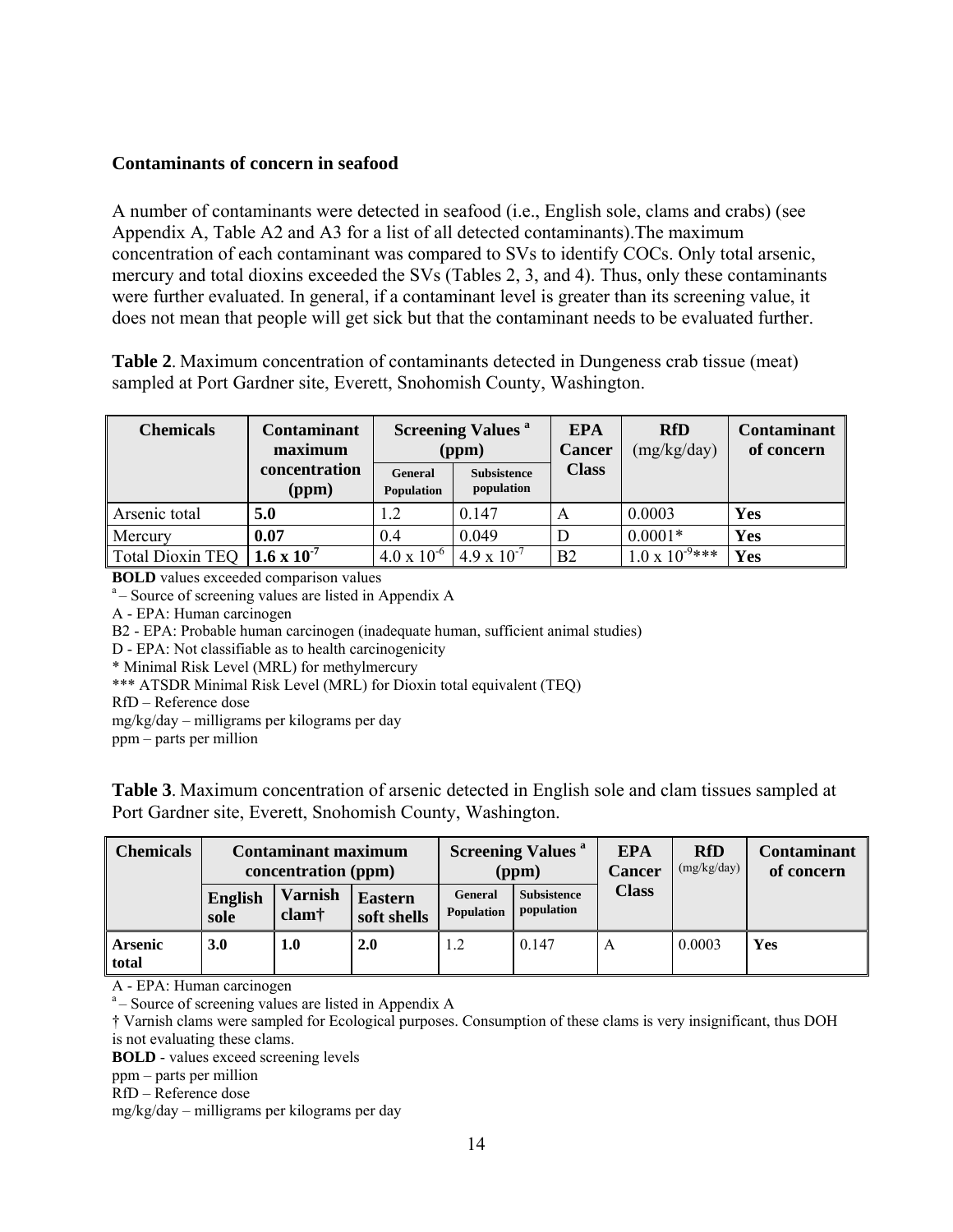**Table 4**. Dioxin concentrations detected in Dungeness crab, fish, and shellfish from Port Gardner site, Everett, Snohomish County, Washington.

| <b>Species</b>                       | <b>Contaminant</b>  | <b>Maximum</b><br><b>Screening</b><br><b>Range of</b><br><b>Concentration</b><br><b>Concentration</b><br>Value $a$ (ppt) |                  |                                                                 |                                                  |
|--------------------------------------|---------------------|--------------------------------------------------------------------------------------------------------------------------|------------------|-----------------------------------------------------------------|--------------------------------------------------|
|                                      |                     | $(\text{ppt})$                                                                                                           | $(\text{ppt})$   | <b>U.S. EPA</b><br><i>(subsistence)</i><br>fishers)<br>(cancer) | <b>Subsistence</b><br>population<br>(non cancer) |
| Dungeness crab<br>(hepato pancreas)* |                     | 4.38                                                                                                                     | $3.6 - 4.38$     |                                                                 |                                                  |
| Dungeness crab<br>(meat)             | <b>Total Dioxin</b> | 0.16                                                                                                                     | $0.09 - 0.155$   | 0.0315                                                          | 0.49                                             |
| English Sole                         | <b>TEQ</b>          |                                                                                                                          |                  |                                                                 |                                                  |
|                                      |                     | 0.306                                                                                                                    | $0.128 - 0.306$  |                                                                 |                                                  |
| Varnish clam †                       |                     | 0.104                                                                                                                    | $0.0258 - 0.104$ |                                                                 |                                                  |
| Eastern softshell<br>clam            |                     | 0.034                                                                                                                    | $0.0156 - 0.034$ |                                                                 |                                                  |

**BOLD** – values exceed screening value

Total Dioxin TEQ – sum of dioxin/furans toxic equivalent (TEQ) using half detection limit  $a$  – Source of screening values are listed in Appendix A

† Varnish clams were sampled for Ecological purposes. Consumption of these clams is very insignificant, thus DOH is not evaluating these clams.

**\*** Only crab meat data is used for this evaluation. Hepatopancreas won't be considered in the analysis because as mentioned above there is an existing fish consumption advisory placed in this area that warns the consumption of Dungeness crab from industrial or urban areas. The advisory warns against eating hepatopancreas from all areas across Puget Sound. http://www.doh.wa.gov/fish

ppt – parts per trillion

U.S. EPA – United States Environmental Protection Agency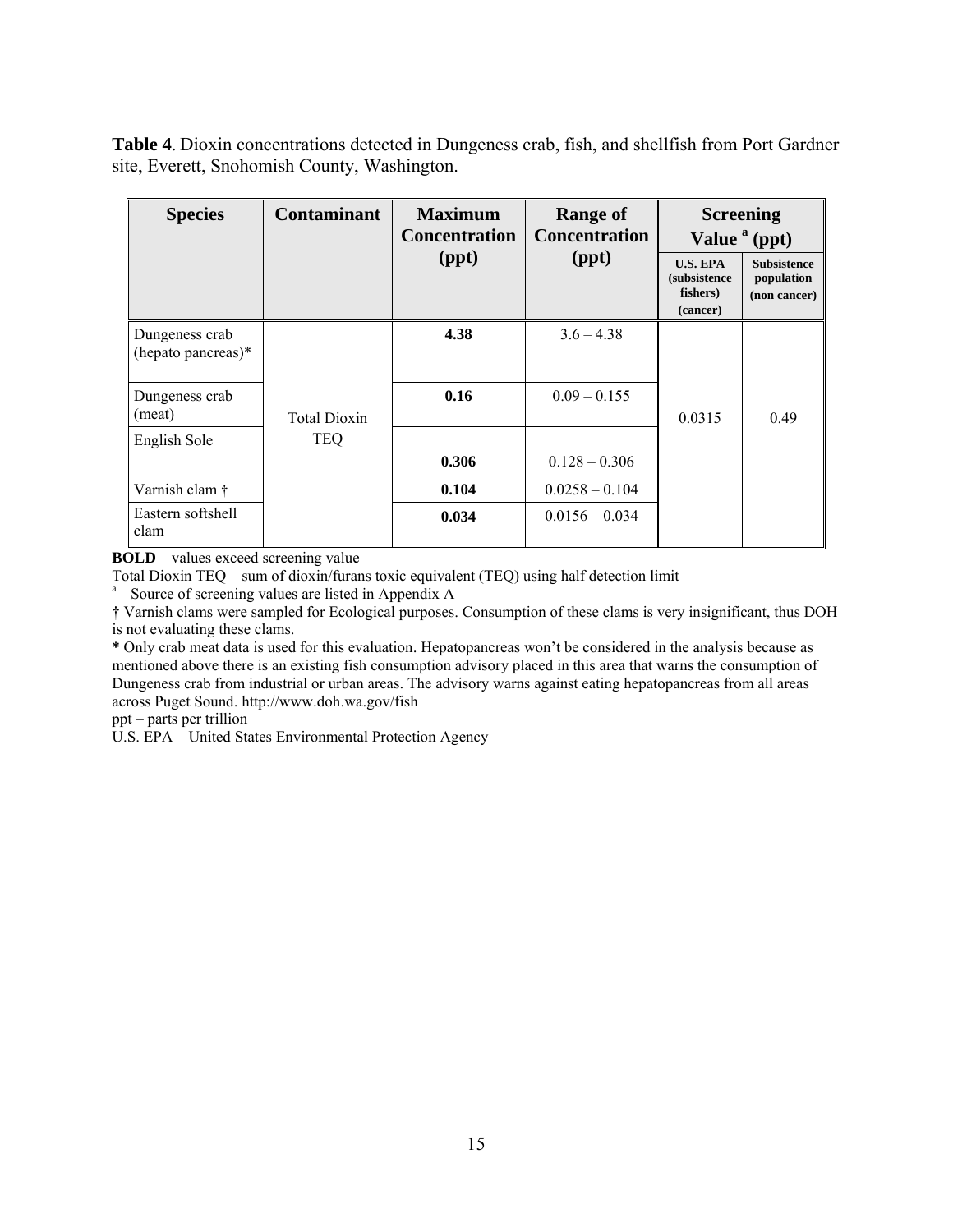### <span id="page-16-0"></span>**Exposure Pathways**

In order for any contaminant to be a health concern, the contaminant must be present at a high enough [c](#page-16-1)oncentration to cause potential harm, and there must be a completed route of exposure <sup>c</sup> to people. In general, people can be exposed to contaminants through incidental ingestion of soils or sediments that are contaminated, eating contaminated foods and drinking water, inhaling airborne contaminants, and skin contact with contaminated media. Human use patterns and sitespecific conditions were considered in the evaluation of exposure to the contaminants of concern identified in Tables 1 to 4. Exposure to contaminants in sediments occurs through inadvertent sediment ingestion, dust particle inhalation, and dermal absorption of contaminants in sediment during beach play. Exposure to contaminants in bottom fish, crab, and clams at the Port Gardner site for the general population and a subsistence fish/shellfish consumer occurs mainly through ingestion.

### *Ingestion exposure (swallowing)*

Most people inadvertently swallow small amounts of sediment, soil, and dust (and any contaminants they might contain). Young children often put hands, toys, pacifiers, and other things in their mouths, and these items may have dirt or dust on them that may be swallowed. Adults may ingest sediments, soil, and dust through activities such as gardening, mowing, construction work, dusting, and recreational activities. For chemicals (like dioxins) that are persistent and build up over time, contaminants in food are the primary source of exposure. Meat, dairy products, and fish contribute more than 90% of the dioxin intake for the public. Therefore, everyone has some dioxin in their body. Yet for most, it is not a health threat; the health threat depends on how much meat or seafood a person eats, over what period of time and the level of contamination found.

### *Inhalation exposure (breathing)*

Although people can inhale suspended sediment, soil, or dust, airborne sediment usually consists of relatively large particles that are trapped in the nose, mouth, and throat and are then swallowed, rather than breathed into the lungs.

### *Skin exposure (dermal)*

Dirt particles that can adhere to the skin may cause additional exposure to contaminants through dermal absorption. Although human skin is an effective barrier for many environmental contaminants, some chemicals can move easily through the skin.

Exposure to contaminants in bottom fish, crab, and clams at the Port Gardner site for the general population and a subsistence fish/shellfish consumer occurs mainly through ingestion.

<span id="page-16-1"></span> $\overline{a}$ <sup>c</sup> Route of exposure means the way people come into contact with a hazardous substance. There are three routes of exposure, breathing (inhalation), eating or drinking (ingestion), or contact with the skin (dermal contact). A completed exposure pathway exists when there is direct evidence of a strong likelihood that people have in the past or are presently coming in contact with site-related contaminants.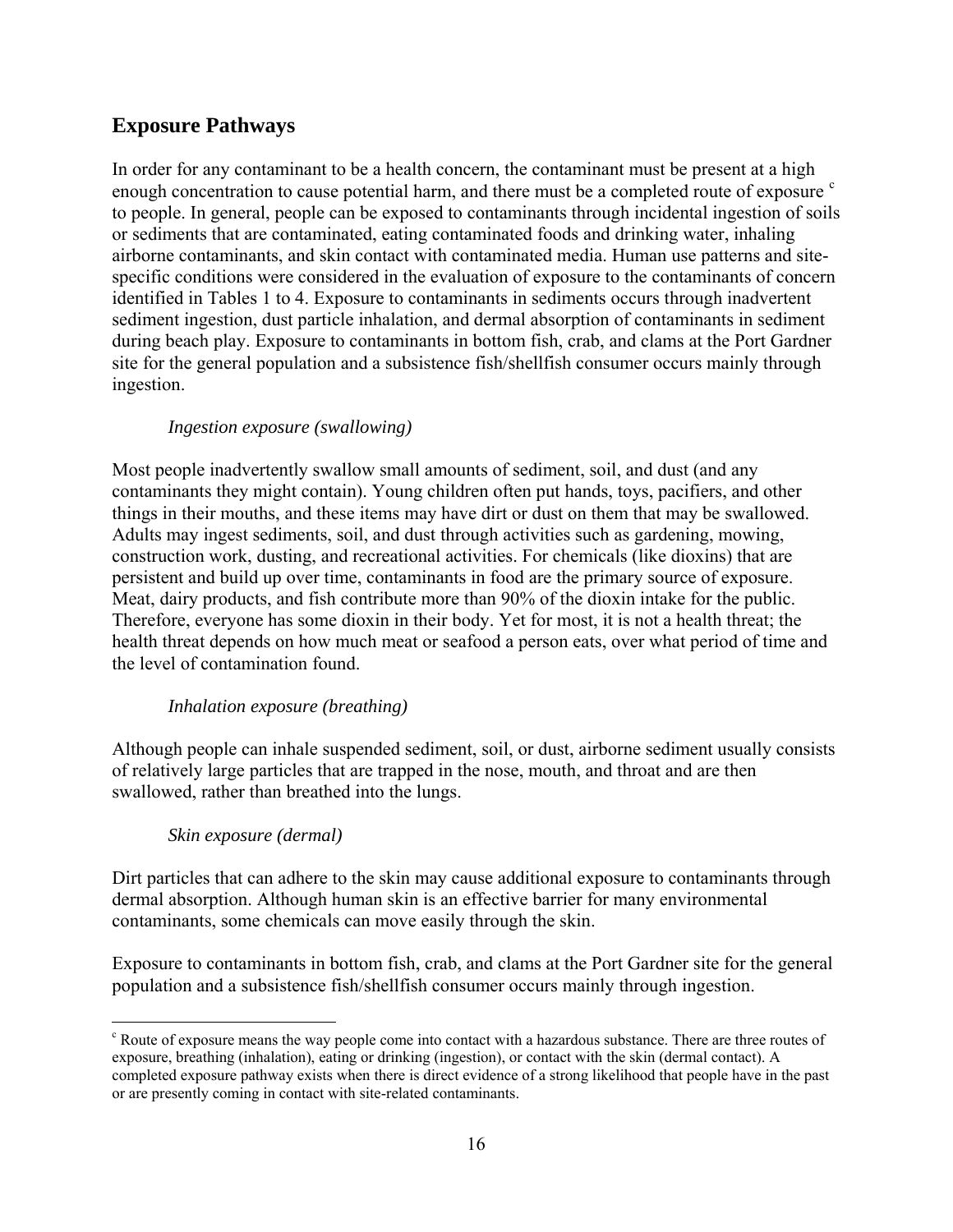The following discussion addresses human use patterns and site-specific conditions that are considered in the evaluation of exposure to contaminants in bottom fish, crab, and clams, and contaminants in surface sediment at the Port Gardner site. Exposure to contaminants in surface sediments can occur through the following pathways and routes:

• Inadvertent sediment ingestion, dust particle inhalation, and dermal absorption of contaminants in sediment during beach play.

As mentioned earlier, exposures to contaminants in bottom fish, crab, and clams occurs mainly through ingestion.

### <span id="page-17-0"></span>**Chemical Specific Toxicity**

Below are general summaries of arsenic, polycyclic aromatic hydrocarbons, dioxins, and mercury health effects. The non-cancer and cancer health effects are described in the next section.

### <span id="page-17-1"></span>*Arsenic*

 $\overline{a}$ 

Arsenic is a naturally occurring element in the earth's soil. Natural soil background arsenic concentrations in the Puget Sound area have been reported to range from approximately 1.5 mg/kg to 17 mg/kg [4]. Higher arsenic values (greater than 50 mg/kg) have been detected at other Puget Sound sites in the Tacoma vicinity (Point Defiance Park), which is probably due to fallout from the Everett Asarco Smelter. The Everett Asarco smelter operated in the early 1900s. The smelter and its smokestack polluted most of the soil in Northeast Everett [5].

The main route of exposure for arsenic at Port Gardner site is expected to be through ingestion of contaminated surface sediments. Dermal contact with sediments is unlikely to result in harmful exposure because arsenic is poorly absorbed through the skin. Ingestion of inorganic arsenic has been shown to cause cancer and many other health problems in people, including cardiovascular disease, stroke, diabetes, liver damage, nerve damage, and changes in the skin (i.e., hyperkeratinization <sup>[d](#page-17-2)</sup> of the skin especially on the palms and soles) [6]. Therefore, the following health evaluation will focus on the potential health hazard to an adult (i.e., a marina worker) and children by ingestion of contaminated surface sediments. For marina workers, it was assumed that exposure occurred 250 days per year with exposure duration of 30 years, for children, exposures were assumed to occur during 52 days per year.

<span id="page-17-2"></span><sup>&</sup>lt;sup>d</sup> Hyperkeratinization is an excessive development or retention of keratin tissue in the epidermis. It is an abnormally horny thickening of the epithelium of the palms and soles.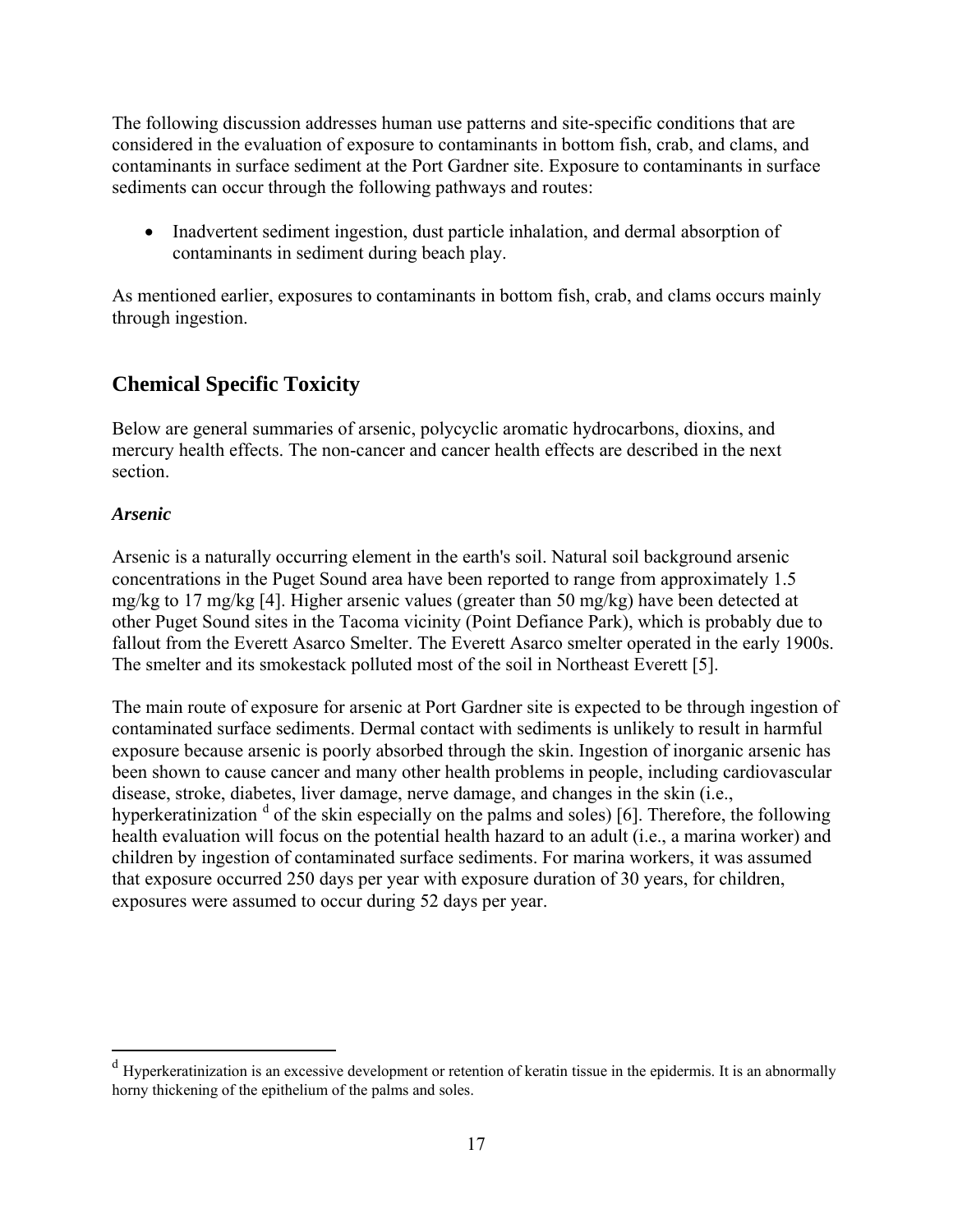### <span id="page-18-0"></span>*Polycyclic Aromatic Hydrocarbons (PAHs)*

Polycyclic aromatic hydrocarbons (PAHs) are generated by the incomplete combustion of organic matter including oil, wood, and coal. They are found in materials such as creosote, coal, coal tar, and used motor oil. Based on structural similarities, metabolism, and toxicity, PAHs are often grouped together when one is evaluating their potential for adverse health effects. EPA has classified some PAHs as probable human carcinogens – called  $cPAHs - (B2)$  as a result of *sufficient* evidence of carcinogenicity in animals and *inadequate* evidence in humans.

Benzo(a)pyrene is the only cPAH for which EPA has derived a cancer slope factor. The benzo(a)pyrene cancer slope factor was used as a surrogate to estimate the total cancer risk of cPAHs in surface sediment. It should be noted, benzo(a)pyrene is considered the most carcinogenic of the cPAHs. The use of its cancer slope factor as a surrogate for total cPAH carcinogenicity may overestimate risk. To address this issue, DOH made an adjustment for each cPAH based on the relative potency to benzo(a)pyrene or TEQ.

Dietary sources make up a large percentage of PAH exposure in the U.S. population. Smoked or barbecued meats and fish contain relatively high levels of PAHs. The majority of dietary exposure to PAHs for the average person comes from ingestion of vegetables and grains (cereals) [ 7 ].

### <span id="page-18-1"></span>*Dioxins – General Occurrence and Toxicity*

### *Dioxins and furans*

Dioxins and furans consist of about 210 structural variations of dioxin congeners, which differ by the number and location of chlorine atoms on the chemical structure. The primary sources of dioxin releases to the environment are: the combustion of fossil fuels and wood; the incineration of municipal, medical, and hazardous waste; and certain pulp and paper processes. Dioxins also occur at very low levels from naturally occurring sources and can be found in food, water, air, and cigarette smoke.

The most toxic of the dioxin congeners, 2,3,7,8-tetrachlorodibenzo-p-dioxin (TCDD) can cause chloracne (a condition of acne like lesions on the face and neck). Exposure to high levels of dioxins can cause liver damage, developmental effects, and impaired immune function. Long-term exposure to dioxins could increase the likelihood of developing cancer. Studies in rats and mice exposed to TCDD resulted in thyroid and liver cancer [8]. EPA considers TCDD to be a probable human carcinogen and developed a cancer slope factor of 1.5  $x10^5$  mg/kg/day [9,10].

#### *Dioxins and Furans, and TEQ concentrations*

Dioxins are a class of chemicals, and the most toxic of these compounds is 2,3,7,8 tetrachlorodibenzo-*p*-dioxin (commonly referred to as TCDD or dioxin). There are many forms of dioxins and "dioxin-like compounds" (DLCs) that share most, if not all, of the toxic potential of TCDD, although nearly all are considerably less potent. Included in the list of DLCs are chlorinated forms of dibenzofurans and certain polychlorinated biphenyls (PCBs). Although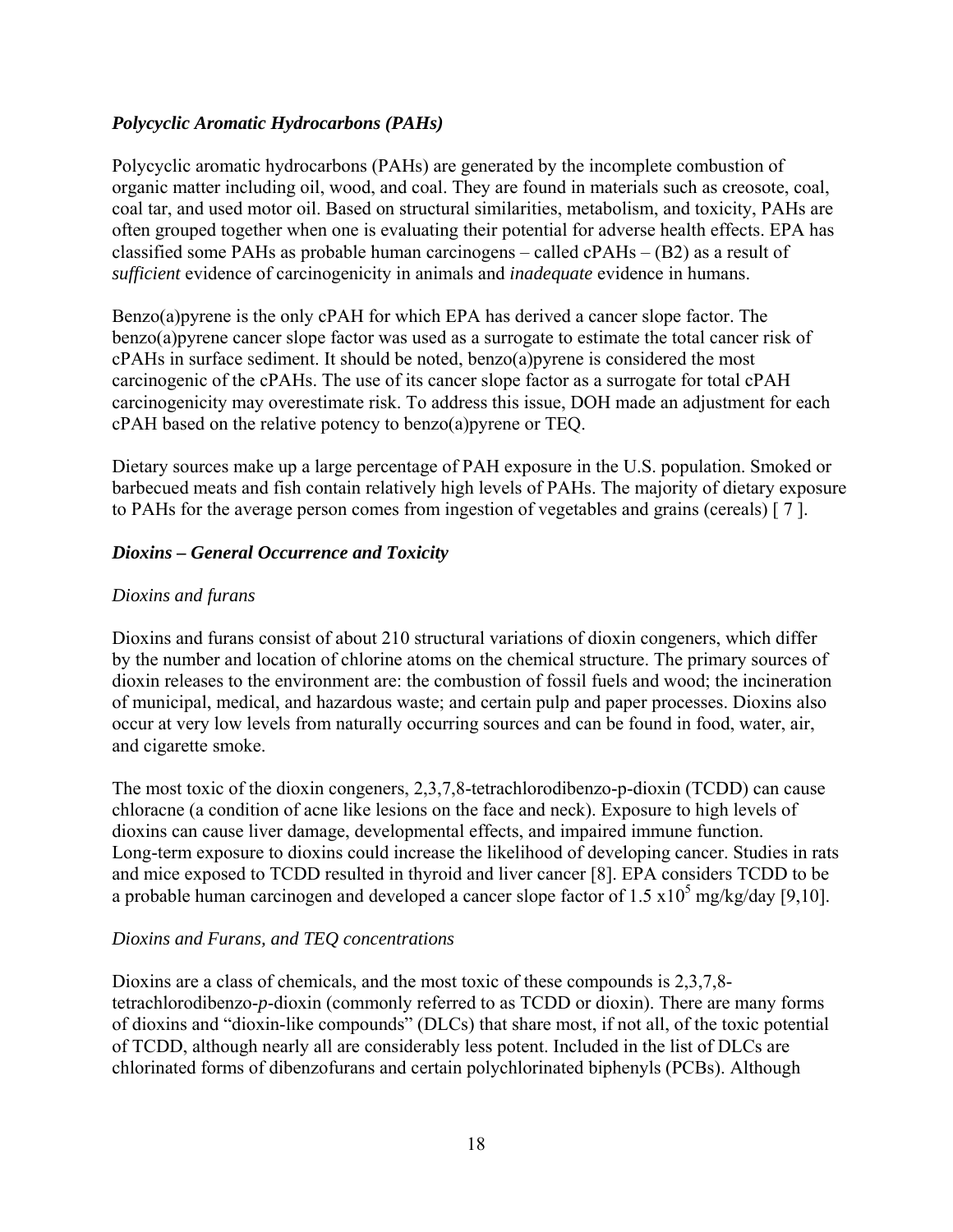several dioxin and furan congeners were analyzed in the surface sediment, only a single value, called a dioxin toxic equivalent (TEQ), was used to determine non-cancer health threat and cancer risks.

Each dioxin/furan is multipli[e](#page-19-3)d by a Toxic Equivalency Factor (TEF)  $\textdegree$  to produce the dioxin TEQ. The TEQs for each chemical are then summed to give the overall 2,3,7,8 tetrachlorodibenzo-p-dioxin TEQ. The TEQ approach is based on the premise that many dioxins/furans and in general dioxin-like PCB congeners are structurally and toxicologically similar to 2,3,7,8-tetrachlorodibenzo-p-dioxin. TEFs are used to account for the different potencies of dioxins and furans relative to 2,3,7,8-tetrachlorodibenzo-p-dioxin, and are available for ten chlorinated dibenzofurans and seven chlorinated dibenzodioxins using the World Health Organization (WHO) methodology [11].

### <span id="page-19-0"></span>*Mercury*

Mercury exists in the environment in three forms: elemental, inorganic, and organic. Methylmercury is the form of organic mercury related to exposure in seafood and usually only represents a portion of the mercury detected in shellfish. However, because analytical laboratories only analyze for total mercury, we conservatively assume that all the mercury detected in seafood at this site (i.e. Dungeness crab) is methylmercury.

Methylmercury is formed from inorganic mercury in the environment by microorganisms in aquatic systems. Through the process of biomagnification, larger fish at the top of the food chain may contain higher concentrations of methylmercury than the smaller fish they consume. This represents a potential health concern for consumers of fish.

Ingested methylmercury is readily absorbed by the body and, in pregnant women, can be distributed to the developing fetus. In Minamata Bay, Japan, mothers who were exposed to high amounts of mercury but were asymptomatic gave birth to severely affected infants. Other epidemiologic studies have shown developmental effects in both animal and human studies are the primary concern about methylmercury exposure. The EPA established RfD for mercury of 0.0001 mg/kg/day.

### <span id="page-19-1"></span>**Health Evaluation:**

### <span id="page-19-2"></span>**Evaluating non-cancer hazards**

In order to evaluate the potential for non-cancer adverse health effects that might result from exposure to arsenic-contaminated soil and surface sediment, and contaminants found in bottom fish, crab, and clams, an exposure dose was estimated for children and/or adults who might come into contact with the contamination during seasonal beach recreation, and who may eat bottom

<span id="page-19-3"></span> $\overline{a}$ <sup>e</sup> The TEFs are used to weight the measured levels of the congeners present in a sample in relation to the most toxic dioxin congener, TCDD, which is defined has having a TEF of 1. The measured concentration of each congener is multiplied by the TEF weighting factor. The total dioxin-like toxic equivalency, or TEQ, is the sum of these products.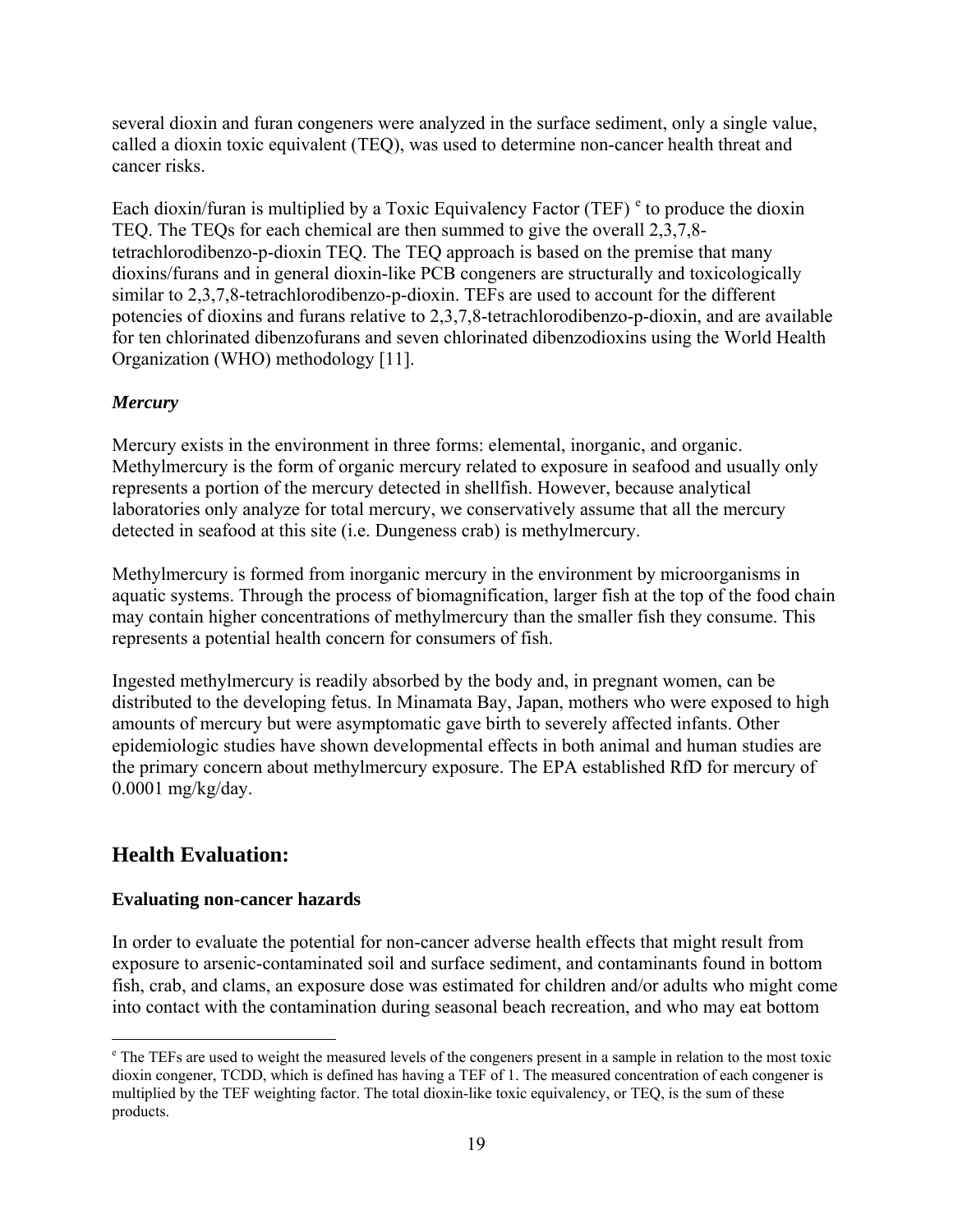fish, crab, and clam samples taken from Port Gardner site. These doses are calculated for situations (scenarios) in which a person might be exposed to the contaminated media. The estimated dose for each contaminant under each scenario is then compared to ATSDR Minimal Risk Levels (MRLs). MRLs are an estimate of the daily human exposure to a substance that is likely to be without appreciable risk of non-cancerous adverse health effects during a specified duration of exposure. In the absence of MRLs, DOH uses the EPA's oral reference dose (RfD). RfDs are doses below which non-cancer adverse health effects are not expected to occur (considered "safe" doses). MRLs and/or RfDs are derived from toxic effect levels obtained from human population and laboratory animal studies.

Because of study data uncertainty, the toxic effect level is divided by "safety factors" to produce the lower and more protective MRL. If a dose exceeds the MRL, this indicates only the potential for adverse health effects. The magnitude of this potential can be inferred from the degree to which this value is exceeded. If the estimated exposure dose is only slightly above the MRL, then that dose will fall well below the observed toxic effect level. The higher the estimated dose is above the MRL, the closer it will be to the actual observed toxic effect level. This comparison is called a hazard quotient (HQ). See Appendix B for the hazard quotient equation.

These toxic effect levels can be either the lowest-observed adverse effect level (LOAEL) or a noobserved adverse effect level (NOAEL). In human or animal studies, the LOAEL is the lowest dose at which an adverse health effect is seen, while the NOAEL is the highest dose that does not result in any adverse health effects. If the hazard quotient is above one, DOH evaluates the contaminant further and compares the estimated dose to the LOAEL and/or NOAEL.

#### <span id="page-20-0"></span>**Evaluation of contaminants in surface sediment**

The calculated maximum soil arsenic concentration is 50 mg/kg at the Port Gardner site (Table 1). An exposure scenario of 250 days per year (adult) and 52 days per year (child) at these sites with exposure to 50 mg/kg was used in dose calculations in Appendix B, Table B2. An adult would receive an exposure dose of 0.0000537 mg/kg/day, which is lower than the chronic MRL of 0.0003 mg/kg/day (Appendix B, Table B2). Similarly, levels for PAHs fall below the chronic RfD. Estimated exposure doses for a child also fall below the chronic RfD (Appendix B, Table B2). Overall, estimated doses for adults are below the acute and chronic MRLs indicating that non-cancer health effects are unlikely to occur from exposures to arsenic and PAHs at these sites.

#### <span id="page-20-1"></span>**Evaluation of contaminants in bottom fish, crab, and clams**

Estimated exposure doses, exposure assumptions, and hazard quotients are presented in Appendices C and D for contaminants found in tissue. Based on exposure estimates, neither the general population nor the tribes are likely to experience adverse non-cancer health effects from exposure to chemical contaminants in Port Gardner.

#### <span id="page-20-2"></span>**Evaluating cancer hazards**

EPA classifies arsenic as a Group A (known human) carcinogen by the oral and inhalation routes [12]. Theoretical cancer risk is estimated by calculating an exposure dose (Appendix A) similar to that described above and multiplying it by a cancer potency factor, also known as the cancer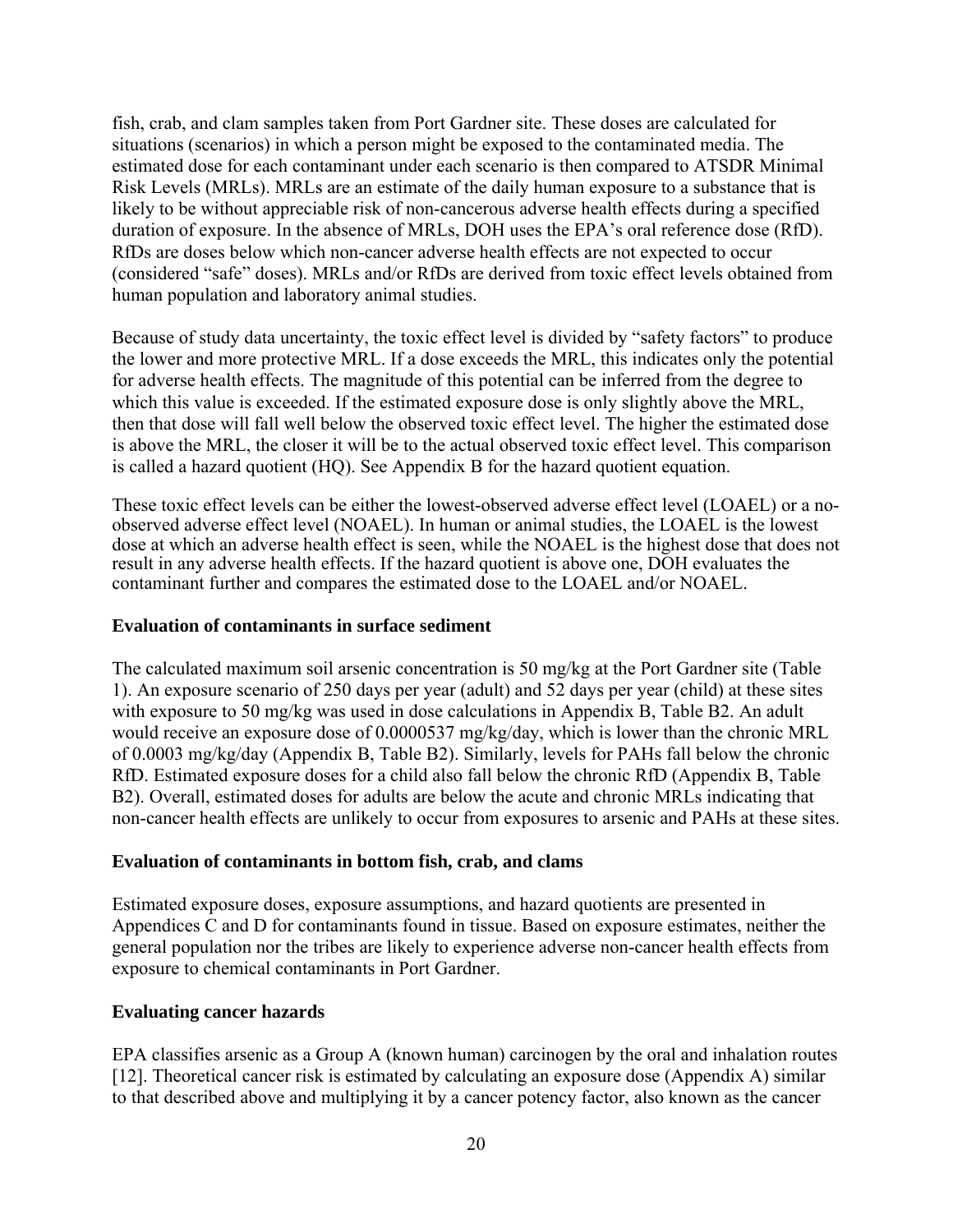slope factor. Some cancer potency factors are derived from human population data. Others are derived from laboratory animal studies involving doses much higher than are encountered in the environment.

Use of animal data requires extrapolation of the cancer potency obtained from these high dose studies down to real-world exposures. This process involves much uncertainty.

Current regulatory practice assumes that there is no "safe dose" of a carcinogen and that a very small dose of a carcinogen could give a very small cancer risk. Theoretical cancer risk estimates are, therefore, not yes/no answers but measures of chance (probability). Such measures, however uncertain, are useful in determining the magnitude of a theoretical cancer risk. The validity of the "no safe dose" assumption for all cancer-causing chemicals is not clear. Some evidence suggests that certain chemicals considered carcinogenic must exceed a threshold of tolerance before initiating cancer. For such chemicals, risk estimates are not appropriate. More recent guidelines on theoretical cancer risk from EPA reflect the potential that thresholds for some carcinogenesis exist. However, EPA still assumes no threshold unless sufficient data indicate otherwise.

This document describes theoretical cancer risk that is attributable to siterelated contaminants in qualitative terms like low, very low, slight, and no significant increase in theoretical cancer risk. These terms can be better understood by considering the population size required for such an estimate to result in a single cancer case. For example, a low increase in cancer risk indicates an estimate in the range of one excess cancer case per ten thousand persons exposed over a lifetime. A very low estimate might

| <b>Theoretical Cancer Risk</b><br>Theoretical cancer risk estimates do not reach<br>zero no matter how low the level of exposure<br>to a carcinogen. Terms used to describe this<br>risk are defined below as the number of excess<br>cancers expected in a lifetime: |                                                                                        |  |  |  |
|-----------------------------------------------------------------------------------------------------------------------------------------------------------------------------------------------------------------------------------------------------------------------|----------------------------------------------------------------------------------------|--|--|--|
| Term<br>low<br>is approximately equal to<br>very low<br>is approximately equal to<br>slight<br>is approximately equal to<br>insignificant<br>is less than                                                                                                             | # of Excess Cancers<br>1 in 10,000<br>1 in 100,000<br>1 in 1,000,000<br>1 in 1,000,000 |  |  |  |

result in one excess cancer case per several tens of thousands exposed over a lifetime and a slight estimate would require an exposed population of several hundreds of thousands to result in a single case. DOH considers theoretical cancer risk insignificant when the estimate results in less than one cancer per one million exposed over a lifetime. Theoretical cancer risks quantified in this document are an upper-bound theoretical estimate. Actual risks are likely to be much lower.

<span id="page-21-0"></span>EPA derives cancer potency factor based on various studies so that theoretical cancer risk to humans can be quantified. Theoretical cancer risk is the likelihood, or chance, of getting cancer. DOH used a cancer slope factor (CSF) of 5.7 mg/kg per day for arsenic and  $1.5 \times 10^5$  for dioxin.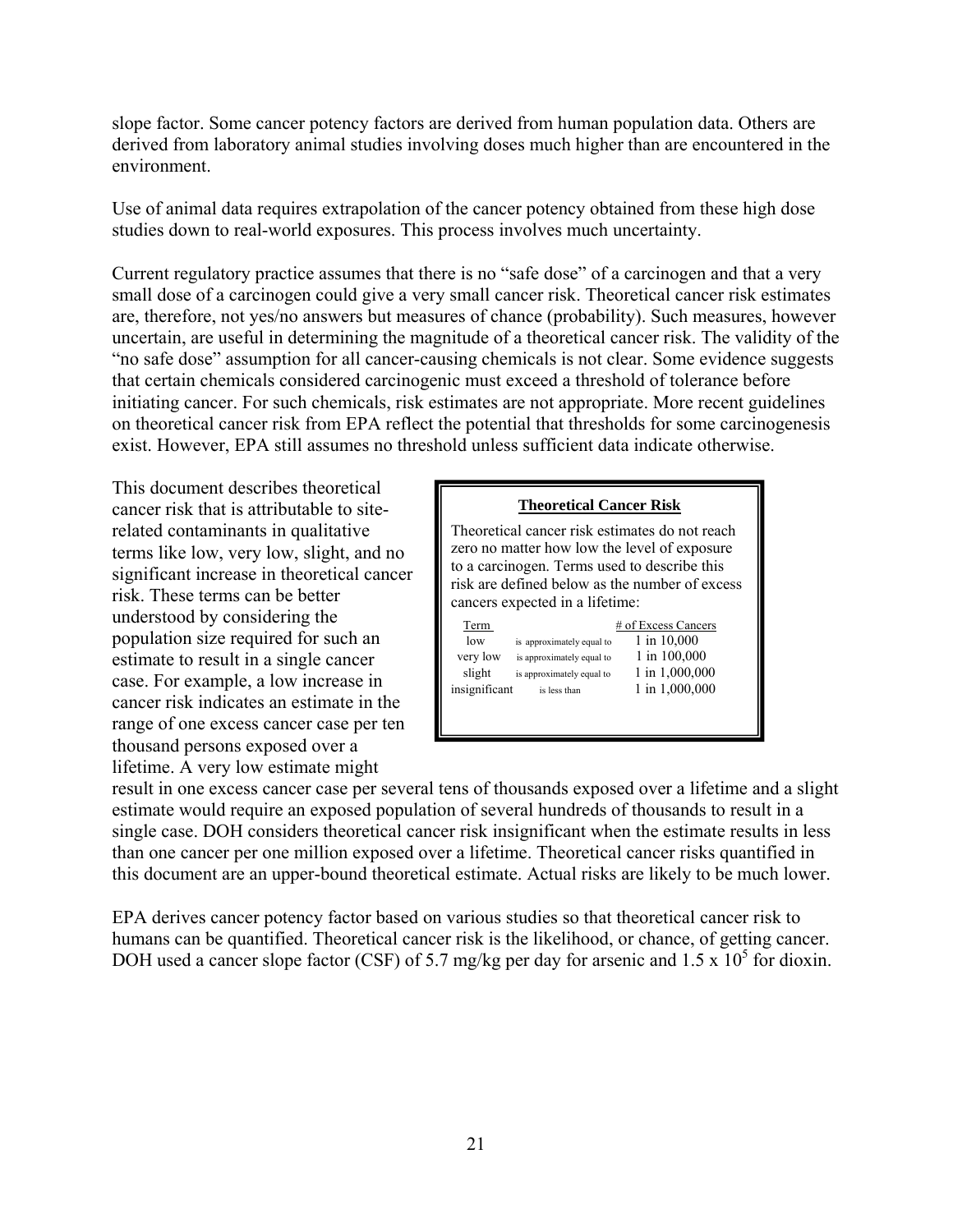#### **Evaluation of contaminants in surface sediment**

The maximum arsenic concentration in the surface sediment exceeds the ATSDR CREG of 0.5 mg/kg. As mentioned above, exposure doses were calculated for an adult over a year exposure period with 250 days of exposure per year and for a child 52 days per year. In a worst-case scenario, the current highest level of arsenic in the surface sediment (50 ppm) would increase a person's (adult) theoretical cancer risk by 1 in 10,000 (1 excess cancer risk estimates in a population of 10,000 people exposed) (see Appendix B - Table B3). Theoretical cancer risk estimates for exposure to cPAHs in the surface sediment are considered insignificant (i.e., three excess cancer risk estimates per million people exposed). The reader should note that these estimates are for excess cancers that might result in addition to those normally expected in an unexposed population. These theoretical cancer risk estimates range from very low to low.

Similarly, theoretical cancer risks for children associated with exposure to arsenic in the surface sediment is very low (i.e., theoretical cancer risk estimates are 5 excess cancer risk estimates in 100,000 people exposed) and cPAHs is insignificant (i.e., theoretical cancer risk estimates are 1 excess cancer risk estimates in a 1,000.000 people exposed) (Appendix B, Table B3). These levels are within the EPA's acceptable range. The U.S. EPA generally considers an acceptable range for excess upper-bound lifetime cancer risk to an individual to be between  $10^{-4}$  and  $10^{-6}$ , meaning that regular exposure to a substance would lead to 1 additional case of cancer per 10,000 to 1 additional case of cancer per 1,000,000 people exposed.

### <span id="page-22-0"></span>**Fish and shellfish ingestion tribal scenario**

DOH obtained comparison values for contaminants in fish from EPA's guidance for Assessing Chemical Contaminant Data (subsistence fishers) [13]. As mentioned before, in order for a contaminant to be a health concern, it must be present at a high enough concentration to cause potential harm, and there must be a completed route of exposure to people.

People may at times disregard seafood consumption advisories, and consume more fish and crab from Port Gardner than recommended. In this scenario, DOH evaluated bottom fish (i.e., English sole), clams (i.e., Eastern softshell clams), and crab (only crab meat) contaminant exposure for the general population and for the Tulalip Tribe. Aspects of EPA's Tribal fish and shellfish consumption framework were used to set intake rates (see Appendix D) [14]. Eastern softshell clams are targeted shellfish species for human consumption. Varnish clams are not usually targeted shellfish species for human consumption.

Appendix C details the methodology and assumptions used by DOH to estimate exposure from eating bottom fish, crabs, and clams from Port Gardner. For the general adult population, average fish ingestion rates of 17.5 g/day represent the  $90<sup>th</sup>$  percentile per capita ingestion rates for people of age 18 or older in the United States, including people that do and do not consume fish [15]. Since there was only data for bottom fish, it was assumed that bottom fish was consumed similar to the tribal rate of about 4 percent of the total intake of seafood. For the general adult population, an average shellfish consumption rate of 1.7 g/day was used to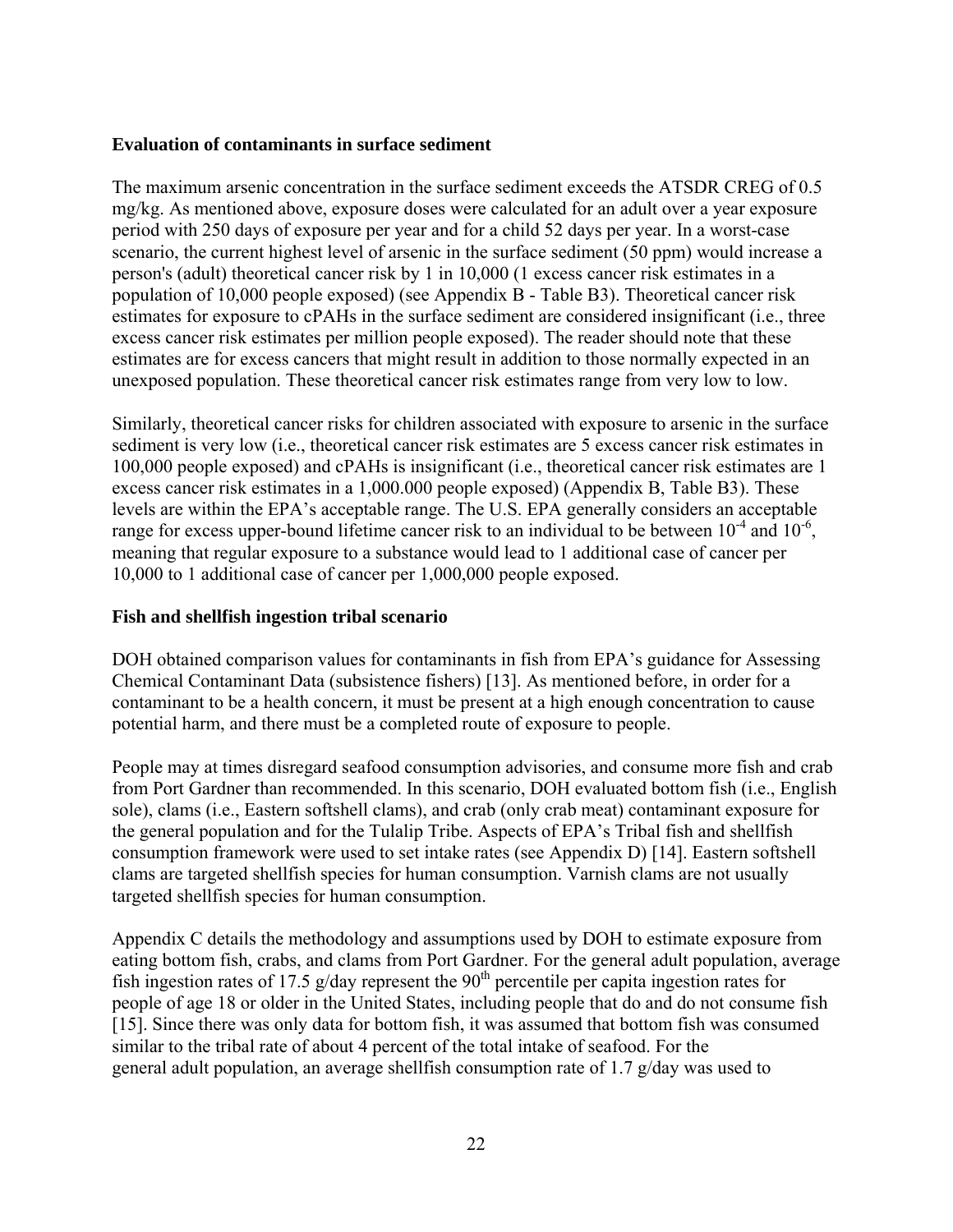calculate exposure doses. For the general child population, an average fish consumption rate of 0.28 g/day based on bottom fish data only was used. The average shellfish consumption rate of 0.57 g/day was used to calculate exposure doses (see Appendix C, Table C1).

The tribal consumer scenario was based on the EPA Tribal framework for fish and shellfish consumption rates for risk-based decisions (See Appendix D) [14]. The percent of their consumption rate was represented by the category of seafood for the Tulalip Tribe [14,16].

### **Evaluation of contaminants in bottom fish, crabs, and clams**

Theoretical cancer risk estimates for exposure to seafood by the general population is very low (four estimated excess cancer per 100,000 people exposed) (see Appendix C, Table C5). This estimate is within EPA's acceptable risk for fish consumption. The range of cancer risks considered acceptable by EPA is 1 excess cancer risk per 10,000 people exposed to 1 excess cancer risk per 1,000,000 people exposed  $(1x10^{-6}$  to  $1x10^{-4})$ . However, this is based on bottom fish and shellfish data only.

Theoretical cancer risk estimates for exposure to arsenic and dioxin in seafood by Tribal consumers is about two estimated excess cancer risks per 10,000 people exposed (see Appendix D, Table D1); these estimates are above EPA's acceptable cancer range. However, dioxin theoretical cancer risk estimates for exposure to seafood by Tribal consumers are about three estimated excess cancer risks per 100,000 people exposed; these estimates are within EPA's acceptable cancer range (see Appendix D, Table D2).

### <span id="page-23-0"></span>**Uncertainty**

### <span id="page-23-1"></span>**Carcinogenic potential of arsenic**

Although there is some uncertainty surrounding the magnitude of the carcinogenic potential of arsenic, there is a strong scientific basis for choosing a slope factor that is different from the value (1.5 per mg/kg-day) currently listed in the EPA IRIS database [12]. Several recent reviews of the literature have evaluated bladder and lung cancer endpoints instead of skin cancer (which is the endpoint used for the current IRIS value):

- National Research Council (2001) [17]
- EPA Office of Drinking Water (2001) [18]
- Consumer Product Safety Commission (2003) [19]
- EPA Office of Pesticide Programs (2003) [20]
- California Office of Environmental Health Hazard Assessment (2004) [21]
- EPA IRIS Review Draft for the SAB (2005) [12]

Information provided in these reviews allows the calculation of slope factors for arsenic which range from 0.4 to 23 per mg/kg-day (but mostly greater than 3.7 mg/kg-day). The recent EPA IRIS review draft presented a slope factor for combined lung and bladder cancer of 5.7 per mg/kg-day. The slope factor calculated from the work by the National Research Council is about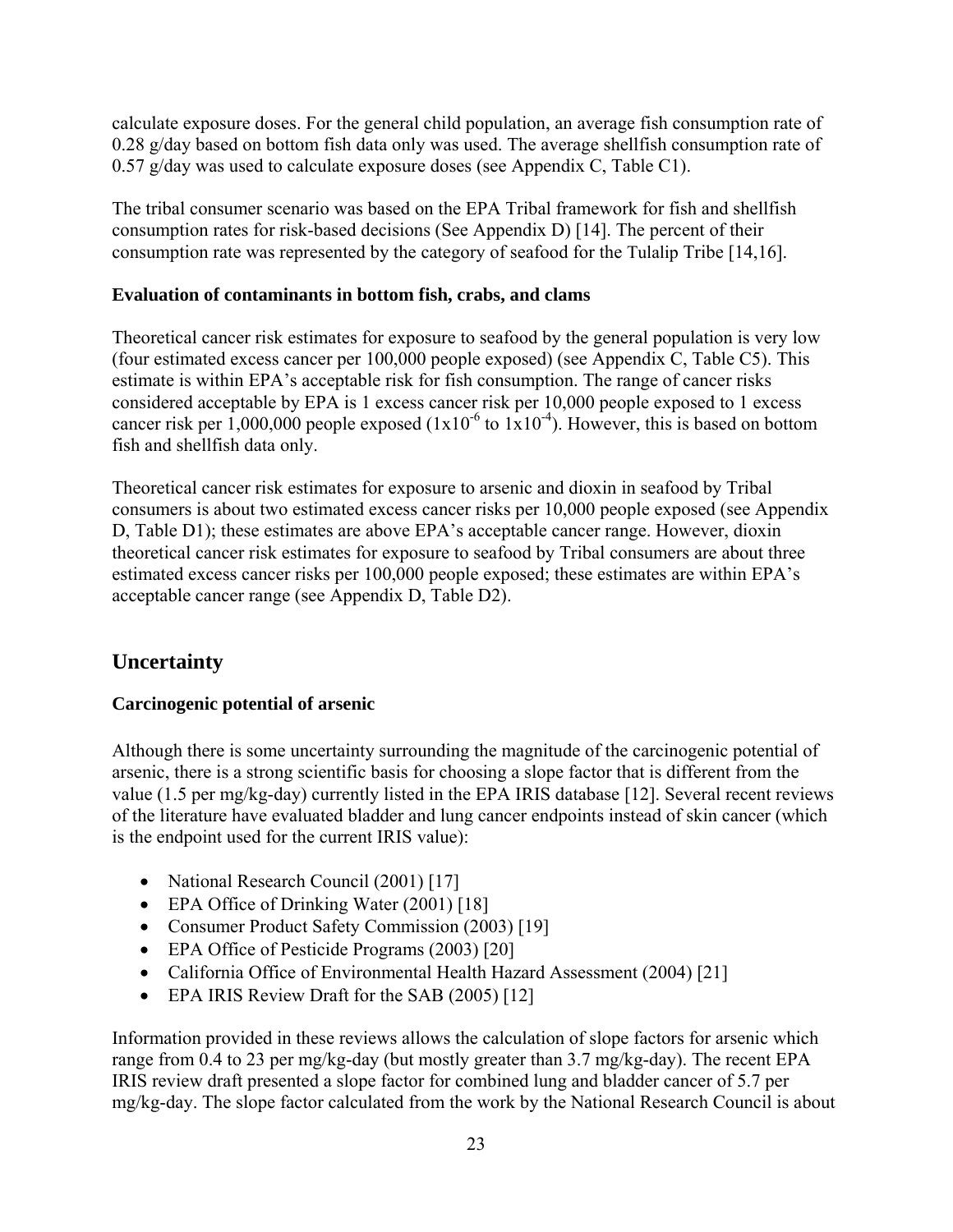21 per mg/kg-day. These slope factors could be higher if the combined risk for all arsenicassociated cancers (bladder, lung, skin, kidney, liver, etc.) were evaluated. For this health consultation, DOH used a slope factor of 5.7 per mg/kg-day, which reflects EPA's most recent assessment.

#### <span id="page-24-0"></span>**Uncertainty of non-detect data for fish and shellfish**

Environmental data frequently contain values that are below detection limits. These "nondetects" (NDs) do not necessarily mean that the contaminant is not present at any level, but simply that any amount of the contaminant present is below the level that could be detected or reliably quantified using a particular analytical method. The primary science policy issue concerning NDs is what value should be assigned to these data when estimating exposure and risk from contaminants in fish and shellfish to ensure adequate protection to the public. In general, Washington DOH's Office of Environmental Health, Safety, and Toxicology (OEHST) recommends using a default value of half  $(\frac{1}{2})$  the Limit of Detection (LOD) or  $\frac{1}{2}$  the Limit of Quantitation (LOQ) for fish tissue data which are reported at the LOD or LOQ. Coupled with this recommendation is the assumption that the underlying dataset have greater than a 10 percent detection frequency above a reported LOD or LOQ.

If OEHST demonstrates that these default assumptions have no effect on the final risk decision, then there is little reason to attempt further refinement of these default values. If OEHST finds that these default values do have a significant effect on the risk estimate or risk decision, or decides that a more refined risk estimate is needed, other approaches may be considered such as statistical methods using probability distributions. These methods would generally be used only in situations where the NDs comprise a significant (but less than half) portion of the data set and the rest of the data are normally or log-normally distributed. Exceptions can be considered on a case-by-case basis.

Furthermore, OEHST may reject results that rely solely on non-detected data regardless of how that data is calculated if the detection limits are deemed too high relative to usual or achievable detection levels for that contaminant. The rationale for this is that potentially an advisory could be based on all or partial non-detected data (e.g., PCBs, dioxins, and metals) when the addition of detection levels or half the detection levels used to determine total congener analysis results in calculated concentrations above known or established background or "safe" levels. In such an instance, OEHST would require or recommend that samples be reanalyzed or resampled and lower detection limits used prior to using the results to advise the public.

### <span id="page-24-1"></span>**Plants**

### <span id="page-24-2"></span>**General Information**

Native populations use plant materials for a wide variety of purposes. Subsistence use of such plant products as roots and tubers, stalks, leaves, berries, and nuts provide essential nutrients to native people. The use of plants for medicinal purposes is widespread, as is the use of tobacco.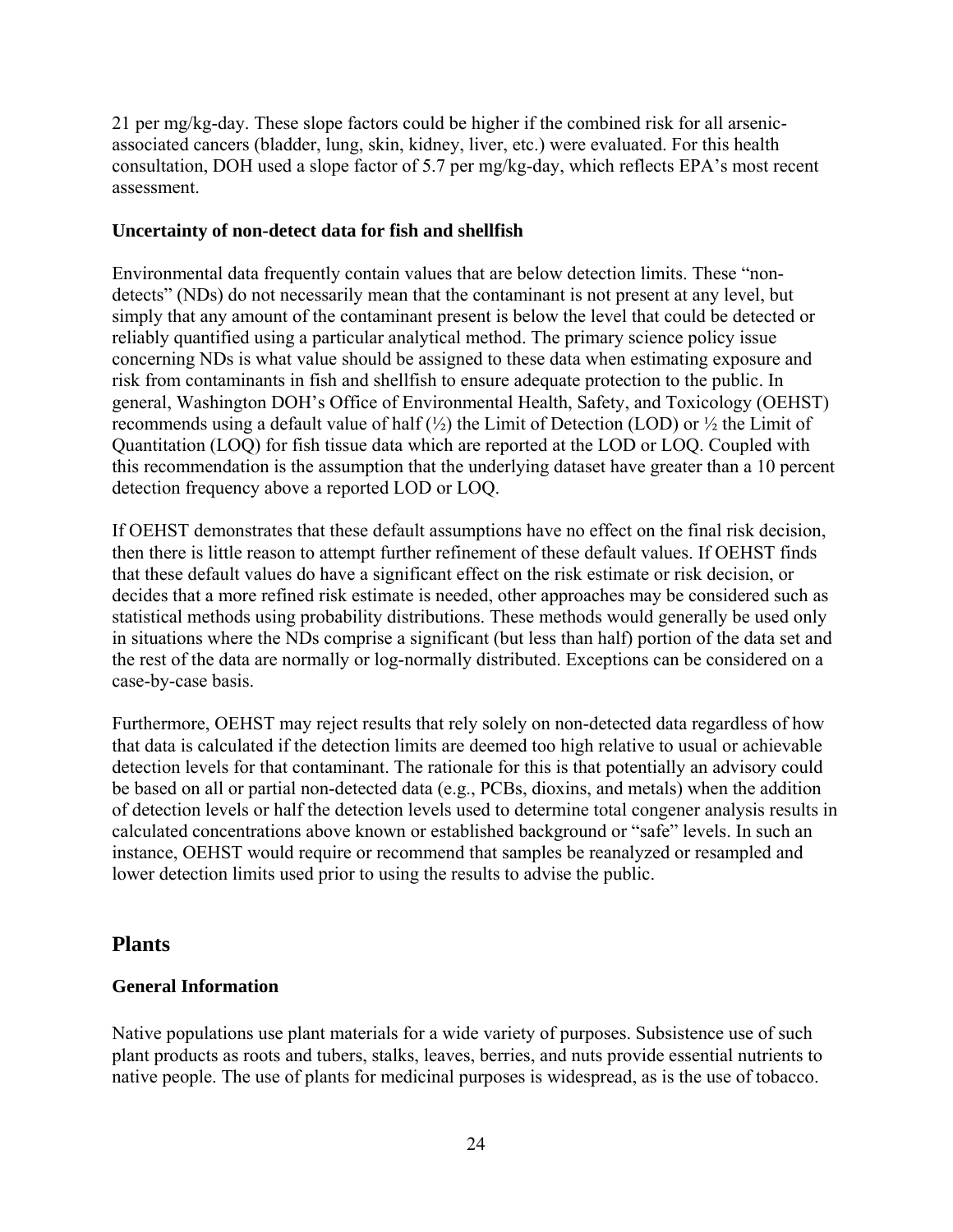Tobacco, sweet grass, cedar, and sage have important religious and ceremonial significance. The use of grasses and other plant resources for basket, box, and tool making; textiles, matting, dyes, paints, and soaps also can be observed in the cultures of numerous Native American groups.

The use of plant materials by the Tulalip Tribe presents numerous exposure possibilities if plant resources are gathered from contaminated lands. Plants have the potential to accumulate contaminants from soils, surface waters, and sediments. Contaminants may also be deposited on the surface of plants from pollutants that are circulated in the air. In addition, people who harvest plant resources may be exposed to contaminants through frequent contact with contaminated soils and sediments.

In general, plants do not bioaccumulate<sup> $f$ </sup> most contaminants as efficiently as animals since plants are at the bottom of the food chain. Contaminants accumulate in terrestrial vegetation by either: 1) direct uptake (i.e., absorption) of contaminants from soil to the roots, 2) dry deposition of airborne contaminants on the plant's surface, or 3) wet deposition of airborne contaminants on the plant's surface that occurs as water settle on the plant during rain, snow, or dewy conditions. Aquatic plants accumulate most contaminants either in the root systems from sediments or from the surrounding water with wet deposition and adherence to plant parts being more important than dry deposition.

Some plant species called "hyperaccumulators" can accumulate and store contaminants much more readily than other plants, especially certain metals (e.g., selenium and zinc) that provide nutrients to the plant. Under normal circumstances (e.g., non-contaminated soils), organic (e.g., pesticides, PCBs, and other chlorinated compounds) and inorganic (i.e., metals) contaminants are rarely found at concentrations in plant tissues that would pose a human health hazard [22,23,24]. Heavy metals (i.e., metals with high molecular weights) such as lead, cadmium, and mercury may be present in trace amounts in plant tissues. However, these metals are usually not accumulated in edible portions of the plant at levels that would be of human health concern [24].

A review of the scientific literature indicates that most plants do not contain chemical concentrations in their tissues that are higher than the contaminant levels in the soils that they grow on. In fact, when soils contain adequate plant nutrients and are pH-balanced (i.e., not too acidic), metals and other contaminants are generally not absorbed much at all in plant tissues beyond the roots. There are, however, exceptions to this general statement regarding plant accumulation of contaminants. The information presented in the next section is important to consider before deciding whether to harvest and use plant materials for foods, medicines, or other culturally important activities. Washing plants significantly reduces the amount of contaminants present on the outer plant tissues.

### <span id="page-25-0"></span>**Factors that Influence the Accumulation of Contaminants in Plants**

 $\overline{a}$ 

The availability of soil contaminants to plants is controlled by many factors. Soil pH is considered one of the most important factors controlling the plant's ability to bioaccumulate certain metals (e.g., cadmium, lead, and zinc). Soil pH is a measure of the acidity or alkalinity in

<span id="page-25-1"></span><sup>&</sup>lt;sup>f</sup> The term bioaccumulation represents the process that takes place when chemicals accumulate in tissues at higher levels than are found in the environmental media they are exposed to.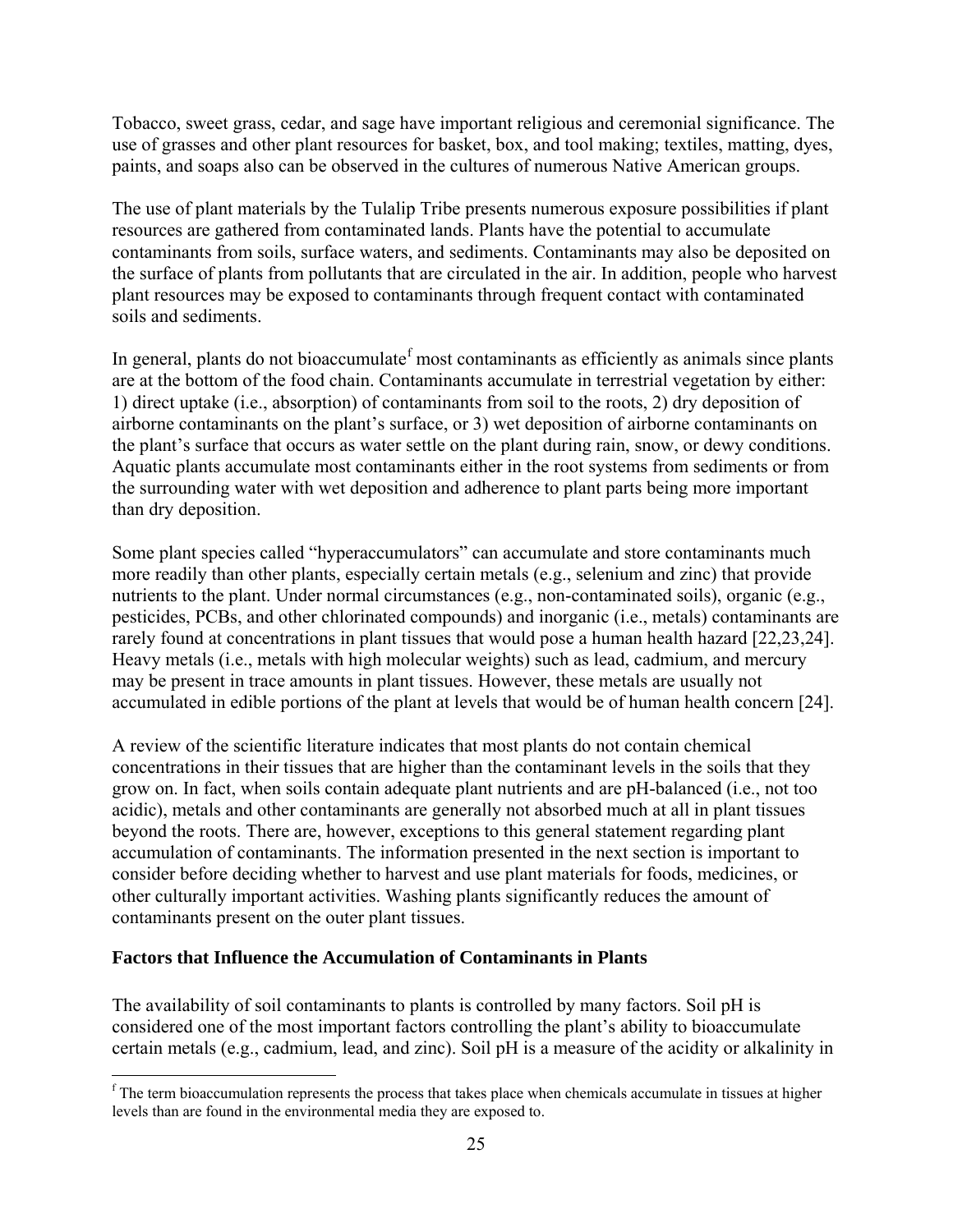the soil. Many heavy metals become more water soluble under acidic conditions. A soil's pH is considered acidic if it is below 7.0 (7.0 is neutral). Any soil pH below 6.0 is considered strongly acidic [25]. Strongly acidic soils allow metals to be absorbed into the root system and distributed more readily throughout the plant [26 ]. Other important factors that influence the potential for plants to accumulate contaminants and contribute to human exposures include:

- **The portion of the plant that is harvested:** Fruits and berries are less likely to accumulate contaminants from the soil because of physiological processes which prevent metals and some other contaminants from being distributed to the tops of plants. Contaminants can be deposited onto plant surfaces, but exposure can be minimized by washing and/or peeling the edible portions of the plant [24].
- **The soil-plant barrier:** This involves processes that prevent excessive plant uptake of potentially toxic elements. The extent to which this barrier prevents the uptake of metals is dependent on the solubility of the element that is present in the soil. Some elements (e.g., lead) are so insoluble they are not taken up into the edible parts of the plant.
- **Plant-specific characteristics:** Some plant species, referred to as "hyperaccumulators," (e.g., milkvetch or locoweed (*Astragalus mollissimus)* and prince's plume (*Stanleya pinnata*)) can accumulate some elements such as selenium or nickel much more readily than other plants. If these accumulator plants are being harvested for human consumption, exposure to harmful concentrations of metals could occur through the uptake and translocation (movement of soluble materials) into the edible portions of the plant.
- **Soil properties:** The uptake of elements such as zinc, cadmium, and manganese are all very dependent on soil pH. As the soil becomes more acidic, the potential for metals to be absorbed by the roots of the plant increases.
- **Phytoavailability:** The extent that metals are available to be absorbed and taken up by plants. Some metals are used by the plant as nutrients and can be distributed throughout the shoots and leaves. Heavy metals are toxic to most plants, but those plants with higher tolerances for heavy metals tend to store them in the root cells and not in above ground portions of the plant [24].
- **Phytotoxicity:** This occurs when the concentrations of contaminants in the edible portion of the plant harm or kill the plant. In most situations, plant growth is retarded and the phytotoxic effects are evident before the levels become harmful to humans. Plants exhibiting phytotoxicity have visible signs including yellowing of leaves, necrosis of leaf tips, stunting, low yields of fruits or vegetables, and eventual plant death. Common metals that exhibit phytotoxicity at levels below human health concern include zinc, copper, nickel, cobalt, and manganese [24].
- **The bioavailability of metals:** The extent to which plants store contaminants in a form that can be absorbed and metabolized by people.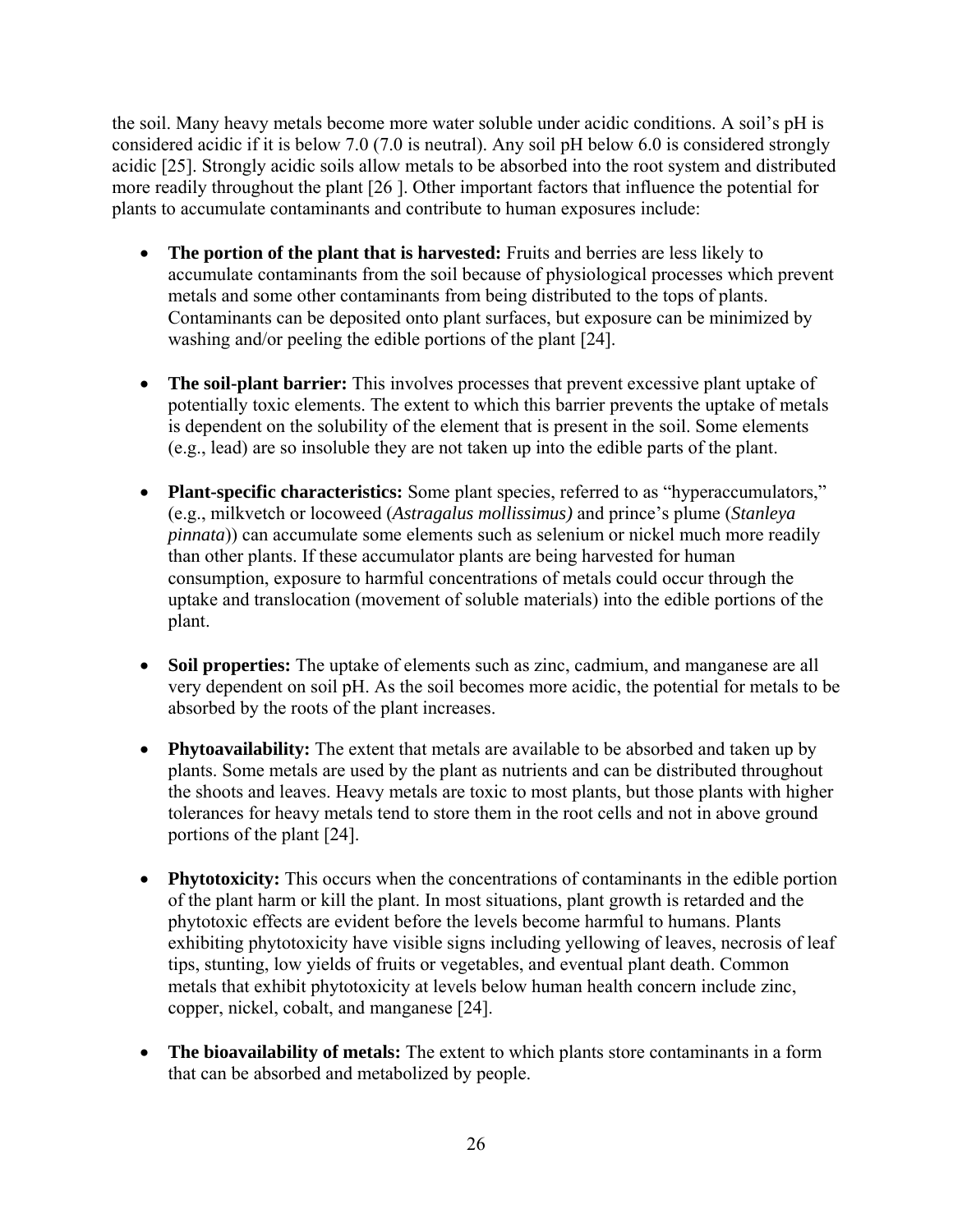### <span id="page-27-0"></span>**Potential for Human Exposure**

Plants used for traditional activities (e.g., basket weaving) and ceremonial purposes (e.g., smudging) have the potential for human exposure. The practice of making baskets involves certain activities that could result in ingestion or inhalation of plant materials. For example, hand-to-mouth activities could result in the ingestion of contaminants and many of the ceremonies associated with basket weaving involve the burning of plants which could result in inhalation exposures. Other preparations from plant materials such as dyes, paints, and topical ointments (e.[g](#page-27-1)., poultices)<sup>g</sup> may contribute to human exposure through dermal contact.

There are certain factors that contribute to human exposures to environmental contaminants in plants. These factors include the environment in which the plants are grown, the types of plants that are harvested, how the plant materials are used, the quantities of plant materials used, the part of the plant that is used, and how plant materials are prepared and/or preserved.

The following observations about the potential for exposure to contaminants from certain common traditional practices or daily activities are presented below:

• The highest potential of risk at sites contaminated with heavy metals (e.g., copper, zinc, chromium, etc.) is from soil ingestion. Soil can be a potential source of exposure to contaminants, either by skin contact with the surface of plant materials or by ingestion of contaminated soil. As a result of specific activities that bring people into contact with soil much more frequently than the general public, soil ingestion is a much more important risk to people who are dependent on the land and subsistence agriculture. For example, the risk from contaminants taken up by garden vegetables is about one-fifth as high as the risk from exposure to the soil that is brought into the house from being outside in the field harvesting crops or gardening. Eliminating carryover soil from plant materials as well as from clothing and hands is an important step in preventing exposure to these contaminants.

Specifically, for heavy metals such as lead, cadmium, and arsenic, one should be primarily concerned about the roots and about soil contamination of the lower portion of the fruits or leaves that may be used. Low lying plants (e.g., strawberries), leafy vegetables (e.g., spinach and lettuce), and root crops (e.g., potatoes and carrots) are particularly likely to contribute to human exposure to metals because soil can adhere to these plant surfaces quite readily. Since heavy metals are tightly bound to soil particles, soil is the primary vehicle for heavy metal exposure – not the uptake and translocation of metals from the root to the top of the plant.

• Workers (e.g., basket weavers and/or plant harvesters) who spend most of the day in an enclosed environment may inhale substantial amounts of dust and small soil particulates bound to plant materials. If the plant materials, dust, and/or soil particulates contain high concentrations of contaminants, workers may be exposed at levels that could be harmful. Gathering plants for basket weaving involves certain activities that could result in

<span id="page-27-1"></span> $\overline{a}$ <sup>g</sup> Poultice is a type of plant preparation described as a paste made from selected plant materials. It is often applied to the skin for medicinal purposes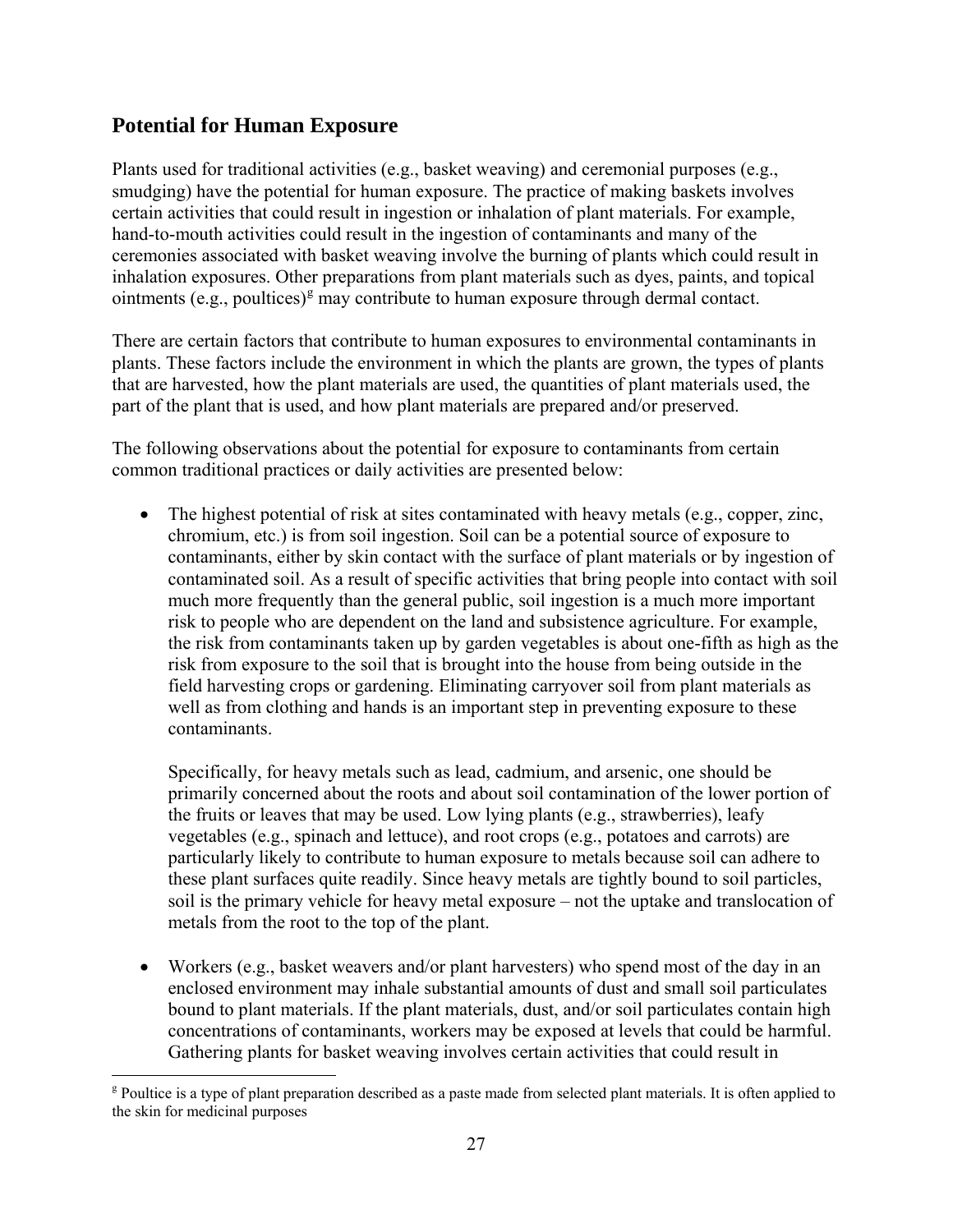ingestion and/or inhalation of plant materials. For example, hand-to-mouth activities could result in the ingestion of contaminants and many of the ceremonies associated with basket weaving involve burning of plants which could result in inhalation exposures. The Tulalip Tribe uses cattail for making baskets. The process involves harvesting the plants by children and elders. This practice can possibly increase potential health risks because of contact with dust, soil, and contaminants in the field.

- Some medicinal plant materials are used by native populations, either daily or on a regular basis, to promote health. However, the potential for exposure to metals or other contaminants could present concerns similar to those connected with consuming plants for subsistence purposes. For example, members of t[h](#page-28-1)e Tulalip Tribe use nettles<sup>h</sup> for ceremonial and medicinal purposes, as well as a food source. Catnip and nettles are an excellent combination for herb tea. Nettles can be used as a vegetable side dish with rice and beans. The food value protein of nettles is much greater than a number of other foods.
- If dyes or paints, especially cosmetics or face paints, are made from the roots of plants, this use of the plant may be a potential exposure scenario. This is not likely to contribute significantly to overall exposure. However, when combined with other exposure pathways this could be a pathway of significant health concern.
- Contaminants from plant materials (e.g., sage) used in sweat lodges, which typically contain red hot lava rocks to heat the room, may volatilize into the air (e.g., mercury, PCBs).
- From an exposure standpoint, it is important to consider which parts of the plants are used. Root crops (e.g., potatoes) and low lying plants (e.g., strawberries) are more likely to be a contaminant source when grown in contaminated soils than are parts of the plants that are higher from the ground. In general, the use of fruits and berries that grow higher from the ground will not be a significant source of exposure to metals or other contaminants from the soil. In most cases, these plant materials will not present an exposure pathway unless there is evidence of significant aerial deposition.

#### <span id="page-28-0"></span>**Plant and animal resources sampled at Port Gardner**

 $\overline{a}$ 

Table 5 provides a summary of the sampled plant and animal resources that are utilized by the Tulalip Tribe as well as important information that can be used to evaluate the potential that each resource has for contributing to an individual's cumulative exposure. The levels of concern for the consumer, harvester, hunter, or worker represent qualitative evaluations that are based on a review of the literature, available site-specific data, and any anecdotal information regarding how members of the Tulalip Tribe may utilize specific resources. The table is not meant to be used as a tool for developing quantitative risk assessments, but rather as a resource that will assist the tribe and other groups to help prioritize potential environmental concerns and more efficiently allocate resources.

<span id="page-28-1"></span>h Nettle is the common name for between 30-45 species of flowering plants of the genus *Urtica*. They are mostly herbaceous perennial plants, but some are annual and a few are shrubby.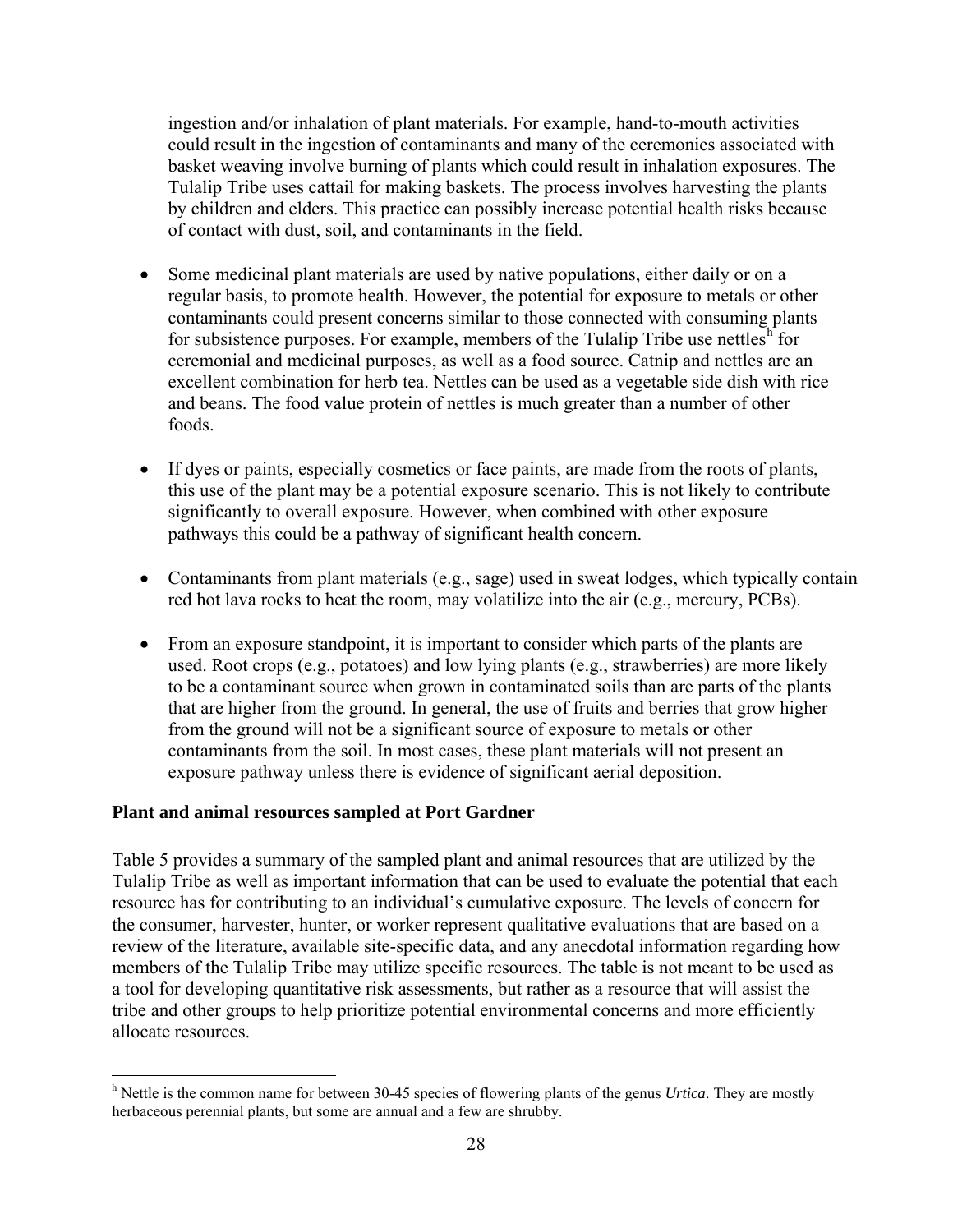**Table 5.** Common plant and animal resources sampled at Port Gardner, Everett, Snohomish County, Washington.

| <b>Name</b>            | <b>Portion of</b><br>the<br>plant/animal<br>frequently<br>used | <b>Exposure</b><br>concern:<br>Consumer <sup>1</sup> | <b>Exposure</b><br>Concern:<br>Harvester,<br>hunter, and/or<br>worker <sup>2</sup> | <b>Supporting</b><br><b>Evidence/Scientific</b><br>literature                                                                                                                                                                                                                                                                                                                                                                 | Sampled at<br>Port<br><b>Gardner</b><br>(yes/no) |
|------------------------|----------------------------------------------------------------|------------------------------------------------------|------------------------------------------------------------------------------------|-------------------------------------------------------------------------------------------------------------------------------------------------------------------------------------------------------------------------------------------------------------------------------------------------------------------------------------------------------------------------------------------------------------------------------|--------------------------------------------------|
| <b>Plant Resources</b> |                                                                |                                                      |                                                                                    |                                                                                                                                                                                                                                                                                                                                                                                                                               |                                                  |
| Tule                   | <b>Stems</b>                                                   | Metals:<br>Medium<br>POPs: Low                       | Metals:<br>Medium<br>Organics: Low                                                 | Tule are commonly<br>used to weave<br>baskets, mats,<br>padding, clothing,<br>floats, slings,<br>swaddling clothes,<br>and balsa.                                                                                                                                                                                                                                                                                             | Yes                                              |
| Cattails               | Stem/roots                                                     | Metals:<br>Medium<br>POPs: Low                       | Metals:<br>Medium<br>Organics: Low                                                 | Cattails have the<br>potential to<br>bioaccumulate metals<br>and some species are<br>purposely used in the<br>bioremediation of<br>polluted wetlands and<br>the treatment of<br>industrial wastewater.<br>Low soil pH will<br>increase the potential<br>for metals<br>accumulation in the<br>cattails.<br>Cattail roots and<br>shoots are used to<br>weave mats and<br>baskets. Roots and<br>shoots are also used<br>as food. | Yes                                              |

POPs = Persistent organic pollutants

<sup>1</sup>The consumer exposure concern classifications (i.e., low, medium, and high) are based on the assumption that soil and/or sediment and surface water concentrations in the area where the plants are growing exceed human healthbased screening values for the contaminant of concern. Under most circumstances, if contaminant-specific concentrations in the media (i.e., soil, water, sediments) where the plants are harvested do not exceed human healthbased screening values than the plant materials should not pose an exposure concern.

<sup>2</sup>This includes people who harvest the plants and make products (e.g., baskets, pottery, and clothing) from plant materials. The exposure categories (e.g., low, medium, and high) are assigned assuming that workers are harvesting in areas that may contain levels of contamination that could pose a health concern or hazard. If workers are harvesting from uncontaminated areas or areas where contamination is not of health concern, then exposure is not a concern.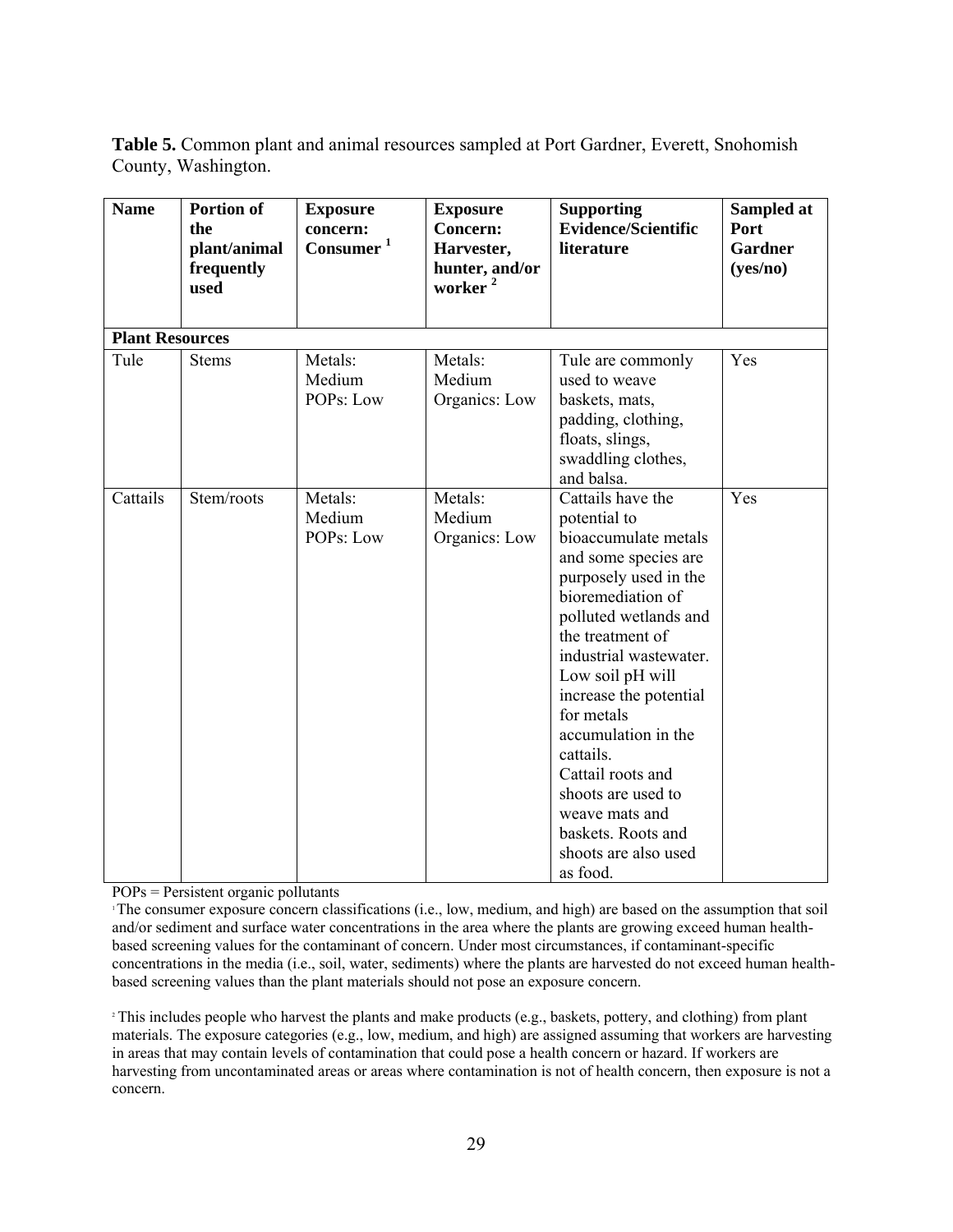| <b>Name</b>              | Portion of the<br>plant/animal<br>frequently<br>used                                 | <b>Exposure</b><br>concern:<br>Consumer <sup>1</sup>                                       | <b>Supporting Evidence/Scientific</b><br>literature                                                                                                                                                                                                                                                                                                   | <b>Sampled at Port</b><br>Gardner (yes/no) |
|--------------------------|--------------------------------------------------------------------------------------|--------------------------------------------------------------------------------------------|-------------------------------------------------------------------------------------------------------------------------------------------------------------------------------------------------------------------------------------------------------------------------------------------------------------------------------------------------------|--------------------------------------------|
| Crabs                    | Crab meat,<br>Crab whole†<br>(Hepatopancreas<br>showed high<br>levels of<br>dioxins) | Low/High*<br>*(high risk if<br>hepatopancreas<br>is consumed<br>from these<br>urban areas) | Ecology sampled crab<br>hepatopancreas and meat. Crabs<br>harvested from industrial urban<br>areas are not advised for human<br>consumption. Data have shown<br>that crabs harvested from these<br>areas may contain more<br>contaminants than those from non-<br>urban areas. For example, crab<br>butter has more contaminants than<br>crab muscle. | Yes                                        |
| Fish<br>(bottom<br>fish) | Whole fish                                                                           | Low/Medium                                                                                 | Levels of metals in fish were<br>generally low. However, total<br>arsenic was present (Arsenic was<br>evaluated further as a COC).<br>Dioxins were also present at low<br>levels.                                                                                                                                                                     | Yes                                        |
| Clams                    | Meat                                                                                 | Low                                                                                        | Clams have low lipid content, thus<br>are low in organic contaminants.<br>Levels of metals in clams were<br>generally low. However, total<br>arsenic was present in clams and<br>eastern soft shells. Dioxins were<br>also present at very low levels.                                                                                                | Yes                                        |

1 The consumer exposure concern classifications (i.e., low, medium, and high) are based on the assumption that seafood consumption may exceed human health-based screening values for the contaminant of concern. † Whole crab and meat - Existing fish consumption advisory in industrial and urban areas warn against consumption of crabs.

COC – contaminant of concern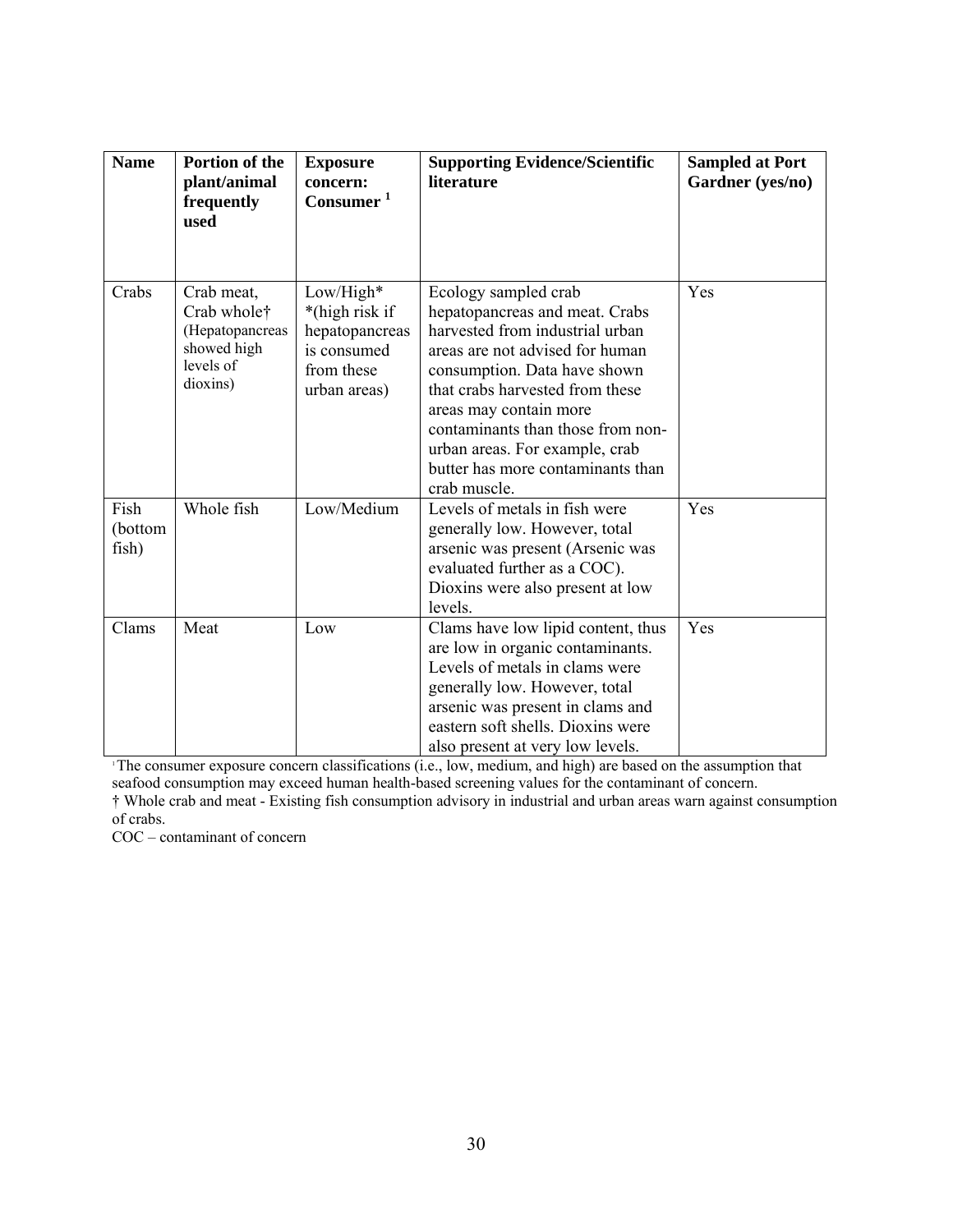### **Pesticide residues in food**

Appendix A, (Table A7) shows some pesticide residues found in food. The levels of pesticide found in plants compared with pesticide residues found in food are considered insignificant at Port Gardner. Most levels are below detection limits.

### <span id="page-31-0"></span>**Uncertainty of exposure scenarios for plants**

American Indians and other Native Tribes routinely use and prepare some plants for noningestion purposes, such as basket making, dying, and weaving. It is difficult to explain how metals in plants may be available for ingestion exposure (perhaps by users engaging in hand-tomouth activity) or inhalation exposure when conducting activities like basket making, dying, and weaving. Thus, determining how the magnitude of such exposures compares to that of food ingestion exposures is fraught with uncertainty. Plant uptake of metals as a route of human exposure compared with exposure from aerosol deposition and soil splash onto plants was studied by Chaney and others [27, 28, 29, 30]. These studies concluded that, in general, people will have greater potential for ingesting, inhaling, or absorbing (via dermal contact) metals and other contaminants from the deposition of soil onto plants than from the actual uptake of these contaminants from the soil into the plants [27, 28, 29, 30].

DOH acknowledges that workers (e.g., basket weavers and/or plant harvesters) who spend most of the day in an enclosed environment may inhale substantial amounts of dust and small soil particulates bound to plant materials. If the plant materials, dust, and/or soil particulates contain high concentrations of contaminants, workers may be exposed at levels that could be harmful. DOH is unable to determine levels of contaminants in these plants (i.e., Cattail and Tule plants) that may cause an adverse health effect in workers due to the lack of ingestion rates and other variables.

### <span id="page-31-1"></span>**Children's Health Considerations**

The potential for exposure and subsequent adverse health effects often increases for younger children compared with older children or adults. ATSDR and DOH recognize that children are susceptible to developmental toxicity that can occur at levels much lower than those causing other types of toxicity. The following factors contribute to this vulnerability:

- Children are more likely to play outdoors in contaminated areas by disregarding signs and wandering onto restricted locations.
- Children have more hand-to-mouth activities.
- Children are smaller and receive higher doses of contaminant exposures per body weight.
- Children are shorter than adults; therefore, they have a higher possibility of breathing in dust and soil.
- Fetal and child exposure to contaminants can cause permanent damage during critical growth stages.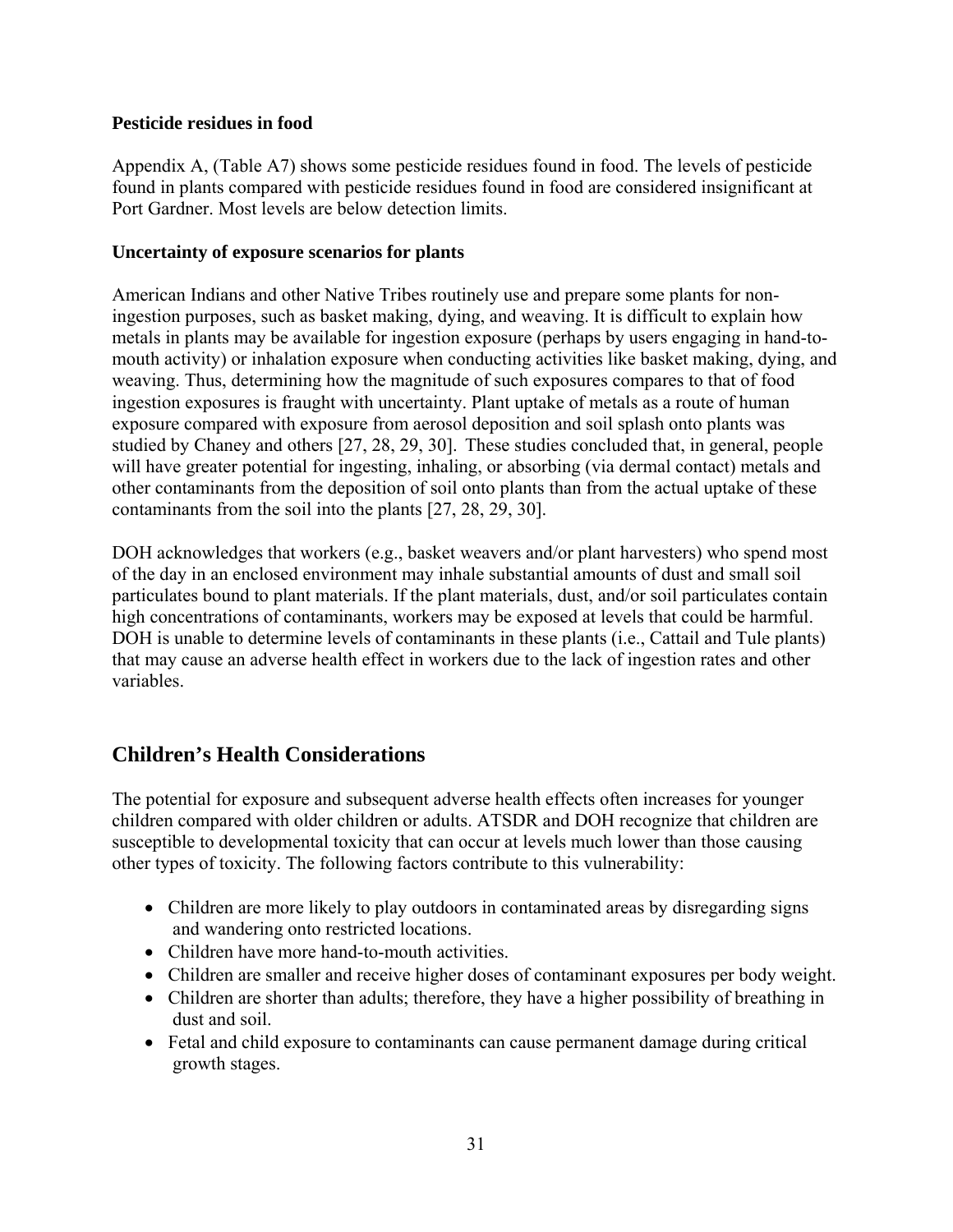These unique vulnerabilities of infants and children demand special attention in communities that have contaminated water, food, soil, or air. Children's health was considered in the writing of this health consultation and the exposure scenarios treated children as the most sensitive population being exposed.

### <span id="page-32-0"></span>**Conclusions**

 $\overline{a}$ 

Based on the information provided, DOH concludes the following:

1. Results based on consumption of seafood at tribal scenario rates, cancer and non-cancer health effects

Results based on consumption of seafood at tribal scenario rates, cancer health effects

a. Eating seafood (bottom fish, crabs, and clams) at Tribal scenario rates (see Appendix D for Tulalip Tribe consumption rates) could harm the health of an adult. Subsistence fishers (tribes or nations) that eat seafood will most likely be at risk of developing cancer if arsenic exposure is assumed from childhood into adulthood (average cancer risk over a 70 year lifetime exposure). Overall, lifetime increase of cancer risk associated with the estimated exposure to arsenic and d[i](#page-32-1)oxin in seafood is two excess cancers to 10,000 people exposed.<sup>1</sup> These levels exceed the U.S. EPA acceptable range of 1 excess cancer risk per 10,000 people exposed to 1 excess cancer risk per 1,000,000 people exposed  $(10^{-4}$  and  $10^{-6})$ . Although the excess theoretical cancer risk is considered low, the cancer risk levels are above EPA's acceptable range. The Tulalip tribe or nations fish in this area and it is in their usual and accustomed fishing rights areas. If tribes or nations are harvesting from Port Gardner and consuming at Tribal consumption rates, this would represent a "*public health hazard.*" However, it is unlikely that 100 percent of subsistence consumers (tribes or nations) would be consuming and harvesting seafood from Port Gardner only.

Results based on consumption of seafood at tribal scenario rates, non-cancer health effects

b. Non-cancer health effects are not likely if people eat seafood (bottom fish, crab, and clams) at Tribal scenario rates (see Appendix D for Tulalip Tribe consumption rates). Based on exposure assumptions and calculations, contaminants present in bottom fish, crabs, and clams are below levels known to result in harmful non-cancer health effects.

<span id="page-32-1"></span><sup>&</sup>lt;sup>i</sup> A lifetime of 1 excess cancer risk in 10,000 people exposed is selected as the point of departure for significant risk. Point of departure is an estimated dose (usually expressed in human-equivalent terms) near the lower end of the observed range, without significant extrapolation to lower doses.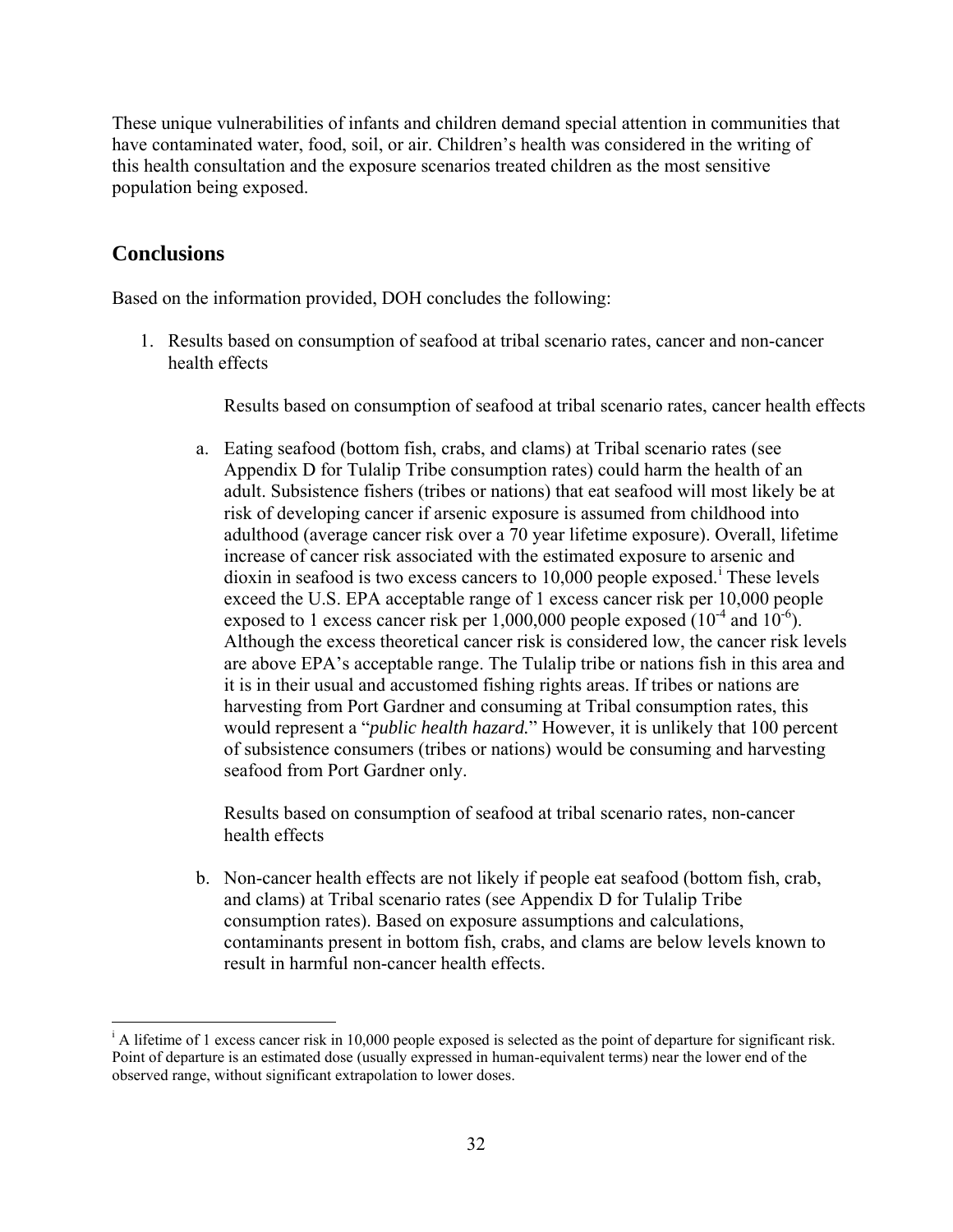- 2. Results based on consumption of seafood for the general population, non-cancer and cancer health effects
	- a. Eating bottom fish or shellfish from Port Gardner is not expected to harm the health of the general population (children or adults). Based on consumption rates for the general population, the estimated exposures are below levels known to result in harmful non-cancer health effects and does not present an elevated theoretical cancer risk. However, this area falls under the Puget Sound advisory for Recreational Area Marine 8-2<sup>[j](#page-33-0)</sup>. Overall, a lifetime increase of cancer risk associated with exposure to arsenic and dioxin in bottom fish and shellfish is very low (i.e., theoretical cancer risk estimates are 4 excess cancers to 100,000 people exposed). However, dioxin is insignificant (i.e., theoretical cancer risk estimates are 1 excess cancers in a 1,000,000 people exposed). These levels fall between the U.S. EPA's acceptable range of  $10^{-4}$  and  $10^{-6}$ , meaning that regular exposure to a substance would lead to less than 1 additional theoretical case of cancer per 10,000 or 1,000,000 exposed persons.
- 3. Results based on surface sediment contaminant exposure, non-cancer and cancer health effects
	- a. Touching, breathing, or accidentally eating surface sediment containing arsenic and cPAHs approximately 5 days per week or 250 days per year (adult) and/or 52 days per year (a child) from Port Gardner is not expected to harm people's health. The maximum levels of arsenic and cPAHs found in the surface sediment in this exposure scenario are below levels known to result in harmful non-cancer and theoretical cancer health effects for an adult and children. Overall, a lifetime increase of cancer risk (adult) associated with exposure to arsenic in the surface sediment is low (i.e., theoretical cancer risk estimates are 1 excess cancer to 10,000 people exposed)  $k$  and cPAHs is insignificant (i.e., theoretical cancer risk estimates are 3 excess cancers in a 1,000,000 people exposed) (Appendix B, Table B3). Similarly, theoretical cancer risks for children associated with exposure to arsenic in the surface sediment is very low (i.e., theoretical cancer risk estimates are 5 excess cancer risk estimates in 100,000 people exposed) and cPAHs is insignificant (i.e., theoretical cancer risk estimates are 1 excess cancer risk estimates in a 1,000.000 people exposed) (Appendix B, Table B3). These levels fall between the U.S. EPA acceptable range of  $10^{-4}$  and  $10^{-6}$ , meaning that

 $\overline{a}$ 

<span id="page-33-0"></span><sup>&</sup>lt;sup>j</sup> Note: Puget Sound advisory for recreational Marine Area 8-2 recommends: a) Eat no more than two meals per month for rockfish and flat fish (e.g., sole, sanddab, and flounder), and no more than two meals per month for Chinook salmon, and b) Eat Dungeness and Red Rock crab from non-urban areas and do not eat the "crab butter" (viscera). Data have shown that crabs from industrial urban areas may contain more contaminants than those from non-urban areas, and that crab butter (viscera) has more contaminants than crab muscle.

<span id="page-33-1"></span> $k$  A lifetime of 1 excess cancer risk in 10,000 people exposed is selected as the point of departure for significant risk. Point of departure is an estimated dose (usually expressed in human-equivalent terms) near the lower end of the observed range, without significant extrapolation to lower doses.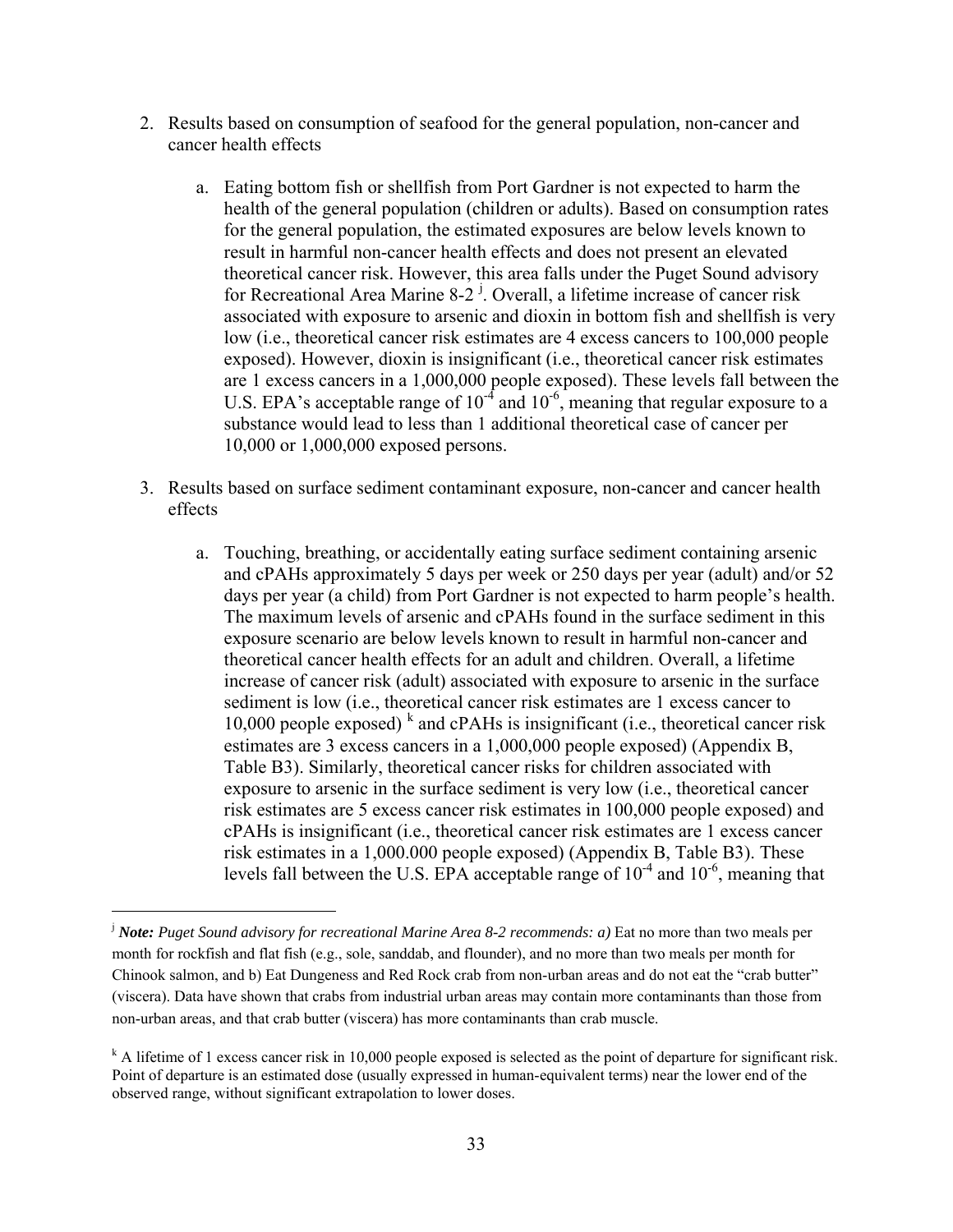regular exposure to a substance would lead to 1 additional case of cancer per 10,000 to 1 additional case of cancer per 1,000,000 people exposed.

- 4. Results based on plant tissue data
	- a. Based on available information related to the contaminant levels of chemicals (i.e., metals) in plant tissue, DOH cannot currently conclude whether eating or inhaling plant tissue could harm people's health. Plant ingestion rates were not available to quantify human exposure to site-specific contaminants in Port Gardner. DOH acknowledges that workers (e.g., basket weavers and/or plant harvesters) who spend most of the day in an enclosed environment may inhale substantial amounts of dust and small soil particulates bound to plant materials. If the plant materials, dust, and/or soil particulates contain high concentrations of contaminants, workers may be exposed at levels that could be harmful.

### <span id="page-34-0"></span>**Recommendations**

- 1. DOH recommends that the general population and the Tulalip Tribe follow the Puget Sound fish consumption advisory for Recreational Marine Area 8-2 (Port Susan and Port Gardner) and the Puget Sound crab consumption advisory for Port Gardner, which has meal restrictions for seafood harvested in urban areas. More information regarding these advisories is available at http://www.doh.wa.gov/fish or by calling toll-free 1-877-485-7316.
- 2. As a prudent public health measure, DOH recommends following advice for cleaning and preparing fish and shellfish to reduce exposure to contaminants that accumulate in the fat of fish and shellfish. Also, to reduce dust and small soil particulates bound to plant materials. This method of preparation can be found in the General Advice section of this document along with other ways to minimize exposures.

### <span id="page-34-1"></span>**General Advice**

### <span id="page-34-2"></span>*Fish*

DOH encourages all Washingtonians to eat at least two fish meals per week as part of a heart healthy diet in accordance with the American Heart Association (AHA) recommendations. People may eat fish more than two times weekly, but such frequent consumers should take the following steps to reduce exposure to contaminants in the fish that they eat.

• Eat a variety of fish that are low in contaminants according to guidance provided on our website at http://ww.doh.wa.gov/fish.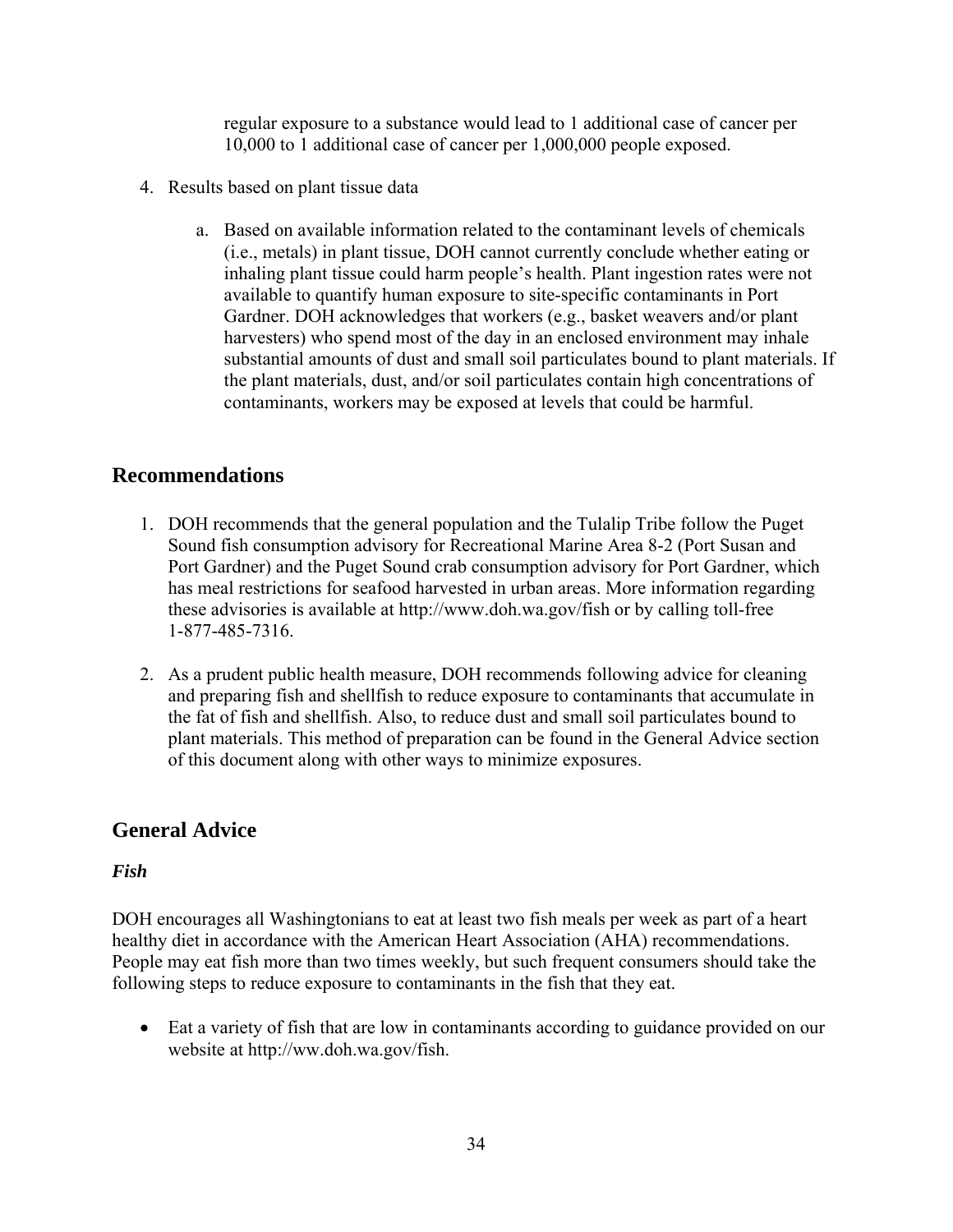- Follow fish advisory advice provided by DOH and local health agencies for water bodies where you fish. http://ww.doh.wa.gov/fish
- Young children and small adults should eat smaller meal sizes proportionate to body weight.
- Grill, bake, or broil fish so that fat drips off while cooking to reduce the amount of contaminants that collect in the fatty parts of fish.
- Eat fillets without the skin.
- Mercury and other metals are stored in the muscle or bones of the fish and will be reduced by preparing fish in the way recommended for reducing contaminants.

### Plant resources

- Avoid vegetation that appears to be stressed (e.g., wilting, brown or burnt leaves, premature coloration, or leaf drop). Avoid harvesting fruits, vegetables, or any plant materials that will be used as food or for medicinal purposes if plants do not appear healthy. This could be an indicator of contamination.
- As a rule, the higher off the ground the fruit, vegetable, or portion of the plant to be harvested is, the less likely it will be impacted by contamination from the soil.
- Always wash fruits and vegetables and any portion of the plant that will be ingested or used. This is by far the most efficient way of preventing exposure to contaminants that are in the soil or sediments, either by soil adhering root crops like tubers or from soil spray that results in contaminant deposition onto the above ground portion of plants.
- Peel away the skin or top surface layer of the fruit or vegetable.

### <span id="page-35-0"></span>**Public Health Action Plan**

Actions Planned

- 1. DOH will develop a fact sheet that summarizes the findings of this health consultation.
- 2. DOH will coordinate with Ecology on the development of the fact sheet. DOH will plan to distribute the fact sheet within two months of the health consultation being approved.
- 3. DOH will provide copies of this health consultation to Ecology and concerned parties when the report is approved.
- 4. DOH will be available any time to answer health related questions regarding Port Gardner site contaminants.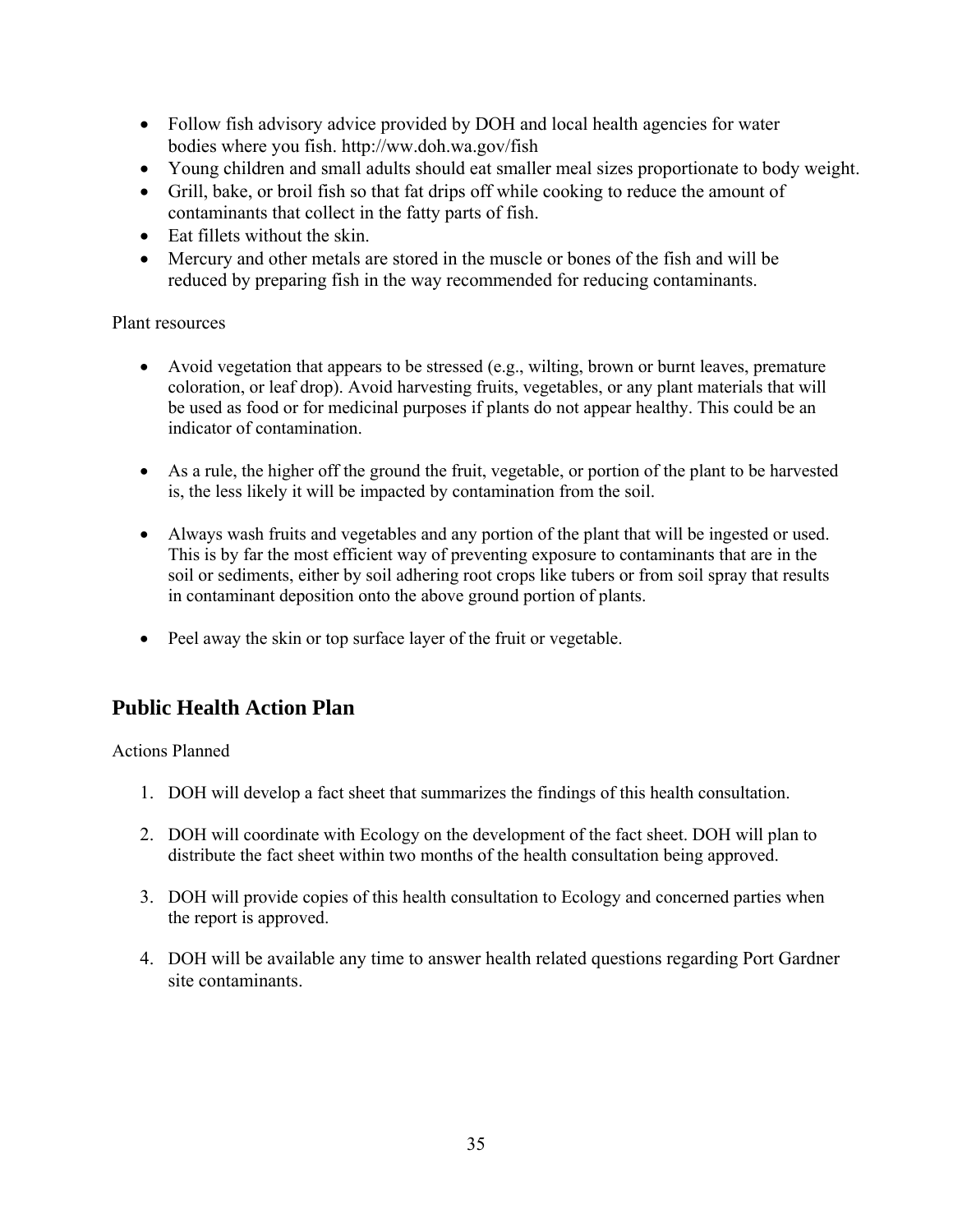**Figure 1.** Port Gardner and Lower Snohomish River Estuary, Snohomish County, Washington. Port Gardner and Lower Snohomish River Estuary

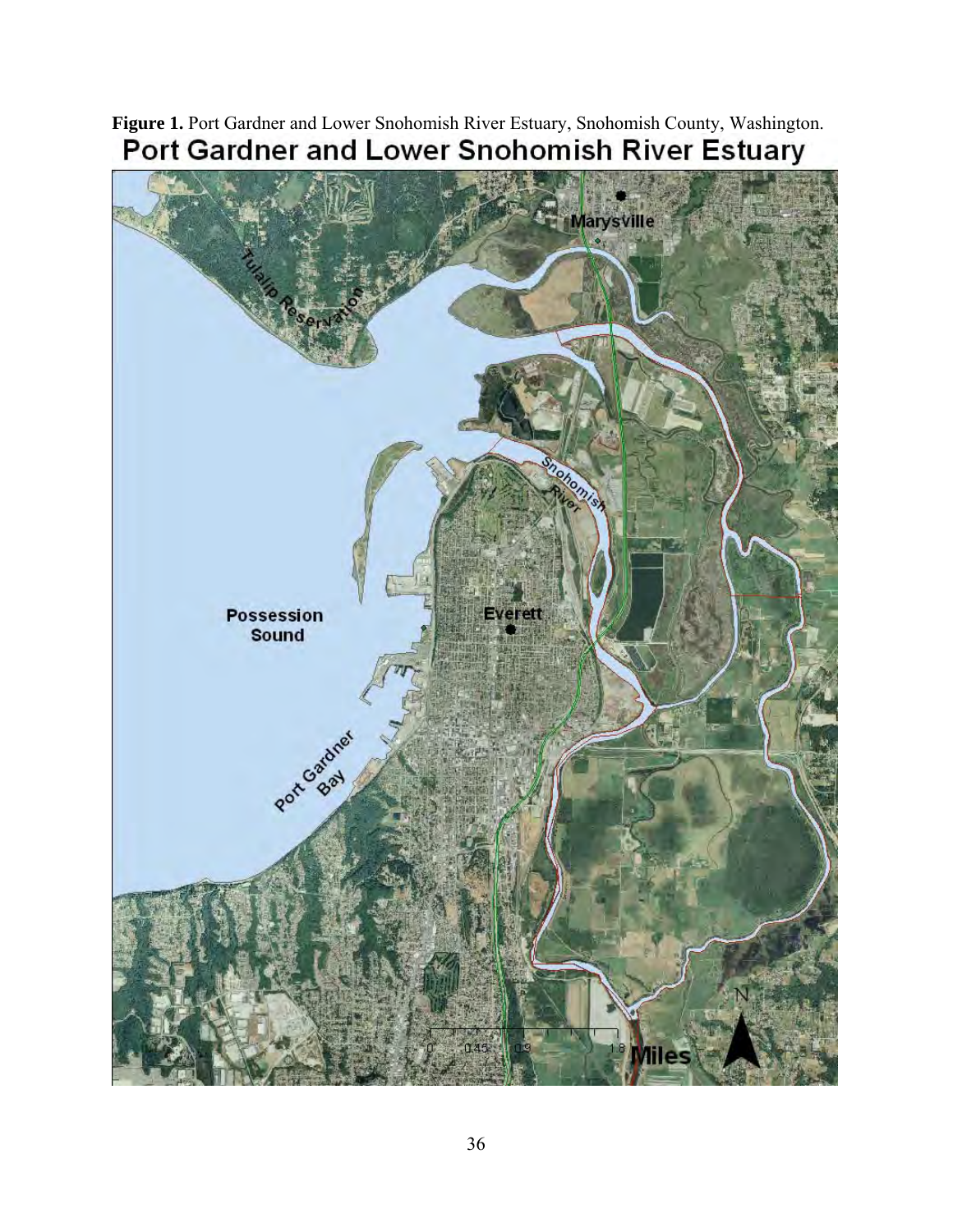### **Preparer of Report**

<span id="page-37-0"></span>Elmer Diaz Site Assessments and Toxicology Section Office of Environmental Health, Safety, and Toxicology Washington State Department of Health

### **Designated Reviewer**

Dan Alexanian, Manager Site Assessments and Toxicology Section Office of Environmental Health, Safety, and Toxicology Washington State Department of Health

### **ATSDR Technical Project Officer**

Audra Henry Agency for Toxic Substances and Disease Registry Division of Health Assessment and Consultation Cooperative Agreement Program Evaluation Branch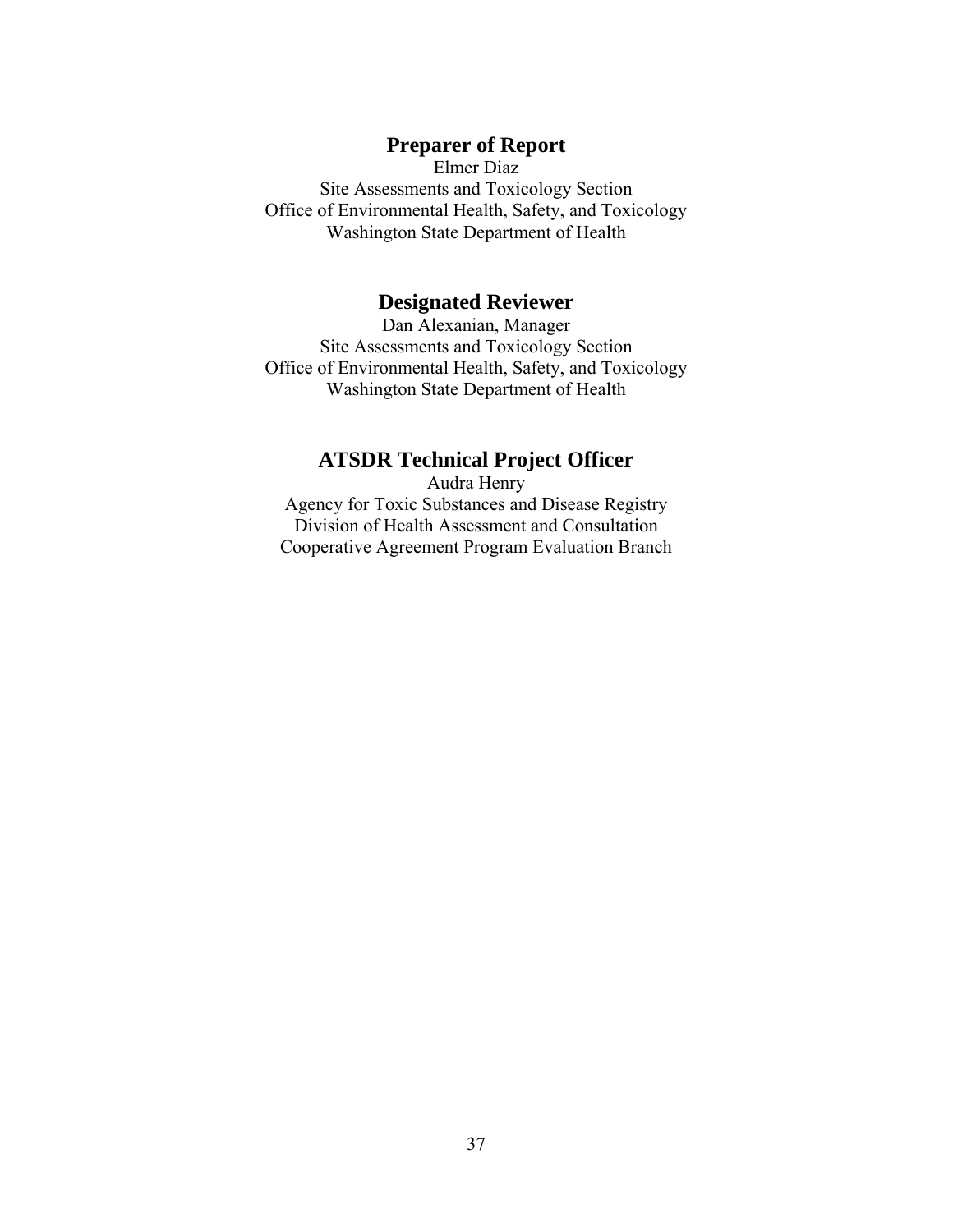### **References**

- <span id="page-38-0"></span> 1. SAIC (Science Applications International Corporation).Prepared for the Washington State Department of Ecology. Sediment Characterization Study in Port Gardner and Lower Snohomish Estuary, Port Gardner, Washington - Final Data Report. 4-21-2009.
- 2. U.S.Environmental Protection Agency. Risk Assessment Guidance for Superfund (RAGS), Volume 1 - Human Health Evaluation Manual, Supplemental Guidance, Standard Default Exposure Factors, (SDEF), Interim Final. 3-25-1991. OSER Directive No. 9285.6-03.
- 3. U.S.Environmental Protection Agency. 7-10-2009. Risk Assessment Guidance for Superfund (RAGS), Volume I: Human Health Evaluation Manual (Part E, Supplemental Guidance for Dermal Risk Assessment) Interim - Chapter 3. http://www.epa.gov/oswer/riskassessment/ragse/index.htm
- 4. Toxics Cleanup Program, Department of Ecology: Natural background soil metals concentrations in Washington State Publication No. 94-115.Olympia: Washington State Department of Ecology: October 1994.
- 5. Toxics Cleanup Program, Department of Ecology: Cleaning up the Everett Smelter site, frequently asked questions. Publication No. 07-09-077b.Bellevue: Washington State Department of Ecology: September 2010.
- 6. Agency for Toxic Substances and Disease Registry (ATSDR). 1-9-2000. Toxicological profiles for Arsenic, Health Effects. http://www.atsdr.cdc.gov/toxprofiles/tp2.pdf
- 7. Agency for Toxic Substances and Disease Registry (ATSDR). 1995. Toxicological Profile for Polycyclic Aromatic Hydrocarbons (PAHs). http://www.atsdr.cdc.gov/toxprofiles/tp69.pdf
- 8. National Toxicology Program. Carcinogenesis bioassay of 2,3,7,8- tetrachlorodibenzo-pdioxin in Swiss-Webster mice (gavage study). 1982. DHHS Publication no 82-1765; 1982.
- 9. U.S.Environmental Protection Agency. Health assessment document for polychlorinated dibenzo-p-dioxins. 1985. EPA report no. 600/8-84/014.
- 10. U.S.Environmental Protection Agency. Report on the peer review of the dioxin reassessment documents: toxicity equivalency factors for dioxin and related compounds (Chapter 9) and integrated risk characterization document. 2000.
- 11. van den, Berg M., Birnbaum, L. S., Denison, M., De, Vito M., Farland, W., Feeley, M., Fiedler, H., Hakansson, H., Hanberg, A., Haws, L., Rose, M., Safe, S., Schrenk, D., Tohyama, C., Tritscher, A., Tuomisto, J., Tysklind, M., Walker, N., and Peterson, R. E. 2006. The 2005 World Health Organization reevaluation of human and Mammalian toxic equivalency factors for dioxins and dioxin-like compounds. Toxicol.Sci. 93:223-241.
- 12. U.S.Environmental Protection Agency. 4-10-1998. Integrated Risk Information System, Arsenic, Inorganic. http://www.epa.gov/iris/subst/0278.htm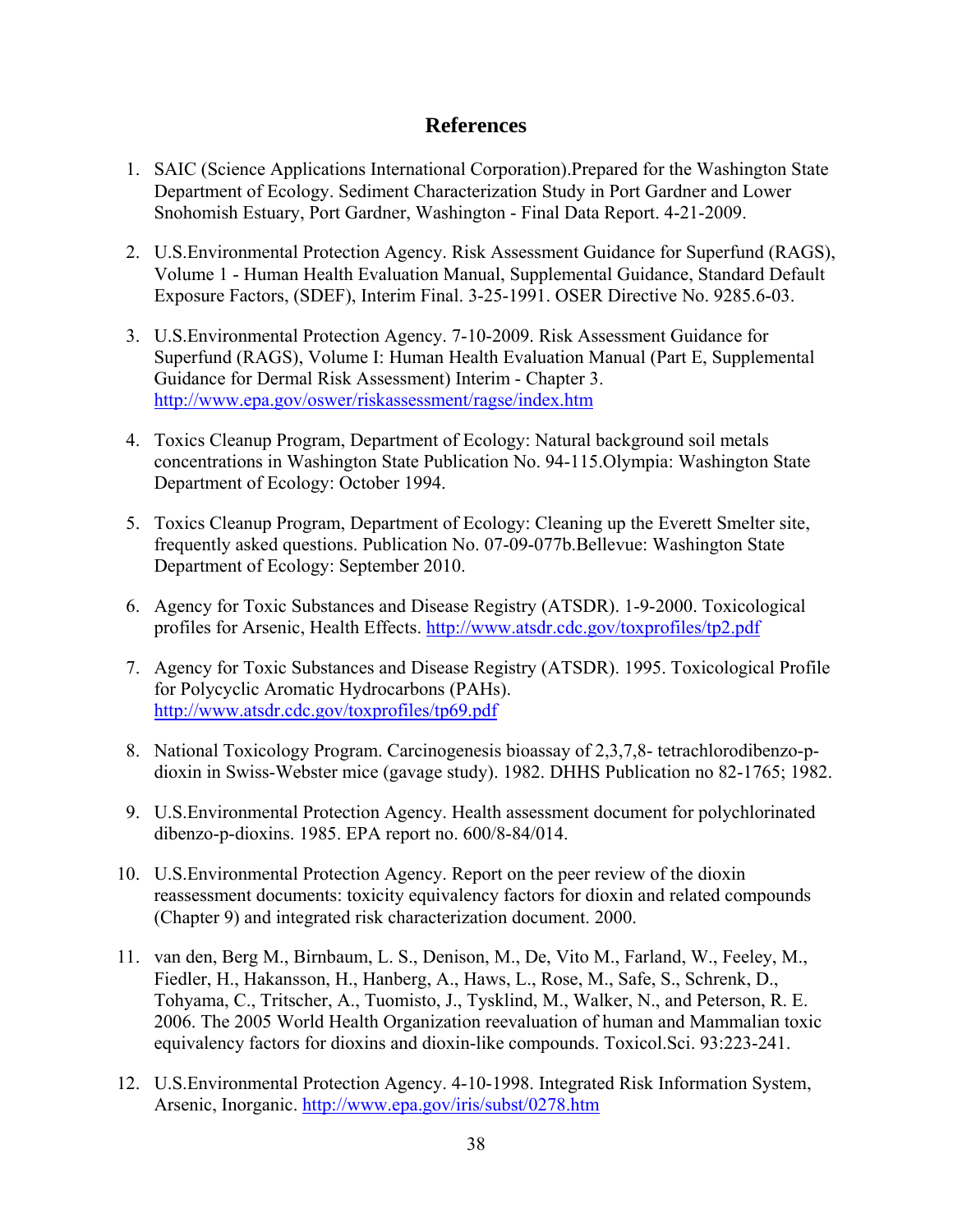- 13. U.S.Environmental Protection Agency. Guidance for Assessing Chemical Contaminant Data for Use in Fish Advisories - Volume 1, Fish Sampling and Analysis, Third Edition. 2000. EPA-823-B-00-007.
- 14. U.S.Environmental Protection Agency Region 10. Framework for Selecting and Using Tribal Fish and Shellfish Consumption Rates for Risk-Based Decision Making at CERCLA and RCRA cleanup Sites in Puget Sound and the Strait of Georgia. 2007.
- 15. U.S.Environmental Protection Agency. 2002. Estimated Per Capita Fish Consumption in the United States. http://www.epa.gov/waterscience/fish/files/consumption\_report.pdf
- 16. Toy KA, Polissar NL Liao S and Gawne-Mittelstaedt GD. A Fish Consumption Survey of the Tulalip and Squaxin Island Tribes of the Puget Sound Region. 1996.
- 17. National Research Council. Arsenic in Drinking Water: 2001 Update. 2001.
- 18. U.S.Environmental Protection Agency. National Primary Drinking Water Regulations; Arsenic and Clarifications to Compliance and New Source Contaminants Monitoring; Final Rule. 1-16-2001.
- 19. Consumer Product Safety Commission. Briefing Package. Staff Recommendation to Ban Use of Chromated Copper Arsenate (CCA)-Treated Wood in Playground Equipment (Petition HP 01-3). 2-1-2003.
- 20. U.S.Environmental Protection Agency. A probabilistic Risk Assessment for Children Who Contact CCA-Treated Playsets and Decks. 11-10-2003.
- 21. California Environmental Protection Agency. Public Health Goals for Arsenic in Drinking Water. 4-1-2004.
- 22. Agency for Toxic Substances & Disease Registry (ATSDR). Toxicological Profile for Selenium. 2003.
- 23. Agency for Toxic Substances and Disease Registry (ATSDR). Toxicological Profile for Zinc. 2005.
- 24. Eastern Research Group (ERG) and Prepared for the Agency for Toxic Substances and Disease Registry (ATSDR). Summary Report for the ATSDR Expert Panel Meeting on Tribal Exposures to Environmental Contaminants in Plants. 3-23-2001.
- 25. U.S.Department of Energy (U.S.DOE). Empirical Models for the Uptake of Inorganic Chemicals from Soil by Plants. 1998.
- 26. Dudka, S. and Miller, W. P. 1999. Accumulation of potentially toxic elements in plants and their transfer to human food chain. J.Environ.Sci.Health B. 34:681-708.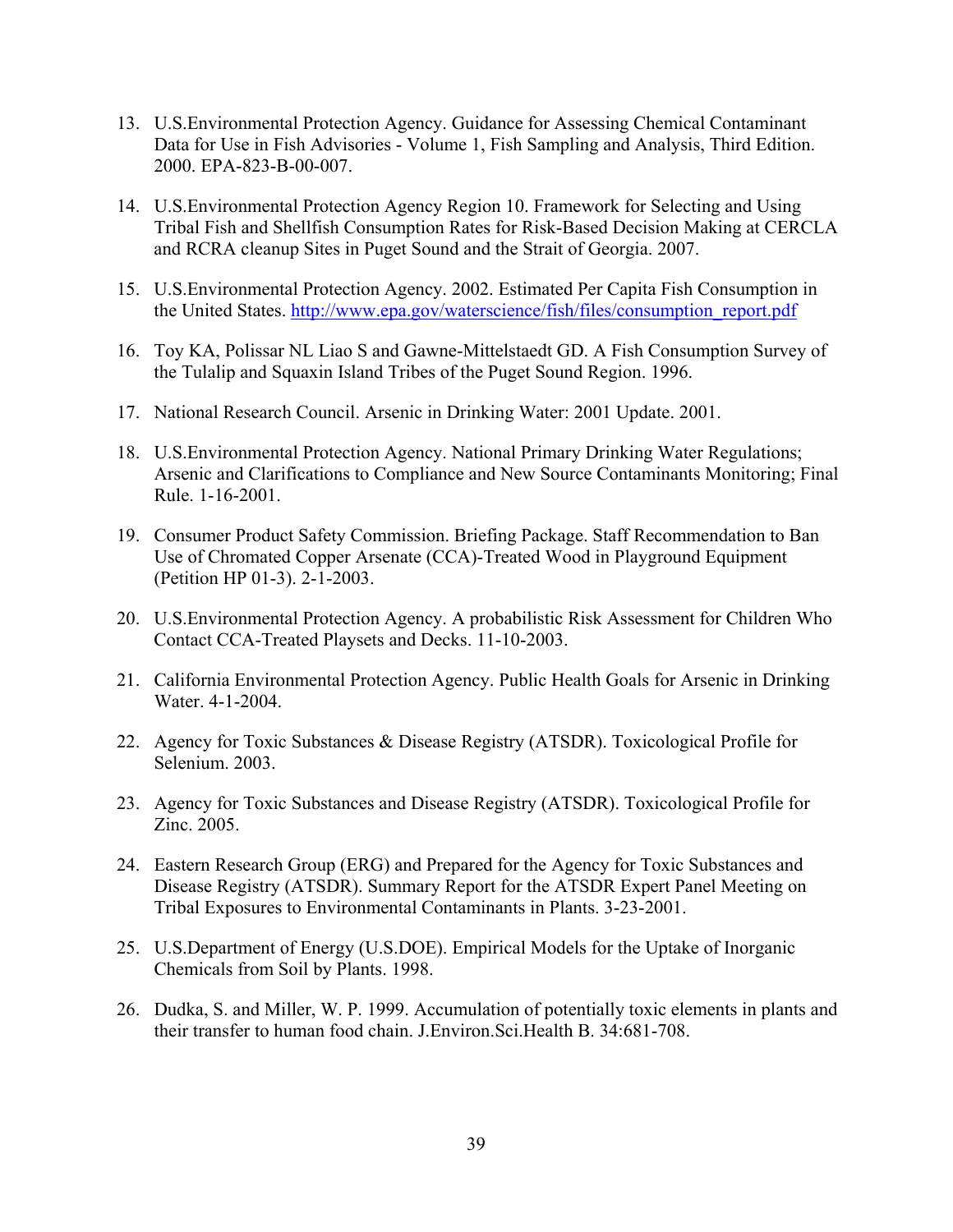- 27. Chaney, R. L, Ryan, J. A, and Brown, S. L. 1999. Environmentally acceptable endpoints for soil metals. Environmental Availability of Chlorinated Organics, Explosives, and Metals in Soils.Am.Acad.Environ.Eng. 111-155.
- 28. Chaney, R. L, Li, Y. M, Angle, J. S, Baker, A. J. M, Reeves, R. D, Brown, S. L, Homer, F. A, Malik, M, and Chin, M. 1999. Improving metal hyperaccumulator wild plants to develop commercial pthytoextraction systems: approaches and progress. Phytoremediation of Contaminated Soil and Water. 129-158.
- 29. Chaney RL. Potential effects of sludge-borne heavy metals and toxic organics on soils, plants, and animals, and related regulatory guidelines. 1985. Annex 3, Workshop Paper 9.
- 30. Chaney, R. L, Brown, S. L, and Angle, J. S. Soil root interface: Ecosystem health and human food-chain protection. 1998. SSSA Special Publication Number 52.
- 31. U.S.Environmental Protection Agency. Guidance for assessing chemical contaminant data for use in fish advisories: Volume 2, Risk Assessment and Fish Consumption Limits, Third Edition. 2000. EPA 823-B-00-008.
- 32. Agency for Toxic Substances & Disease Registry (ATSDR). 9-1-2008. Appendix B Update to the ATSDR Policy Guideline for Dioxins and Dioxin-Like Compounds in Residential Soil. Toxicological Profile for Chlorinated Dibenzo-p-dioxins (CDDs). http://www.atsdr.cdc.gov/toxprofiles/tp104.pdf
- 33. National Center for Environmental Assessment. 1997. Exposure Factors Handbook Volume 1. Washington, D.C.: Office of Research and Development, U.S. EPA.
- 34. U.S.Environmental Protection Agency. 1997. Exposure Factors Handbook Update, 1997a.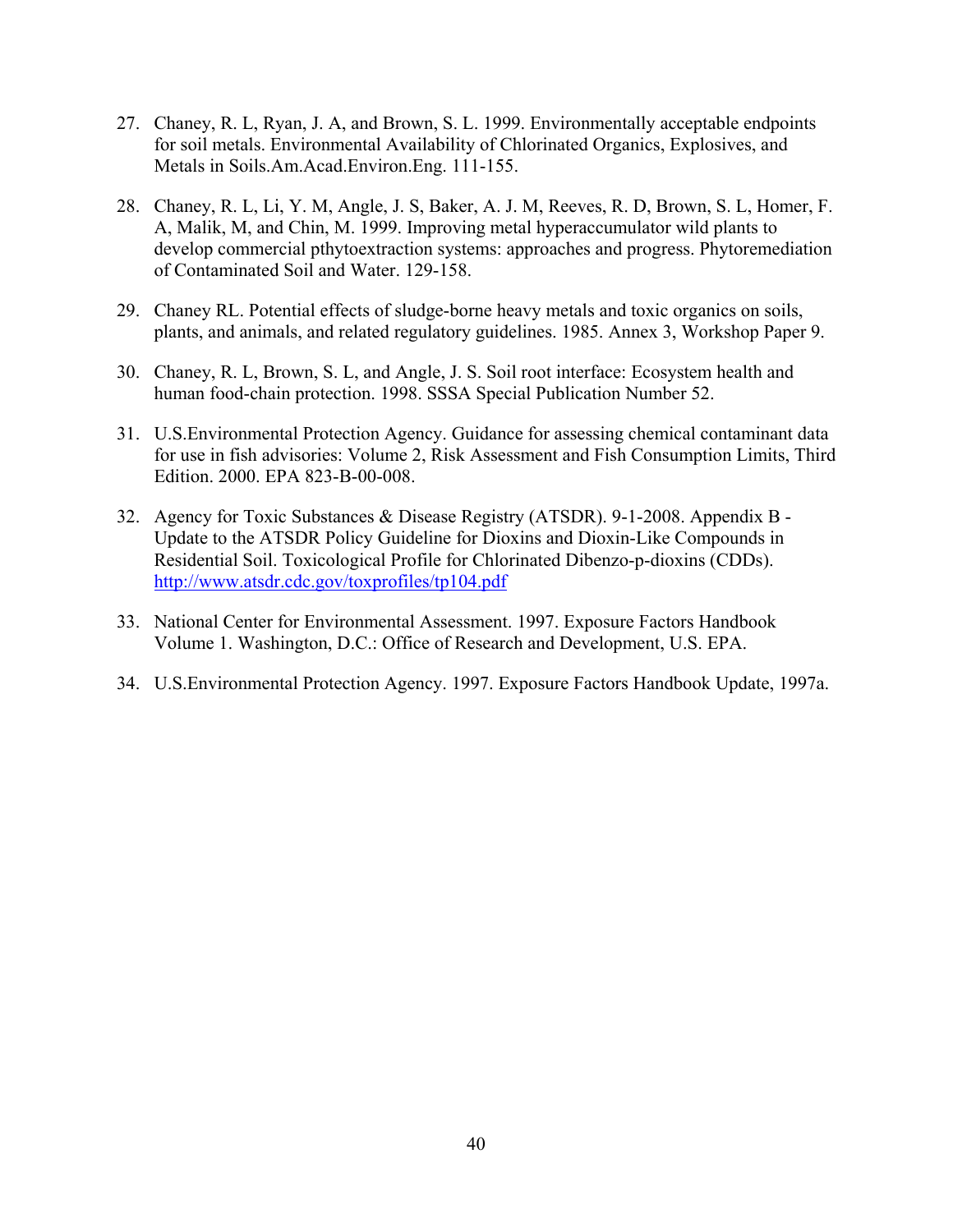### **Appendix A - Contaminant Screening Process**

### <span id="page-41-0"></span>**Screening value calculations**

Non-cancer Health Effects

 $SV = [(MRL \text{ or } RfD)*BW]/CR [31]$ 

 $SV =$  Screening value (mg/kg or ppm)  $MRL =$ Minimal risk level (mg/kg/day)  $RfD$  = Reference dose (mg/kg/day)  $BW = Mean$  body weight (kg)  $CR = Mean$  daily consumption rate (kg/day)

BW (adult) =  $70 \text{ kg}$ General population  $CR = 17.5$  g/day Subsistence population  $CR = 142.4$  g/day

If maximum concentration is greater than screening value, further evaluation is required.

#### Cancer Health Effects

Total arsenic and carcinogenic PAHs in surface sediment and total arsenic and total dioxins in bottom fish, crabs, and clams were evaluated further as contaminants of concern for cancer.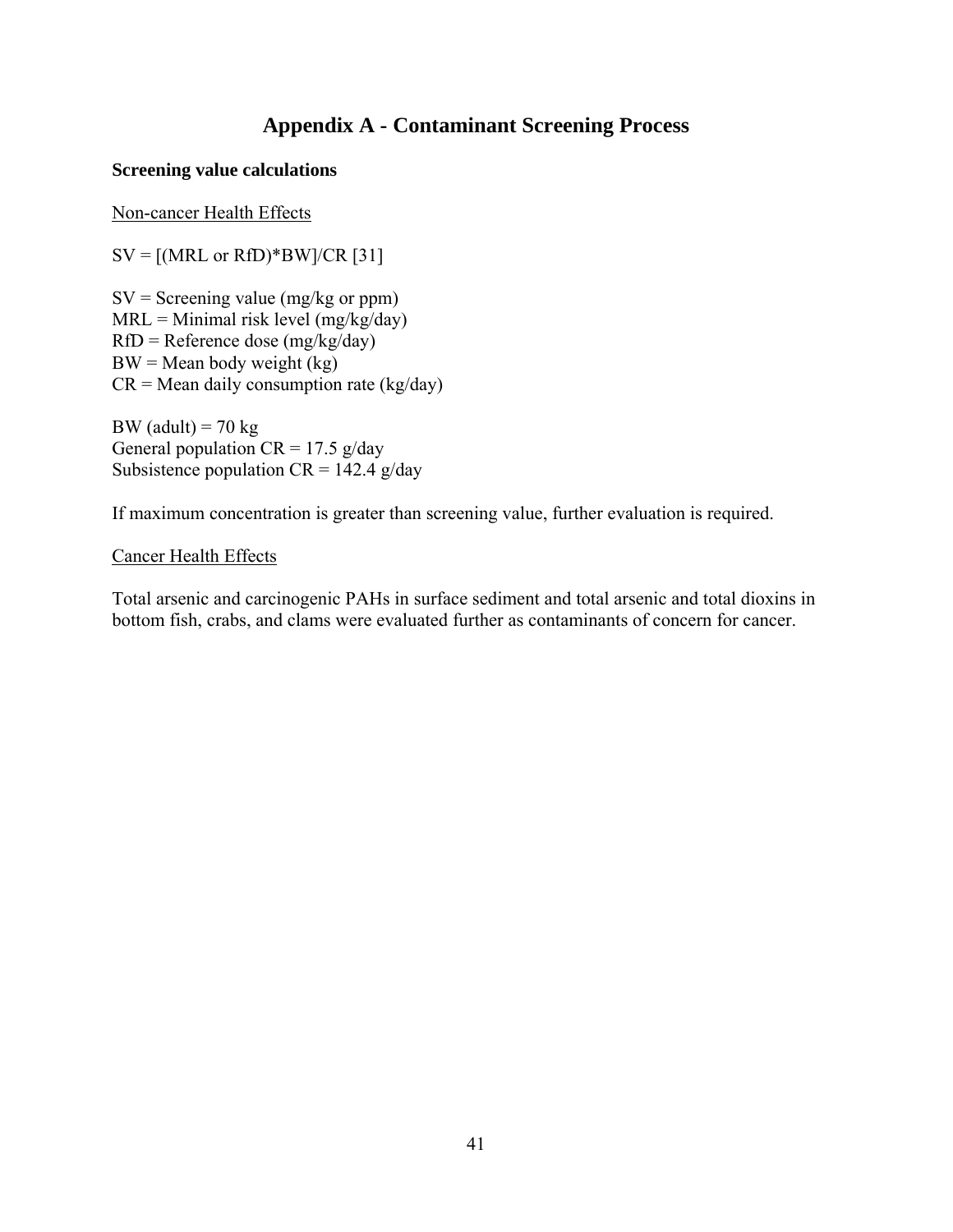**Table A1**. Maximum concentrations of contaminants detected in surface sediment at the Port Gardner site, Everett, Snohomish County, Washington.

| <b>Compounds</b>                                        | <b>Maximum</b>       | <b>Comparison</b> | <b>EPA</b>    | Comparison                | <b>Contaminant</b> |
|---------------------------------------------------------|----------------------|-------------------|---------------|---------------------------|--------------------|
|                                                         | <b>Concentration</b> | <b>Value</b>      | <b>Cancer</b> | <b>Value</b>              | of Concern         |
|                                                         | (ppm)                | (ppm)             | <b>Class</b>  | <b>Reference</b>          | (COC)              |
| <b>Arsenic</b>                                          | 50                   | 20                | $\mathbf{A}$  | <b>EMEG</b>               | Yes                |
| Cadmium                                                 | 3.7                  | 5                 | B1            | <b>EMEG</b>               | N <sub>o</sub>     |
| Chromium                                                | 68                   | 230 <sup>a</sup>  | A             | EPA regional <sup>d</sup> | N <sub>0</sub>     |
| Copper                                                  | 137                  | 500               | D             | <b>IM EMEG</b>            | N <sub>o</sub>     |
| Lead                                                    | 56                   | 250               | B2            | <b>MTCA</b>               | N <sub>o</sub>     |
| Mercury                                                 | 0.7                  | $\mathbf{1}$      | D             | <b>MTCA</b>               | N <sub>o</sub>     |
| Silver                                                  | $1.0$                | 300               | $\mathbf D$   | <b>RMEG</b>               | N <sub>o</sub>     |
| Zinc                                                    | 415                  | 20,000            | D             | <b>EMEG</b>               | N <sub>o</sub>     |
| 2-Methylnaphthalene                                     | 0.12                 | 2,000             |               | <b>EMEG</b>               | N <sub>o</sub>     |
| 1-Methylnaphthalene                                     | 0.075                | 4,000             |               | <b>EMEG</b>               | N <sub>o</sub>     |
| Acenaphthene                                            | 0.2                  | 3000              |               | <b>RMEG</b>               | No                 |
| Acenaphthylene                                          | 0.2                  | 2000*             | $\mathbf D$   |                           | N <sub>o</sub>     |
| Anthracene                                              | 0.25                 | 20000             | $\mathbf D$   | <b>RMEG</b>               | N <sub>0</sub>     |
| Benzo(a)anthracene                                      | 0.45                 | 0.15              | B2            | EPA regional <sup>d</sup> | cPAH Yes           |
| Benzo(a)pyrene                                          | 0.42                 | 0.1               | B2            | <b>CREG</b>               | cPAH Yes           |
| Benzo(b)fluoranthene                                    | 0.62                 | 0.15              | B2            | EPA regional <sup>d</sup> | cPAH Yes           |
| Benzo(k)fluoranthene                                    | 0.42                 | 1.5               | B2            | EPA regional <sup>d</sup> | cPAH               |
| Benzo(ghi)perylene                                      | 0.14                 | 2000*             | ${\bf D}$     |                           | N <sub>0</sub>     |
| Chrysene                                                | 0.7                  | 15                | B2            | EPA regional <sup>d</sup> | cPAH               |
| Dibenz(a,h)anthracene                                   | 0.059                | $0.1**$           |               | <b>CREG</b>               | cPAH               |
| Dibenzofuran                                            | 0.17                 | 290               | $\mathbf D$   | EPA regional $d$          | N <sub>o</sub>     |
| Fluoranthene                                            | 1.1                  | 2000              | $\mathbf D$   | <b>RMEG</b>               | No                 |
| Fluorene                                                | 0.21                 | 2000              | $\mathbf D$   | <b>RMEG</b>               | N <sub>o</sub>     |
| Indeno $(1,2,3$ -cd)pyrene                              | 0.14                 | 0.15              | B2            | EPA regional d            | cPAH               |
| Naphthalene                                             | 0.4                  | 30000             | $\mathcal{C}$ | <b>IM EMEG</b>            | N <sub>0</sub>     |
| Phenanthrene                                            | 0.54                 | 2000*             | D             |                           | N <sub>0</sub>     |
| 1-Phenanthrene carboxylic<br>acid, 1,2,3,4,4a,9,10,10a- | 2.6                  | 2000*             | D             |                           | N <sub>0</sub>     |
| Pyrene                                                  | 0.89                 | 2000              | $\mathbf D$   | <b>RMEG</b>               | No                 |
| Hexachlorobenzene                                       | 0.059U               | 0.4               | B2            | <b>CREG</b>               | No                 |
| Hexachlorobutadiene                                     | $0.059$ U            | 9                 | $\mathbf C$   | <b>CREG</b>               | No                 |
| 1,2,4-Trichlorobenzene                                  | 0.059U               | 500               | $\mathbf D$   | <b>RMEG</b>               | No                 |
| 1,2-Dichlorobenzene                                     | 0.059U               | 5000              | ${\bf D}$     | <b>RMEG</b>               | No                 |
| 1,3-Dichlorobenzene                                     | 0.059U               | 2000              | ${\bf D}$     | <b>IM EMEG</b>            | No                 |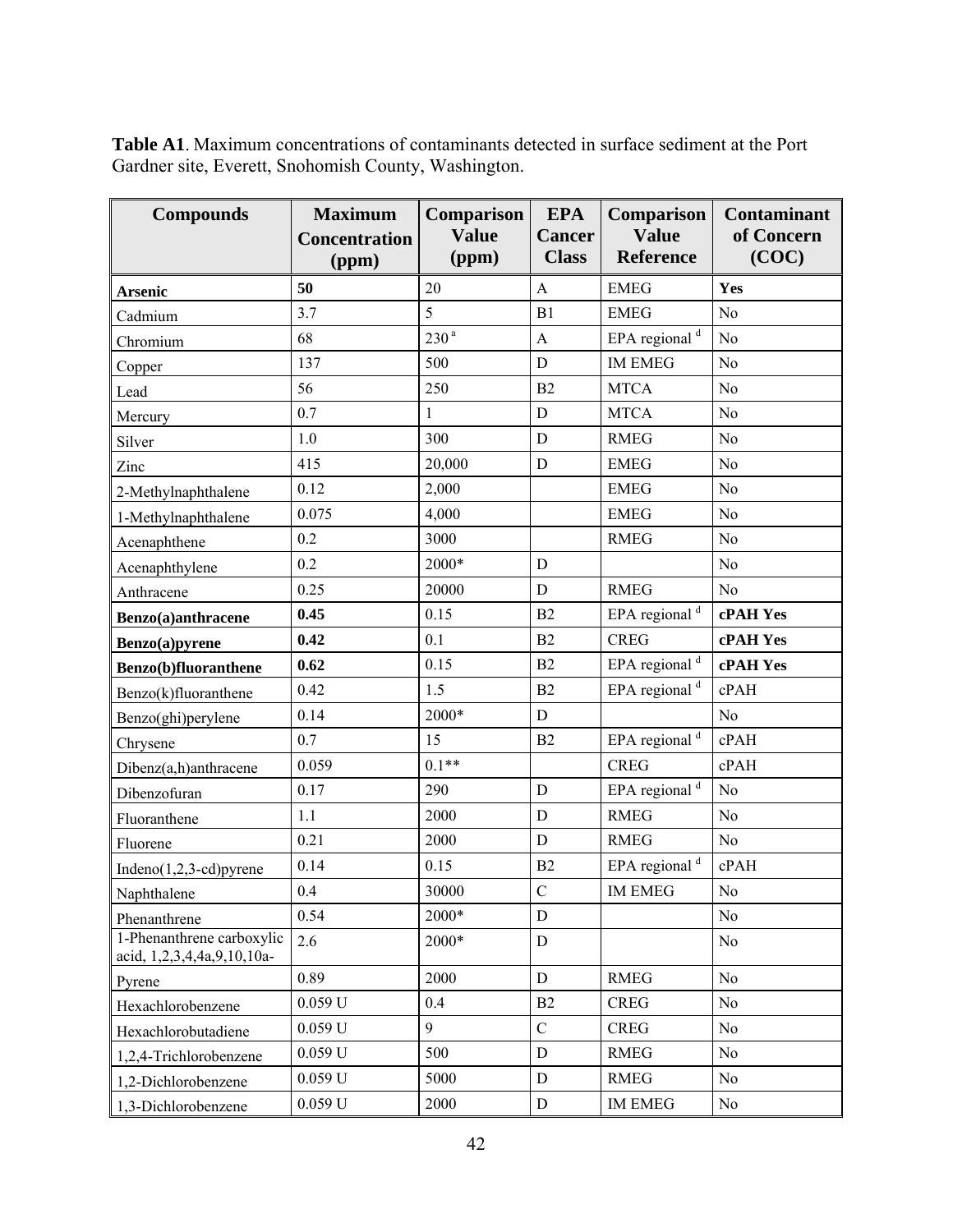| <b>Compounds</b>                      | <b>Maximum</b>           | Comparison              | <b>EPA</b>     | Comparison                 | <b>Contaminant</b>   |
|---------------------------------------|--------------------------|-------------------------|----------------|----------------------------|----------------------|
|                                       | <b>Concentration</b>     | <b>Value</b>            | <b>Cancer</b>  | <b>Value</b>               | of Concern           |
|                                       | (ppm)                    | (ppm)                   | <b>Class</b>   | <b>Reference</b>           | (COC)                |
| 1,4-Dichlorobenzene                   | 0.059 U                  | 4000                    | $\overline{C}$ | <b>IM EMEG</b>             | N <sub>o</sub>       |
| 4,4-DDD                               | $0.002$ U                | 3                       | B2             | <b>CREG</b>                | N <sub>0</sub>       |
| 4,4-DDE                               | $0.002$ U                | $\overline{c}$          |                |                            |                      |
| 4,4-DDT                               | $0.002$ U                | $\overline{2}$          |                |                            |                      |
| Benzoic acid                          | 0.59U                    | 200000                  |                | <b>RMEG</b>                | N <sub>0</sub>       |
| Benzyl alcohol                        | $0.059$ U                | 31000                   |                | EPA regional <sup>d</sup>  | N <sub>o</sub>       |
| Bis(2-ethylhexyl)phthalate            | 0.20J                    | 3000                    | B2             | <b>EMEG</b>                | No                   |
| Butyl benzyl phthalate                | $0.059$ U                | 10000                   | $\overline{C}$ | <b>RMEG</b>                | N <sub>o</sub>       |
| <b>Butyltin</b>                       | $0.004$ U                | 300 <sup>A</sup>        | NA             | <b>IM EMEG</b>             | No                   |
| Dibutyltin                            | $0.0057$ U               | 300 <sup>A</sup>        | NA             | <b>IM EMEG</b>             | No                   |
| Tributyltin                           | $0.0038$ U               | 300 <sup>A</sup>        | NA             | <b>IM EMEG</b>             | No                   |
| Di-n-butyl phthalate                  | $0.059$ U                | 5000                    | D              | <b>RMEG</b>                | N <sub>o</sub>       |
| Di-n-octylphthalate                   | $0.059$ U                | 20000                   |                | <b>IM EMEG</b>             | N <sub>o</sub>       |
| Diethyl phthalate                     | $0.059$ U                | 300000                  | D              | <b>IM EMEG</b>             | No                   |
| Dimethyl phthalate                    | $0.059$ U                | 7800 <sup>e</sup>       | D              | EPA regional <sup>d</sup>  | N <sub>o</sub>       |
| N-Nitrosodiphenylamine                | $0.059$ U                | 99                      | B2             | EPA regional $d$           | N <sub>0</sub>       |
| Pentachlorophenol                     | 0.3 U                    | 6                       | B2             | <b>CREG</b>                | N <sub>o</sub>       |
| Phenol                                | 0.14                     | 20000                   | D              | <b>RMEG</b>                | N <sub>o</sub>       |
| 2,4-Dimethylphenol                    | $0.059$ U                | $3100 \text{ }\Psi$     |                | EPA regional <sup>d</sup>  | N <sub>o</sub>       |
| 2-Methylphenol<br>4-Methylphenol      | $0.014$ U<br>1.2         | $3100 \,\Psi$<br>310    |                |                            | N <sub>o</sub><br>No |
| Guaicol (2-                           | $0.002$ U                | $20000$ <sup>f</sup>    | D              | <b>RMEG</b>                | N <sub>o</sub>       |
| methoxyphenol)                        |                          |                         |                |                            |                      |
| Tetrachloroguaiacol                   | $0.02$ U                 | $20000$ <sup>f</sup>    | D              | <b>RMEG</b>                | N <sub>o</sub>       |
| 3,4,5-Trichloroguaiacol               | $0.02$ U                 | $20000$ <sup>f</sup>    | ${\bf D}$      | <b>RMEG</b>                | N <sub>o</sub>       |
| (Ac)                                  |                          |                         |                |                            |                      |
| 4,5,6-Trichloroguaiacol               | $0.02~\mathrm{U}$        | $20000^{\frac{f}{s}}$   | $\mathbf D$    | <b>RMEG</b>                | No                   |
|                                       |                          | $20000^{\frac{1}{5}}$   | $\mathbf D$    |                            |                      |
| 4,5-Dichloroguaiacol<br>Cis-chlordane | $0.02$ U<br>0.00098U     | 30 <sup>†</sup>         | B2             | <b>RMEG</b><br><b>EMEG</b> | No<br>N <sub>o</sub> |
| Trans-chlordane                       | 0.00098U                 |                         |                |                            |                      |
| Oxychlordane                          | $0.002$ U                |                         |                |                            |                      |
| Cis-nonachlor                         | 0.0002U                  | $3 * 1$                 | B2             | <b>CREG</b>                | No.                  |
| Trans-nonachlor                       | 0.0002U                  |                         |                |                            |                      |
| Dieldrin                              | $0.002$ U                | $\overline{3}$          | B2             | <b>EMEG</b>                | No.                  |
| Heptachlor                            | $0.00098$ U              | 0.2                     | B2             | <b>CREG</b>                | No.                  |
| Isopimaric acid                       | $0.49 \text{ U } \Psi^*$ | NA                      | NA             | NA                         | NA                   |
| Pimaric acid                          | $0.49 \text{ U } \psi^*$ |                         |                |                            |                      |
| Abietic acid                          | 1.6 $\psi^*$             |                         | B2             |                            |                      |
| Lindane                               | $0.00098$ U              | $3 * \ddagger \ddagger$ |                | <b>EMEG</b>                | No.                  |
| o-cresol<br>p-cresol                  | $0.059$ U<br>1.2         | 200                     | $\mathbf C$    | <b>IM EMEG</b>             | No                   |
|                                       |                          |                         |                |                            |                      |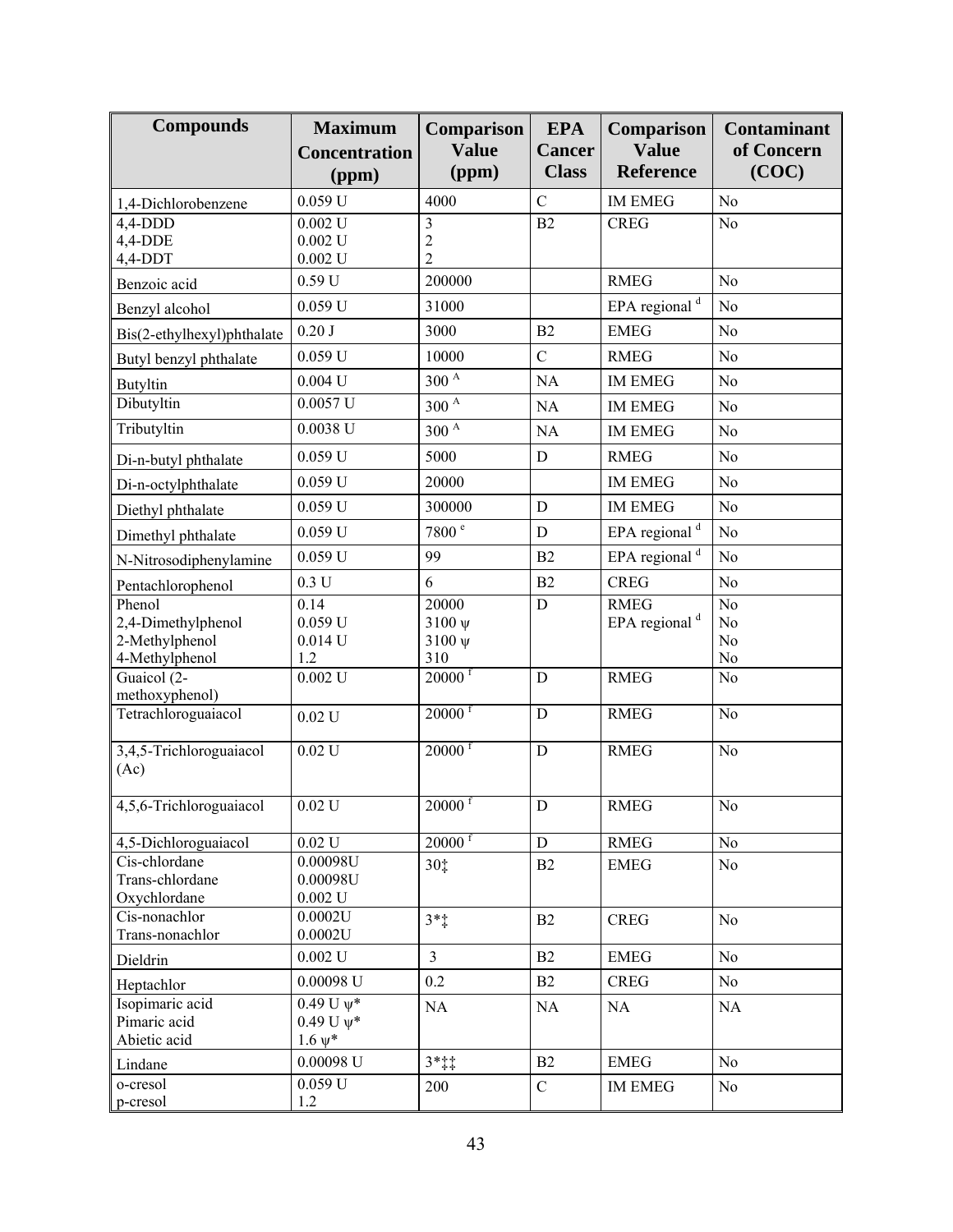| <b>Compounds</b>      | <b>Maximum</b><br><b>Concentration</b><br>(ppm) | <b>Comparison</b><br><b>Value</b><br>(ppm) | <b>EPA</b><br><b>Cancer</b><br><b>Class</b> | <b>Comparison</b><br><b>Value</b><br><b>Reference</b> | <b>Contaminant</b><br>of Concern<br>(COC) |
|-----------------------|-------------------------------------------------|--------------------------------------------|---------------------------------------------|-------------------------------------------------------|-------------------------------------------|
| Sulfide               | 3780 J                                          | NA.                                        | IN                                          | <b>NA</b>                                             | NA.                                       |
| PCB-1016              | $0.0066$ U                                      | 3.9                                        |                                             | EPA regional $d$                                      | N <sub>0</sub>                            |
| <b>PCB-1221</b>       | $0.0066$ U                                      | 0.17                                       |                                             |                                                       |                                           |
| <b>PCB-1232</b>       | $0.0066$ U                                      | 0.17                                       |                                             |                                                       |                                           |
| <b>PCB-1242</b>       | $0.0066$ U                                      | 0.22                                       |                                             |                                                       |                                           |
| PCB-1248              | $0.0066$ U                                      | 0.22                                       |                                             |                                                       |                                           |
| PCB-1254              | 0.15                                            | 0.22                                       |                                             |                                                       |                                           |
| <b>PCB-1260</b>       | 0.028                                           | 0.22                                       |                                             |                                                       |                                           |
| PCB-1262              | $0.0066$ U                                      | 0.22                                       |                                             |                                                       |                                           |
| <b>PCB-1268</b>       | $0.0066$ U                                      | 0.22                                       |                                             | <b>EMEG</b>                                           |                                           |
| <b>Total Aroclors</b> | $0.23^{\dagger}$                                | $1***$                                     |                                             |                                                       | N <sub>0</sub>                            |
| <b>Total cPAH TEQ</b> | 0.61                                            | 0.1 <sup>b</sup>                           | B2                                          | <b>CREG</b>                                           | Yes                                       |
| Total Dioxin TEQ      | 0.000047                                        | $0.00005$ ° [32]                           | B2                                          | <b>EMEG</b>                                           | N <sub>0</sub>                            |

CREG - ATSDR's Cancer Risk Evaluation Guide (child)

RMEG - ATSDR's Reference Dose Media Evaluation Guide (child)

EMEG - ATSDR's Environmental Media Evaluation Guide (child)

IM EMEG - ATSDR's Intermediate Environmental Media Evaluation Guide (child)

J, E - data qualifier: The associated numerical result is an estimate

U- Data qualifier: The analyte was not detected at this level. Half of the detection limit was used to calculate total

NJ – The analysis indicates the presence of a "tentatively identified" analyte. Reported value is approximate

A – Human carcinogen

B1 – Probable human carcinogen (limited human, sufficient animal studies)

B2 - EPA: Probable human carcinogen (inadequate human, sufficient animal studies)

C - EPA: Possible human carcinogen (no human, limited animal studies)

D - EPA: Not classifiable as to health carcinogenicity

 $NA - Not available$ 

 $a - It$  assumes Hexavalent chromium (particulates)

 $b$  – Corresponds to CREG for benzo(a) pyrene

– Corresponds to ATSDR chronic EMEG (child) for 2,3,7,8-Tetrachlorodibenzo-*p*-dioxin

<sup>d</sup> Derived from EPA's regional screening levels for chemical contaminants at Superfund sites, July 7, 2008:

Preliminary Remediation Goals

 $e^e$  – Used surrogate for this, dimethylterephthalate

 $f$  – Use phenol as a surrogate

\* Fluoranthene RMEG value was used as a surrogate.

\* \* Benzo(a)pyrene CREG value was used as a surrogate.

\* \* \* Aroclor 1254 EMEG value was used as a surrogate.

‡ Chronic EMEG, chlordane value was used as surrogate.

ψ\* Tentatively identified compounds were not confirmed, commonly seen in plant's breakdown products (e.g., pine resins).

† Value is based on the highest Aroclor found at the site.

Ψ 2-Methylphenol value was used as a surrogate.

 $A^{\dagger}$  – Dibutyltin dichloride value was used as a surrogate.

Total Dioxin TEQ – sum of dioxin/furans toxic equivalent (TEQ)

Total cPAH TEQ – sum of all carcinogenic polycyclic aromatic hydrocarbons (cPAH) toxic equivalent (TEQ); all cPAHs in COC are added using the TEQ approach to obtain Total cPAH TEQ.

DDD (1,1-dichloro-2,2-bis(p-chlorophenyl)ethane)

DDE (1,1-dichloro-2,2-bis(p-chlorophenyl)ethylene)

DDT (1,1,1-trichloro-2,2-bis(p-chlorophenyl) ethane)

PCB (Polychlorinated biphenyl)

**BOLD** – Values exceed comparison values

ppm – parts per million

MTCA – Model Toxics Control Act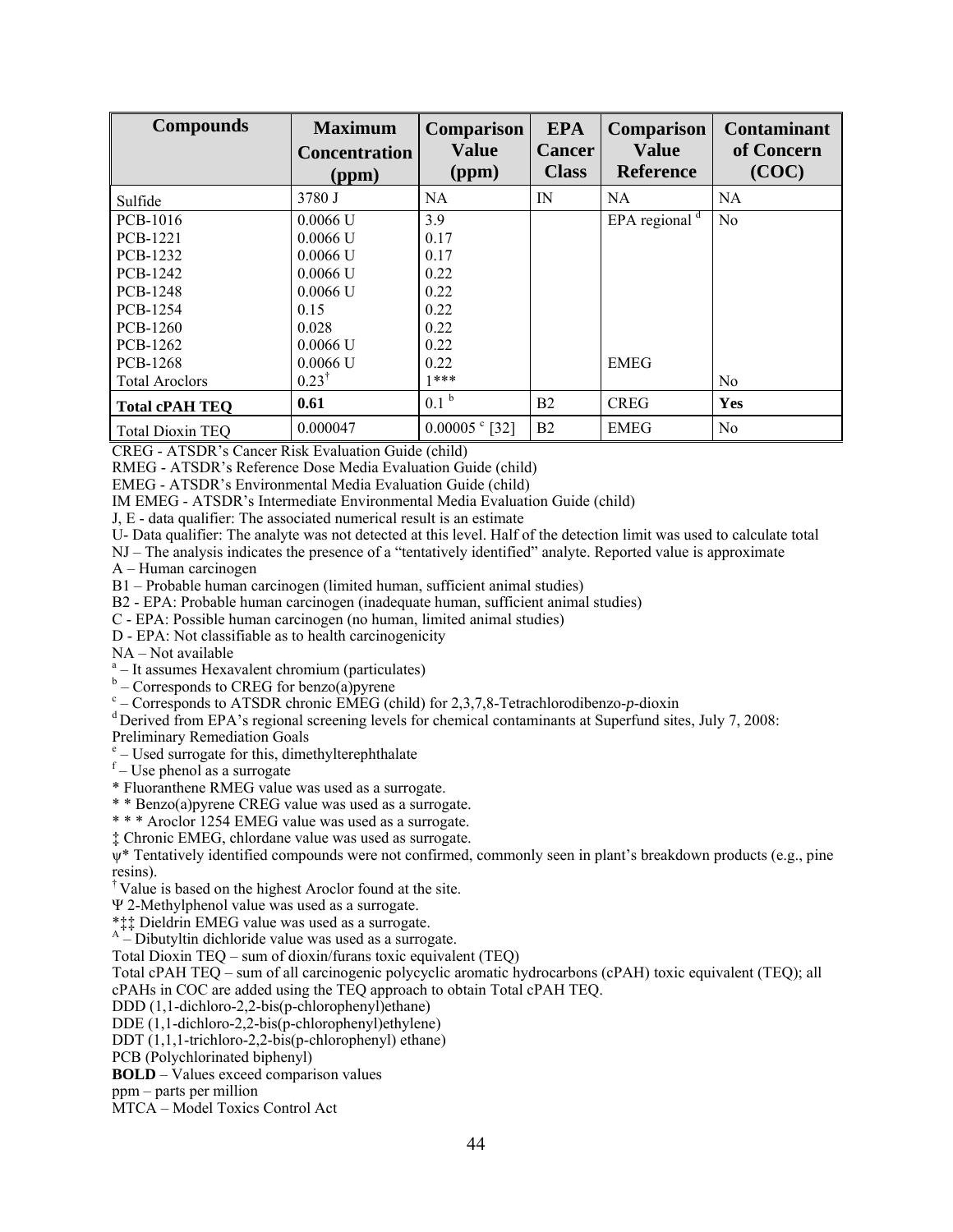**Table A2**. Range concentrations of contaminants detected in English sole and clams at the Port Gardner site, Everett, Snohomish County, Washington.

| <b>Compounds</b>         | <b>English</b><br>Sole <sup>a</sup> | Varnish Clam <sup>b</sup> | <b>Eastern</b><br>Softshell <sup>c</sup> | <b>Comparison Value</b><br>Reference <sup>d</sup> |                                        | <b>Contaminant of</b><br>Concern (COC) |  |  |
|--------------------------|-------------------------------------|---------------------------|------------------------------------------|---------------------------------------------------|----------------------------------------|----------------------------------------|--|--|
|                          |                                     |                           |                                          | <b>General</b><br>population                      | <b>Non-Tribal High</b><br>end consumer |                                        |  |  |
| Metals in mg/kg ww       |                                     |                           |                                          |                                                   |                                        |                                        |  |  |
| <b>Arsenic</b>           | $1.0 - 3.0$                         | $0.1 U - 1.0$             | 2.0                                      | 1.2                                               | 0.147                                  | Yes                                    |  |  |
| Cadmium                  | 0.004 U                             | 0.004 U                   | $0.07 - 0.08$                            | $\overline{4}$                                    | 0.49                                   | No tt                                  |  |  |
| Chromium                 | $\overline{0.3}$ J – 0.6 J          | $0.5 - 0.8$               | $0.7 - 0.8$                              | 12                                                | 1.47                                   | N <sub>0</sub>                         |  |  |
| Copper                   | $1.02 - 2.04$                       | $2.2 - 2.9$               | $2.2 - 2.7$                              | 160                                               | 19.7                                   | N <sub>0</sub>                         |  |  |
| Lead                     | $0.04$ U                            | $0.04$ U                  | $0.04$ U                                 | n/a                                               | n/a                                    | No ††                                  |  |  |
| Mercury                  | $0.01 - 0.04$                       | $0.0009U - 0.01$          | 0.01                                     | 0.4                                               | 0.049                                  | N <sub>0</sub>                         |  |  |
| Silver                   | 0.022 UJ                            | $0.022$ UJ                | $0.021$ UJ                               | 20                                                | 2.46                                   | N <sub>0</sub>                         |  |  |
| Zinc                     | $13.7 - 15.3$                       | $22.7 - 35.2$             | $13.1 - 14.2$                            | 1200                                              | 147.5                                  | N <sub>0</sub>                         |  |  |
| PCBs in ug/kg ww         |                                     |                           |                                          |                                                   |                                        |                                        |  |  |
| Aroclor-1221             | $6.6 U - 20 U$                      | 6.6 U                     | 6.6U                                     | 80                                                | 9.8                                    |                                        |  |  |
| Aroclor-1232             | $6.6 U - 20 U$                      | 6.6U                      | 6.6U                                     | 80                                                | 9.8                                    |                                        |  |  |
| Aroclor-1242             | $6.6 U - 20 U$                      | 6.6U                      | 6.6U                                     | 80                                                | 9.8                                    |                                        |  |  |
| Aroclor-1016             | $6.6 U - 20 U$                      | 6.6 U                     | 6.6U                                     | 80                                                | 9.8                                    |                                        |  |  |
| Aroclor-1248             | $6.6 U - 20 U$                      | 6.6U                      | 6.6 U                                    | 80                                                | 9.8                                    |                                        |  |  |
| Aroclor-1254             | $6.6 U - 20 U$                      | 6.6U                      | 6.6U                                     | 80                                                | 9.8                                    |                                        |  |  |
| Aroclor-1260             | $6.6 U - 20 U$                      | 6.6U                      | 6.6 U                                    | 80                                                | 9.8                                    |                                        |  |  |
| Aroclor-1262             | $6.6 U - 20 U$                      | 6.6 U                     | 6.6U                                     | 80                                                | 9.8                                    |                                        |  |  |
| Aroclor-1268             | $6.6 U - 20 U$                      | 6.6U                      | 6.6U                                     | 80                                                | 9.8                                    |                                        |  |  |
| <b>Total PCBs</b>        | $6.6 U - 20 U$                      | 6.6 U                     | 6.6U                                     | 80                                                | 9.8                                    | No tt                                  |  |  |
| Dioxin/Furan pg TEQ/g ww |                                     |                           |                                          |                                                   |                                        |                                        |  |  |
| <b>TEQ 1/2 DL</b>        | $0.128 -$<br>0.306                  | $0.0258 - 0.104$          | $0.0156 -$<br>0.034                      | 4.0                                               | 0.49                                   | N <sub>0</sub>                         |  |  |

**BOLD** – Values exceed comparison values

U - The compound was analyzed for, but was not detected ("non-detect") at or above the MDL. DOH used half of the detection limit (DL).

J - The analyte was positively identified; the associated value is the approximate concentration.

UJ – The analyte was not detected above the quantitation limit. However, the quantitation limit is considered approximate.<br>a Three Eng

 $-$  Three English sole tissue samples were collected from Port Gardner site.

 $<sup>b</sup>$  – Two Purple varnish clam tissue samples were collected from Port Gardner site.</sup>

– Two Eastern softshell clam tissue samples were collected from Port Gardner site. **<sup>d</sup>** – Source of screening values are listed in Appendix A

†† Levels are considered non-detects (see uncertainty section on non-detect data)

n/a – not available

ww – wet weight

DL - detection limit

mg/kg – milligram/kilogram

ug/kg – microgram/kilogram

pg/g – picogram/gram

TEQ - toxic equivalent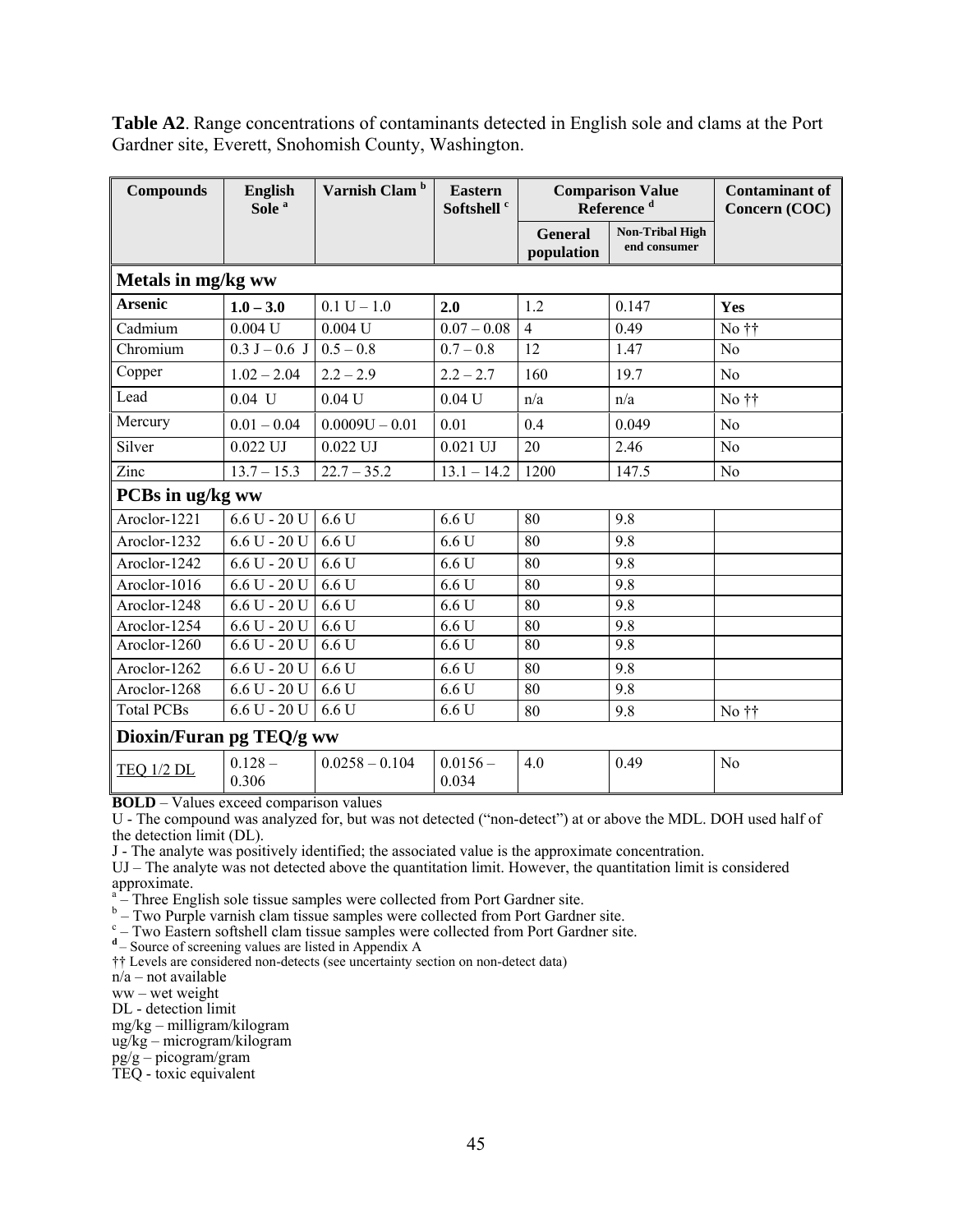| <b>Location</b>    | $A1-T3$          | $A1-T3$          | $A2-T1$          | $A2-T1$          | $A2-T2$        | $A2-T2$          | <b>Average</b>            |
|--------------------|------------------|------------------|------------------|------------------|----------------|------------------|---------------------------|
|                    | Hepato           | <b>Meat</b>      | Hepato           | <b>Meat</b>      | Hepato         | <b>Meat</b>      | Meat†                     |
| Lipid              | 7.39             | 0.24             | 13.8             | 0.238            | 4.77           | 0.198            |                           |
| Metals in mg/kg ww |                  |                  |                  |                  |                |                  |                           |
| Arsenic            | 5                | $\overline{5}$   | $\overline{3}$   | $\overline{3}$   | $\overline{3}$ | $\overline{3}$   | 3.7                       |
| Cadmium            | 1.18             | 0.08             | 1.39             | 0.11             | 0.52           | 0.04             | 0.06                      |
| Chromium           | 0.2              | 0.05U            | 0.4              | 0.1              | 0.1            | 0.1              | 0.075                     |
| Copper             | 54.8             | 12.4             | 50.3             | 16.2             | 61.8           | 11.9             | 13.5                      |
| Lead               | 0.04 U           | $0.04$ U         | 0.08 U           | $0.04$ U         | 0.04U          | $0.04$ U         | $0.04$ U $\dagger\dagger$ |
| Mercury            | 0.044            | 0.044            | 0.04             | 0.07             | 0.02           | 0.03             | 0.048                     |
| Silver             | 0.74             | 0.11             | 0.3              | 0.11             | 0.43           | 0.09             | 0.103                     |
| Zinc               | 36.4             | 45.3             | 35.7             | 38.3             | 17.8           | 31.5             | 38.4                      |
| PCBs in ug/kg ww   |                  |                  |                  |                  |                |                  |                           |
| Aroclor-1221       | 6.6 <sub>U</sub> | 6.6U             | 6.6U             | 6.6 <sub>U</sub> | 6.5 U          | 6.6 <sub>U</sub> | 6.6 <sub>U</sub>          |
| Aroclor-1232       | 6.6U             | 6.6 <sub>U</sub> | 6.6U             | 6.6U             | 6.5U           | 6.6 <sub>U</sub> | 6.6 <sub>U</sub>          |
| Aroclor-1242       | 6.6 <sub>U</sub> | 6.6 <sub>U</sub> | 6.6 <sub>U</sub> | 6.6 <sub>U</sub> | 6.5U           | 6.6 <sub>U</sub> | 6.6 <sub>U</sub>          |
| Aroclor-1016       | 6.6U             | 6.6U             | 6.6U             | 6.6U             | 6.5U           | 6.6U             | 6.6 <sub>U</sub>          |
| Aroclor-1248       | 6.6 U            | 6.6U             | 6.6U             | 6.6 <sub>U</sub> | 6.5U           | 6.6 <sub>U</sub> | 6.6 <sub>U</sub>          |
| Aroclor-1254       | 85               | $6.6 U$          | 130              | 6.6U             | 52             | 6.6 <sub>U</sub> | 6.6 <sub>U</sub>          |
| Aroclor-1260       | 74               | 6.6U             | 130              | 6.6 <sub>U</sub> | 41             | 6.6 <sub>U</sub> | 6.6 <sub>U</sub>          |
| Aroclor-1262       | 6.6U             | 6.6 <sub>U</sub> | 6.6U             | 6.6 <sub>U</sub> | 6.5 U          | 6.6 <sub>U</sub> | 6.6 <sub>U</sub>          |
| Aroclor-1268       | 6.6U             | 6.6 <sub>U</sub> | 6.6U             | 6.6U             | 6.5 U          | 6.6 <sub>U</sub> | 6.6 <sub>U</sub>          |
| <b>Total PCBs</b>  | 159              | 6.6 U††          | 260              | $6.6$ U††        | 93             | 6.6 U††          | 6.6 U††                   |
| Dioxin/Furan       |                  |                  |                  |                  |                |                  |                           |
| pg TEQ/g ww        |                  |                  |                  |                  |                |                  |                           |
| <b>TEQ 1/2 DL</b>  | 3.48             | 0.155            | 4.38             | 0.0886           | 3.6            | 0.136            | 0.127                     |
| <b>Axys Lipids</b> | 9.97             | 0.28             | 13.1             | 0.23             | 11.5           | 0.26             |                           |

**Table A3.**Concentrations of contaminants detected in Dungeness crab at the Port Gardner site, Everett, Snohomish County, Washington.

Hepato - Hepatopancreas

ww - wet weight

DL - detection limit

U - The compound was analyzed for, but was not detected ("non-detect") at or above the MDL. DOH used half of the detection limit.

mg/kg – milligram/kilogram

ug/kg – microgram/kilogram

pg/g – picogram/gram

TEQ - toxic equivalent

† Only crab meat data is used for this evaluation. Hepatopancreas won't be considered in the analysis because as mentioned above there are existing fish consumption advisories placed in this area that warns against consumption of Dungeness crab from industrial or urban areas. http://www.doh.wa.gov/fish

†† Levels are considered non-detects (see uncertainty section on non-detect data).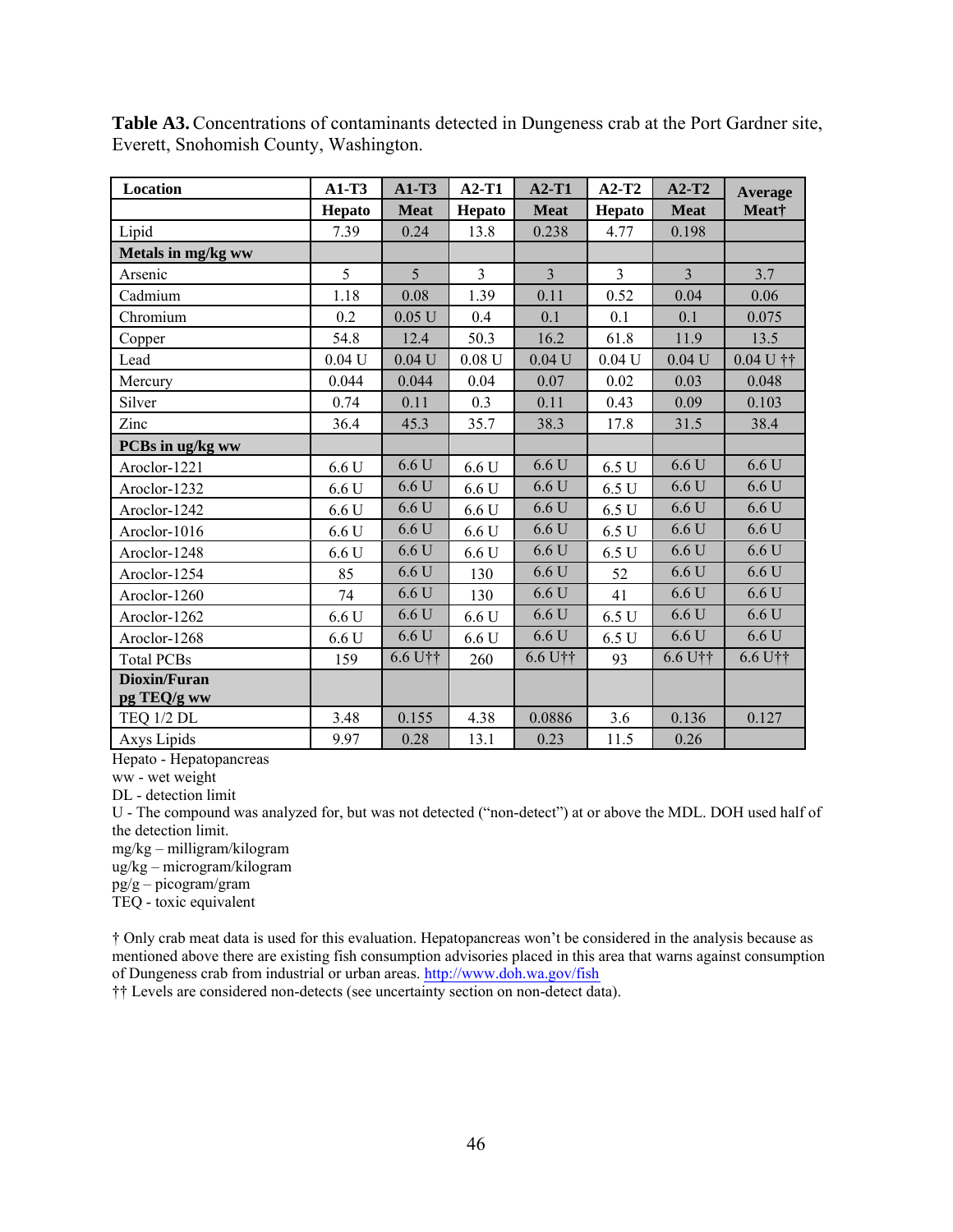| <b>Metals</b> in<br>mg/kg ww | Cattail<br>#1 | Tule<br>#1 | Cattail<br>#2 | <b>Tule</b><br>#2 |
|------------------------------|---------------|------------|---------------|-------------------|
|                              |               |            |               |                   |
| Arsenic                      | 0.5 U         | $0.51$ U   | $0.48$ U      | $0.51$ U          |
| Cadmium                      | $0.019$ U     | $0.02$ U   | $0.018$ U     | $0.02$ U          |
| Chromium                     | 2.2           | $0.274$ U  | 1.9           | 0.7               |
| Copper                       | 2.5           | 0.8        | 6.3           | 0.9               |
| Lead                         | 0.19U         | 0.2 U      | $0.18$ U      | 0.2 U             |
| Mercury                      | $0.0036$ U    | $0.004$ U  | $0.0042$ U    | $0.004$ U         |
| Selenium                     | 0.97U         | 0.99 U     | 0.93 U        | $0.99$ U          |
| Silver                       | 0.105 U       | $0.108$ U  | $0.101$ U     | $0.108$ U         |
| Zinc                         |               | 4          | 9.6           | 3                 |

**Table A4.** Metal concentrations (mg/kg) found in plants at the Port Gardner site, Everett, Snohomish County, Washington.

ww - wet weight

U - The compound was analyzed for, but was not detected ("non-detect") at or above the Method Detection Limit. mg/kg – milligrams per kilograms

**Table A5.** PCB concentrations found in plants at the Port Gardner site, Everett, Snohomish County, Washington.

| <b>PCBs</b> in<br>ug/kg ww | Cattail<br>#1               | Tule<br>#1 | Cattail<br>#2    | Tule<br>#2 |
|----------------------------|-----------------------------|------------|------------------|------------|
| Aroclor 1221               | 3.8 U                       | 3.8 U      | 3.7U             | 3.7 U      |
| Aroclor 1232               | 3.8 U                       | 3.8 U      | 3.7 <sub>U</sub> | 3.7U       |
| Aroclor 1242               | 3.8 U                       | 3.8 U      | 3.7 <sub>U</sub> | 3.7U       |
| Aroclor 1016               | 3.8 U                       | 3.8 U      | 3.7U             | 3.7U       |
| Aroclor 1248               | 3.8 U                       | 3.8 U      | 3.7U             | 3.7U       |
| Aroclor 1254               | 3.8 U                       | 3.8 U      | 3.7 <sub>U</sub> | 3.7 U      |
| Aroclor 1260               | 3.8 U                       | 3.8 U      | 3.7 <sub>U</sub> | 3.7 U      |
| <b>Total PCBs</b>          | $3.8 U$ $\dagger$ $\dagger$ | $3.8 U$ †† | $3.7 U$ ††       | $3.7 U$ †† |

ww - wet weight

U- The compound was analyzed for, but was not detected ("non-detect") at or above the MDL.

†† Levels are considered non-detects (see uncertainty section on non-detect data).

ug/kg –micrograms per kilograms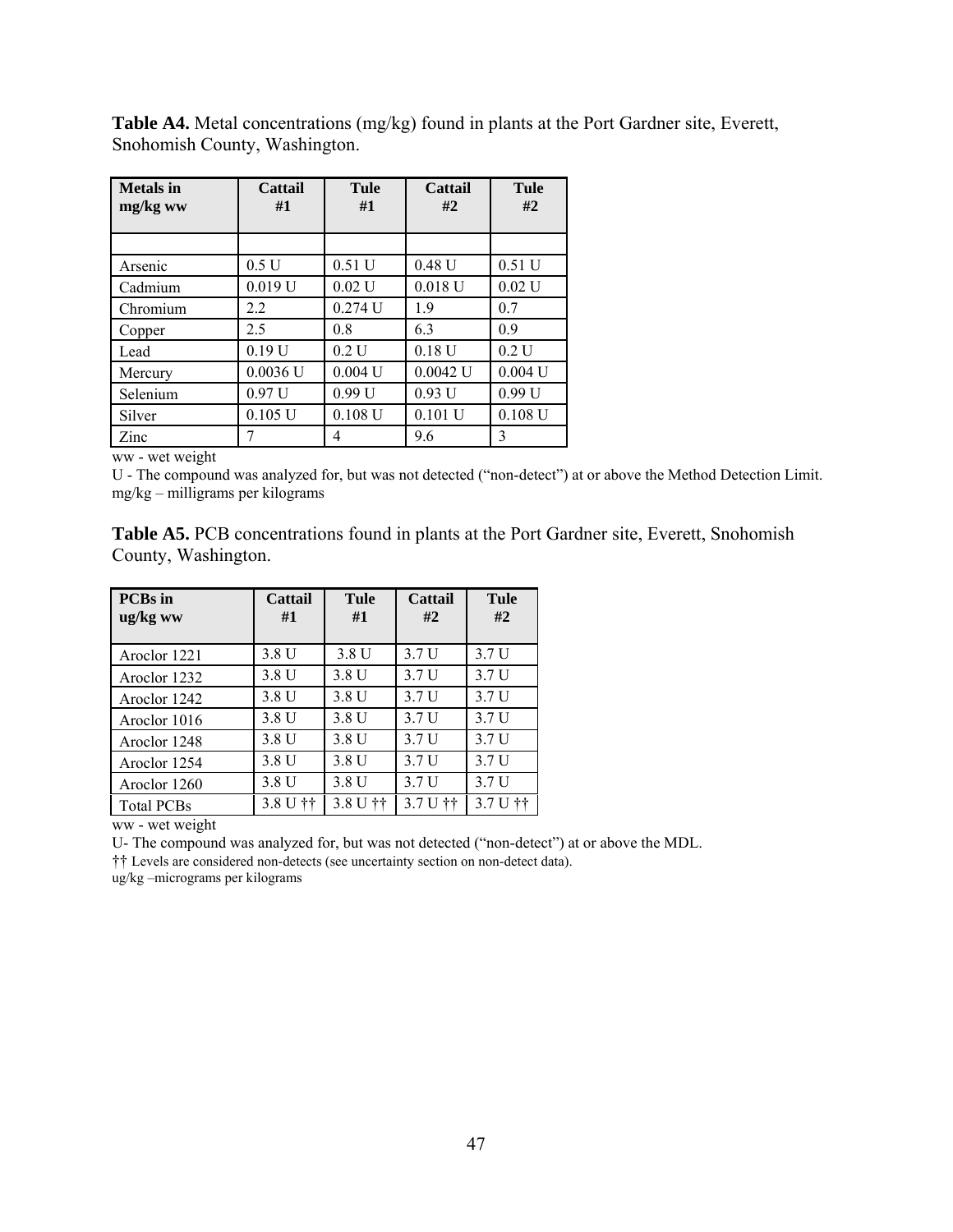| <b>Pesticides in</b><br>ug/kg ww †† | Cattail<br>#1    | <b>Tule</b><br>#1 | Cattail<br>#2    | <b>Tule</b><br>#2 |
|-------------------------------------|------------------|-------------------|------------------|-------------------|
| $4-4'$ - $DDT$                      | 0.69U            | 0.7 <sub>U</sub>  | $0.68$ U         | 0.68 U            |
| 4-4'-DDE                            | 0.61U            | $0.62$ U          | 0.6 U            | 0.6U              |
| $4-4'$ -DDD                         | $0.74$ U         | 0.75U             | $0.73$ U         | $0.73$ U          |
| Gamma-BHC (Lindane)                 | $0.33$ U         | $0.33$ U          | $0.32$ U         | $0.33$ U          |
| Alpha-BHC                           | 0.5U             | 0.5U              | 0.49U            | 0.49U             |
| Beta-BHC                            | 0.74U            | 0.74U             | 0.72U            | $0.73$ U          |
| Delta-BHC                           | 0.47U            | $0.48$ U          | 0.46U            | 0.47U             |
| Heptachlor                          | $0.35$ U         | $0.35$ U          | $0.34$ U         | $0.35$ U          |
| Heptachlor Epoxide                  | $0.41$ U         | $0.41$ U          | 0.4 U            | 0.4 U             |
| Aldrin                              | $0.33$ U         | $0.33$ U          | $0.32$ U         | $0.32$ U          |
| Dieldrin                            | 0.55 U           | 0.55 U            | $0.54$ U         | $0.54$ U          |
| Endrin                              | 0.6 <sub>U</sub> | 0.6U              | 0.58U            | 0.59U             |
| <b>Endrin Ketone</b>                | 1.1 <sub>U</sub> | 1.1 U             | 1.1 U            | 1.1 U             |
| Endrin Aldehyde                     | 1.3U             | 1.4 U             | 1.3U             | 1.3U              |
| Gamma Chlordane                     | 0.29U            | 0.29U             | $0.28$ U         | $0.28$ U          |
| Alpha Chlordane                     | 0.29U            | 0.29U             | $0.28$ U         | $0.28$ U          |
| Methoxychlor                        | 3.7 <sub>U</sub> | 3.7 <sub>U</sub>  | 3.6 <sub>U</sub> | 3.7 <sub>U</sub>  |
| Endosulfan I                        | 0.5 U            | 0.51U             | 0.49U            | 0.5 U             |
| Endosulfan II                       | 0.58U            | $0.58$ U          | 0.57U            | 0.57U             |
| Endosulfan Sulfate                  | 1.1 U            | 1.1 U             | $1.1$ U          | 1.1 U             |
| Hexachlorobenzene                   | $0.35$ U         | $0.35$ U          | $0.34$ U         | 0.34U             |
| Hexachlorobutadiene                 | $0.64$ U         | $0.65$ U          | $0.63$ U         | $0.63$ U          |
| Toxaphene                           | 95 U             | 96 U              | 93 U             | 94 U              |

**Table A6.** Pesticide concentrations found in plants at the Port Gardner site, Everett, Snohomish, County, Washington.

ww - wet weight

DDD (1,1-dichloro-2,2-bis(p-chlorophenyl)ethane)

DDE (1,1-dichloro-2,2-bis(p-chlorophenyl)ethylene)

DDT (1,1,1-trichloro-2,2-bis(p-chlorophenyl) ethane)

Gamma-1,2,3,4,5,6-hexachlorocyclohexane (BHC)

U - The compound was analyzed for, but was not detected ("non-detect") at or above the MDL.

†† Levels are considered non-detects (see uncertainty section on non-detect data).

ug/kg – micrograms per kilograms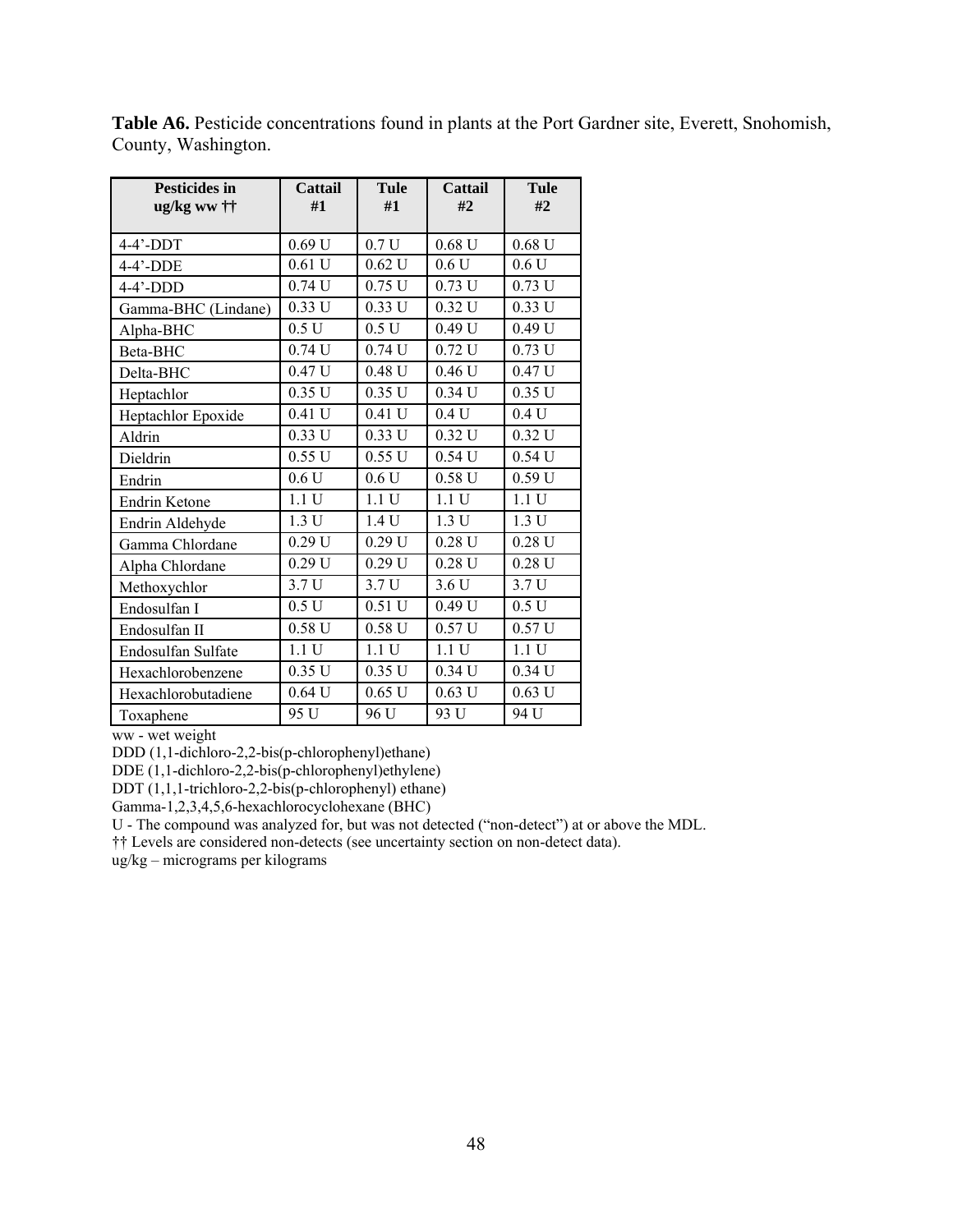**Table A7.** Extraneous maximum residues limits (EMRL) in ppm (mg/kg) of pesticides found in some agricultural commodities (foods) by the Food and Agriculture Organization of the United Nations (FAO) and World Health Organization (WHO).

| <b>ALDRIN AND DIELDRIN</b>                       |                |                  |          |  |
|--------------------------------------------------|----------------|------------------|----------|--|
| Commodity                                        | $EMRL$ (mg/kg) | <b>Symbols</b>   | Footnote |  |
| <b>Bulb</b> vegetables                           | 0.05           |                  |          |  |
| <b>Cereal grains</b>                             | 0.02           |                  |          |  |
| <b>Citrus fruits</b>                             | 0.05           |                  |          |  |
| Eggs                                             | 0.1            |                  |          |  |
| Fruiting vegetables,<br><b>Cucurbits</b>         | 0.1            |                  |          |  |
| <b>Leafy vegetables</b>                          | 0.05           |                  |          |  |
| <b>Legume vegetables</b>                         | 0.05           |                  |          |  |
| Meat (from mammals other<br>than marine mammals) | 0.2            | (fat)            |          |  |
| <b>Milks</b>                                     | 0.006          | (fat)            |          |  |
| <b>Pome fruits</b>                               | 0.05           |                  |          |  |
| <b>Poultry meat</b>                              | 0.2            | (fat)            |          |  |
| <b>Pulses</b>                                    | 0.05           |                  |          |  |
| Root and tuber vegetables                        | 0.1            |                  |          |  |
|                                                  |                | <b>CHLORDANE</b> |          |  |
| Commodity                                        | $EMRL$ (mg/kg) | <b>Symbols</b>   | Footnote |  |
| <b>Almonds</b>                                   | 0.02           |                  |          |  |
| Cotton seed oil, Crude                           | 0.05           |                  |          |  |
| Eggs                                             | $0.02\,$       |                  |          |  |
| <b>Fruits and vegetables</b>                     | 0.02           |                  |          |  |
| <b>Hazelnuts</b>                                 | 0.02           |                  |          |  |
| Linseed oil, Crude                               | 0.05           |                  |          |  |
| <b>Maize</b>                                     | 0.02           |                  |          |  |
| Meat (from mammals other<br>than marine mammals) | 0.05           | (fat)            |          |  |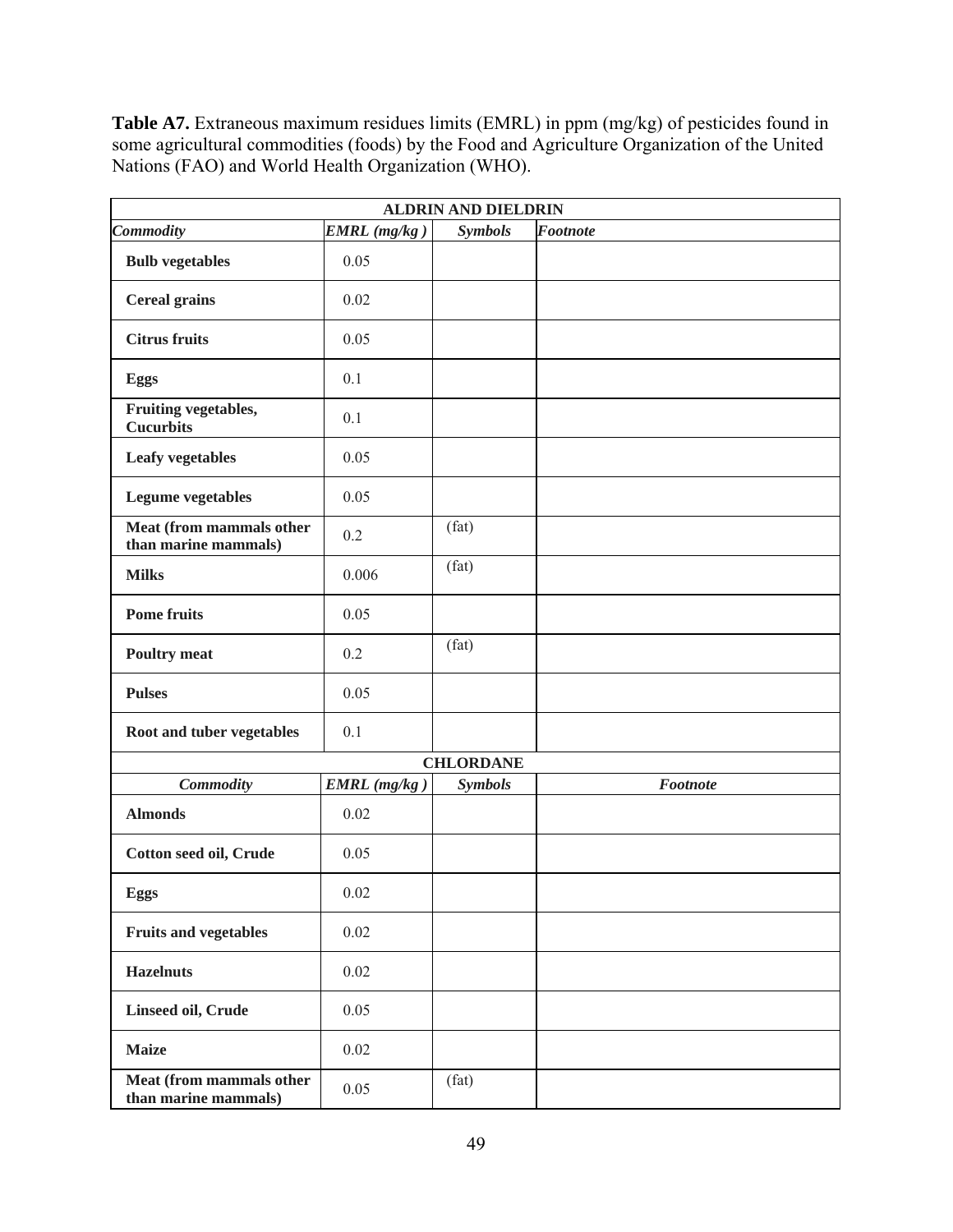| Commodity                                       | $EMRL$ (mg/kg) | <b>Symbols</b>    | Footnote |
|-------------------------------------------------|----------------|-------------------|----------|
| <b>Milks</b>                                    | 0.002          | (fat)             |          |
| Oats                                            | 0.02           |                   |          |
| Pecan                                           | 0.02           |                   |          |
| <b>Poultry meat</b>                             | 0.5            | (fat)             |          |
| <b>Rice, Polished</b>                           | 0.02           |                   |          |
| <b>Rye</b>                                      | 0.02           |                   |          |
| Sorghum                                         | 0.02           |                   |          |
| Soya bean oil, Crude                            | 0.05           |                   |          |
| Soya bean oil, Refined                          | 0.02           |                   |          |
| <b>Walnuts</b>                                  | 0.02           |                   |          |
| Wheat                                           | 0.02           |                   |          |
|                                                 |                | <b>ENDOSULFAN</b> |          |
| Commodity                                       | $MRL$ (mg/kg)  | <b>Symbols</b>    | Footnote |
| Avocado                                         | 0.5            |                   |          |
| Cacao beans                                     | 0.2            |                   |          |
| <b>Coffee beans</b>                             | 0.2            |                   |          |
| <b>Cotton seed</b>                              | 0.3            |                   |          |
| <b>Cucumber</b>                                 | $\,1\,$        |                   |          |
| <b>Custard Apple</b>                            | 0.5            |                   |          |
| <b>Egg plant</b>                                | 0.1            |                   |          |
| Eggs                                            | 0.03           |                   |          |
| <b>Hazelnuts</b>                                | 0.02           |                   |          |
| Kidney of cattle, goats, pigs<br>& sheep        | 0.03           |                   |          |
| Litchi                                          | $\sqrt{2}$     |                   |          |
| Liver of cattle, goats, pigs &<br>${\bf sheep}$ | 0.1            |                   |          |
|                                                 |                |                   |          |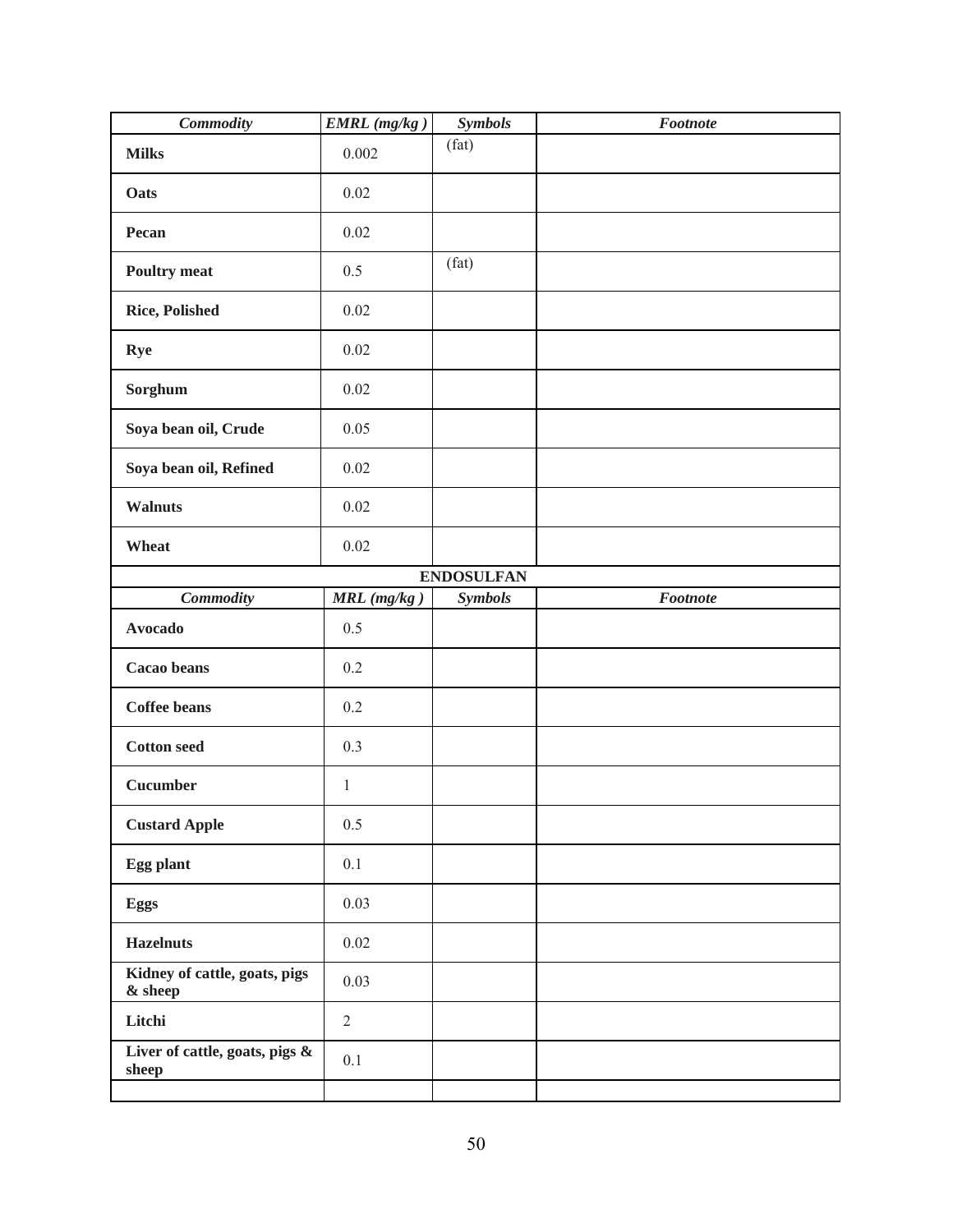| <b>Commodity</b>                                 | $EMRL$ (mg/kg) | <b>Symbols</b> | Footnote |
|--------------------------------------------------|----------------|----------------|----------|
| Macadamia nuts                                   | 0.02           |                |          |
| <b>Mango</b>                                     | 0.5            |                |          |
| Meat (from mammals other<br>than marine mammals) | 0.2            | (fat)          |          |
| Melons, except watermelon                        | $\overline{2}$ |                |          |
| <b>Milk fats</b>                                 | 0.1            |                |          |
| <b>Milks</b>                                     | 0.01           |                |          |
| Papaya                                           | 0.5            |                |          |
| <b>Persimmon</b>                                 | $\overline{2}$ |                |          |
| Potato                                           | 0.05           |                |          |
| <b>Poultry meat</b>                              | 0.03           |                |          |
| Poultry, Edible offal of                         | 0.03           |                |          |
| Soya bean (dry)                                  | $\mathbf{1}$   |                |          |
| Soya bean oil, Crude                             | $\overline{2}$ |                |          |
| <b>Squash, Summer</b>                            | 0.5            |                |          |
| Sweet potato                                     | 0.05           |                |          |
| Tea, Green, Black                                | 30             |                |          |

Data taken from the FAO/WHO shows the maximum residue limits (MRL), and extraneous maximum residue limits (EMRL) found in some foods that contain pesticide residues.

(http://www.codexalimentarius.net/mrls/pestdes/jsp/pest\_q-e.jsp)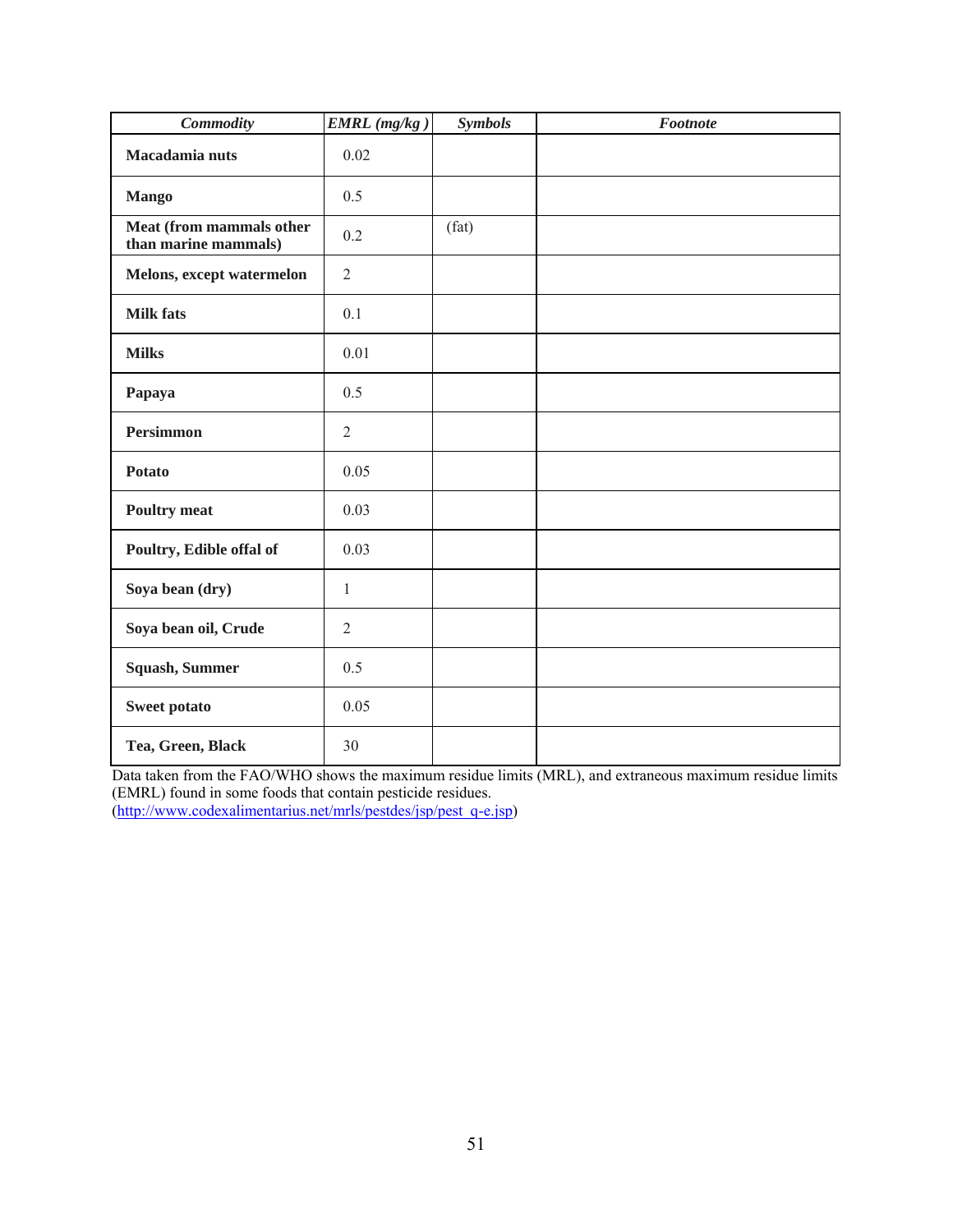### **Appendix B - Exposure Assumptions and Dose Calculations**

<span id="page-52-0"></span>This section provides calculated exposure doses and assumptions used for exposure to chemicals in surface sediments at the Port Gardner site. An exposure scenario was developed to model exposures that might occur for marina workers (250 days/year) and children (52 days/year). This scenario was devised to represent exposures to an adult and a child. The following exposure parameters and dose equations were used to estimate exposure doses from direct contact with chemicals in sediments.

#### **Exposure to chemicals in surface sediment via ingestion, inhalation, and dermal absorption**

**Total dose (non-cancer) = Ingested dose + inhaled dose + dermally absorbed dose**

#### **Ingestion Route**

 $Dose_{\text{non-cancer (mg/kg-day)}} = \underline{C \times CF \times IR \times EF \times ED}$  $BW \times AT_{non-cancer}$ 

Cancer Risk =  $C x CF x IR x EF x CPF x ED$  $BW \times AT_{\text{cancer}}$ 

#### **Dermal Route**

Dermal Transfer  $(DT) = C x AF x ABS x AD x CF$ ORAF

 $Dose_{\text{non-cancer (mg/kg-day)}} = \overline{DT} \times \overline{SA} \times \overline{EF} \times \overline{ED}$  $BW \times AT$ <sub>non-cancer</sub>

Cancer Risk =  $DT x SA x EF x CPF x ED$  $BW \times AT_{cancer}$ 

#### **Inhalation Route**

Dose<sub>non-cancer (mg/kg-day)</sub> =  $C x SMF x IHR x EF x ED x 1/PEF$  $BW \times AT_{non-cancer}$ 

Cancer Risk =  $C x SMF x IHR x EF x ED x CPF x 1/PEF$  $BW \times AT_{cancer}$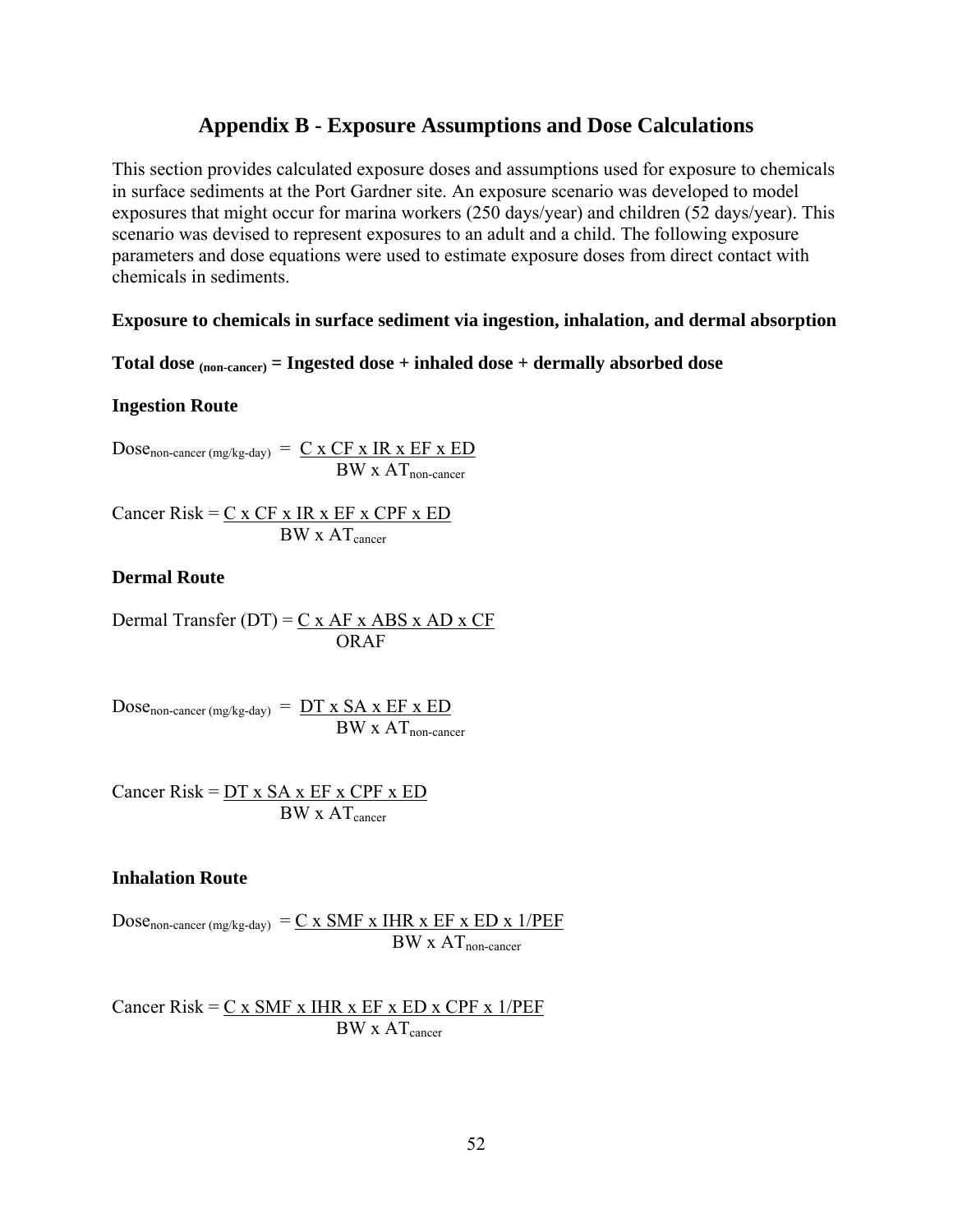**Table B1.** Exposure assumptions used to estimate arsenic and cPAH doses from direct contact with surface sediments at the Port Gardner site, Everett, Snohomish County, Washington.

| <b>Parameter</b>                          | <b>Value</b>                | Unit               | <b>Comments</b>                                                                                 |  |
|-------------------------------------------|-----------------------------|--------------------|-------------------------------------------------------------------------------------------------|--|
| Concentration (C)                         | Variable                    | mg/kg              | Maximum detected value                                                                          |  |
| Conversion Factor (CF)                    | 0.000001                    | kg/mg              | Converts contaminant concentration from milligrams<br>(mg) to kilograms (kg)                    |  |
| Ingestion Rate (IR) - adult               | 100                         |                    |                                                                                                 |  |
| Ingestion Rate $(IR)$ – older child       | 100                         | mg/day             | Exposure Factors Handbook [33, 34]                                                              |  |
| Ingestion Rate (IR) - child               | 200                         |                    |                                                                                                 |  |
|                                           | 250                         |                    | About 52 weeks per year (full time marina worker)                                               |  |
| Exposure Frequency (EF)                   | 52                          | days/year          | One day/ per week/ per year (number of years<br>playing or digging in surface sediment (child)) |  |
|                                           | 5                           |                    | Number of years playing or digging in surface<br>sediment (child)                               |  |
| <b>Exposure Duration (ED)</b>             | 10                          | years              | Number of years playing or digging in surface<br>sediment (older child)                         |  |
|                                           | 30                          |                    | Number of years working at Port Gardner (adult yrs).                                            |  |
|                                           | 72                          |                    | Adult mean body weight                                                                          |  |
| Body Weight (BW)                          | 41                          | kg                 | Older child mean body weight                                                                    |  |
|                                           | 15                          |                    | 0-5 year-old child average body weight                                                          |  |
| Surface area (SA) - adult                 | 5700                        |                    |                                                                                                 |  |
| Surface area (SA) - older child           | 2900                        | $\text{cm}^2$      | Exposure Factors Handbook [33, 34]                                                              |  |
| Surface area (SA) - child                 | 2900                        |                    |                                                                                                 |  |
|                                           | 1825                        |                    | 5 years (child)                                                                                 |  |
| Averaging Time <sub>non-cancer</sub> (AT) | 3650                        | days               | 10 years (older child)                                                                          |  |
|                                           | 10950                       |                    | 30 years (adult)                                                                                |  |
| Averaging Time <sub>cancer</sub> (AT)     | 27375                       | days               | 75 years                                                                                        |  |
| Cancer Potency Factor (CPF)               | variable                    | $[mg/kg-day]$      | Source: EPA                                                                                     |  |
| 24 hr. absorption factor (ABS)            | $As = 0.03$<br>$PAH = 0.13$ | unitless           | Source: EPA (Chemical Specific) Total arsenic and<br>PAH                                        |  |
| Oral route adjustment factor (ORAF)       |                             | unitless           | Non-cancer (nc) / cancer (c) - default                                                          |  |
| Adherence duration (AD)                   | 1                           | days               | Source: EPA                                                                                     |  |
| Adherence factor (AF)                     | 0.2                         | mg/cm <sup>2</sup> | Child, older child                                                                              |  |
|                                           | 0.07                        |                    | Adult                                                                                           |  |
| Inhalation rate (IHR) - adult             | 15.2                        |                    |                                                                                                 |  |
| Inhalation rate (IHR) - older child       | 14                          | $m^3$ /day         | Exposure Factors Handbook [33, 34]                                                              |  |
| Inhalation rate (IHR) - child             | 8.3                         |                    |                                                                                                 |  |
| Soil matrix factor (SMF)                  |                             | unitless           | Non-cancer (nc) / cancer (c) - default                                                          |  |
| Particulate emission factor (PEF)         | $1.2E + 9$                  | $m^3/kg$           | <b>Model Parameters</b>                                                                         |  |

### **Hazard quotient formula:**

HQ = **Estimated Dose** (mg/kg-day) RfD (mg/kg-day)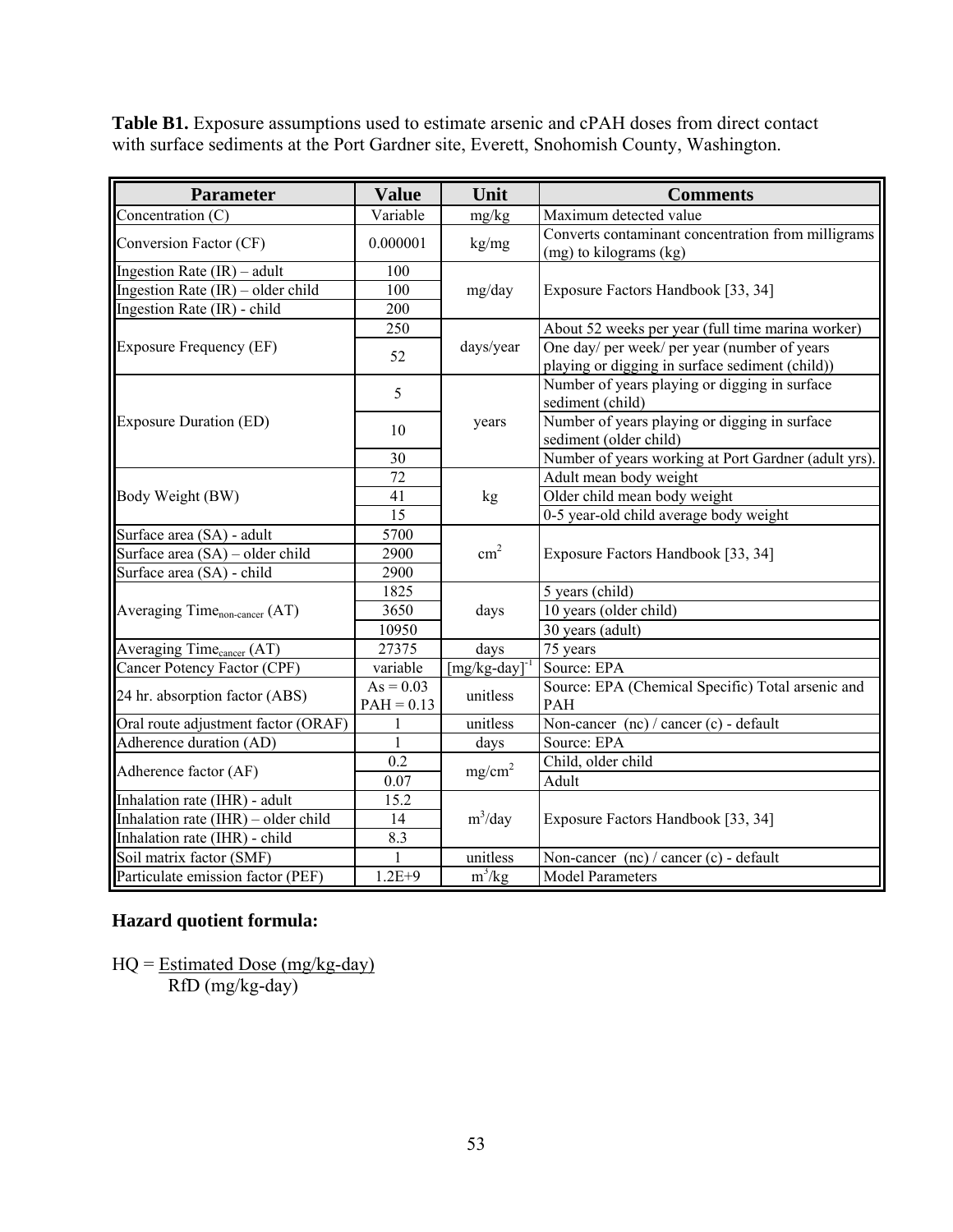### **Port Gardner Surface Sediment Exposure Route – Non-cancer**

|                      | Concentra                |                    | <b>Estimated Dose</b><br>(mg/kg/day) |                                |                               | <b>Total Dose</b> | <b>MRL</b><br><b>LOAEL</b> | <b>Total Dose/</b> |
|----------------------|--------------------------|--------------------|--------------------------------------|--------------------------------|-------------------------------|-------------------|----------------------------|--------------------|
| <b>Contaminant</b>   | tion<br>(ppm)<br>(mg/kg) | <b>Scenarios</b>   | Incidental<br>Ingestion of<br>Soil   | Dermal<br>Contact<br>with Soil | Inhalation of<br>Particulates | mg/kg/day         | (mg/kg/day)                | (MRL/<br>LOAEL)    |
| Inorganic<br>Arsenic |                          | Child              | 9.5E-05                              | 8.3E-06                        | 3.3E-09                       | $1.03E-04$        |                            | 0.34               |
|                      | 50                       | Older Child        | 1.7E-05                              | 3.0E-06                        | 2.0E-09                       | 2.00E-05          | 0.0003 <sup>b</sup>        | 0.07               |
|                      |                          | Adult <sup>a</sup> | 4.8E-5                               | $5.7E-6$                       | $6.0E-09$                     | 5.37E-05          |                            | 0.2                |
| Total<br>cPAH TEQ    | 0.61                     | Child              | $1.2E-06$                            | 4.4E-07                        | $4.0E-11$                     | 1.64E-06          |                            | 0.0000016          |
|                      |                          | Older Child        | 2.1E-07                              | $1.6E-07$                      | $2.5E-11$                     | 3.70E-07          | $1.0E+1c$                  | 0.00000037         |
|                      |                          | Adult <sup>a</sup> | 5.8E-7                               | $3.0E - 7$                     | $7.4E-11$                     | 8.80E-07          |                            | 0.00000088         |

**Table B2.** Non-cancer hazard calculations resulting from exposure to inorganic arsenic and total cPAHs in surface sediments from Port Gardner, Everett, Snohomish County, Washington.

Children exposure frequency assumes that they are exposed by digging and/or playing in the surface sediment for 52 days/year at the Port Gardener site's public access areas.

**a** – Adult - Corresponds to 30 years exposure duration

**b** – Agency for Toxic Substances and Disease Registry (ATSDR) chronic oral Minimal Risk Level (MRL)

**c** – Lowest-observed-adverse-effect level (LOAEL)

Total cPAH TEQ – sum of all carcinogenic polycyclic aromatic hydrocarbons (cPAH) toxic equivalent (TEQ); all cPAHs in COC are added using the TEQ approach to obtain Total cPAH TEQ.

cPAH – polycyclic aromatic hydrocarbon

mg/kg/day – milligrams per kilograms per day

RfD –Reference dose

MRL – Minimal risk level

LOAEL – Lowest-observed-adverse effect level

ppm – parts per million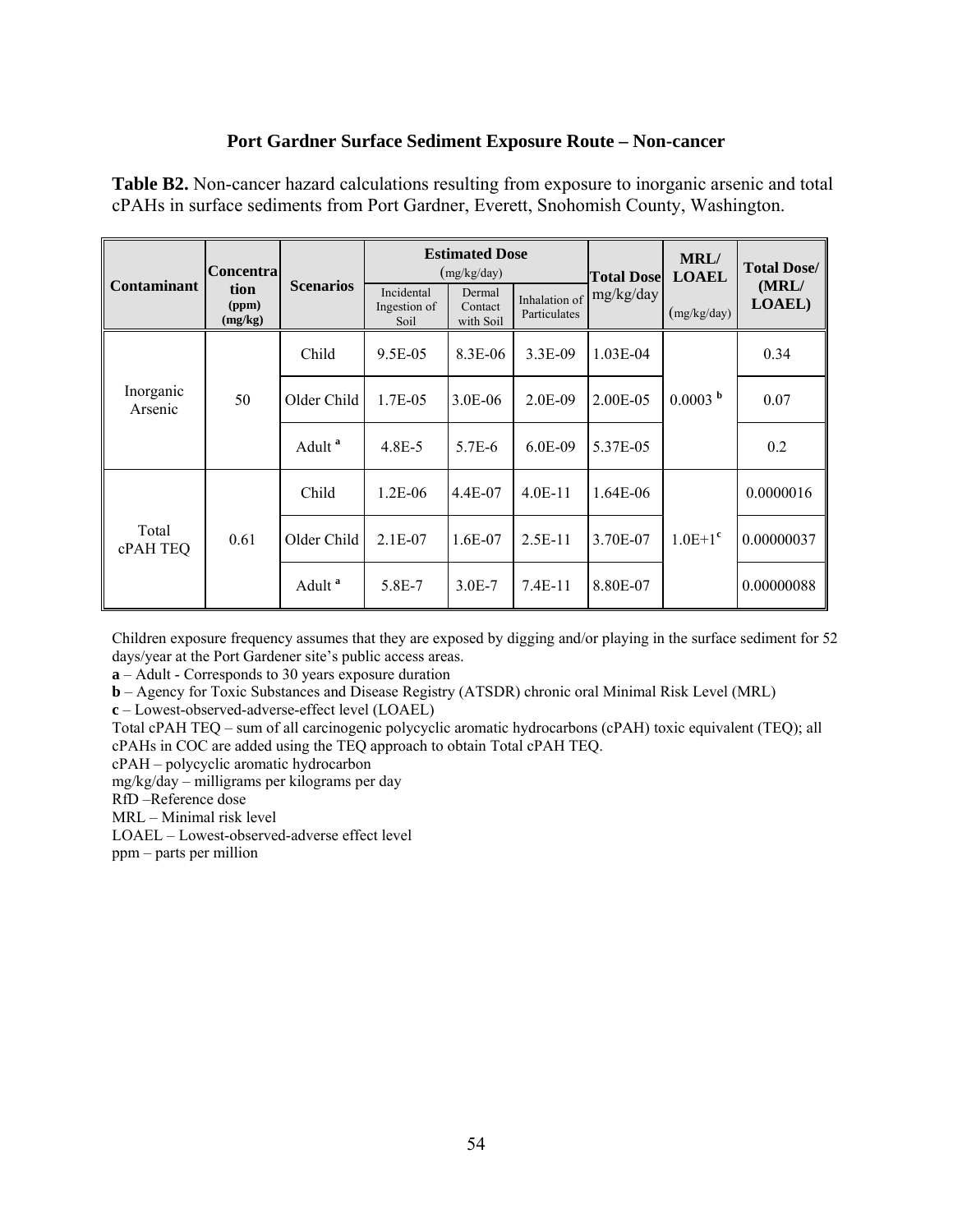#### **Port Gardner Surface Sediment Exposure Route – Cancer**

**Table B3**. Cancer hazard calculations resulting from exposure to inorganic arsenic and total cPAHs in surface sediments from Port Gardner, Everett, Snohomish County, Washington.

|             | <b>Concentration</b> | <b>EPA</b>                    | <b>Cancer</b><br><b>Potency</b><br>Factor<br>$(mg/kg-day^{-1})$ |                                | <b>Increased Cancer Risk</b>       |                                |                               | <b>Total</b><br><b>Cancer</b> |
|-------------|----------------------|-------------------------------|-----------------------------------------------------------------|--------------------------------|------------------------------------|--------------------------------|-------------------------------|-------------------------------|
| Contaminant | (ppm)                | <b>Cancer</b><br><b>Class</b> |                                                                 | <b>Scenarios</b>               | Incidental<br>Ingestion of<br>Soil | Dermal<br>Contact<br>with Soil | Inhalation of<br>Particulates | <b>Risk</b>                   |
|             |                      |                               | 5.7                                                             | Child                          | $3.6E - 0.5$                       | $3.1E-06$                      | 1.3E-09                       | 3.91E-05                      |
| Inorganic   | 50                   | A                             |                                                                 | Older Child                    | $1.3E-5$                           | $2.3E-06$                      | 1.5E-09                       | 1.53E-05                      |
| Arsenic     |                      |                               |                                                                 | Total<br>children <sup>a</sup> | 4.9E-05                            | 5.4E-06                        | 2.8E-09                       | 5.4E-05                       |
|             |                      |                               |                                                                 | Adult <sup>b</sup>             | 1.08E-4                            | 1.30E-5                        | 1.4E-08                       | 1.21E-04                      |
|             |                      | B <sub>2</sub>                | 7.3                                                             | Child                          | 5.6E-07                            | $2.1E-07$                      | 1.9E-11                       | 7.70E-07                      |
| Total       | 0.61                 |                               |                                                                 | Older Child                    | $2.1E-7$                           | 1.6E-07                        | $2.4E-11$                     | 3.70E-07                      |
| cPAH TEQ    |                      |                               |                                                                 | Total<br>children <sup>a</sup> | 7.70E-07                           | 3.70E-07                       | 4.30E-11                      | 1.14E-06                      |
|             |                      |                               |                                                                 | Adult <sup>b</sup>             | 1.69E-6                            | 8.8E-7                         | $2.2E-10$                     | 2.57E-06                      |

Children exposure frequency assumes that they are exposed by digging and/or playing in the surface sediment for 52 days/year at the Port gardener site's public access areas

<sup>a</sup> Total children corresponds to 15 years exposure duration

<sup>b</sup> Adult - Corresponds to 30 years exposure duration

Total cPAH TEQ – sum of all carcinogenic polycyclic aromatic hydrocarbons (cPAH) toxic equivalent (TEQ); all cPAHs in contaminants of concern (COC) are added using the TEQ approach to obtain Total cPAH TEQ. A – Human carcinogen

B2 - EPA: Probable human carcinogen (inadequate human, sufficient animal studies)

cPAH – Polycyclic Aromatic Hydrocarbons

mg/kg/day – milligrams per kilograms per day

ppm – parts per million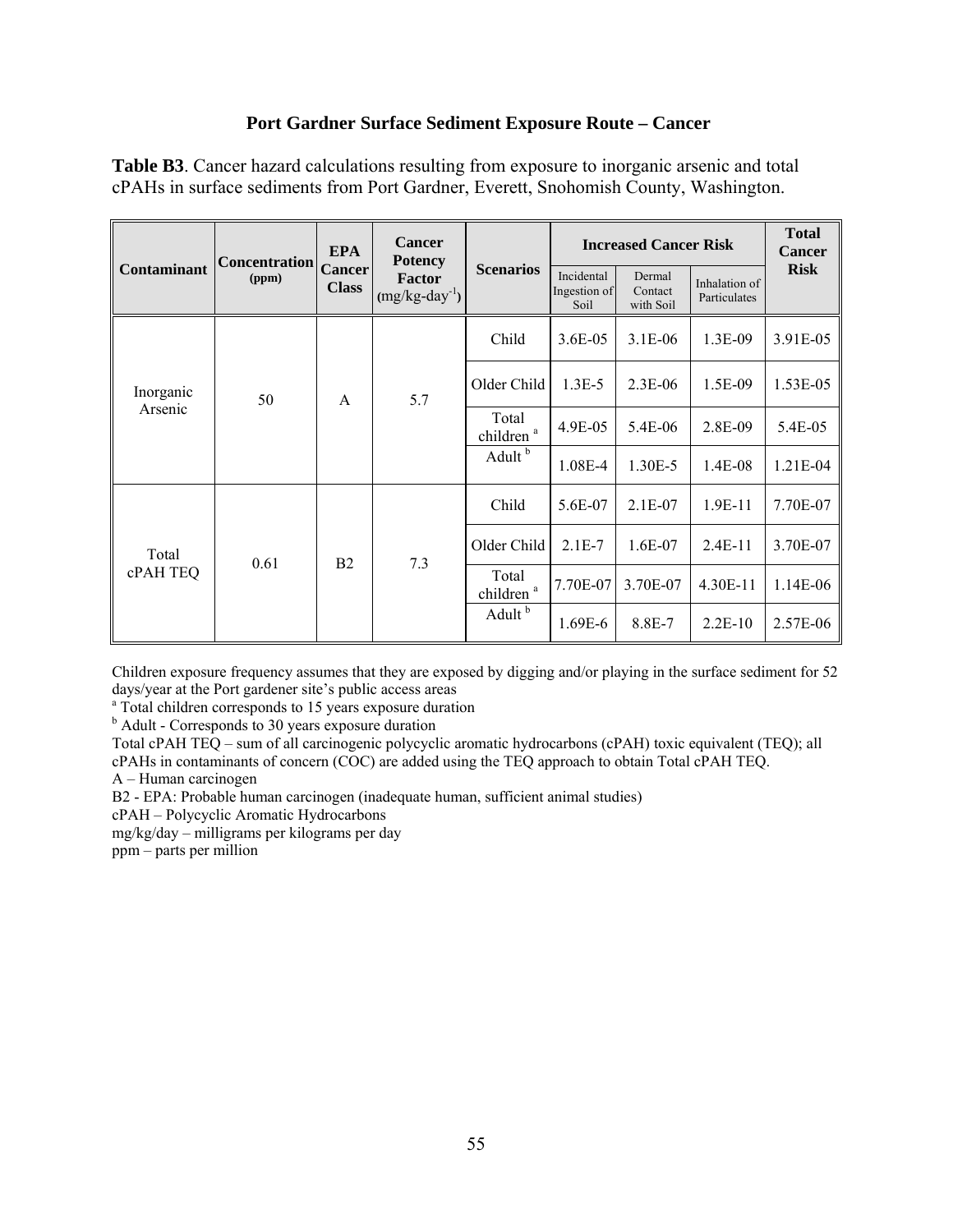### **Appendix C - Exposure Assumptions and Dose Calculations**

<span id="page-56-0"></span>This section provides calculated exposure doses and exposure assumptions used for chemicals in bottom fish, shellfish, and crab samples taken from the Port Gardner site. These exposure scenarios were developed to model exposures that might occur and were devised to represent exposures to the general population. The following exposure parameters and dose equations were used to estimate exposure doses from ingestion of contaminants in bottom fish and shellfish.

#### **Ingestion Route**

 $\text{Dose}_{\text{non-cancer (mg/kg-day)}} = \text{C x CF}_1 \times \text{IR x CF}_2 \times \text{EF x ED}$  $BW \times AT_{non-cancer}$ 

Cancer Risk =  $C x CF_1 x IR x CF_2 x EF x CPF x ED$  $BW \times AT_{\text{cancer}}$ 

Table C1. Exposure assumptions used in the exposure evaluation of contaminants in bottom fish, shellfish, and crab samples taken from the Port Gardner site in Everett, Snohomish County, Washington.

| <b>Parameter</b>                          | <b>Value</b> | Unit                        | <b>Comments</b>                                                                                                                                                 |  |
|-------------------------------------------|--------------|-----------------------------|-----------------------------------------------------------------------------------------------------------------------------------------------------------------|--|
| Concentration (C)                         | Variable     | ug/kg                       | Average detected value                                                                                                                                          |  |
| Conversion Factor $(CF_1)$                | 0.001        | mg/ug                       | Converts contaminant concentration from milligrams (mg) to<br>kilograms (kg)                                                                                    |  |
| Conversion Factor $(CF_2)$                | 0.001        | kg/g                        | Converts mass of shellfish from grams (g) to kilograms (kg)                                                                                                     |  |
| Ingestion Rate (IR)                       | 0.57         |                             | Body weight-adjusted shellfish consumption rates to account<br>for children eating nearly 1.6 times as much fish per body<br>weight as do adults (see Table C2) |  |
| Ingestion Rate (IR)                       | 0.28         |                             | Average general population child - bottom fish (see Table C3)                                                                                                   |  |
| Ingestion Rate (IR)                       | 0.81         | g/day                       | Body weight-adjusted shellfish consumption rates to account<br>for an older child eating 0.81 times as much fish per body<br>weight as do adults (see Table C2) |  |
| Ingestion Rate (IR)                       | 0.36         |                             | Average general population older child - bottom fish (see<br>Table C3)                                                                                          |  |
| Ingestion Rate (IR)                       | 1.7          |                             | Average general population adult - shellfish                                                                                                                    |  |
| Ingestion Rate (IR)                       | 0.7          |                             | Average general population adult – bottom fish (see Table C3)                                                                                                   |  |
| <b>Exposure Frequency (EF)</b>            | 365          | days/year                   | Assumes daily exposure                                                                                                                                          |  |
| <b>Exposure Duration (ED)</b>             | 6.5          |                             | Number of years eating fish and/or shellfish (younger child)                                                                                                    |  |
|                                           | 15           | years                       | Number of years eating fish and/or shellfish (older child)                                                                                                      |  |
| <b>Exposure Duration (ED)</b>             | 70           |                             | Number of years eating fish and/or shellfish                                                                                                                    |  |
| Body weight (BW)                          | 15           |                             | Mean body weight child                                                                                                                                          |  |
|                                           | 41           | kg                          | Mean body weight older child                                                                                                                                    |  |
| Body weight (BW)                          | 70           |                             | Mean body weight adult                                                                                                                                          |  |
| Averaging Time <sub>non-cancer</sub> (AT) | Variable     | days                        | Equal to Exposure Duration                                                                                                                                      |  |
| Averaging Time <sub>cancer</sub> (AT)     | 25550        | days                        | 70 years                                                                                                                                                        |  |
| Cancer Potency Factor (CPF)               | Variable     | $[mg/kg-day]$ <sup>-1</sup> | Source: EPA - Chemical specific                                                                                                                                 |  |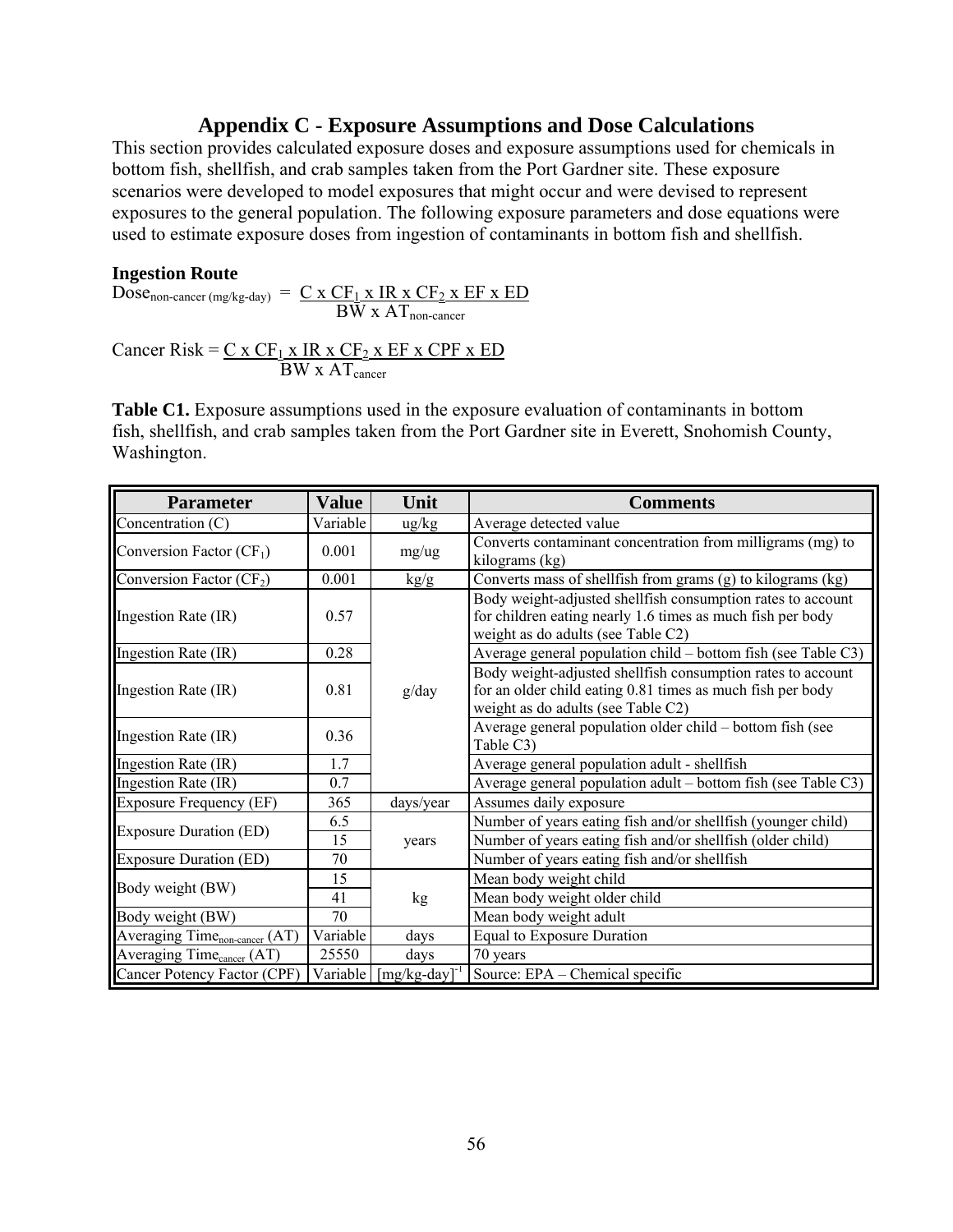**Table C2.** Derivation of a child's shellfish consumption rate for the general U.S. population.

| <b>Row</b>     | <b>Parameter</b>                                                                        | <b>Adult</b>     | <b>Older Child</b><br>$(6-17 \text{ yrs})$ | <b>Child</b><br>$(0-6$ yrs) |
|----------------|-----------------------------------------------------------------------------------------|------------------|--------------------------------------------|-----------------------------|
|                | Reported All Fish Consumption Rate-gram of<br>fish per kg bodyweight per day (g/kg/day) | 0 2 7 7          | 0 2 2 5                                    | 0.433                       |
|                | Ratio to Adult All Fish Consumption Rate                                                |                  | 0.81                                       | 1.6                         |
|                | Reported Shellfish Consumption (g/day)                                                  | $1.70$ (average) | Not Reported                               | Not Reported                |
| $\overline{4}$ | Average Body Weight (kg)                                                                | 70               | 41                                         |                             |
|                | Ratio to Adult BW                                                                       |                  | 0.59                                       | 0.21                        |
| 6              | Adjusted Shellfish Consumption Rates (g/day)<br>$=$ Row 2 x Row 3 x Row 5               | $1.70$ (average) | $0.81$ (average)                           | $0.57$ (average)            |

BW – body weight

**Table C3.** Derivation of bottom fish consumption rate for the general U.S. population based on 4 percent of total fish intake.

| Row | <b>Parameter</b>                                                       | <b>Adult</b> | <b>Older Child</b><br>$(6-17 \text{ yrs})$ | <b>Child</b><br>$(0-6$ yrs) |
|-----|------------------------------------------------------------------------|--------------|--------------------------------------------|-----------------------------|
|     | Reported All Fish Consumption Rate-<br>(g/day)                         | 17.5         | 9.0                                        | 7.0                         |
|     | Assume bottom fish intake rate similar<br>to tribal at about 4 percent | 0.04         | 0.04                                       | 0.04                        |
|     | Adjusted bottom fish rates $(g/day)$<br>$=$ Row 1 x Row 2              | 0.70         | 0.36                                       | 0.28                        |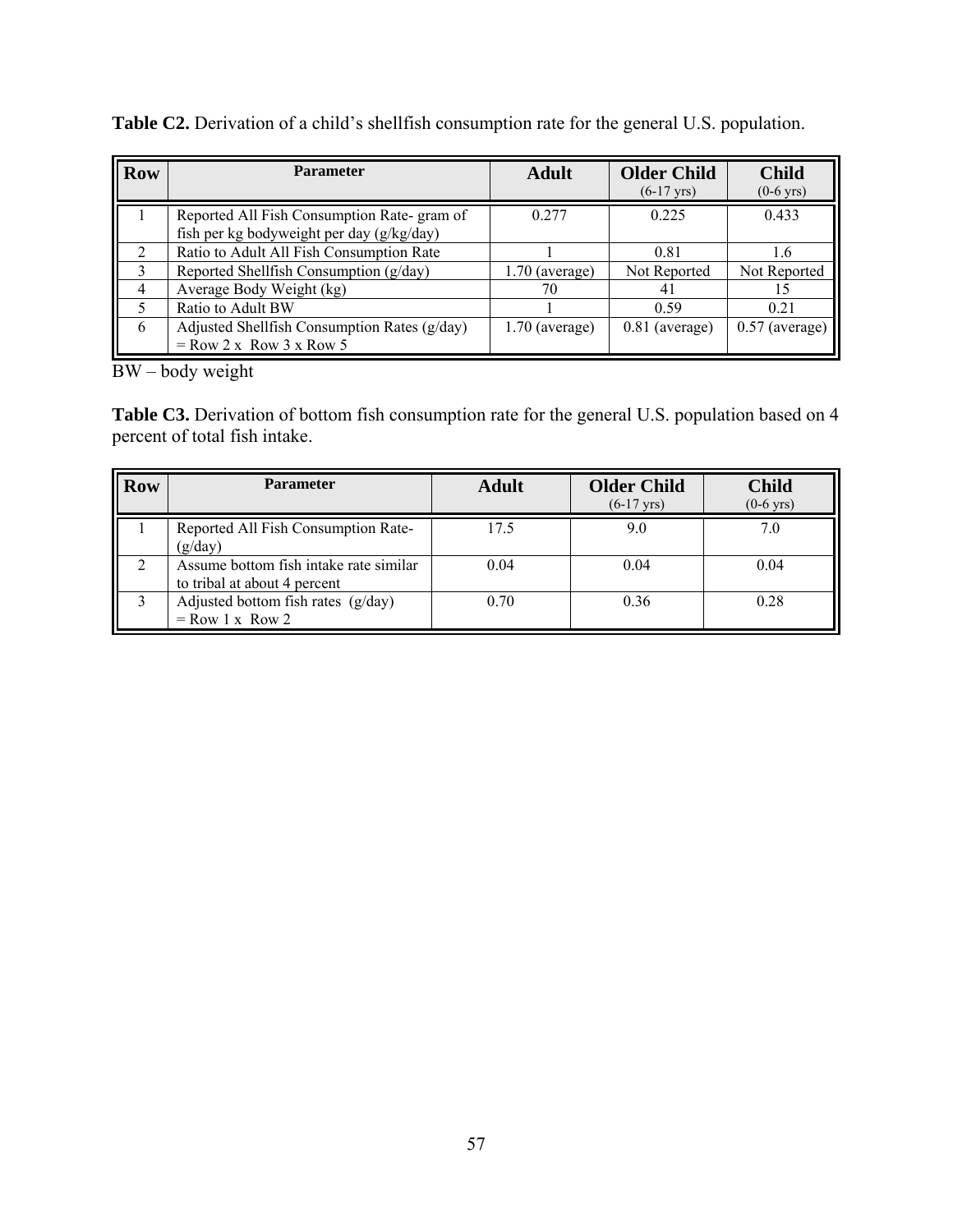**Table C4.** Exposure dose and non-cancer risk from ingesting seafood at the average concentrations of contaminants in English sole fish, clams, and crab samples taken from the Port Gardner site, Everett, Snohomish County, Washington.

| <b>Species</b>            | Contaminant   | Average<br><b>Concentration</b><br>(ppm) |             | <b>Estimated Dose</b><br>(mg/kg/day)<br>General population<br>Average | <b>MRL</b> or RfD<br>mg/kg/day | <b>Hazard</b><br>quotient<br>General<br>population<br>Average |
|---------------------------|---------------|------------------------------------------|-------------|-----------------------------------------------------------------------|--------------------------------|---------------------------------------------------------------|
| Eastern                   |               |                                          | Child       | 3.7E-7                                                                |                                | ${}_{0.01}$                                                   |
| softshell                 |               | 2.0                                      | Older child | $4.0E - 7$                                                            |                                | ${}_{0.01}$                                                   |
| clams <sup>a</sup>        |               |                                          | Adult       | $4.9E - 7$                                                            |                                | ${}_{0.01}$                                                   |
|                           |               |                                          | Child       | $6.9E - 7$                                                            |                                | 0.002                                                         |
| Crabs $\frac{b}{\cdot}$   | Total arsenic | 3.7                                      | Older child | $7.3E - 7$                                                            | 3.00E-4 $\degree$              | 0.002                                                         |
|                           |               |                                          | Adult       | $9.0E - 7$                                                            |                                | 0.003                                                         |
|                           |               | 2.0                                      | Child       | $3.7E-6$                                                              |                                | 0.01                                                          |
| English sole <sup>b</sup> |               |                                          | Older child | $4.0E-6$                                                              |                                | 0.01                                                          |
|                           |               |                                          | Adult       | $4.9E-6$                                                              |                                | 0.02                                                          |
|                           |               |                                          | Child       | $9.0E - 7$                                                            |                                | 0.01                                                          |
| Crabs †                   | Mercury       | 0.048                                    | Older child | $2.2E - 6$                                                            | $1.00E-4$ <sup>d</sup>         | 0.02                                                          |
|                           |               |                                          | Adult       | $1.2E-6$                                                              |                                | 0.01                                                          |
|                           |               |                                          | Child       | 3.0E-12                                                               |                                | 0.003                                                         |
| Crabs $\dagger$           |               | $1.6E-7$                                 | Older child | $3.2E-12$                                                             |                                | ${}_{0.001}$                                                  |
|                           |               |                                          | Adult       | 3.9E-12                                                               |                                | 0.004                                                         |
|                           | Total         |                                          | Child       | 5.7E-12                                                               |                                | 0.006                                                         |
| English sole              | Dioxin        | 3.06E-7                                  | Older child | $6.0E-12$                                                             | $1.0E-9$ <sup>e</sup>          | 0.01                                                          |
|                           | <b>TEQ</b>    |                                          | Adult       | $3.1E-12$                                                             |                                | 0.003                                                         |
|                           |               |                                          | Child       | $6.3E-13$                                                             |                                | 0.001                                                         |
| Eastern                   |               | $3.4E-8$                                 | Older child | $6.7E-13$                                                             |                                | ${}< 0.001$                                                   |
| softshell clam            |               |                                          | Adult       | 8.3E-13                                                               |                                | 0.001                                                         |

PPM – parts per million

† - Includes only crab meat **<sup>a</sup>**

<sup>a</sup> – Used 1% for inorganic arsenic; inorganic forms are usually present in shellfish (clams & crabs) in only minor amounts, and most assumptions are that 10% or less of total arsenic in shellfish is in the inorganic form **<sup>b</sup>** – Used 10% for inorganic arsenic in bottom fish; inorganic forms are usually present in shellfish in only minor amounts, and most assumptions are that 10% or less of total arsenic in shellfish is in the inorganic form

**<sup>c</sup>** - Agency for Toxic Substances and Disease Registry (ATSDR) chronic oral Minimal Risk Level (MRL) **<sup>d</sup>**– EPA's Reference Dose for methylmercury **<sup>e</sup>**

- ATSDR Minimal Risk Level (MRL) for Dioxin total equivalent (TEQ)

MRL – Minimal Risk Level

RfD – Reference Dose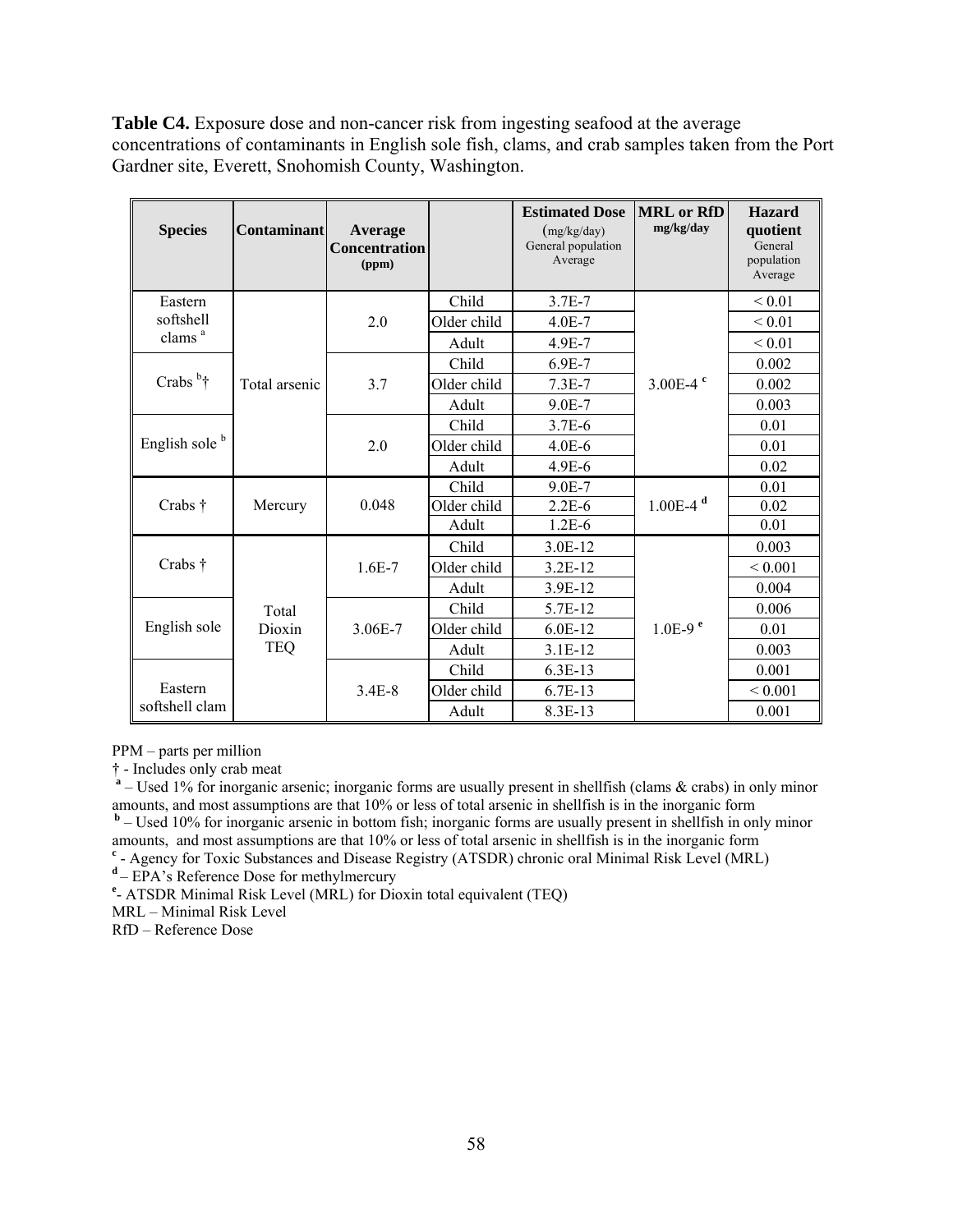**Table C5.** Theoretical cancer risk from ingesting seafood at the average concentrations of contaminants in bottom fish, clams, and crab samples taken from the Port Gardner site, Everett, Snohomish County, Washington.

| <b>Species</b>            | <b>Contaminant</b> | Average<br><b>Concentration</b><br>(ppm) |             | <b>Increased Cancer</b><br><b>Risk</b><br>General population<br>Average | Cancer<br><b>Potency</b><br>Factor<br>$(mg/kg-day^{-1})$ | <b>Total Cancer</b><br><b>Risk</b><br>General<br>population<br>Average |
|---------------------------|--------------------|------------------------------------------|-------------|-------------------------------------------------------------------------|----------------------------------------------------------|------------------------------------------------------------------------|
| Eastern                   |                    |                                          | Child       | $2.0E-7$                                                                |                                                          |                                                                        |
| softshell                 |                    | 2.0                                      | Older child | $2.1E-7$                                                                |                                                          |                                                                        |
| clams <sup>a</sup>        |                    |                                          | Adult       | $2.8E-6$                                                                |                                                          |                                                                        |
|                           |                    |                                          | Child       | $3.7E - 7$                                                              |                                                          |                                                                        |
| Crabs $\frac{b}{l}$       | Total arsenic      | 3.7                                      | Older child | 3.87E-7                                                                 | 5.7                                                      | $4.12E - 5$                                                            |
|                           |                    |                                          | Adult       | $5.1E-6$                                                                |                                                          |                                                                        |
|                           |                    |                                          | Child       | $2.0E - 6$                                                              |                                                          |                                                                        |
| English sole <sup>b</sup> |                    | 2.0                                      | Older child | $2.1E-6$                                                                |                                                          |                                                                        |
|                           |                    |                                          | Adult       | 2.8E-5                                                                  |                                                          |                                                                        |
|                           |                    |                                          | Child       | $4.2E-8$                                                                |                                                          |                                                                        |
| Crabs $\frac{b}{l}$       |                    | $1.6E-7$                                 | Older child | $4.4E-8$                                                                |                                                          |                                                                        |
|                           |                    |                                          | Adult       | 5.8E-7                                                                  |                                                          |                                                                        |
|                           |                    |                                          | Child       | 7.95E-8                                                                 |                                                          |                                                                        |
| English sole              | Dioxin             | 3.06E-7                                  | Older child | $8.4E-8$                                                                | $1.5E + 5$                                               | $1.43E-6$                                                              |
|                           |                    |                                          | Adult       | $4.6E - 7$                                                              |                                                          |                                                                        |
|                           |                    |                                          | Child       | 8.8E-9                                                                  |                                                          |                                                                        |
| Eastern                   |                    | $3.4E-8$                                 | Older child | 9.4E-9                                                                  |                                                          |                                                                        |
| softshell clam            |                    |                                          | Adult       | $1.2E - 7$                                                              |                                                          |                                                                        |
|                           |                    | Sum of cancer risk                       |             |                                                                         |                                                          | $4.3E - 5$                                                             |

PPM – parts per million

† - Includes only crab meat a – Used 1% for inorganic arsenic; inorganic forms are usually present in shellfish (clams & crabs) in only minor amounts, and most assumptions are that 10% or less of total arsenic in shellfish is in the inorganic form  $<sup>b</sup>$  – Used 10% for inorganic arsenic in bottom fish; inorganic forms are usually present in shellfish in only minor</sup> amounts, and most assumptions are that 10% or less of total arsenic in shellfish is in the inorganic form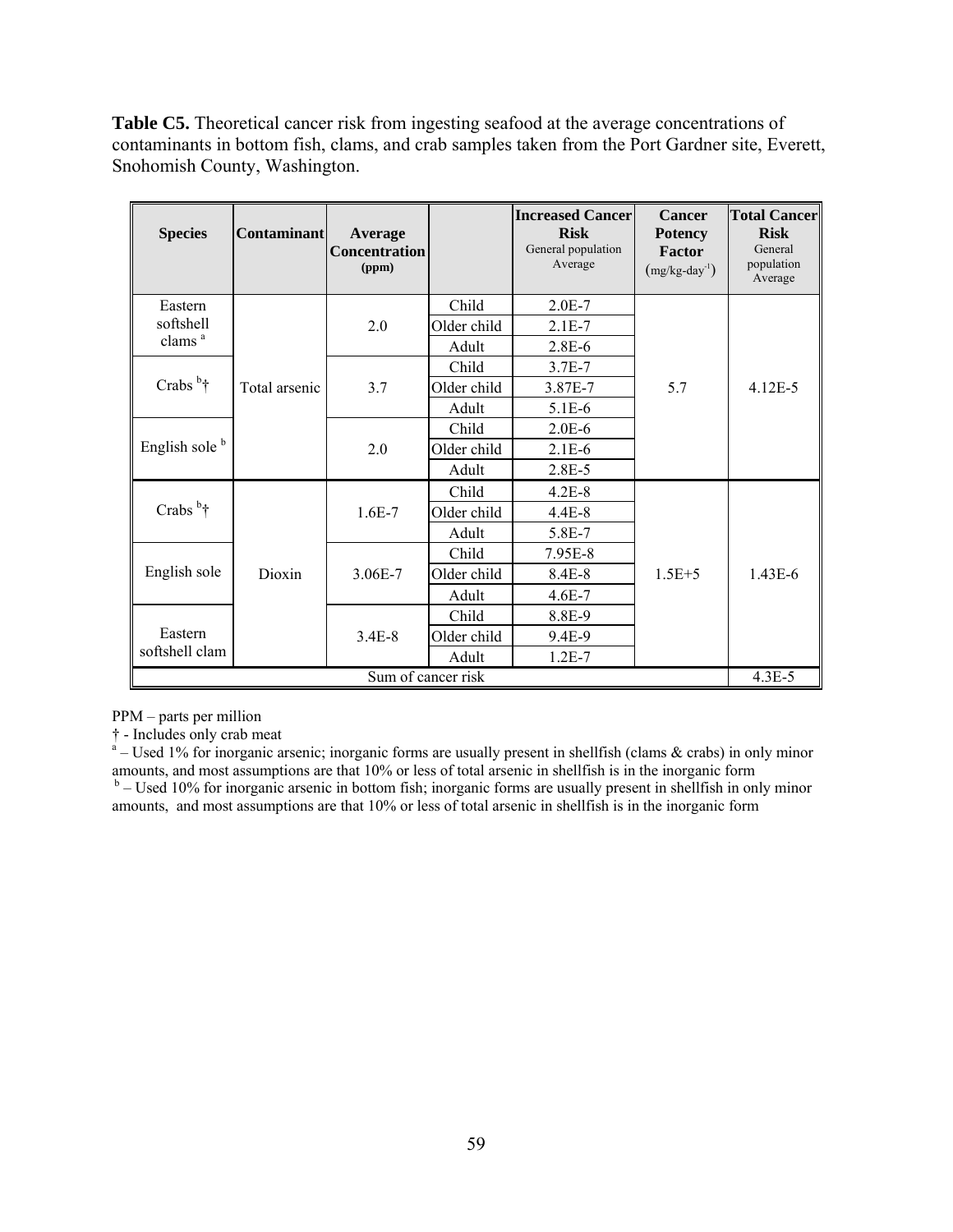### **Appendix D - Exposure Assumptions and Dose Calculations**

<span id="page-60-0"></span>This section provides calculated exposure doses and assumptions used for exposure to chemicals in seafood at the Port Gardner site using Tulalip Tribe consumption rates. It is based on the EPA Tribal framework for fish and shellfish consumption rates for risk-based decisions [14 ].

## **Intake of contaminant in mg/kg-day (IR<sub>c</sub>) = (CF<sub>i</sub> x CR<sub>PS</sub> x %<sub>i</sub> x UCF<sub>1</sub>) /BW**

### **[Equation 1]**

Where:

 $IR<sub>c</sub>$  = Intake rate of contaminant by category of fish/shellfish

 $CF_i =$  Contaminant concentration (mg/kg) in the tissue of the particular fish or shellfish category

 $CR_{PS}$  = Total consumption rate of fish and shellfish harvested from Puget Sound, 194 grams per day

 $\%$  = Percentage of the ingestion rate that consists of the category of fish or shellfish, unitless

BW = Body weight, 81.8 kilograms, observed from the Tulalip Tribes' study

 $\text{UCF}_{1}$  = Conversion factor 1, 0.001 kilograms per gram

## **Estimated cancer risk (ECR) = (IR<sub>total</sub> x ED x EF x CSF) / (AT x UCF<sub>2</sub>) [Equation 2]**

Where:

 $IR<sub>total</sub>$  = Total intake of contaminant from site-related fish and shellfish consumption

ED = Exposure duration, 70 years

 $EF = Exposure frequency, 365 days per year$ 

 $CSF =$  Oral cancer slope factor for contaminant

 $AT =$  Averaging time, 70 years for carcinogens

 $UCF_2$  = Conversion factor 2, (365 days/year)

## **Estimated hazard index (EHI)** = (**IR**<sub>total</sub> **x ED x EF x UCF**<sub>2</sub>) / (**RfD x AT**) [Equation 3]

Where:

 $IR<sub>total</sub>$  = Total intake of contaminant from site-related fish and shellfish consumption, ED = Exposure duration, 70 years  $EF = Exposure frequency, 365 days per year$ RfD = Oral reference dose for contaminant  $AT =$  Averaging time, the same as exposure duration for non-carcinogenic effects  $UCF_2$  = Conversion factor 2, (1 yr/365 days)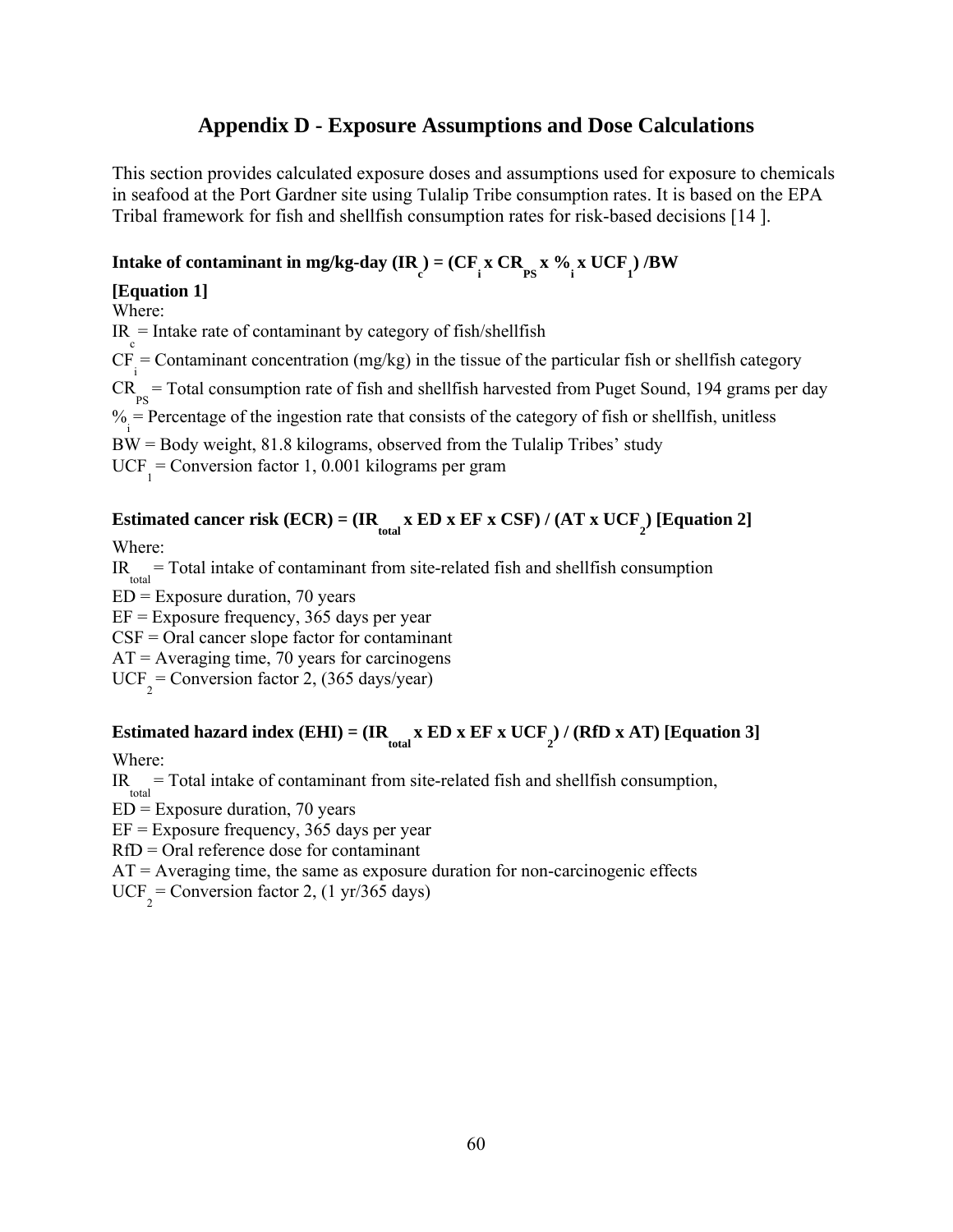**Table D1.** Port Gardner total arsenic intake rate based on the Tulalip Tribe seafood consumption rate, Everett, Snohomish County, Washington.

| Overall                            | Category                    | Percent of              | Site-related     | Category     |
|------------------------------------|-----------------------------|-------------------------|------------------|--------------|
| Fish/Shellfish                     |                             | <b>Consumption Rate</b> | concentration of | Specific     |
| Consumption                        |                             | Represented by          | arsenic, mg/kg   | Exposure     |
| Rate, g/day                        |                             | Category                | in tissue        | $mg/kg$ -day |
| 194                                | Salmon                      | 49.7                    |                  | 0            |
| 194                                | Pelagic fish                | 4.2                     |                  |              |
| 194                                | Bottom fish                 | 3.9                     | 0.02             | 0.00000185   |
|                                    | (English sole) <sup>a</sup> |                         |                  |              |
| 194                                | Shellfish (clams            | 42.2                    | 0.029            | 0.000029     |
|                                    | and crabs) $*$ <sup>b</sup> |                         |                  |              |
| Sum, Ingestion Rate $(IR_{total})$ |                             |                         |                  | 0.0000309    |

\*Crabs tissues and clams average (i.e.,  $[3.7 + 2.0]/2 = 2.85$  mg/kg)

<sup>a</sup> Used 10% for inorganic arsenic in bottom fish; inorganic forms are usually present in shellfish in only minor amounts, and most assumptions are that 10% or less of total arsenic in shellfish is in the inorganic form

<sup>b</sup> Used 1% for inorganic arsenic; inorganic forms are usually present in shellfish in only minor amounts, and most assumptions are that 10% or less of total arsenic in shellfish is in the inorganic form mg/kg/day –milligrams per kilograms per day

Arsenic Estimated Hazard Index =  $0.103$  (Sum IR total) Arsenic Estimated Cancer Risk = 1.76E-4 (Sum IR total)

### **Intake of contaminant in mg/kg-day (IR<sub>c</sub>) = (** $CF_i$ **x**  $CR_{PS}$ **x**  $\%$ **<sub>i</sub>x**  $UCF_1$ **) /BW**

IR c = 0.029 mg/kg x 194 g/day x 0.422 x 0.001/81.8 Kg IR  $c = 2.9E - 05$  mg/kg-day

IR c = 0.02 mg/kg x 194 g/day x 0.039 x 0.001/81.8 Kg IR  $c = 1.85E-06$  mg/kg-day

Sum of both doses (IR total) =  $3.09E-05$  mg/kg-day

### **Estimated cancer risk (ECR) = (IR<sub>total</sub> x ED x EF x CSF) / (AT x UCF<sub>2</sub>)**

ECR =  $(3.09E-05 \text{ mg/kg-day x } 70 \text{ yrs x } 365 \text{ yrs x } 5.7 \text{ mg/kg-day}) / (70 \text{ x}365)$  $ECR = 1.76 E-04$ 

#### **Estimated hazard index (EHI) = (IR<sub>total</sub> x ED x EF x UCF<sub>2</sub>) / (RfD x AT)**

EHI = 3.09E-05 mg/kg-day x 70 yrs x 365 x 0.002739)/ 3.0E-04 mg/kg-day x 70 yrs  $EHI = 1.03E-01$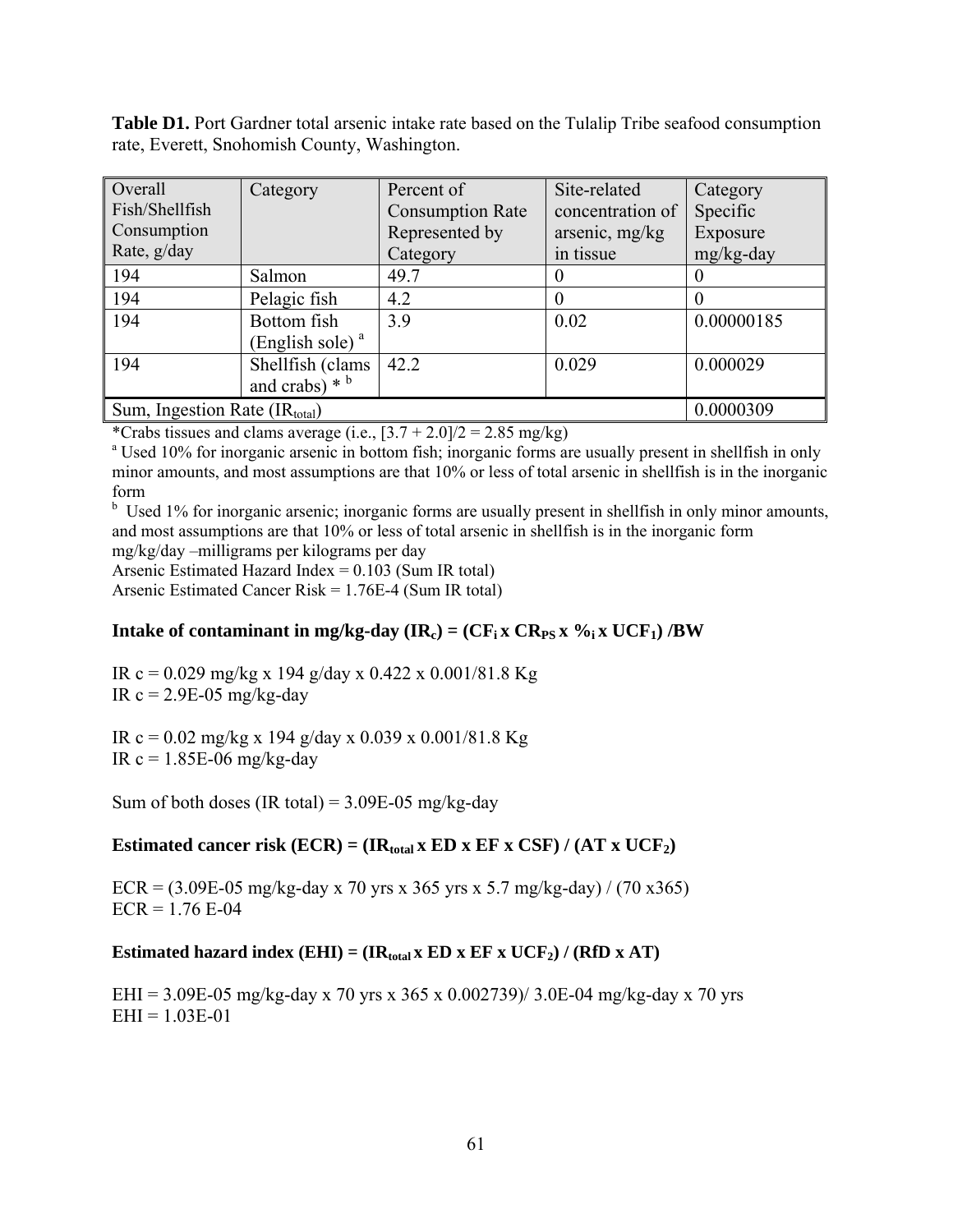**Table D2.** Port Gardner dioxin intake rate based on the Tulalip Tribe seafood consumption rate, Everett, Snohomish County, Washington.

| Overall                            | Category         | Percent of              | Site-related        | Category     |
|------------------------------------|------------------|-------------------------|---------------------|--------------|
| Fish/Shellfish                     |                  | <b>Consumption Rate</b> | concentration of    | Specific     |
| <b>Consumption</b>                 |                  | Represented by          | $dioxin$ , mg/kg in | Exposure     |
| Rate, g/day                        |                  | Category                | tissue              | $mg/kg$ -day |
| 194                                | Salmon           | 49.7                    | 0                   |              |
| 194                                | Pelagic fish     | 4.2                     | $\theta$            | O            |
| 194                                | Bottom fish      | 3.9                     | 3.06E-7             | $2.8E-11$    |
|                                    | (English sole)   |                         |                     |              |
| 194                                | Shellfish*(clams | 42.2                    | 1.94E-7             | $1.9E-10$    |
|                                    | and crabs)       |                         |                     |              |
| Sum, Ingestion Rate $(IR_{total})$ |                  |                         |                     | $2.2E-10$    |

\*Crabs tissues and clams average (i.e.,  $[1.6E-7 + 3.4E-8]/2 = 1.94E-7$  mg/kg)

Dioxin Estimated Hazard Index =  $0.22$  (Sum IR total)

Dioxin Estimated Cancer Risk = 3.3E-5 (Sum IR total)

mg/kg/day – milligrams per kilograms per day

**Table D3.** Port Gardner mercury intake rate based on the Tulalip Tribe seafood consumption rate Everett, Snohomish County, Washington.

| Overall<br>Fish/Shellfish<br>Consumption<br>Rate, g/day | Category     | Percent of<br>Consumption<br>Rate<br>Represented by<br>Category | Site-related<br>concentration<br>of mercury,<br>mg/kg in tissue | Category<br>Specific<br>Exposure<br>mg/kg-day |
|---------------------------------------------------------|--------------|-----------------------------------------------------------------|-----------------------------------------------------------------|-----------------------------------------------|
| 194                                                     | Salmon       | 49.7                                                            |                                                                 |                                               |
| 194                                                     | Pelagic fish | 4.2                                                             |                                                                 |                                               |
| 194                                                     | Bottom fish  | 3.9                                                             |                                                                 |                                               |
| 194                                                     | Shellfish*   | 42.2                                                            | 0.048                                                           | 0.000048                                      |
| Sum, Ingestion Rate $(IR_{total})$                      | 0.000048     |                                                                 |                                                                 |                                               |

\*Crabs tissues only average

Mercury Estimated Hazard Index =  $0.48$ 

mg/kg/day – milligrams per kilograms per day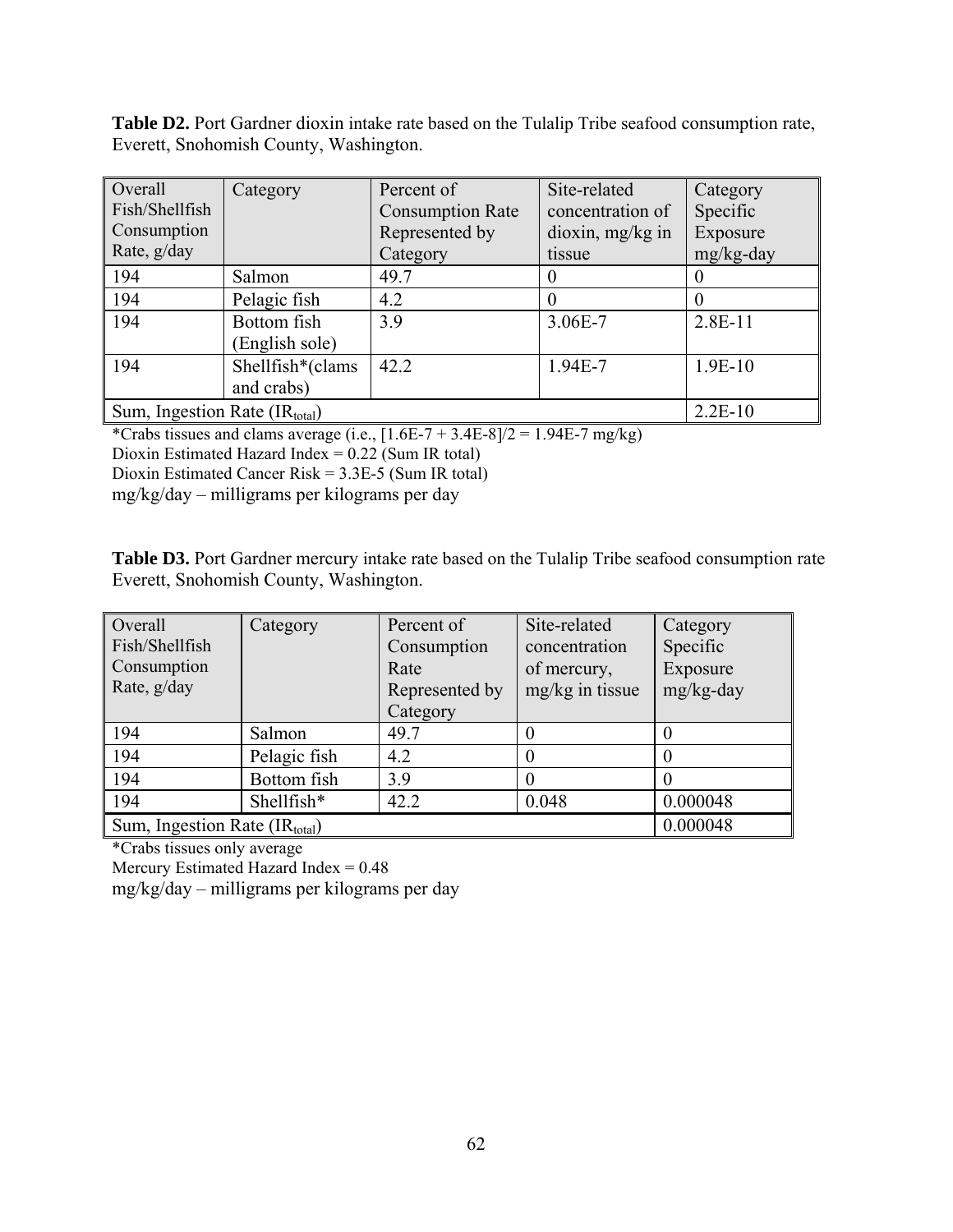### **Appendix E - Meal Limit Calculations**

#### <span id="page-63-0"></span>**For contaminants of concern (non-carcinogenic health effects):**

Meal limits (ML) were calculated for clams, crabs, and bottom fish based on contaminants of concern in each species. Additionally, meal limits were calculated based on developmental and immunologic endpoints for dioxin and mercury. Meal limits were calculated using the equation below in conjunction with the MRL or RfD as the target risk value and the exposure parameters provided in Table E1 below. The developmental and immunologic endpoints are based on the additive effects of dioxin and mercury as recommended in the ATSDR interaction profile for toxic contaminants found in fish. Tables E2, E3, and E4 provide meal limits that would be protective of women and children who eat clams, crabs, and bottom fish from Port Gardner based on contaminants of concern in each species.

 $ML = [(RfD or MRL)*BW*DM]/C*MS$ ML = recommended fish meal limit per month (meal/month)  $RfD$  = reference dose (EPA)  $MRL = \text{minimal risk level (ATSDR)}$  $BW = body weight$ ;  $DM = days$  per month;  $C = concentration$ ;  $MS = meal size$ 

Many factors must be considered when one is recommending limits on the consumption of fish, including the very real health benefits of eating fish, the quality and comprehensiveness of environmental data, and the availability of alternate sources of nutrition. In addition, these limits do not consider that multiple species are consumed, a consideration that would require weighting of the percent of each species consumed. These allowable ingestion rates also do not consider the fact that cooking reduces exposure to some contaminants in fish. Therefore, allowable consumption limits for prepared fish would be greater than those shown in Tables E2, E3, and E4.

| <b>Exposure Parameter</b> | RfD/<br><b>Endpoint</b> |               |               | <b>Units</b>      |
|---------------------------|-------------------------|---------------|---------------|-------------------|
|                           | <b>MRL</b>              | Developmental | Immunological |                   |
|                           |                         | RfD/MRL       | RfD/MRL       |                   |
| Average Concentration (C) | Variable                |               |               | $\frac{u g}{k g}$ |
| Arsenic                   | 0.3                     |               |               |                   |
| Dioxin                    | 0.000001                | 0.000001      | 0.00002       |                   |
| Mercury                   | 0.1                     | 0.1           | 0.3           | ug/kg/day         |
| Days per month (DM)       | 30.4                    |               |               | days/month        |
| Mean Body Weight (BW)     | 60.0                    |               |               | kg                |
| Meal size (MS)            | 0.227                   |               |               | kg                |

**Table E1.** Exposure parameters used to calculate recommended meal limits for clams, crabs, and bottom fish from Port Gardner in Everett, Snohomish County, Washington.

RfD – Reference dose

MRL – Minimal risk level

ug/kg – micrograms per kilograms

kg - kilograms

ug/kg/day – micrograms per kilograms per day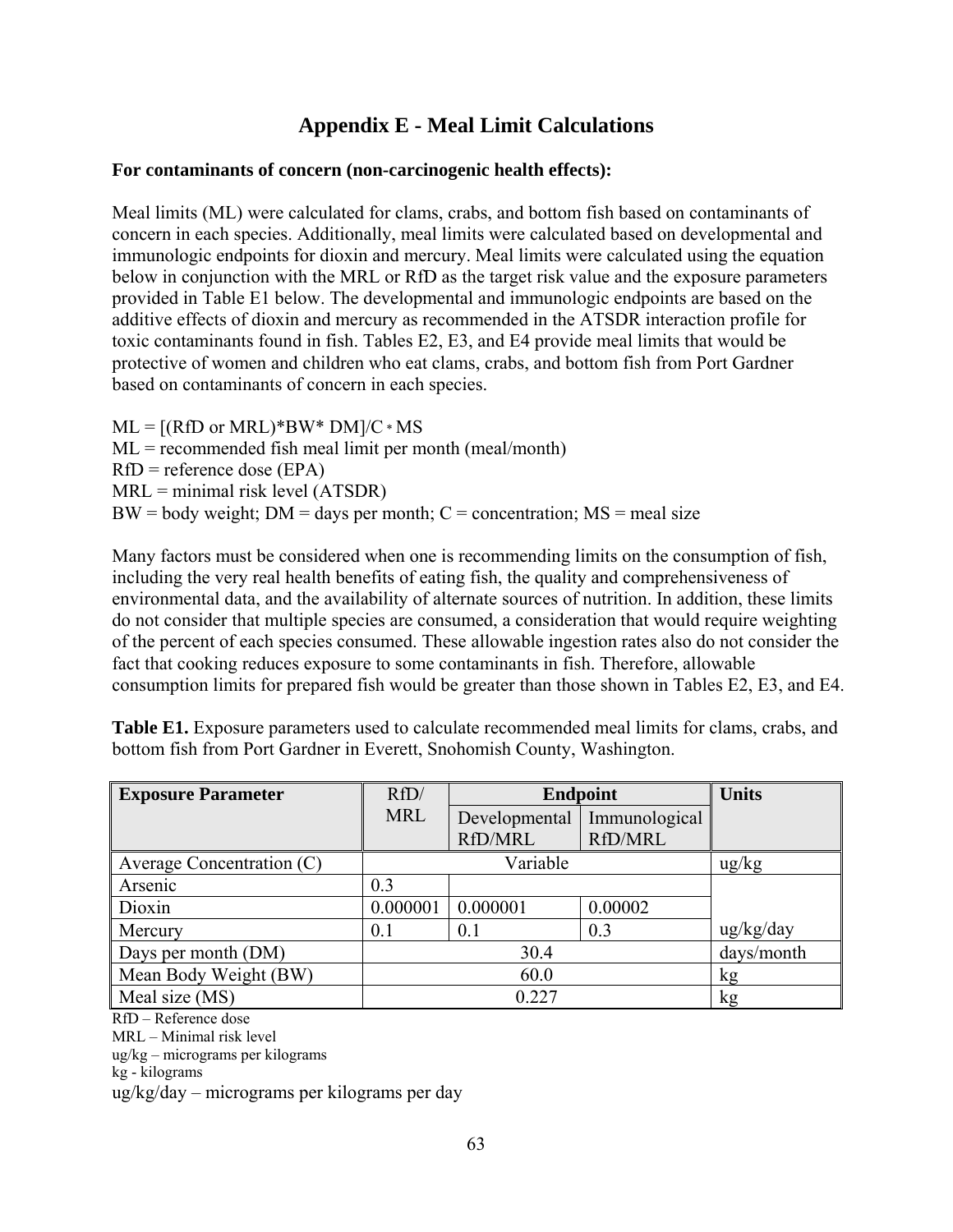**Table E2.** Calculated meal limits per month for shellfish (clams and crabs) from Port Gardner, Everett, Snohomish County, Washington.

| Contamination        | Concentration (ppm) | Meals based on | Lowest meals per month    |
|----------------------|---------------------|----------------|---------------------------|
|                      |                     | RfD/MRL        | (rounded to single digit) |
| Arsenic <sup>a</sup> | 0.029               | 83.1           |                           |
| Dioxin               | 1.94E-7             | 41.4           |                           |
| $Mercury*$           | 0.048               | 16.7           |                           |

\* Crab tissue only

<sup>a</sup> Used 1% for inorganic arsenic; inorganic forms are usually present in shellfish in only minor amounts, and most assumptions are that 10% or less of total arsenic in shellfish is in the inorganic form ppm – parts per million

**Table E3.** Calculated meal limits per month for crabs only from Port Gardner, Everett, Snohomish County, Washington.

| Contamination        | Concentration | Meals based | Meals based on | Meals based | Lowest meals  |
|----------------------|---------------|-------------|----------------|-------------|---------------|
|                      | (ppm)         | on RfD/MRL  | Developmental  | on Immune   | per month     |
|                      |               |             | additive       | additive    | (rounded to   |
|                      |               |             | endpoint       | endpoint    | single digit) |
| Arsenic <sup>a</sup> | 0.037         | 65.2        |                |             |               |
| Dioxin               | $1.6E - 7$    | 50.2        | 66.9           | 150.6       |               |
| Mercury              | 0.048         | 16.7        |                |             |               |

<sup>a</sup> Used 1% for inorganic arsenic; inorganic forms are usually present in shellfish in only minor amounts, and most assumptions are that 10% or less of total arsenic in shellfish is in the inorganic form ppm – parts per million

**Table E4.** Calculated meal limits per month for bottom fish from Port Gardner, Everett, Snohomish County, Washington.

| Contamination | Concentration | Meals based | Meals based on | Meals based | Lowest meals  |
|---------------|---------------|-------------|----------------|-------------|---------------|
|               | (ppm)         | on RfD/MRL  | Developmental  | on Immune   | per month     |
|               |               |             | additive       | additive    | (rounded to   |
|               |               |             | endpoint       | endpoint    | single digit) |
| Arsenic       | 0.02          | 120.5       |                |             |               |
| Dioxin        | 3.06E-7       | 26.3        | 26.3           | 52.5        | 26            |

<sup>a</sup> Used 1% for inorganic arsenic; inorganic forms are usually present in shellfish in only minor amounts, and most assumptions are that 10% or less of total arsenic in shellfish is in the inorganic form ppm – parts per million

Applying meal limits from Tables E2, E3, and E4 across the general population assumes that meal size will decrease or increase proportionately with body weight. Such an assumption could result in underestimating exposure for consumers who eat proportionately more fish per unit of body weight. Table E5 demonstrates how an eight-ounce meal for a 70-kilogram adult would change to remain proportional with body weight.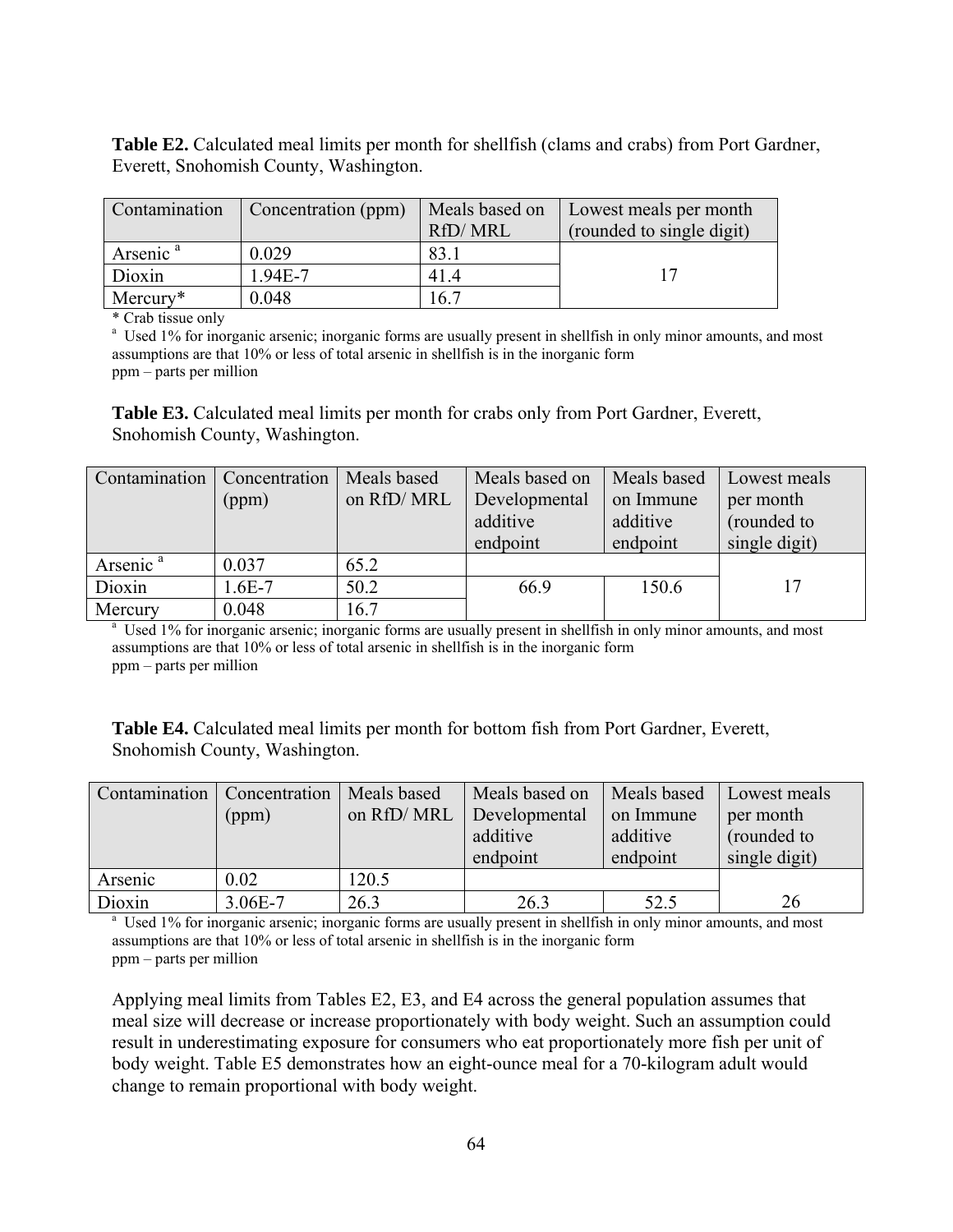| <b>Body Weight</b> |                  | <b>Meal Size</b> |              |  |
|--------------------|------------------|------------------|--------------|--|
| <b>Pounds</b>      | <b>Kilograms</b> | <b>Ounces</b>    | <b>Grams</b> |  |
| 19                 | 9                | 1                | 28           |  |
| 39                 | 18               | $\overline{2}$   | 57           |  |
| 58                 | 26               | 3                | 85           |  |
| 77                 | 35               | $\overline{4}$   | 113          |  |
| 96                 | 44               | 5                | 142          |  |
| 116                | 53               | 6                | 170          |  |
| 135                | 61               | 7                | 199          |  |
| 154                | 70               | 8                | 227          |  |
| 173                | 79               | 9                | 255          |  |
| 193                | 88               | 10               | 284          |  |
| 212                | 96               | 11               | 312          |  |
| 231                | 105              | 12               | 340          |  |
| 250                | 113              | 13               | 369          |  |
| 270                | 123              | 14               | 397          |  |
| 289                | 131              | 15               | 425          |  |
| 308                | 140              | 16               | 454          |  |

**Table E5.** Adjustment of fish meal size based on the body weight of the consumer.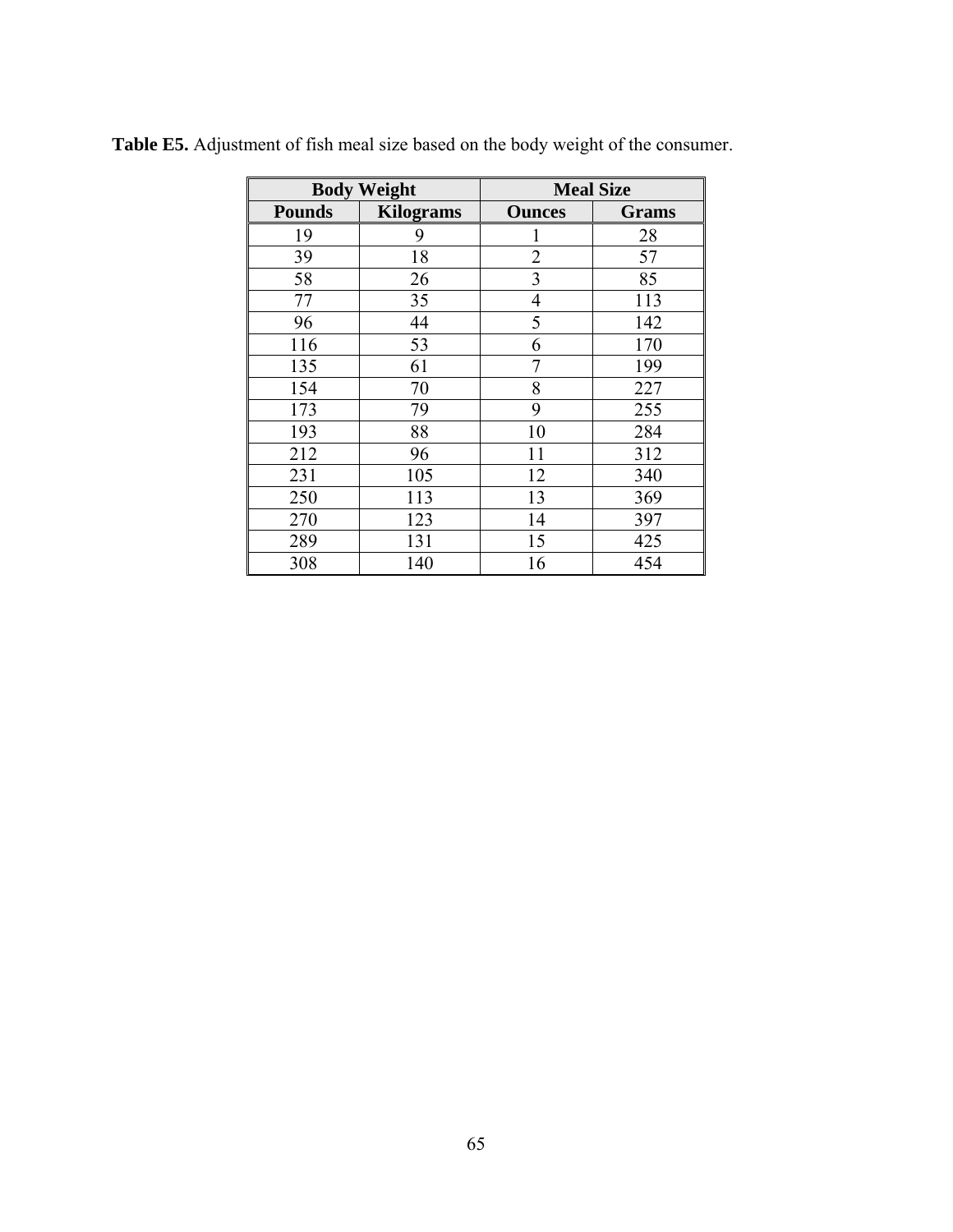### **Appendix F** *-* **Responsiveness Summary**

#### <span id="page-66-0"></span>*Comments, questions and answers on the health consultation report*

### **Department of Ecology's comments - March 3, 2010**

- 1) **Messaging:** The messaging regarding Ecology and DOH's conclusions and purposes is important. Perhaps we could use the document that is currently being drafted by our agencies as a guide for this document.
- 2) **Clarity:** The document would be improved if the conclusion and discussion sections were more comprehensive and included concise information from the rest of the document. There is a lot of detailed information in this document so it can be somewhat awkward to search multiple sections to find answers about what the risks mean to the public and consumption limitations (amounts and specific food).
- 3) **Conclusions:** It would be helpful if Conclusion 2 specifically referred to the Puget Sound fish consumption advisories and risk levels. It may be confusing for the public to read that there is no general public health hazard without providing the details of what limits are currently in place to ensure risk is minimized. In addition, it may be helpful to the public to understand what the risks are from consuming crab butter.
- 4) **Plant tissue:** It is unclear if or how the plant tissue exposure "chewing" scenario was incorporated into the assessment. The Tulalip tribe chews the reeds to make baskets etc. Because of their concerns of possible toxic effects, this was Ecology's primary reason for sampling and analyzing this plant tissue. It would be helpful if it was made clear how this scenario was used to make conclusions.
- 5) **Dioxin:** DOH does not list dioxin as a COC. However, dioxin is a carcinogenic chemical of concern for sediment cleanup as it is highly likely that the concentrations are above MTCA 1E -6 excess cancer risk levels in both sediment and tissue samples (using the seafood ingestion pathway). In addition, Table 4 shows maximum concentrations of dioxins in tissue above screening levels (including meat portions). We need to understand how to message this apparent dichotomy. In addition, Table 2 lists the contaminant maximum concentration for total dioxin as 1.6E-04 ppm but it should be 1.6E-07 ppm. It is also unclear why dioxins are not classified as a B2 human carcinogen.
- 6) **Tribal Consumption Rates:** Ecology will likely be using the established Tulalip fish consumption rates when conducting risk analysis for sediment cleanup. It would be helpful if it was made clear what rates DOH used to make conclusions.
- 7) **Data:** Discrepancies were noticed between the data presented in the DOH report and data housed in Ecology's EIM database. This may be something to verify.
- 8) **Screening Levels:** It is unclear if DOH is required to use the 2004 EPA Region 9 soil screening values. But the current Region 9 PRG table is December 2009. The Region 9 PRGs have been harmonized with similar risk-based screening levels used by Regions 3 and 6 into a single table: "Regional Screening Levels (RSL) for Chemical Contaminants at Superfund Sites."
- 9) **Risk from Direct Contact with Surface Sediment**: Risk from direct contact with sediment was evaluated for an adult worker. However, some areas of the text suggest that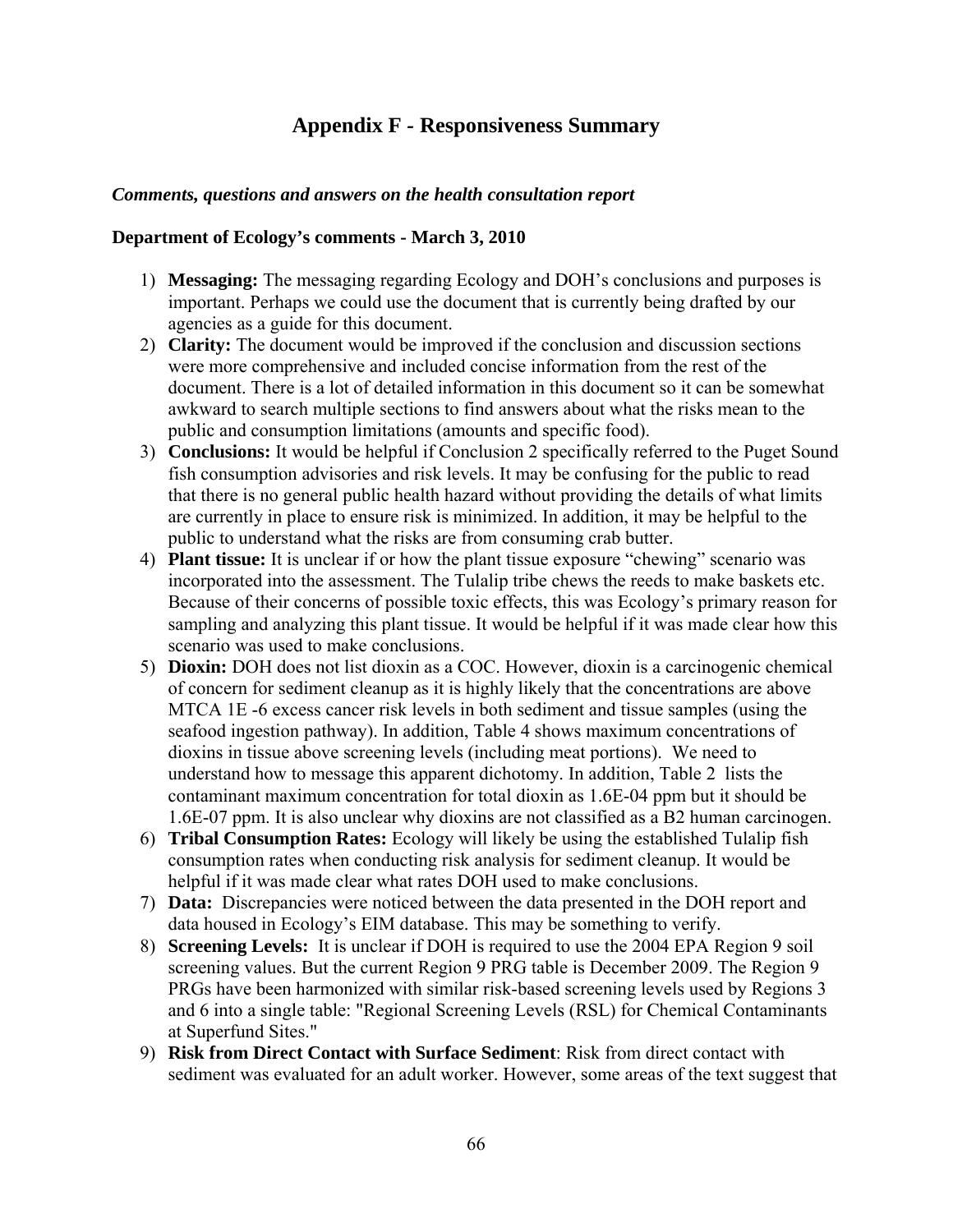exposure doses were estimated for a child (see Page 12) and Appendix B includes exposure assumptions for a child, older child, and adult. This may need to be made clearer.

- 10) **Location of Maximum cPAH Sediment Concentrations**: It is stated in the text that levels of contaminants in surface sediment, including arsenic and cPAHs, were highest in the East Waterway. Based on this, direct contact with sediment risk was assessed for a marine worker. Please be aware that the highest cPAH concentrations were identified along the banks of the Snohomish River and in Steamboat Slough which would likely have some recreational exposure.
- 11) **Exposure Dose and Risk Calculations**: It would be helpful to present exposure dose and risk calculations to allow the reader to reproduce the calculations.
- 12) **Reference to Asarco Smelter in Tacoma** (see Page 11): It may be necessary to reference the Everett Asarco Smelter since this study is in Port Gardner. Parts of Everett had high arsenic concentrations in soil due to fallout from the smelter.

**DOH response:** All comments were noted and/or modified in the report. DOH staff held a meeting with Ecology staff to discuss their comments in detail. DOH staff notified Ecology explaining risk messages and differences between our agencies would not be added since the agencies are still working on this risk messaging document. For clarity purposes, DOH agreed to add an executive summary in the report.

### **Tulalip Tribe comments - March 31, 2010**

#### **Background and conclusions**

1. Section titled Background and Statement of Issues needs to adequately describe Tulalip historical and current use of Port Gardner area (i.e., within Tribe's U&As for fish and shellfish and within area long used by Tulalip ancestors and the Tulalip tribal community). As written this section does not provide proper context and importance of Port Gardner area to Tulalip tribal community.

**DOH response:** Comment has been noted in the report. A brief historical description was added as follows:

"Native American Tribes and Nations in the Puget Sound have reserved the right to take fish and shellfish at their usual and accustomed grounds and stations. In addition to fishing, other reserved cultural activities include hunting, gathering traditional and medicinal plants, and more. These usual and accustomed treaty fishing areas include the freshwater areas of the Snohomish-Snoqualmie-Skykomish river basin and certain marine waters of the Puget Sound. The Tulalip Indian Tribal Community stated that Port Gardner is an important historic harvest site that has been impacted by contamination that currently limits the Tulalip tribal community from access and use of treaty protected natural resources within their treaty protected areas."

2. Conclusion 1: Does not address potentially higher exposure rates of the Tulalip tribal community to soil contamination. This conclusion is based on 30 years of exposure of a marine worker. Tribal community exposure could be higher.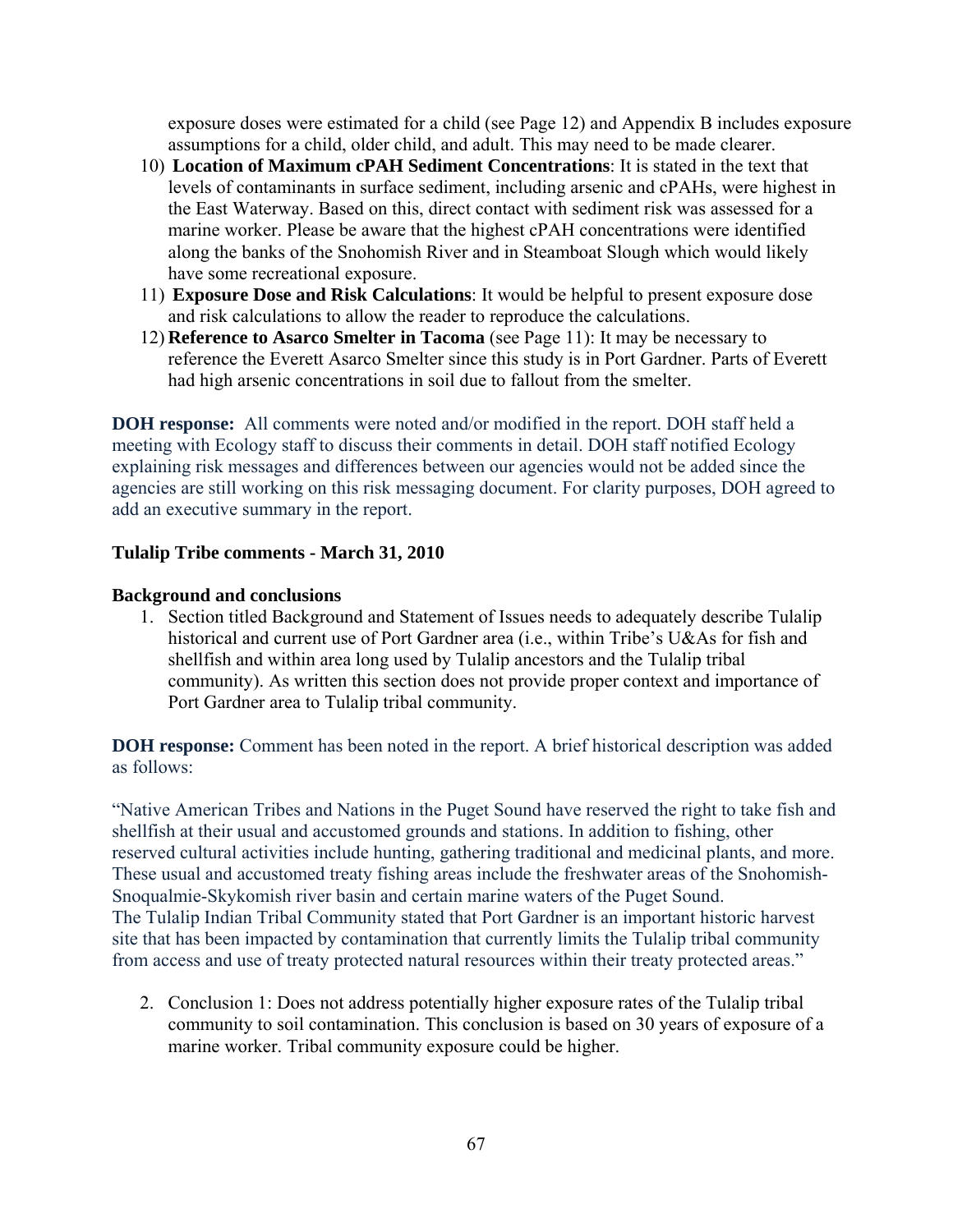**DOH response:** DOH evaluated children and adult exposures based on 250 days/year for workers and 52 days/year for a child. In general, EPA recommends the central tendency of 350 days/year for residential exposures to soil and Reasonable Maximum Exposure (RME) of 250 days/year for industrial scenarios for workers. EPA suggests that exposure duration may be adjusted to reflect site-specific conditions. There are no standard default factors for sediment exposure. Therefore, exposure assumptions at beaches are based on recreational and marine worker scenarios. The assumption is that exposure to beach sediment would be less than a marine worker RME scenario. Thus, current exposure assumptions used in this health evaluation were very conservative and represented actual occurrences as accurately as possible.

DOH has no information regarding potential exposures of tribal members greater than 30 years. Potential exposures in public access areas and/or areas commonly used by tribal members are less than 30 years. The scenarios and assumptions used to estimate potential exposures overestimated daily exposures over 30 years. Thus, DOH is not evaluating tribal community exposures beyond 30 years exposure.

3. Conclusion 3: Concludes that consumption of seafood at Tribal consumption rates used in health assessment "is expected to harm people's health." DOH next steps do not adequately address this conclusion: The loss of this treaty protected resource is unacceptable to the Tulalip tribal community.

**DOH response**: The purpose of this document is to assess the potential human health threat of exposure to contaminants from Port Gardner, suggest general recommendations for people to protect themselves from these contaminants, and help the regulatory agency make decisions to protect public health. The loss of treaty protected resources is outside of the health-focused purview of this report.

4. Conclusion 4: Concludes that levels of chemicals in plants are "not expected to harm peoples' health" but then the conclusion also states that inhalation of dust and small soil particulates could contain high concentrations of contaminants and "workers may be exposed at levels that could be harmful." These two statements are inconsistent.

### **Data**

- Levels of chemicals in plants are based on a very small sample size ... Conclusions about human health and health to the Tulalip tribal community should not be made from such a limited amount of data. Additional sampling (larger extent and additional plants) should be investigated.
- Plant section discusses general exposure pathways it does not reflect an actual evaluation and quantification of Tulalip tribal community uses of plants and exposures to contaminants through plant gathering.
- Since the analysis was based on a small amount of data the report should identify assumptions and needs for further research (i.e. fill data gaps).

**DOH response**: DOH acknowledges there are uncertainties when evaluating contaminants in plants. The following uncertainty section was added to the report to describe the lack of information on plant ingestion rates and exposures.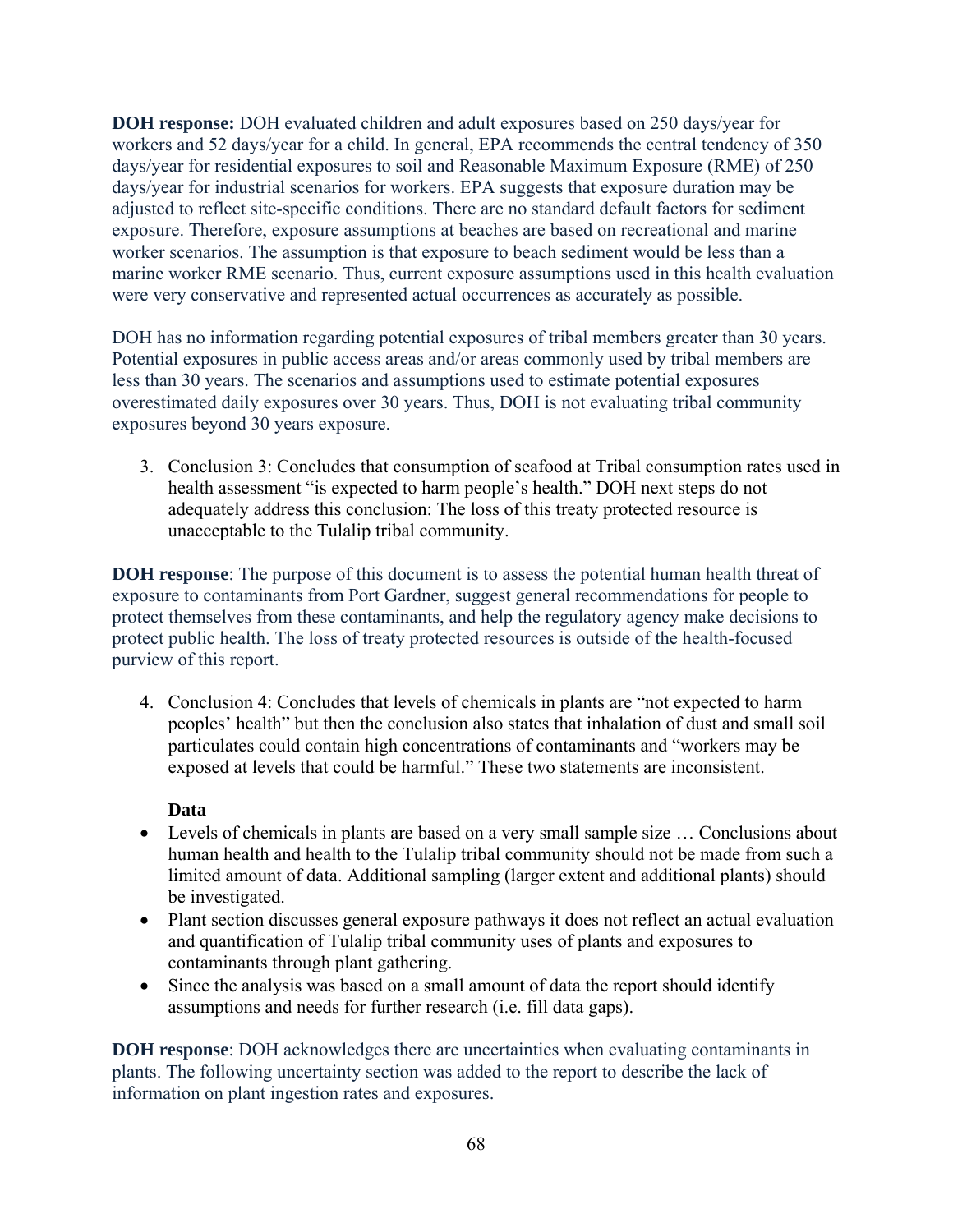#### **Uncertainty of exposure scenarios for plants**

American Indians and other Native Tribes routinely use and prepare some plants for noningestion purposes, such as basket making, dying, and weaving. Non-ingestion exposure pathways (e.g., basket weaving and face painting) were not evaluated in this report because of the lack of plant ingestion rates to quantify human exposure to site-specific contaminants. It is difficult to explain how metals in plants may be available for ingestion exposure (perhaps by users engaging in hand-to-mouth activity) or inhalation exposure. Thus, determining how the magnitude of such exposures compares to that of food ingestion exposures is fraught with uncertainty. Plant uptake of metals as a route of human exposure compared with exposure from aerosol deposition and soil splash onto plants was studied by Chaney and others. These studies concluded that, in general, people will have greater potential for ingesting, inhaling, or absorbing (via dermal contact) metals and other contaminants from the deposition of soil onto plants than from the actual uptake of these contaminants from the soil into the plants [27, 28, 29, 30].

Conclusion 4 regarding plants has been modified as follows:

"Based on available information related to the contaminant levels of chemicals (i.e., metals) in plant tissue, DOH cannot make a definite statement about the potential exposures for basket weavers. Plant ingestion rates were not available to quantify human exposure to site-specific contaminants in Port Gardner. DOH acknowledges that workers (e.g., basket weavers and/or plant harvesters) who spend most of the day in an enclosed environment may inhale substantial amounts of dust and small soil particulates bound to plant materials. If the plant materials, dust, and/or soil particulates contain high concentrations of contaminants, workers may be exposed at levels that could be harmful." DOH is unable to determine levels of contaminants in these plants (i.e., Cattail and Tule plants) that may cause an adverse health effect in workers due to the lack of data.

#### **Plant tissue sample size**

DOH considers that collecting more plant tissue is not necessary. The levels of contaminants (mostly metals, copper, total chromium, and zinc) found in plants are very low to insignificant. In general, these plants (Cattails and Tule) cannot accumulate contaminants from the soil because of physiological processes which prevent metals and some other contaminants from being distributed to the tops of plants. Heavy metals such as lead, cadmium, and arsenic are generally bound to soil particles, thus soil is the primary vehicle for heavy metal exposure – not the uptake and translocation of metals from the root to the top of the plant.

#### **Analysis**

5. How are existing consumption advisories considered when evaluating risk? If there is an advisory, as for the recreational marine area 8-2, is the assumption that no fish and shellfish resources are being consumed? This assumption should be tested. The Tulalip tribal community may be at higher risk for exposure from contaminants because of the cumulative exposure pathways throughout the region.